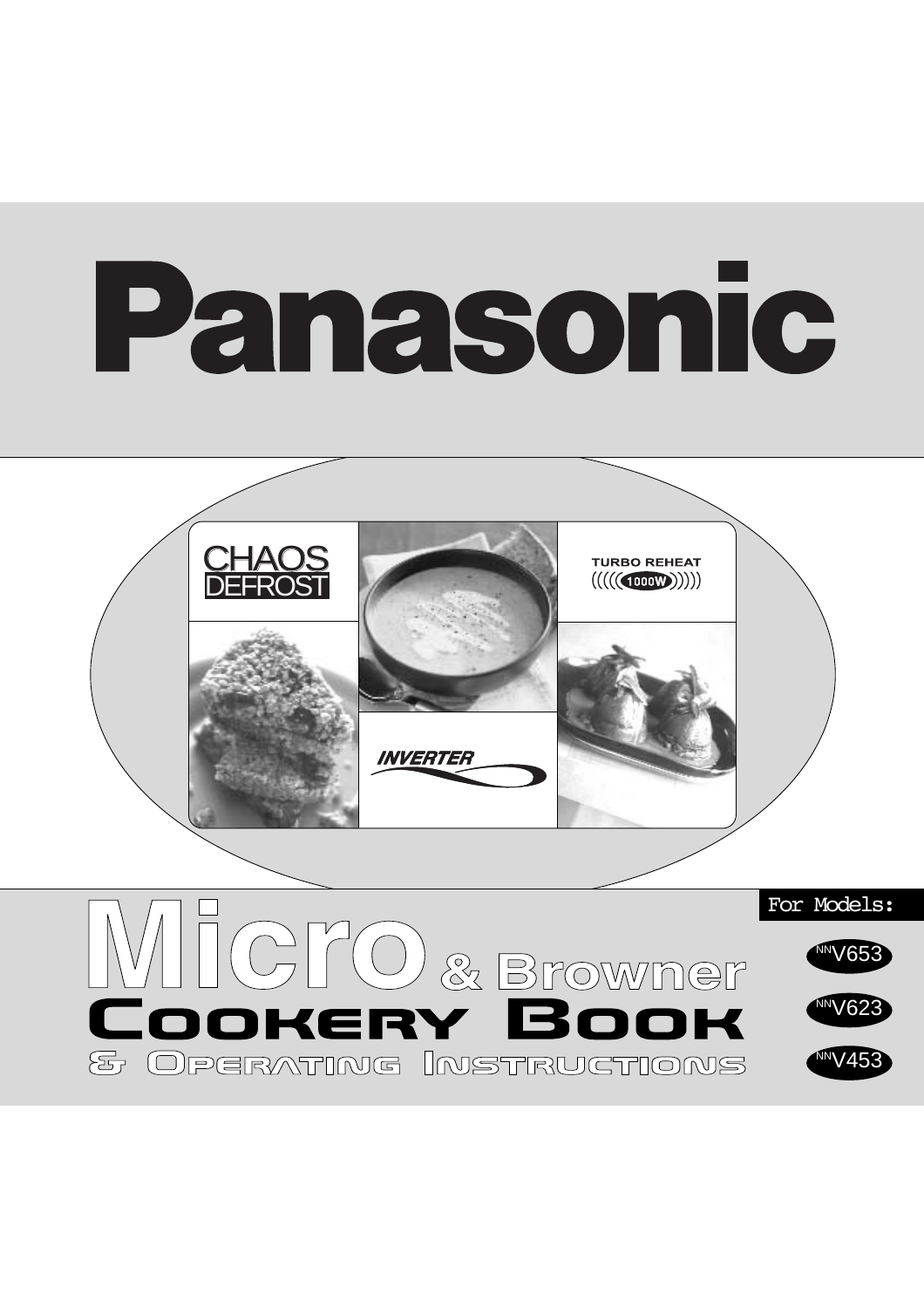# Welcome to Panasonic Microwave Cooking

### **Dear Owner,**

Thank you for purchasing a Panasonic Microwave Oven. Even if this is not your first microwave oven, do please read the opening chapters of this cookbook to achieve perfect results every time.



This microwave oven has the benefit of the Inverter System Inside. The new unique technology has been in use with microwave ovens in Japan for many years, improving the cooking performance of the oven. It also means that you benefit from having more space inside your oven, without taking up more room on your work surface.

Microwaves leave most foods tastier and leave you with less washing up, but don't expect to become a perfect microwave cook overnight – some of the methods are very different to those used in conventional cooking.

Home Economists program the ovens especially for the UK market. The recipes are also tested many times to ensure you achieve successful results at home.

We hope you enjoy using your new oven but should you require any further help or explanation, phone our

### ☎ **COOKERY ADVICE LINE 01344 862108**

Write to the address below, or contact us on-line at **test.kitchen@panasonic.co.uk** Alternatively visit our website at **www.cooking-corner.co.uk**

**Carol Cook The Microwave Test & Development Kitchen Panasonic Consumer Electronics U.K. Willoughby Road Bracknell Berks RG12 8FP**

When writing, be sure to state your model number and daytime telephone number.



### **CONTENTS**

| Safety Information            | 2         |
|-------------------------------|-----------|
| Unpacking your oven           | 3         |
| Care and Cleaning             | 4         |
| Parts of your oven            | 5         |
| Important Information         | $6 - 7$   |
| <b>Microwaving Principles</b> | 8         |
| <b>General Guidelines</b>     | $9 - 10$  |
| Containers to use             | $11 - 12$ |
| <b>Control Panels</b>         | 13        |
| <b>Operating Instructions</b> | 14-20     |
| Grilling                      | 21        |
| <b>Combination Cooking</b>    | 22-23     |
| Auto Weight Programs -        |           |
| How to operate all models     | 24        |
| NN-V653/V623                  | 24-26     |
| <b>NN-V453</b>                | 27-28     |
| <b>Reheating Guidelines</b>   | 29        |
| <b>Reheating Charts</b>       | 30-33     |
| <b>Cooking Charts</b>         | 34-38     |
| Increasing/                   |           |
| Decreasing Recipes            | 39        |
|                               |           |
| <b>RECIPES</b>                |           |
| Soups and Starters            | 40-41     |
| Fish                          | 42-44     |
| Meat and Poultry              | 45-48     |
|                               |           |

| <b>Meat and Poultry</b>      | 45-48     |
|------------------------------|-----------|
| Pasta and Rice               | 49-50     |
| Cheese and Egg Dishes        | $51 - 52$ |
| Vegetables/Vegetarian        | 53 - 56   |
| <b>Puddings and Desserts</b> | 57-58     |
| Sauces                       | 59        |
| <b>Baking</b>                | 60-61     |
| Preserves                    | 62        |
| Building-in Your Oven        | 63        |
| Index                        | 64-65     |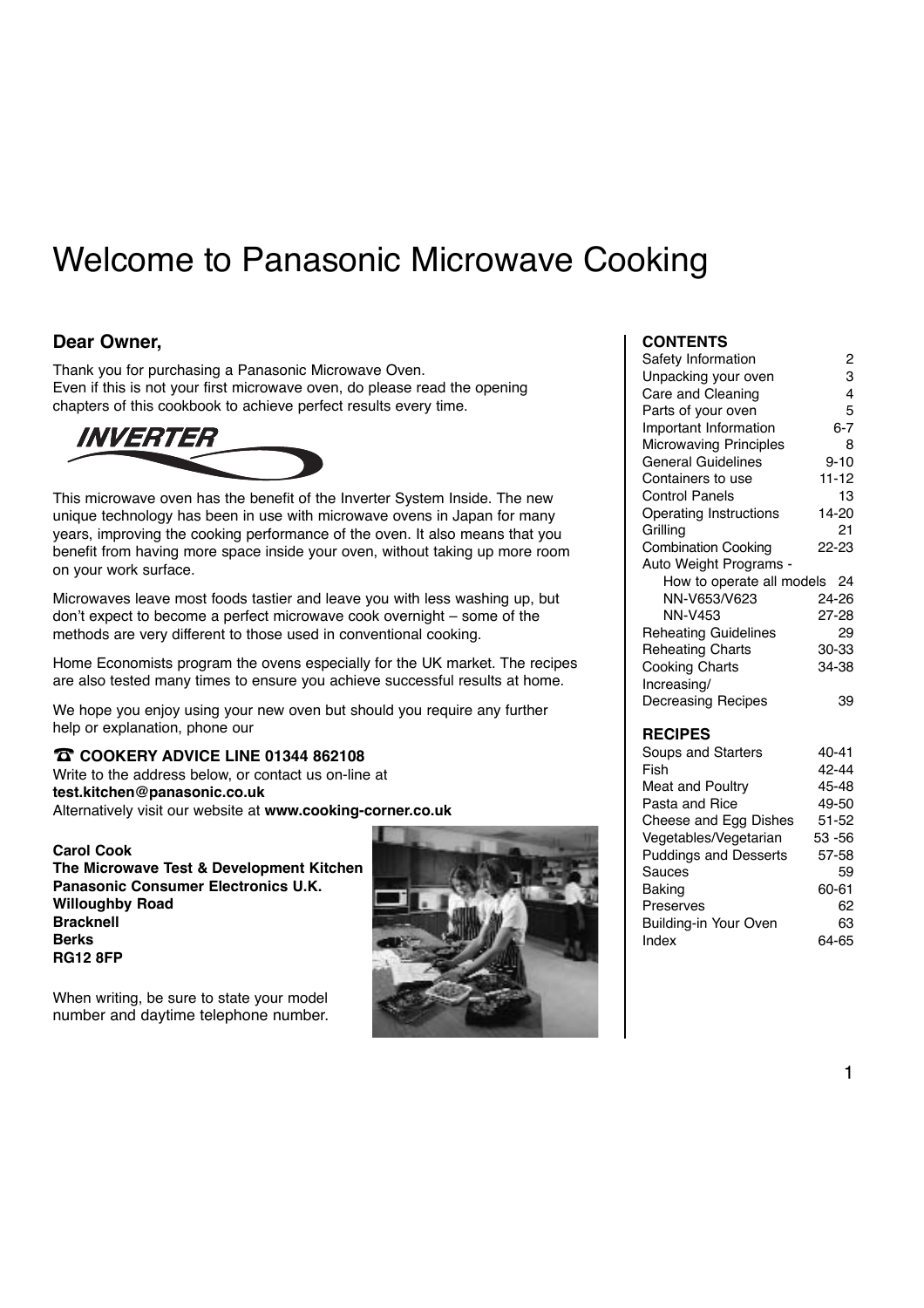### Important Safety Instructions - Read Carefully and keep for future reference

This appliance is supplied with a moulded three pin mains plug for your safety and convenience, which may be marked, and rated, either 10 amps or 13 amps.

A 10 amp or 13 amp fuse is fitted according to the type of mains plug fitted.

Should the fuse need to be replaced, please ensure that the replacement fuse has the correct rating for the type of mains plug fitted and that it is approved by ASTA or BSI to BSI362.

Check for the ASTA mark  $\overline{ab}$  or the BSI mark  $\ddot{\ddot{}}$  on the body of the fuse.

If the fuse cover is detachable, never use the plug with the cover omitted. A replacement fuse cover can be purchased from your local Panasonic Dealer.

HOW TO REPLACE THE FUSE

Open the fuse compartment with a screwdriver and replace the fuse.



IF THE FITTED MOULDED PLUG IS UNSUITABLE FOR THE SOCKET OUTLET IN YOUR HOME THEN THE FUSE SHOULD BE REMOVED AND THE PLUG CUT OFF AND DISPOSED OF SAFELY AND AN APPROPRIATE ONE FITTED. THERE IS A DANGER OF SEVERE ELECTRICAL SHOCK IF THE CUT OFF PLUG IS INSERTED INTO ANY 13 AMP SOCKET.

If a new plug is to be fitted, please observe the wiring code as shown opposite. If in any doubt, please consult a qualified electrician. (For U.K. Models only)

**WARNING: THIS APPLIANCE MUST BE EARTHED.**

**IMPORTANT:** The wires in this mains lead are coloured in accordance with the following code: Green-and-yellow: Earth. Blue: Neutral. Brown: Live.

As the colours of the wire in the mains lead of this appliance may not correspond with the coloured markings identifying the terminals in your plug, proceed as follows:

The wire which is coloured GREEN-AND-YELLOW must be connected to the terminal in the plug which is marked with the letter E or by the Earth symbol  $\equiv$  or coloured GREEN or GREEN-AND-YELLOW.

The wire which is coloured BLUE must be connected to the terminal in the plug which is marked with the letter N or coloured BLACK.

The wire which is coloured BROWN must be connected to the terminal in the plug which is marked with the letter L or coloured RED.

When this oven is installed it should be easy to isolate the appliance from the electricity supply by pulling out the plug or operating a circuit breaker.

Do not immerse cord, plug or oven in water. Keep cord away from

#### **Voltage & Power**

The voltage used must be the same as specified on this microwave oven. Using a higher voltage than that which is specified is dangerous and may result in a fire or other type of accident causing damage.

heated surfaces. Do not let cord hang over the edge of table or work top. Do not plug your oven in via an extension cable as this can be dangerous. It is important to plug the oven directly into a wall socket.

The back of the appliance heats up during use. Do not allow the cord to be in contact with the back of the appliance or cabinet surface.

# Caution: Hot surfaces

#### **1. Hot Surfaces**

Exterior oven surfaces, including air vents on the cabinet and the oven door, will get hot during COMBINATION and GRILLING. Use care when opening or closing door and when

inserting or removing food and accessories. The oven has a heater situated in the top of the oven. After using the COMBINATION and GRILL functions the roof and walls will be very hot.



**2.** Children should be kept away from the oven at all times and should only be allowed to operate the oven under supervision. Ensure that children do not touch the hot outer casing after operation of the oven.

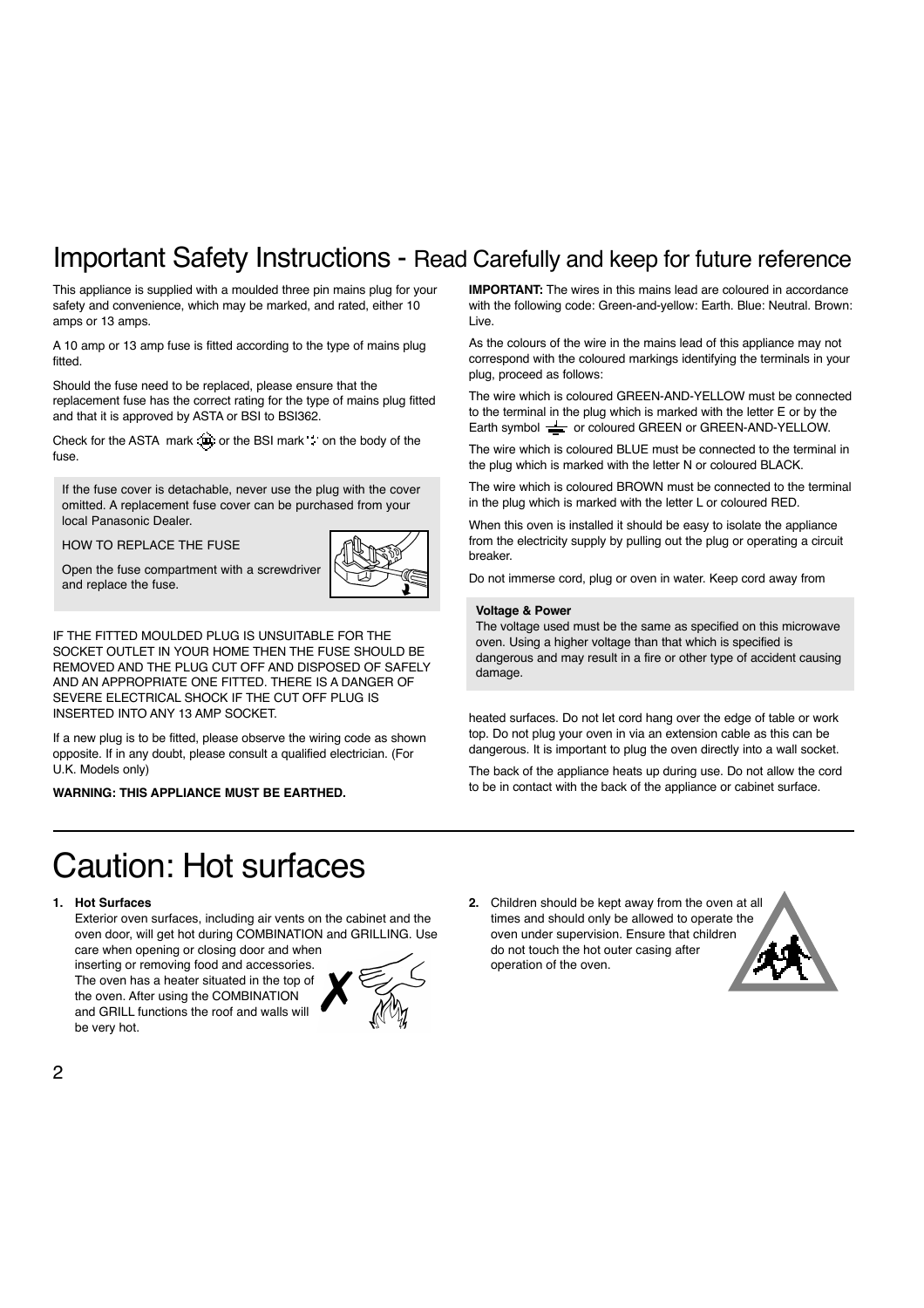# Unpacking your oven

### 1. **Examine Your Oven**

Unpack oven, remove all packing material, and examine the oven for any damage such as dents, broken door latches or cracks in the door. Notify dealer immediately if unit is damaged. Do NOT install if unit is damaged.



### 2. **Guarantee**

Your receipt is your guarantee, please keep safely.

#### 3. **Cord**

If the supply cord of this appliance is damaged, it must be replaced by the manufacturer or its service agent or a similarly qualified person in order to avoid a hazard.

**N.B.** The appliance should be inspected for damage to the door seals and door seal areas. If these areas are damaged the appliance should not be operated until it has been repaired by a service technician trained by the manufacturer.

## Placement of your oven

- 1. Oven must be placed on a flat, stable surface 850mm above floor level. For proper operation, the oven must have sufficient air flow. ie 5cm/2" at one side, the other being open; 15cm/6" clear over the top; 10cm/4" at the rear.
- 2. Do not place the microwave oven on a shelf directly above a gas or electric hob. This may be a safety hazard and the oven may be damaged.



3. Do not block air vents on the rear and bottom or top of the cabinet. Do not place

any articles on the top of the oven over the vents. If air vents are blocked during operation, the oven may overheat. If the oven overheats, a thermal safety device will turn the oven off. The oven will remain inoperable with blank display until it has cooled.

4. Do not use outdoors.



# Before using your oven

#### 1. **Before Use (NN-V653/NN-V623)**

Before using COMBINATION or GRILL function for the first time operate the oven without food and accessories (including glass turntable and roller ring) on GRILL 1 for 5 mins. This will allow the oil that is used for rust protection to be burned off. This is the only time that the oven is operated empty.

### **CAUTION: Grill and oven will be hot.**

**DO NOT OPERATE THE OVEN EMPTY. (Apart from in point 1 above) The appliance must not be operated by Microwave or Combination WITHOUT FOOD IN THE OVEN. Operation when empty will damage the appliance.**

#### 2. **Storage of Accessories**

Do not store any objects other than oven accessories inside the oven in case it is accidentally turned on. In case of electronic failure, oven can only be turned off at wall socket.

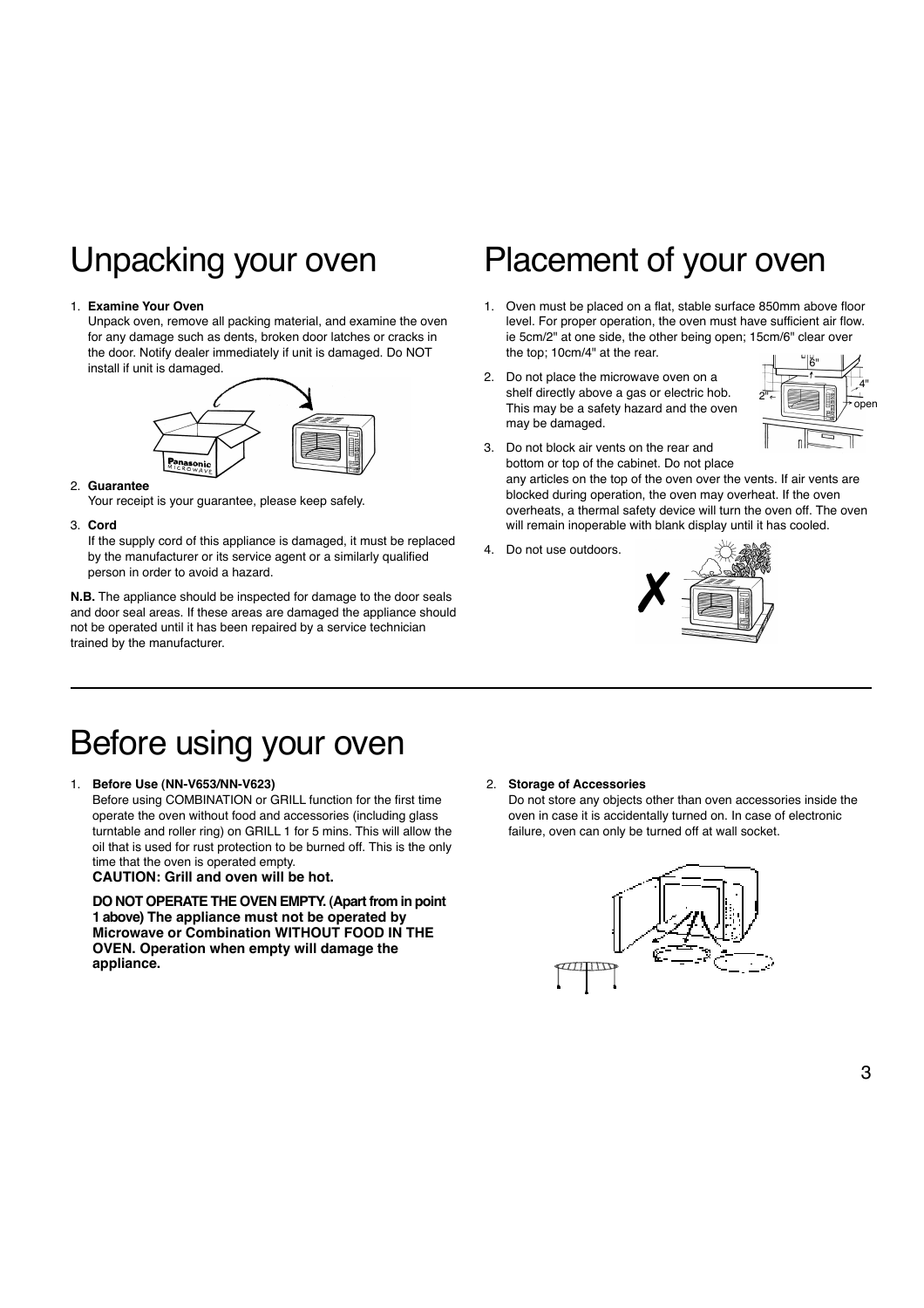# Care & Cleaning of your Microwave Oven- **IMPORTANT**

**It is essential for the safe operation of the oven that it is kept clean, and wiped out after each use.**

- 1. **Switch the oven off** before cleaning and unplug at socket if possible.
- 2. **Keep the inside of the oven, door seals and door seal areas clean.** When food splatters or spilled liquids adhere to oven walls, door seals and door seal areas wipe off with a damp cloth. Mild detergent may be used if they get very dirty. The use of harsh detergent or abrasives is not recommended.
- 3. **After GRILL or COMBINATION cooking** the ceiling and walls of the oven should be cleaned with a soft cloth squeezed in soapy water. Particular care should be taken to keep the window area clean particularly after cooking by GRILL or COMBINATION. If your oven has a stainless steel lining (models NN-V653/NN-V623 or NN-V673) stubborn spots inside the oven can be removed by using a small amount of branded conventional oven-cleaner sprayed onto a soft damp cloth. Wipe onto problem spots, leave for recommended time and then wipe off. Avoid the microwave feed guide area, and oven door. DO NOT SPRAY DIRECTLY INSIDE THE OVEN. DO NOT USE IF YOU HAVE AN OVEN WITH AN ACRYLIC LINING (model NN-V453).
- 4. The **outside oven surface** should be cleaned with a damp cloth. To prevent damage to the operating parts inside the oven, water should not be allowed to seep into the ventilation openings.
- 5. If the **Control Panel** becomes dirty, clean with a soft, dry cloth. Do not use harsh detergents or abrasives on Control Panel. When cleaning the Control Panel, leave the oven door open to prevent the oven from accidentally turning on. After cleaning touch STOP/CANCEL Pad to clear display window.
- 6. **If steam accumulates** inside or around the outside of the oven door, wipe with a soft cloth. This may occur when the microwave oven is operated under high humidity conditions and in no way indicates a malfunction of the unit or microwave leakage.
- 7. It is occasionally necessary to remove the **glass turntable** for cleaning. Wash the tray in warm soapy water.
- 8. The **roller ring and oven cavity floor** should be cleaned regularly to avoid excessive noise. Simply wipe the bottom surface of the oven with mild detergent and hot water then dry with a clean cloth. The roller ring may be washed in mild soapy water. Cooking vapours collect during repeated use but in no way affect the bottom surface or the roller ring wheels. After removing the roller ring from cavity floor for cleaning, be sure to replace it in the proper position.
- 9. **When GRILLING or cooking by COMBINATION** some foods may splatter grease onto the oven walls. If the oven is not cleaned to eliminate this grease, it can accumulate and cause the oven to 'SMOKE' during use. These marks will be more difficult to clean later.

# Maintenance of your oven

### 1. **Service**

WHEN YOUR OVEN REQUIRES A SERVICE call your local Panasonic engineer (08705 357357 Customer Support). It is hazardous for anyone other than a competent person to carry



out any service or repair operation which involves the removal of a cover which gives protection against exposure to microwave energy.

#### 2. **Door Seals**

Do not attempt to tamper with or make any adjustments or repairs to door, control panel housing, safety interlock switches or any other part of the oven. Do not remove outer panel from oven. The door seals and door seal areas should always be kept clean – use a damp cloth.

**N.B.** The appliance should be inspected for damage to the door seals and door seal areas. If these areas are damaged the appliance should not be operated until it has been repaired by a service technician trained by the manufacturer.

3. **Oven Light**

The oven lamp must be replaced by a service technician trained by the manufacturer. DO NOT attempt to remove the outer casing from the oven.



#### 4. **Selected Spares and Accessories**

These may be ordered direct; on line at www.panasonic.co.uk or by telephoning the Customer Care Centre 08705 357357. Most major credit and debit cards accepted. Ensure you quote the correct model number.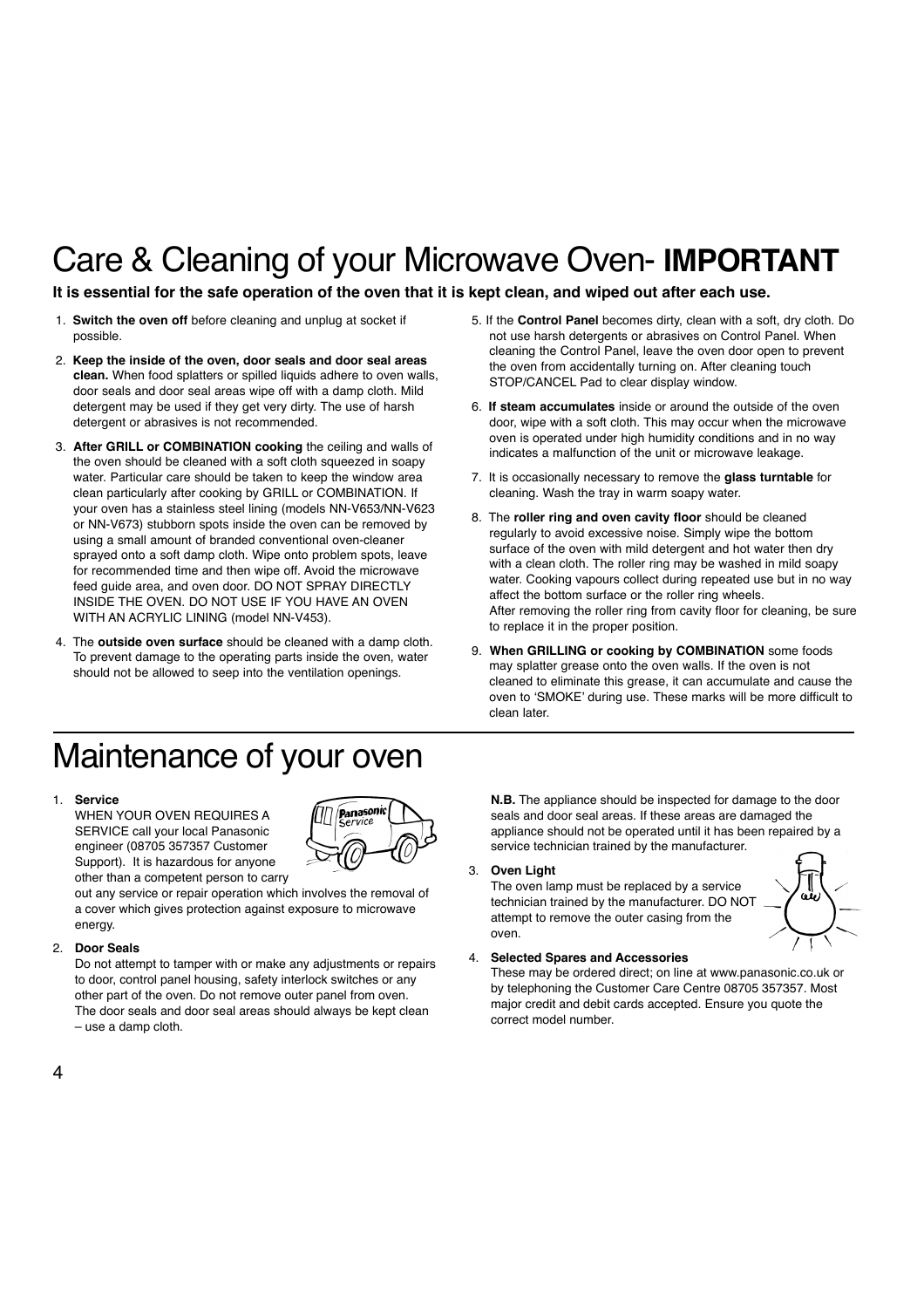# Parts of Your Oven

- 1. Do not operate the oven without the Roller Ring and Glass Turntable in place.
- 2. Only use the Glass Turntable specifically designed for this oven. Do not substitute with any other Glass Turntable.
- 3. If Glass Turntable is hot, allow to cool before cleaning or placing in water.
- 4. Do not cook directly on Glass Turntable. Always place food in a microwave safe dish. The only exception to this is when cooking Jacket Potatoes or Auto Program Jacket Potatoes.
- 5. If food or utensil on Glass Turntable touches oven walls, causing the turntable to stop moving, it will automatically rotate in the opposite direction. This is normal. Open oven door, reposition the food and restart.
- 6. The Glass Turntable can rotate in either direction.

The maximum weight that can be placed on the turntable is 4Kg (8lb 14oz), this includes total weight of food and dish.

- 7. While cooking by MICROWAVE or COMBINATION, turntable may vibrate. This will not affect cooking performance.
- 8. The metal Grill Rack provided must ONLY be used as directed for Grilling and Combination cooking. Never use this on microwave only. Do not use if operating the oven with less than 200g (7oz) of food on a manual Combination program. FAILURE TO USE ACCESSORIES CORRECTLY COULD DAMAGE YOUR OVEN.
- 9. Arcing may occur if the incorrect weight of food is used, a metal container has been used accidentally, or the Grill Rack has been damaged. If this occurs, stop the machine immediately. You can continue to cook by GRILL ONLY.
- 10. Always refer to instructions for correct accessories to use on all programs. The glass turntable and roller ring are the only accessories used for Microwave Cooking.

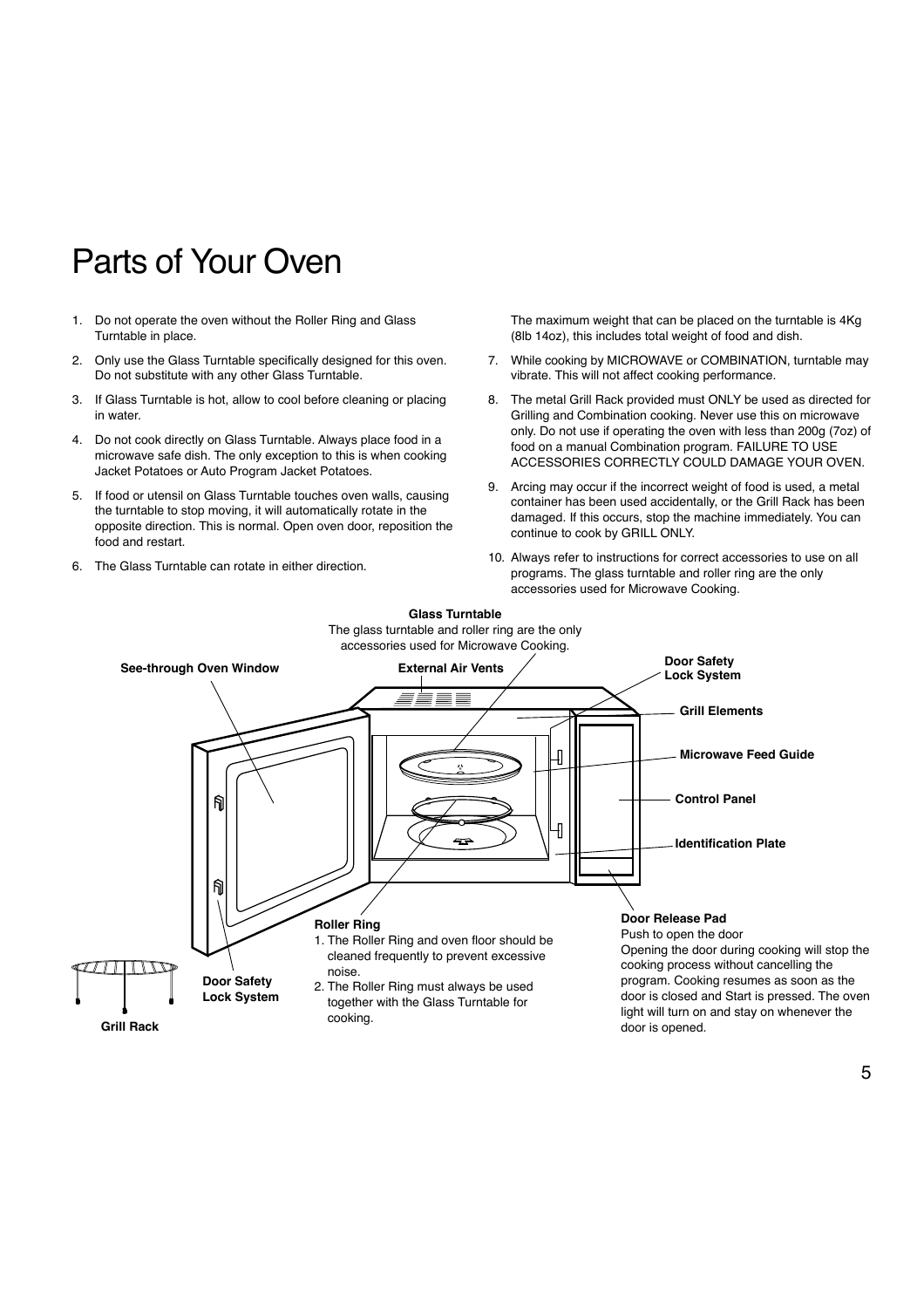# Important Information – Read Carefully

### **Safety**

If smoke or a fire occurs in the oven, press Stop/Cancel pad and leave the door closed in order to stifle any flames. Disconnect the power cord, or shut off power at the fuse or the circuit breaker panel.

### **Short Cooking Times**

As microwave cooking times are much shorter than other cooking methods it is essential that recommended cooking times are not exceeded without first checking the food.

Cooking times given in the cookbook are approximate. Factors that may affect cooking times are: preferred degree of cooking, starting temperature, altitude, volume, size and shape of foods and utensils used. As you become familiar with the oven, you will be able to adjust these factors.

It is better to undercook rather than overcook foods. If food is undercooked, it can always be returned to the oven for further cooking. If food is overcooked, nothing can be done. Always start with minimum cooking times.

### **Important.**

If the recommended cooking times are exceeded the food will be spoiled and in extreme circumstances could catch fire and possibly damage the interior of the oven.

1. **Small quantities of food.** Take care when heating small quantities of

(azim

### **NEVER OPERATE THE OVEN WITHOUT FOOD INSIDE ON MICROWAVE OR COMBINATION.**

### 2. **Foods low in moisture.**

Take care when heating foods low in moisture, eg bread items, chocolate, popcorn, biscuits and pastries. These can easily burn, dry out or catch on fire if cooked too long.

food as these can easily burn, dry out or catch fire if cooked too long. Always set short cooking times and check the food frequently.

### 3. **Christmas Pudding.**

Christmas puddings and other foods high in fats or sugar, eg. jam, mince pies, must not be over heated. These foods must never be left unattended as with over cooking these foods can ignite.

| Palis.<br>Pipi            |  |
|---------------------------|--|
| $\mathbf{f}_{\mathbf{z}}$ |  |

### 4. **Boiled Eggs.**

Eggs in their shell and whole hardboiled eggs should not be heated in microwave ovens since they may explode even after microwave heating has ended.

### 5. **Foods with Skins.**

Potatoes, apples, egg yolk, whole vegetables and sausages are examples of food with non porous skins. These must be pierced using a fork before cooking to prevent bursting.



Liquids and other foods must not be heated in sealed containers since they are liable to explode. When heating liquids, eg soup, sauces and beverages in your microwave oven, overheating the liquid beyond boiling point can occur without evidence of bubbling.

This could result in a sudden boil over of the hot liquid. To prevent this possibility the following steps should be taken:

- a) Avoid using straight-sided containers with narrow necks.
- b) Do not overheat.
- c) Stir the liquid before placing the container in the oven and again halfway through the heating time.
- d) After heating, allow to stand in the oven for a short time, stirring again before carefully removing the container.
- e) Microwave heating of beverages can result in delayed eruptive boiling, therefore care should be taken when handling the container.

### 7. **Lids.**

Always remove the lids of jars and containers and takeaway food containers before you microwave them. If you don't then steam and pressure might build up inside and cause an explosion even after the microwave cooking has stopped.

### 8. **Deep Fat Frying.**

Do not attempt to deep fat fry in your oven.







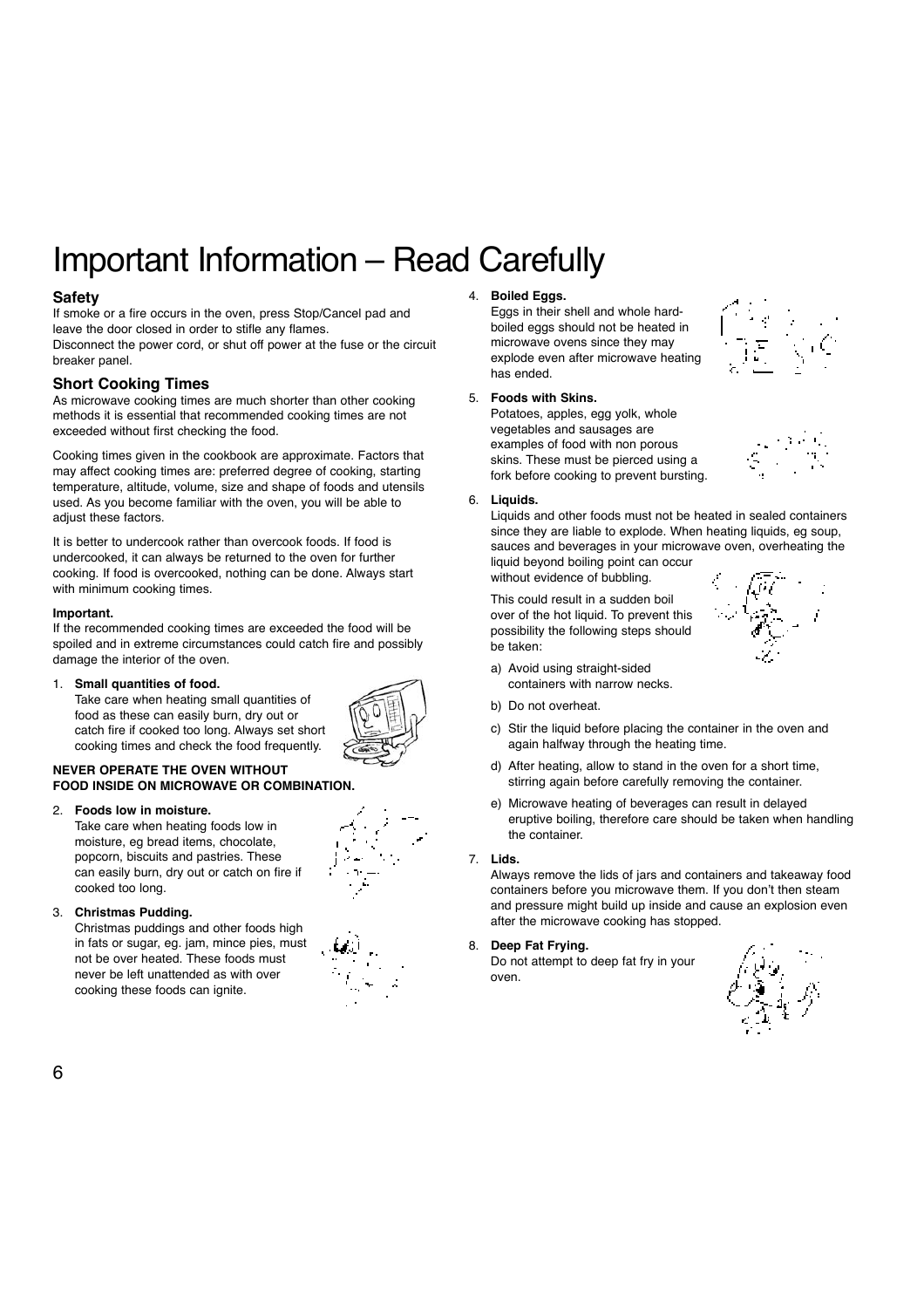# Important Information – Read Carefully

### 9. **Meat Thermometer.**

Use a meat thermometer to check the degree of cooking of roasts and poultry only when meat has been removed from the microwave. If undercooked, return to the oven and cook for a few more minutes at the recommended power level. Do not leave a conventional meat thermometer in the oven when microwaving.



### 10. **Paper, Plastic.**

When heating food in plastic or paper containers, keep an eye on the oven due to the possibility of ignition. Do not use wire twist-ties with roasting bags as arcing will occur.

Do not use re-cycled paper products, eg

Kitchen roll unless they say they are specifically designed for use in a microwave oven. These products contain impurities which may cause sparks and/or fires when used.

#### 11. **Reheating.**

It is essential that reheated food is served "piping hot".

Remove the food from the oven and check that it is "piping hot", ie steam is being emitted from all parts and any sauce is bubbling. (If you wish you may choose to check the food has reached 72˚C with a food thermometer – but remember do not use this thermometer inside the microwave.)

For foods that cannot be stirred, eg lasagne, shepherds pie, the centre should be cut with a knife to test it is well heated through. Even if a manufacturer's packet instructions have been followed always check the food is piping hot before serving and if in doubt return your food to the oven for further heating.

### 12. **Standing Time.**

Standing time refers to the period at the end of cooking or reheating when food is left before being eaten, ie. it is a rest time which allows the heat in the food to continue to conduct to the centre, thus eliminating cold spots.



### 13. **Keeping Your Oven Clean.**

It is essential for the safe operation of the oven that it is wiped out regularly. Use warm soapy water, squeeze the cloth out well and use to remove any grease or food from the interior. Pay particular attention to the door seal area and also the areas around the



microwave feed guide situated on the right hand side of the cavity wall. The oven should be unplugged when cleaning.

14. **Grilling.**

The oven will only operate on the GRILL function with the door closed.

### 15. **Fan Motor Operation.**

After using the microwave or the COMBINATION or GRILL the fan motor may rotate for a few minutes to cool the electric components. This is normal and you can take out food even though the fan motor operates. You can continue using the oven during this time.

#### 16. **Containers.**

Before use check that utensils/containers are suitable for use in microwave ovens, or can withstand heat from the grill.

### 17. **Babies Bottles and Food Jars.**

When reheating babies bottles always remove top and teat. Liquid at the top of the bottle will be much hotter than that at the bottom and must be shaken thoroughly before checking the temperature. The lid must also be removed from babies food jars, the contents must also be stirred or shaken before the temperature is checked. This should be carried out before consumption in order to avoid burns.



#### 18. **Arcing**

Arcing may occur if a metal container has been used accidentally, if the incorrect weight of food is used, or if the Grill Rack has been damaged. Arcing is when blue flashes of light are seen in the microwave oven. If this occurs, stop the machine immediately. If the oven is left unattended and this continues it can damage the machine.

You can continue to cook by GRILL ONLY.

#### 19. **Maximum weight on turntable**

The maximum weight that can be placed on the turntable is 4 Kg (8 lb 4 oz) (this includes total weight of food and dish).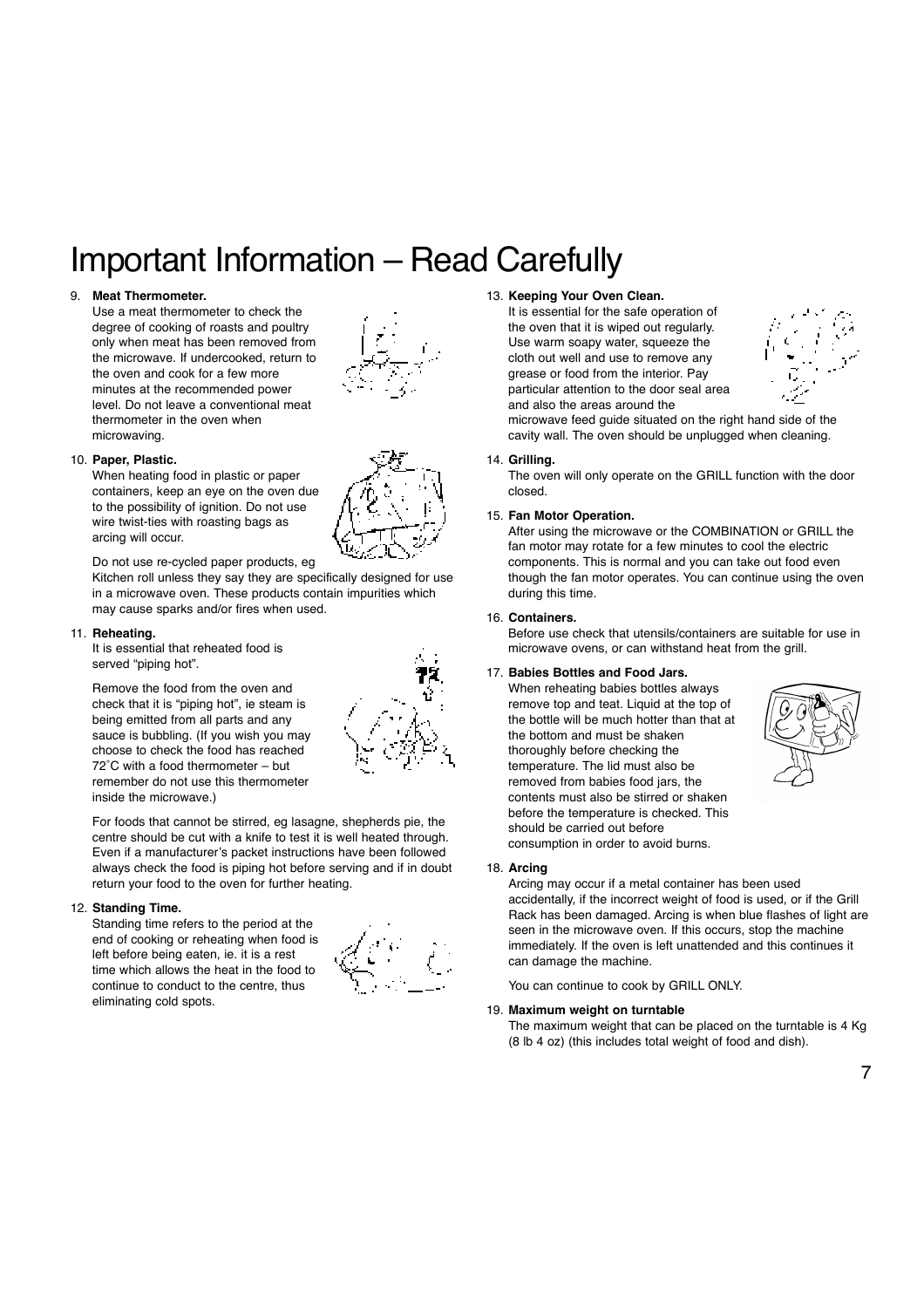# Microwaving Principles

Microwave energy has been used in this country to cook and reheat food since early experiments with RADAR in World War II. Microwaves are present in the atmosphere all the time, both naturally and from manmade sources.

Manmade sources include radar, radio, television, telecommunication links and car phones.

### **HOW MICROWAVES COOK FOOD**



In a microwave oven, electricity is converted into microwaves by the MAGNETRON

**13 Amp fused socket**



### **REFLECTION**

**TRANSMISSION**

The microwaves bounce off the metal walls and the metal door screen.

Then they pass through the cooking containers to be absorbed by the water molecules in the food, all foods contain water to a more or lesser extent.









The microwaves cause the water molecules to vibrate which causes FRICTION, ie. HEAT. This heat then cooks the food. Microwaves are also attracted to fat and sugar particles, and foods high in these will cook more quickly. Microwaves can only penetrate to a depth of 11⁄ 2-2 inches (4-5 cm) and as heat spreads through the food by conduction, just as in a traditional oven, the food cooks from the outside inwards.

### **IMPORTANT NOTES**

The dish used to cook or reheat the food will get warm during cooking, as the heat conducts from the food. Even in microwaving, oven gloves are required!

MICROWAVES CANNOT PASS THROUGH METAL AND THEREFORE METAL COOKING UTENSILS CAN NEVER BE USED IN A MICROWAVE, FOR COOKING ON MICROWAVE **ONLY** 

### **Foods Not Suitable for Cooking by Microwave Only**

Yorkshire Puddings, Souffles, Double Crust Pastry Pies.

Because these foods rely on dry external heat to cook correctly, do not attempt to cook by microwave.

Foods that require deep fat frying cannot be cooked either.

### **Boiled Eggs**

Do not boil eggs in your microwave. Raw eggs boiled in their shells can explode and cause serious injury

### **STANDING TIME**

When a microwave oven is switched off, the food will continue to cook by conduction – NOT BY MICROWAVE ENERGY. Hence STANDING TIME is very important in microwaving, particularly for dense foods i.e. meat, cakes and reheated meals. (Refer to page 9.)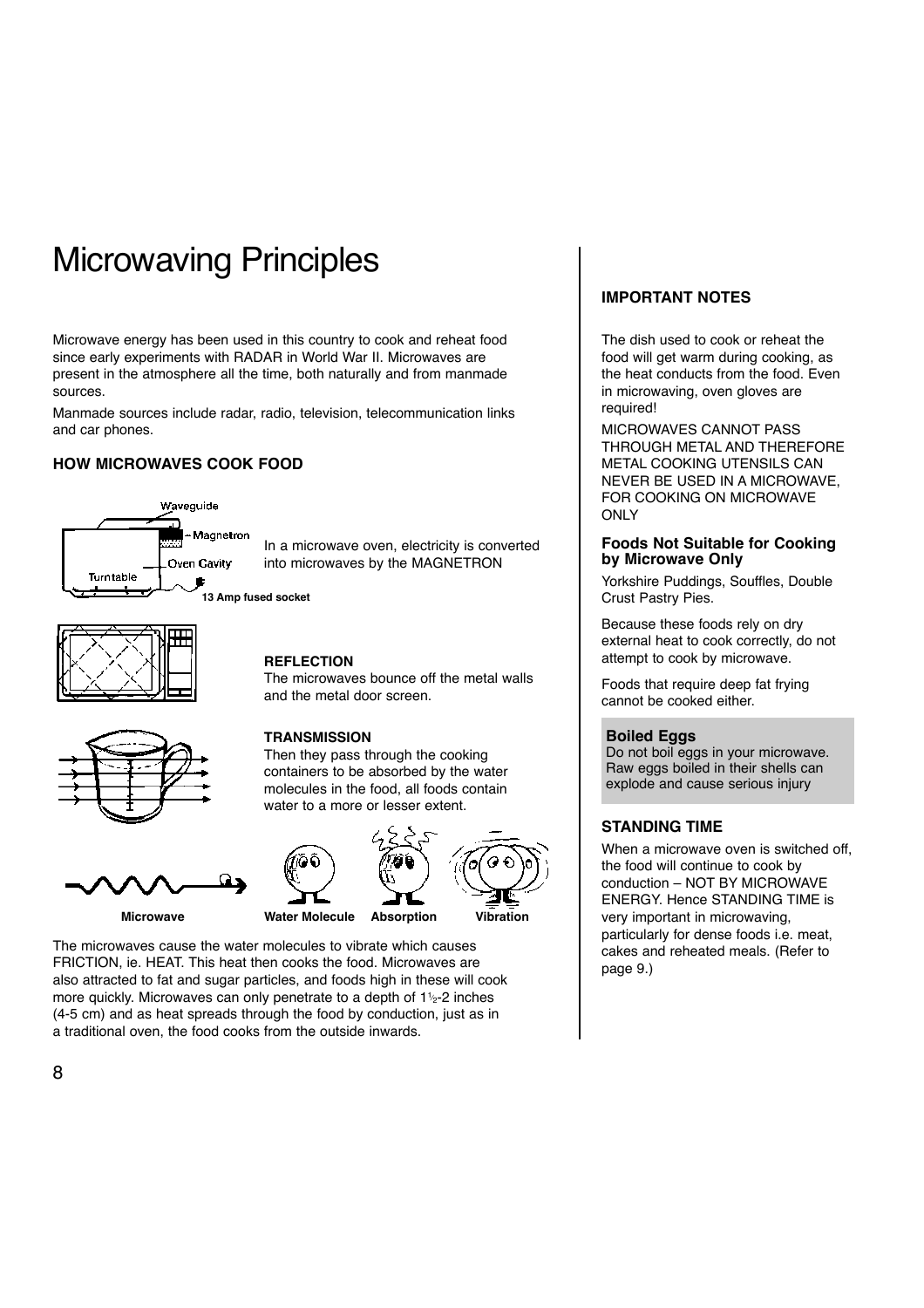# General Guidelines

### **STANDING TIME**



Dense foods e.g. meat, jacket potatoes and cakes, require a STANDING TIME (inside or outside of the oven) after cooking, to allow heat to finish conducting to cook the centre completely.

- MEAT JOINTS Stand 15 mins. wrapped in aluminium foil.
- JACKET POTATOES Stand 5 mins. wrapped in aluminium foil.
- LIGHT CAKES Stand 5 mins. before removing from dish.
- RICH DENSE CAKES Stand 15-20 mins.
- $FISH Stand 2-5 mins$ .
- EGG DISHES Stand 2-3 mins.
- PRECOOKED CONVENIENCE FOODS Stand for 5 mins.
- $PI$  ATED MEALS Stand for 2-5 mins.
- VEGETABLES Boiled potatoes benefit from standing 1-2 mins., however most other types of vegetables can be served immediately.
- DEFROSTING It is essential to allow standing time to complete the process. This can vary from 5 mins. e.g. raspberries, to up to 1 hour for a joint of meat.

If food is not cooked after STANDING TIME, return to oven and cook for additional time.

The skin or membrane on some foods will cause steam to build up during cooking. These foods must be pierced or a strip of skin should be



peeled off before cooking to allow the steam to escape. Eggs, potatoes, apples, sausages etc, will all need to be pierced before cooking. DO NOT ATTEMPT TO BOIL EGGS IN THEIR SHELLS.

### **MOISTURE CONTENT**

Many fresh foods e.g. vegetables and fruit, vary in their moisture content throughout the season. Jacket potatoes are a



particular example of this. For this reason cooking times may have to be adjusted throughout the year. Dry ingredients e.g. rice, pasta, can dry out further during storage and cooking times may differ from ingredients freshly purchased.

#### **CLING FILM**

Cling film helps keep the food moist and the trapped steam assists in speeding up cooking times. However it should be pierced before



cooking, to allow excess steam to escape. Always take care when removing cling film from a dish as the build-up of steam will be very hot. Always purchase cling film that states on the packet "suitable for microwave cooking" and use as a covering only. Do not line dishes with cling film. Do not cover foods when cooking by Combination, or Grill.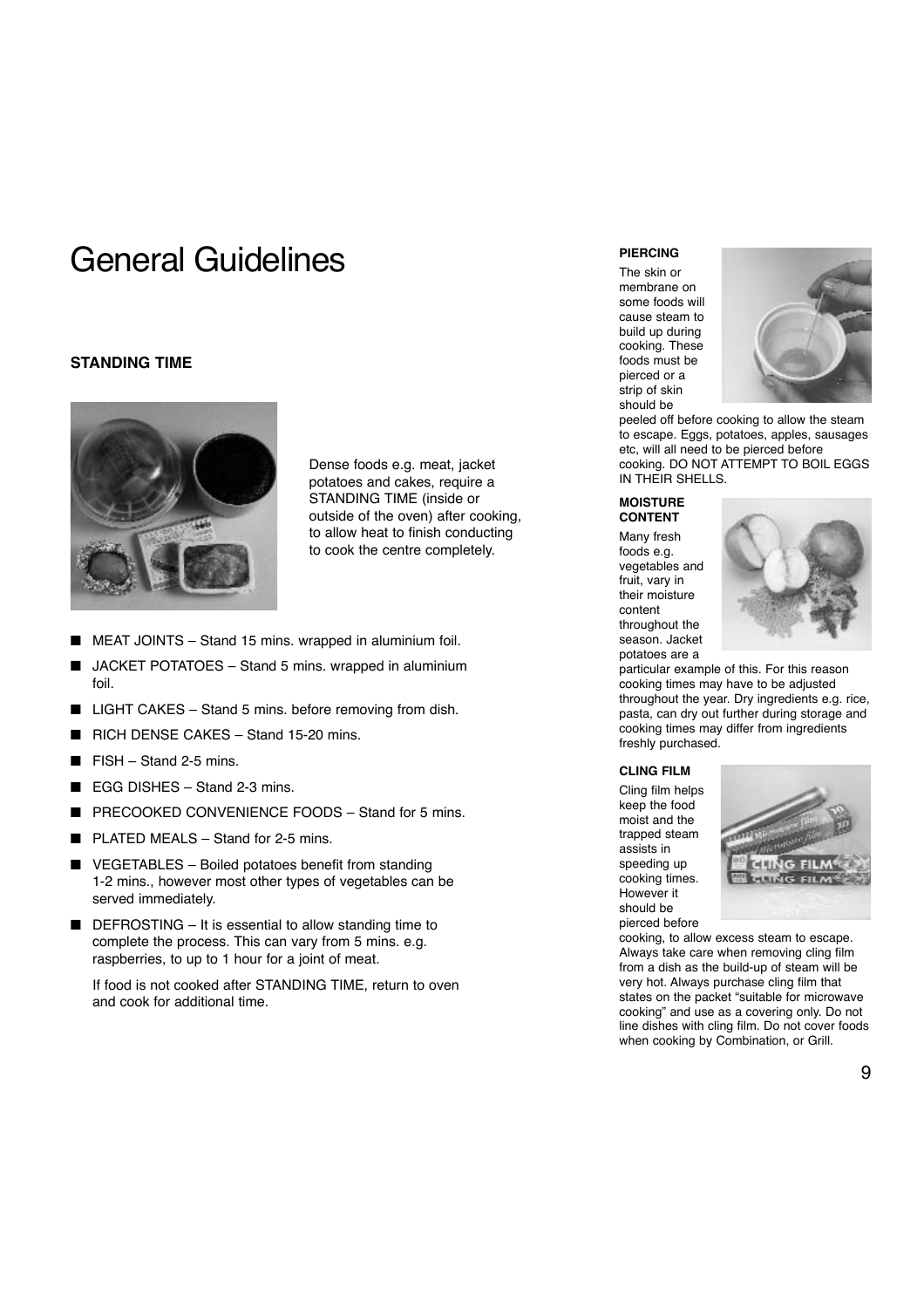

**DISH SIZE**

Follow the dish sizes given in the recipes, as these affect the cooking and reheating times. A quantity of food spread in a bigger dish cooks and reheats more quickly.



**DENSITY** Porous airy foods heat more quickly than dense heavy foods.



**TURNING AND STIRRING**

Some foods require stirring during cooking. Meat and poultry should be turned after half the cooking time.



**QUANTITY** Small quantities cook faster than large quantities, also small meals will reheat more quickly than large portions.

Cover foods with microwave cling film or a self-fitting lid. Cover fish. vegetables, casseroles, soups. Do not cover cakes, sauces, jacket potatoes, pastry items.

All liquids must be stirred **before** and **during** heating. Water especially must be stirred before and during heating, to avoid eruption. Do not heat liquids that have previously been boiled. DO

**COVERING**

**LIQUIDS**

NOT OVERHEAT.



**SPACING** Foods cook more quickly and

evenly if spaced apart. NEVER pile foods on top of each other.



**ARRANGING**

Individual foods e.g. chicken portions or chops, should be placed on a dish so that the thicker parts are to the outside.



**CHECKING FOOD**

It is essential that food is checked during and after a recommended cooking time, even if an AUTO PROGRAM has been used (just as you would check food cooked in a conventional oven). Return the food to the oven for further cooking if necessary.



**SHAPE**

Even shapes cook evenly. Food cooks better by microwave when in a round container rather than square



**STARTING TEMPERATURE**

The colder the food, the longer it takes to heat up. Food from a fridge takes longer to reheat than food at room temperature.



**CLEANING**

As microwaves work on food particles, keep your oven clean at all times. Stubborn spots of food can be removed by using a branded microwave spray cleaner, sprayed onto a soft cloth, always wipe the oven dry after cleaning. Please refer to page 4 for more details.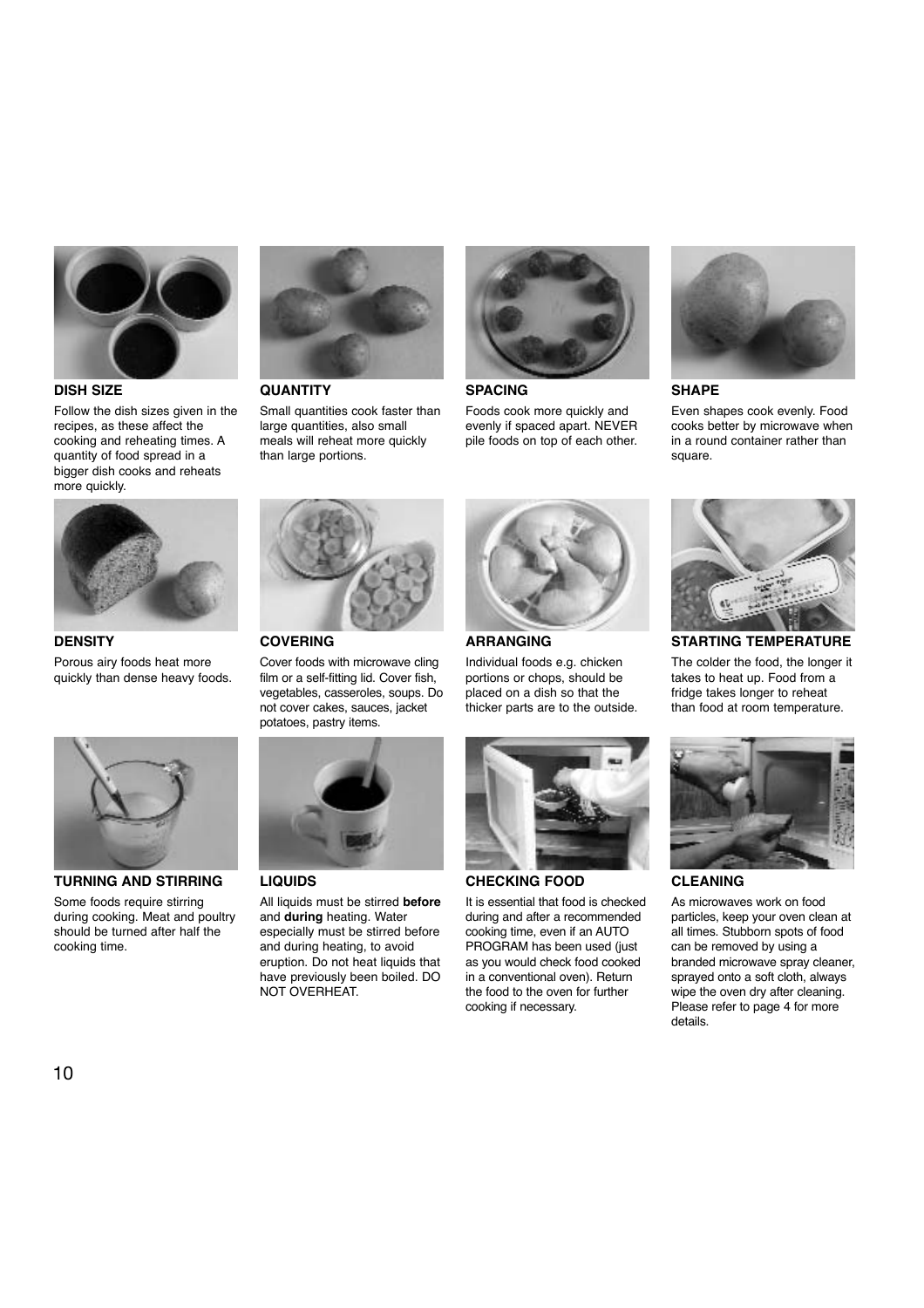# Containers to use

Choosing the correct container is a very important factor in deciding the success or failure of your cooking.

### **Testing Dishes for Suitability - For microwave cooking only**



When unsure that a cooking container is suitable for use in your microwave, check by the following test:

- 1. Fill a microwave safe measuring jug with 300ml (<sup>1</sup>/<sub>2</sub>pt) cold water.
- 2. Place it on the turntable alongside the dish to be tested. If the dish you are testing is a large dish, then stand the measuring jug on top of the empty dish.
- 3. Heat on HIGH power for 1 minute.

### **QUICK CHECK GUIDE TO COOKING UTENSILS**

### **Result**

If the dish is suitable for microwaving, it will remain cool, whilst the water in the jug will begin to feel warm. If the testing dish feels warm, do not use as it is obviously absorbing microwave energy.

N.B. This test does not apply to plastic or metal based containers e.g. Le Creuset® style dishes, which should not be used as they are cast iron covered with enamel.



### OVEN GLASS

Everyday glass that is heat resistant e.g. Pyrex®, is ideal. DO NOT USE FOR GRILLING. Do not use delicate glass which may crack due to the heat from the food. Do not use lead crystal which may crack or arc.

### POTTERY, EARTHENWARE, **STONEWARE**

If completely glazed, these dishes are suitable. Do not use if partially glazed or unglazed, since they are able to absorb water which in turn absorbs microwave energy, making the container very hot and slows down the cooking of food.



### FOIL/METAL CONTAINERS

NEVER ATTEMPT TO COOK IN FOIL OR METAL containers – the microwaves cannot pass through and the food will not heat evenly – this may also damage your oven. Small items in shallow foil containers can be REHEATED in the microwave, but take care that

containers do not touch the oven walls or door. Use wooden kebab sticks instead of metal skewers. DO NOT RE-USE FOIL CONTAINERS AS THEY MAY BECOME DENTED OR DAMAGED AND ARCING MAY OCCUR.





### CHINA AND CERAMIC

Everyday glazed china plates, saucers, bowls, mugs and cups can be used if they are heat resistant. Porcelain and ceramic are also ideal. Fine bone china should only be used for reheating for short periods, otherwise the

change in temperature may crack the dish or craze the finish. Do not use dishes with a metal rim or pattern. Do not use jugs or mugs with glued handles, since the glue can melt in a microwave.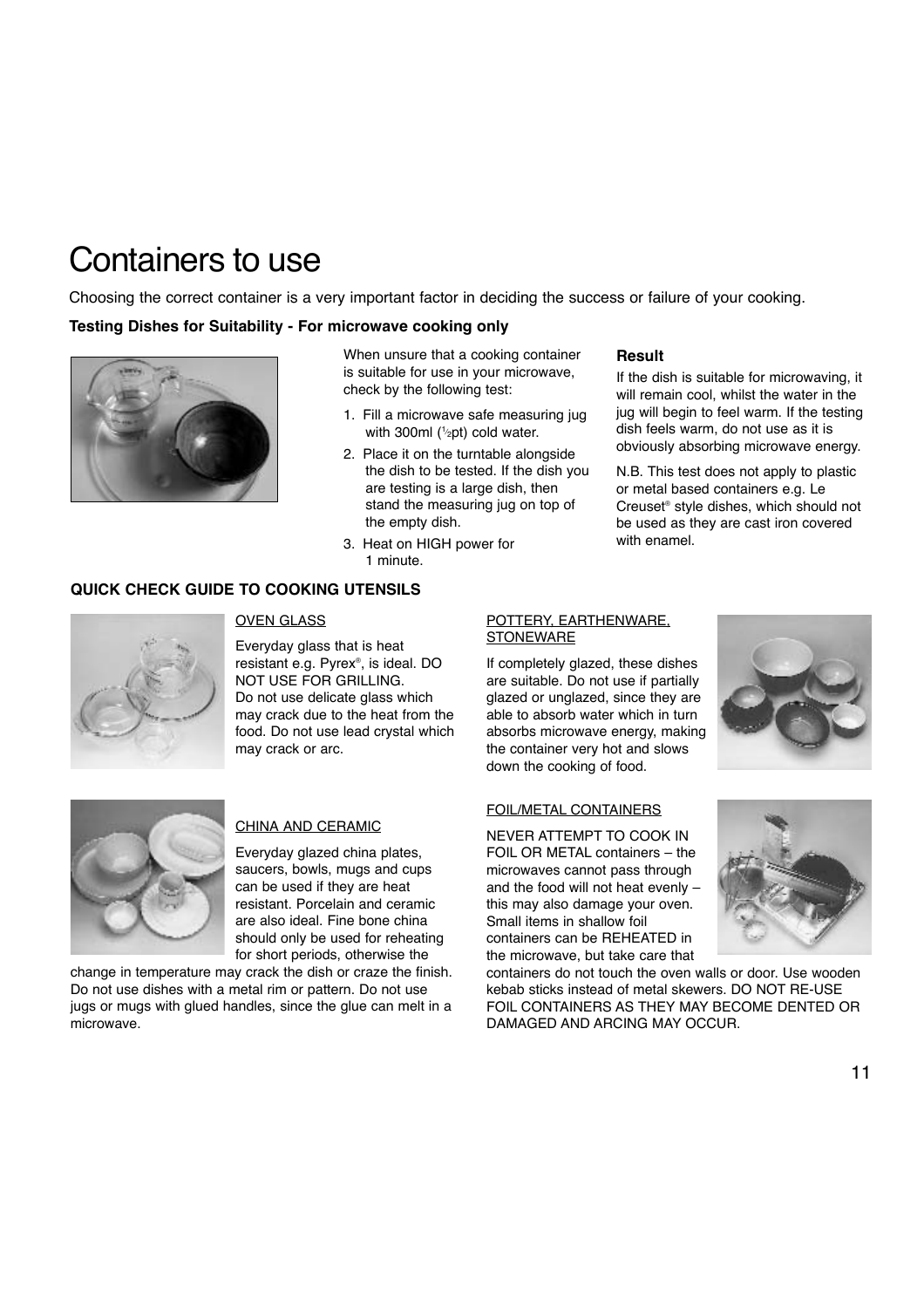### PLASTIC

Many plastic containers are designed for microwave use, but do not use for cooking foods high in sugar or fat or for foods that require long cooking times e.g. brown rice. Only use Tupperware®





containers if they are Example 1991 and the containers if they are<br>  $\overline{\mathbf{X}}$  designed for microwave use. Do not use Melamine as it absorbs microwave energy and scorches. Never cook in margarine cartons or yoghurt pots, as these will melt with the heat from the food. Many plastics that are not heatproof for cooking are suitable for defrosting. DO NOT USE UNDER THE GRILL.

### PAPER

Plain white absorbent kitchen paper (kitchen towel) can only be used for microwave cooking e.g. covering blind pastry cases and for covering bacon to prevent splattering. ONLY USE FOR SHORT COOKING TIMES. NEVER RE-USE A PIECE OF KITCHEN TOWEL. ALWAYS USE A FRESH PIECE OF PAPER FOR EACH DISH.

Avoid kitchen paper containing manmade fibres. If you are using branded re-cycled kitchen towel, check first that it is recommended for microwave use. Do not use waxed or plastic coated cups or plates as the finish may melt. Greaseproof paper can be used to line the base of dishes and to cover fatty foods e.g. bacon rashers to stop splattering. White paper plates can be used for SHORT REHEATING TIMES, ON MICROWAVE ONLY.

# ✘

### WICKER, WOOD, STRAW BASKETS

Dishes will crack and could ignite. Do not use wooden dishes in your microwave. DO NOT USE ON ANY COOKING MODE.

### CLING FILM

Microwave cling film can be used for covering food that is reheated by



microwave. It is also useful for covering food to be cooked, but care should be taken to avoid the film being in direct contact with the food. DO NOT USE ON ANY OTHER COOKING MODE.

### ROASTING BAGS

Roasting bags are useful when slit up one side to tent a joint for roasting by power and time, on microwave only. DO NOT USE THE METAL TWISTS SUPPLIED.



### ALUMINIUM FOIL

Small amounts of smooth aluminium foil can be used to SHIELD joints of meat during defrosting and cooking by microwave, as the microwaves cannot pass through the foil, this prevents the parts shielded from overcooking or overdefrosting. Take care that the foil does not touch the sides or roof of the oven, as this may cause arcing and damage your oven.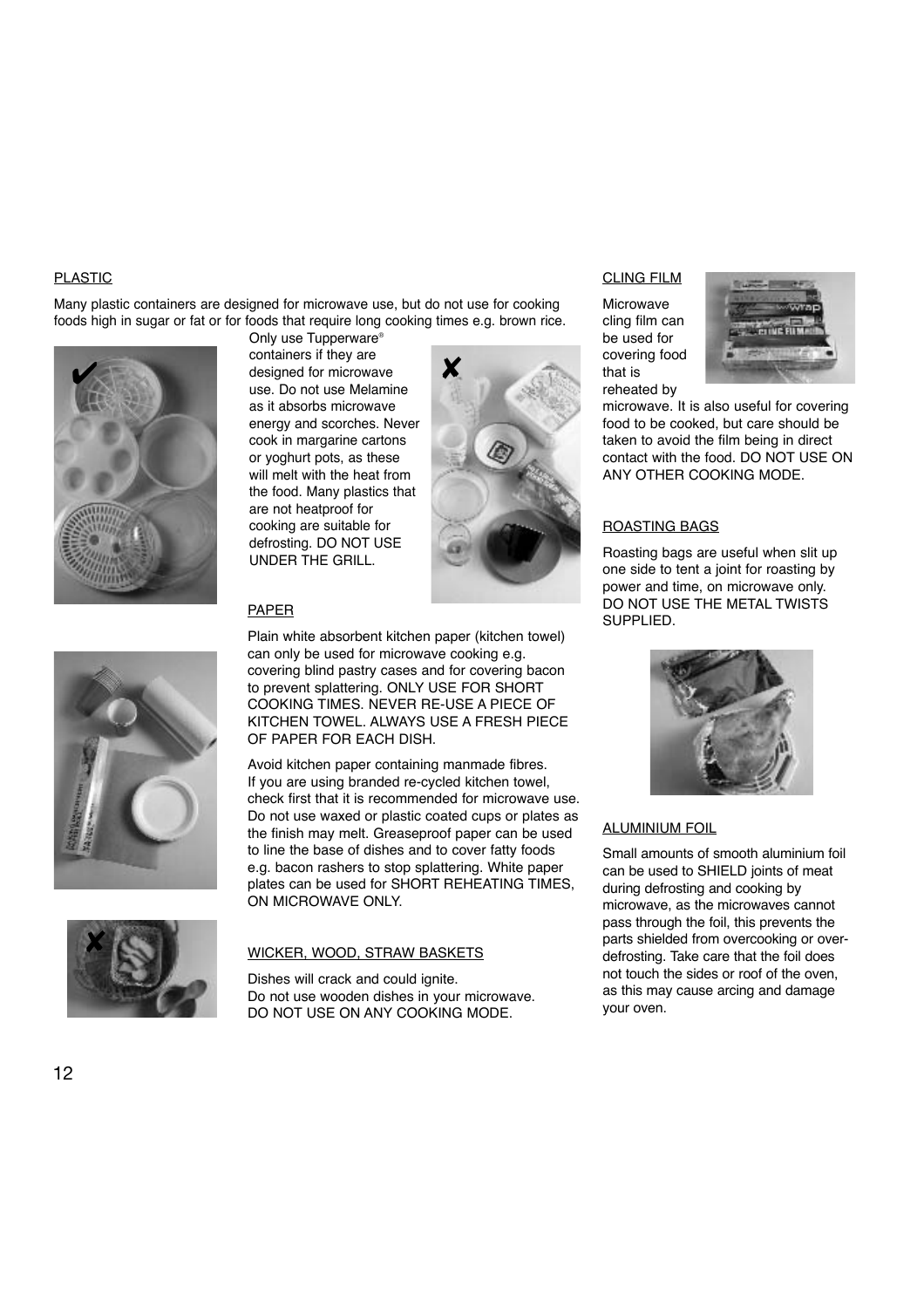

A beep sounds when a pad is pressed. If this beep does not sound, the setting is incorrect. When the oven changes from one function to another, two beeps sound. After completion of cooking, five beeps sound.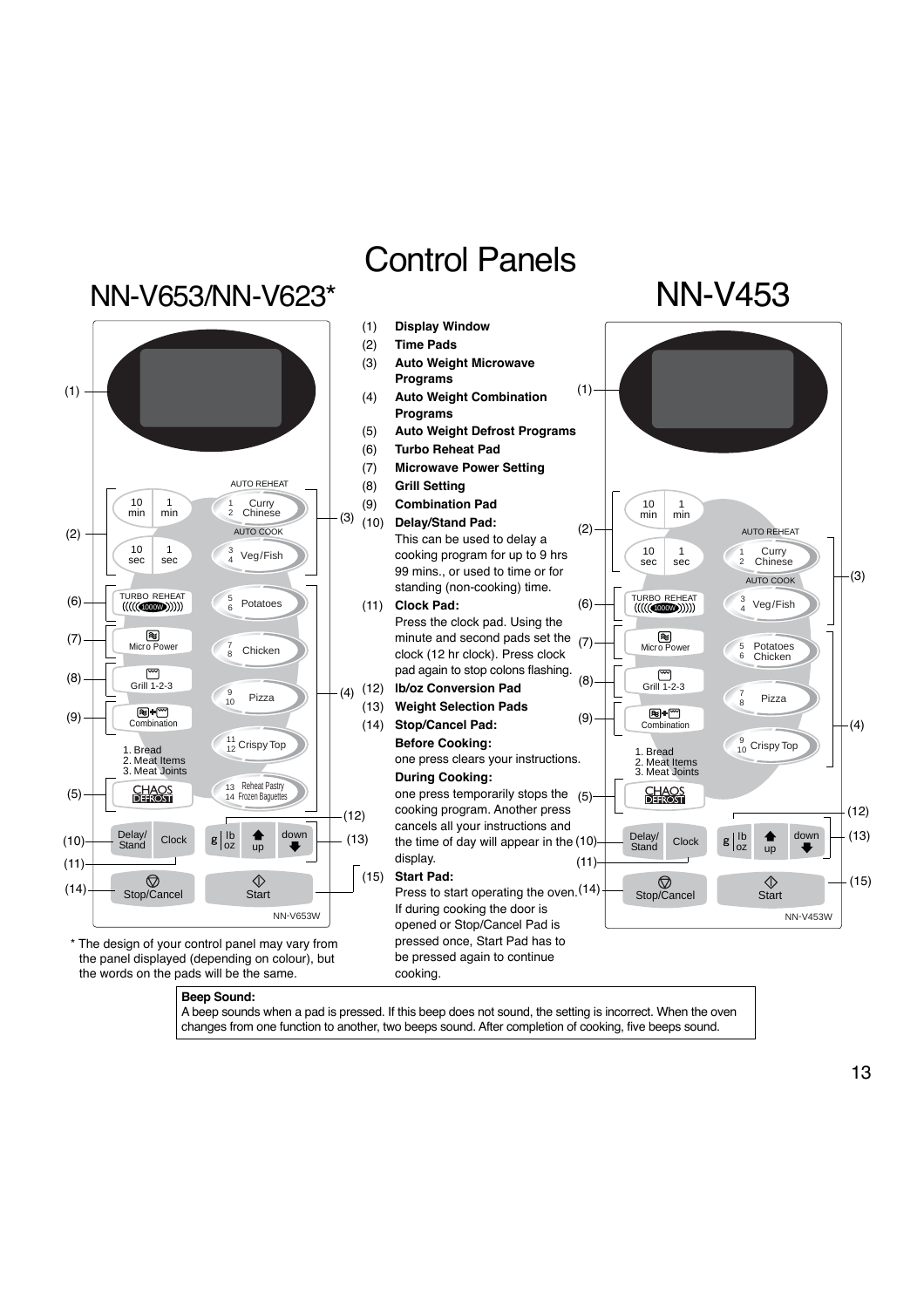# Let's Start to Use your Oven

# NN-V653<br>NN-V623\*



\* The design of your control panel may vary from the panel displayed (depending on colour), but the words on the pads will be the

### **1 Plug in**

NN-V623\* NN-V453 read your operating instructions. Plug into a 13 amp fused electrical socket. You will be reminded to

### **2 Press Clock Pad**

Set clock as a 12hr clock. Set time using time pads. Press clock pad again. (See page 15 for details).

### **3 Press Grill Pad Once (NN-V653/NN-V623)**

(This procedure is to burn off the oil used for rust protection in the oven.) - see page 3 on "Before Use" for details.

### **4 Press Time Pad**

Press 1 min pad until 5 minutes is displayed in the window.

# **5 Press Start Pad**

The time will be displayed in the window and count down. The oven will beep at the end of the program. The oven is now ready to use. **CAUTION: Grill and oven will be hot.**

### **6 Demonstration Mode**

This is to enable you to experiment setting various programs. (The letter D will always appear in the display window. This is to confirm that there is no microwave power produced and it is safe to use the oven without any food). To select this mode press the clock pad three times. "Demo mode press any key" will appear. To cancel press the clock pad a further three times.

### **7 Child Lock**

To operate the child lock facility press the start pad three times, this will deactivate the microwave. "Lock" will appear in the display and none of the controls will operate. To clear child lock facility press Stop/Cancel three times.





14

same.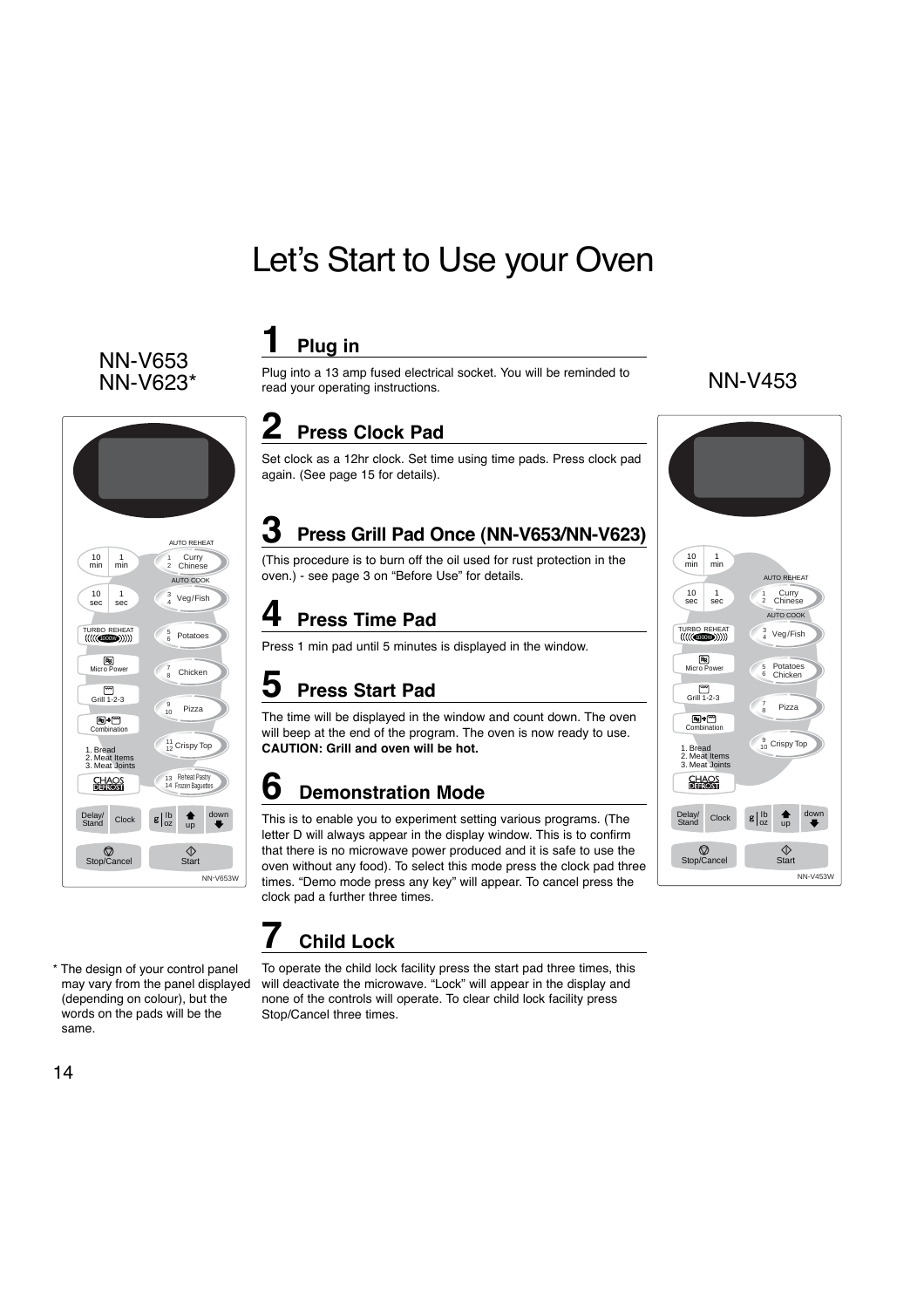# Setting the Clock

### **Example of how to set 11.25pm**



● **Press Clock Pad**

### ● **Press Time Pads**

● **Press Clock Pad**

"SET TIME" will appear in the display window, and the colon starts to blink.

Enter time of day by pressing Time Pads. Use minute pads to set the hours, and the second pads to set the minutes. Set as a 12 hour clock.

Colon stops blinking. Time of day is now locked into the display.

### **N.B.**

- 1. To reset time of day, repeat step 1 through to step 3.
- 2. The clock will keep the time of day as long as the oven is plugged in and electricity is supplied.
- 3. This is a 12 hour clock.

# Microwave Cooking and Defrosting

There are 6 different microwave power levels available.

### **Selecting Microwave Power Level**



appears in the display window.

**CAUTION: The oven will automatically work on HIGH microwave power if a cooking time is entered without the power level previously being selected.**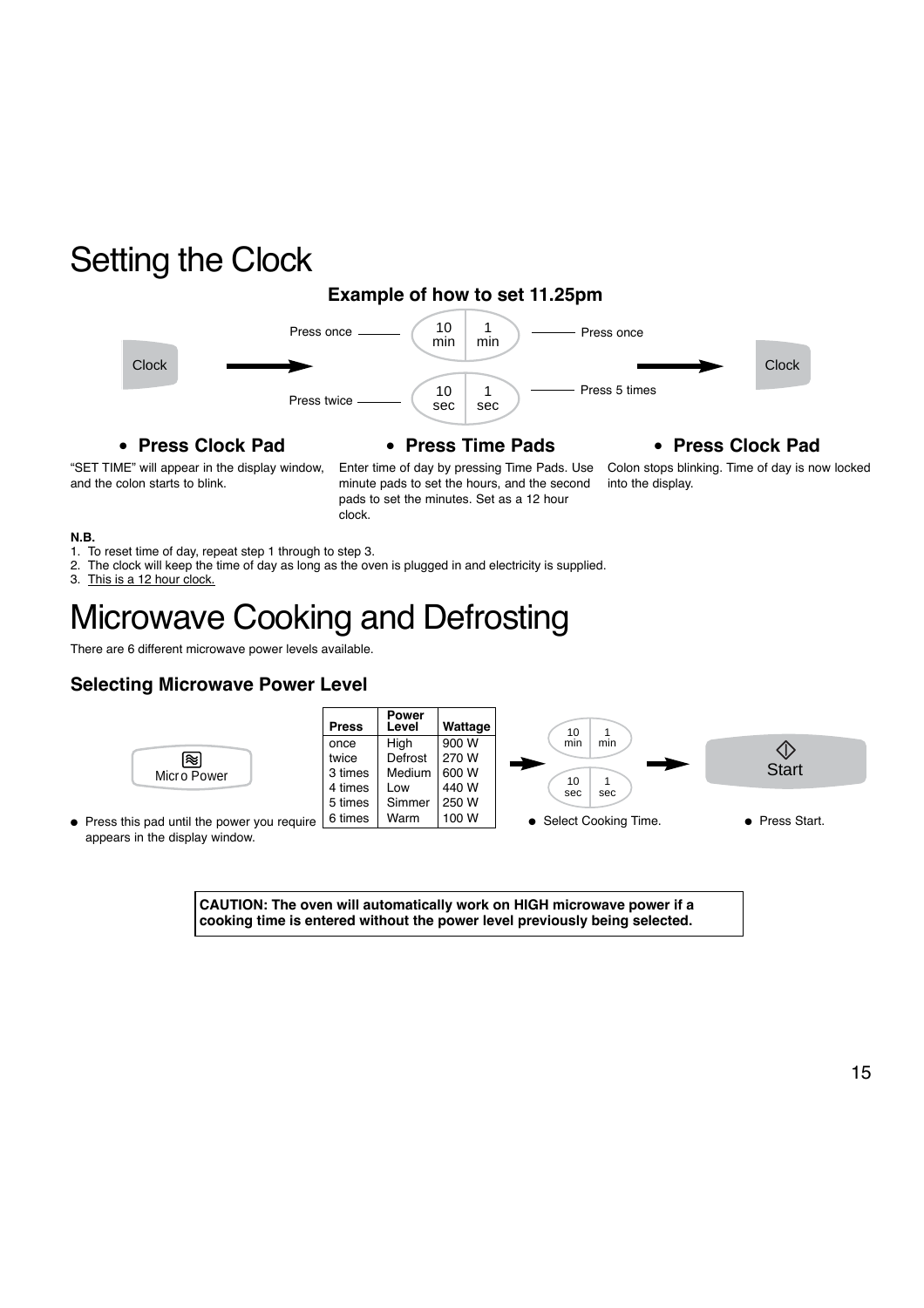# Turbo Reheat

This will provide an added boost of microwave power up to 1000 Watts, for the initial part of the cooking time, when reheating foods e.g. soup, baked beans.



● Press the pad. 
● Press Start.

● Press Start.

→ Select Cooking time.
→ Press Start.
→ Press Start.
→ Select Cooking time.

# Using the Delay/Stand Feature

The Delay/Stand Pad is used as a timing pad either before, during or after a cooking program. When the Delay/Stand Pad is selected with a time, there is no microwave power in the oven during this time.

inoperable

### **1. To Set a Standing Time:**



### **NB**

- 1. If the oven door is opened during the stand or delay time, the time in the display window will continue to count down.
- 2. Delay Start cannot be used before an Auto Program.
- 3. If the Delay Stand pad is pressed three times, this will turn off the auto guide system. "Operation guide off" will appear once. The words will not now scroll in the display window. To turn the auto guide back on, press the Delay/Stand pad three times. "Operation guide on" will appear, and then the words will scroll again.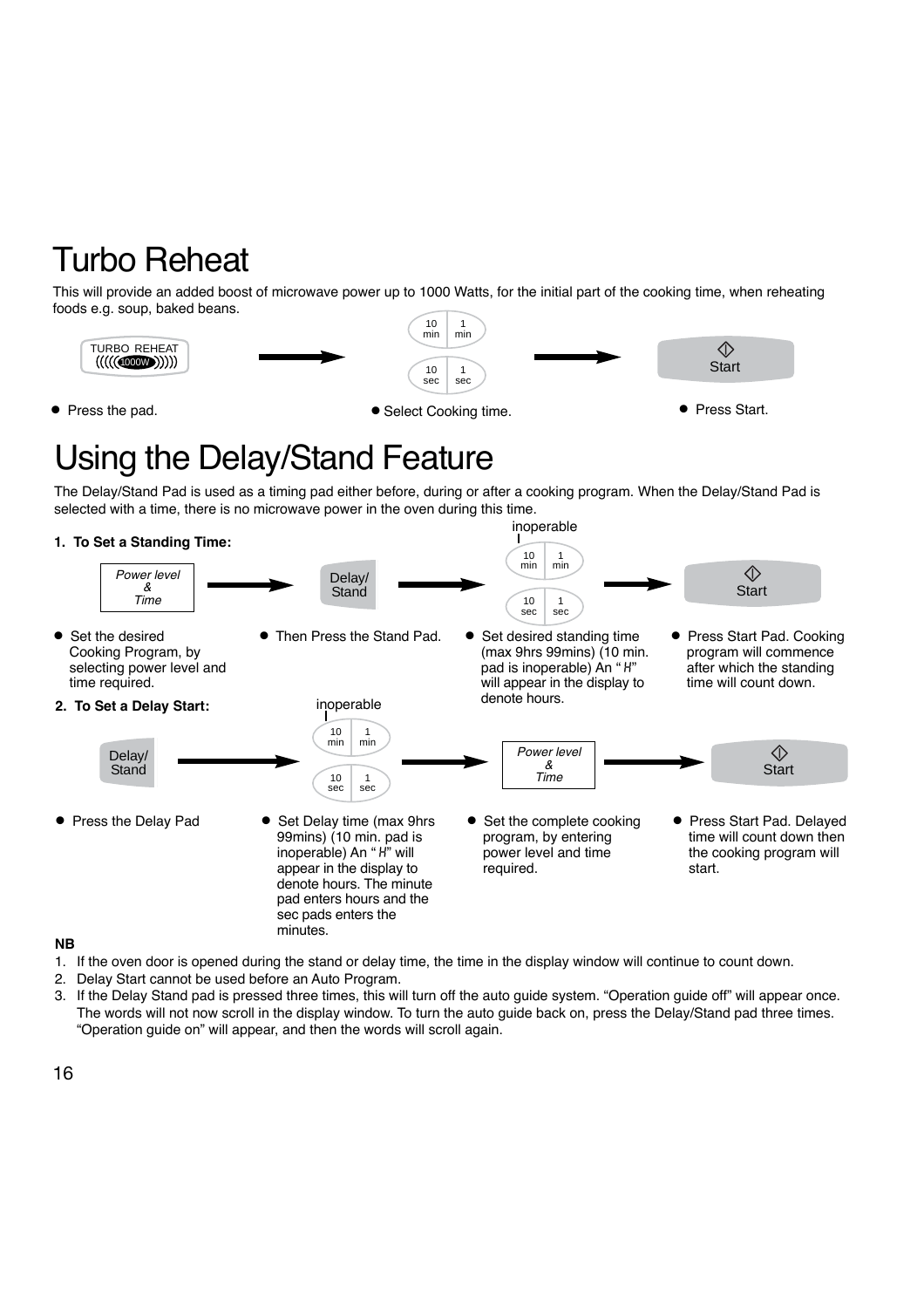# Microwave Cooking and Defrosting

### **ACCESSORY TO USE:**



When using your oven on MICROWAVE only, the glass turntable provided must always be in position. DO NOT attempt to use microwave only with any metal accessory in the oven.

DO NOT place food directly onto the turntable except in the case of Jacket Potatoes cooked by MICROWAVE only or Auto Program Jacket Potatoes.

Foods reheated or cooked by MICROWAVE only are normally covered with a lid or cling film, unless otherwise stated.

### **Two Stage Cooking:**

eg. High power 10 minutes followed by Simmer power 20 minutes; Select High power and program 10 minutes then select second power (Simmer) with second cooking time (20 minutes) then press Start.

### **Three Stage Cooking:**

eg. High power 5 minutes, Delay 5 minutes, High power 2 minutes; Select first Power level and cooking time, then press DELAY and time, then select final power level and final cooking time. Then press Start.

# Auto Weight Defrost

With this feature you can defrost frozen foods according to the weight. Select the category and set the weight of the food. The weight can be programmed in pounds and ounces or grams. The weight starts from the minimum weight for each category.



•Select the desired program by •Press to select g or lb and oz. •Enter the weight by pressing the pressing pad once, twice or three times. Up & Down Pads. The "up" pad will start with the minimum

weight for each food.

• Press Start.

| <b>Program</b> | <b>Weight Range</b> | <b>Suitable Foods</b>                                                                                                        |
|----------------|---------------------|------------------------------------------------------------------------------------------------------------------------------|
| 1 Bread        |                     | 100 - 800g (4oz - 1lb 12oz) Bread and rolls. Turn at beeps.                                                                  |
|                |                     | 2 Meat Items 150 - 1200g (5oz - 2lb 10oz) Small pieces of meat, minced meat, chicken portions, steaks, chops. Turn at beeps. |
|                |                     | 3 Meat Joints 400 - 2000g (14oz - 4lb 6oz) Whole chicken, meat joints. Turn at beeps and shield.                             |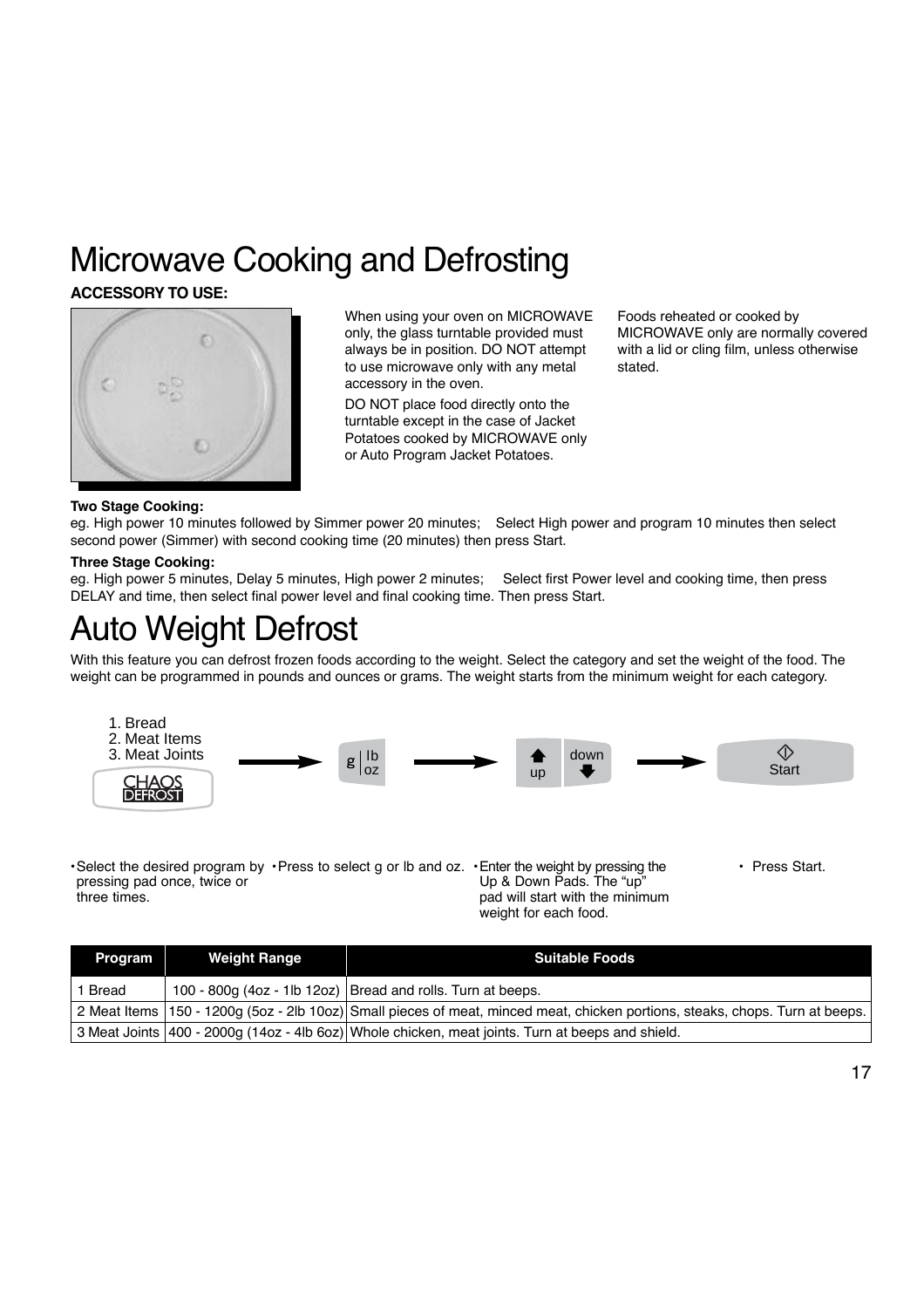# Auto Weight Defrost Programs

This feature allows you to defrost minced meat, chops, chicken portions, meat joints and bread.

The CHAOS defrost pad should be pressed to select the correct category and then enter in the weight of the food in grams or pounds and ounces using the appropriate pads (See page 17).

Foods should be placed in a suitable dish, whole chickens and joints of meat should be on an upturned saucer or on a rack. Chops, chicken portions and slices of bread should be placed in a single layer. It is not necessary to cover the foods.

**The CHAOS Theory** principle is used in Auto Weight defrost programs to give you a quick and more even defrost.

The CHAOS system uses a random sequence of pulsing microwave energy which speeds up the defrosting process.

During the program the oven will beep to remind you to check the food. **IT IS ESSENTIAL THAT YOU TURN AND STIR THE FOOD FREQUENTLY AND SHIELD IF NECESSARY. (See page 19).**

On hearing the first beep you should TURN and SHIELD (if possible). On the second beep you should turn the food or break it up.

**1st Beep 1st Beep**





**2nd Beep**



**Turn or break up**

### **CATEGORY 1** BREAD

**Turn or Shield**

The Bread Program is suitable for defrosting small items e.g. rolls, buns and slices of bread which are required for immediate use. Small items may feel warm immediately after defrosting. Loaves can also be defrosted on this program but these will require standing time to allow the centre to thaw out. Standing time can be shortened if slices are separated and buns and loaves cut in half. Items should be turned halfway during defrosting. THIS PROGRAM IS NOT SUITABLE FOR CREAM CAKES OR DESSERTS eg. cheesecake.



### **CATEGORY 2** MEAT ITEMS (MINCE/CHOPS/CHICKEN PORTIONS)

It is necessary for mince to be broken up frequently during defrosting and this is best carried out in a large shallow dish. Chops and chicken portions should be arranged in a single layer and turned frequently.

### **CATEGORY 3** MEAT JOINTS/WHOLE CHICKENS

Meat joints and chickens will require shielding during defrosting especially if they are particularly fatty pieces. This is to prevent over defrosting on the outside edges. Smooth foil secured with cocktail sticks should be used. DO NOT ALLOW THE FOIL TO TOUCH THE WALLS OF THE OVEN. Back fat of joints, legs, wings and breast bones need shielding (see photograph above). Standing time of at least 1 hour should be allowed (rolled joints may require longer) before cooking to ensure the centre is fully defrosted.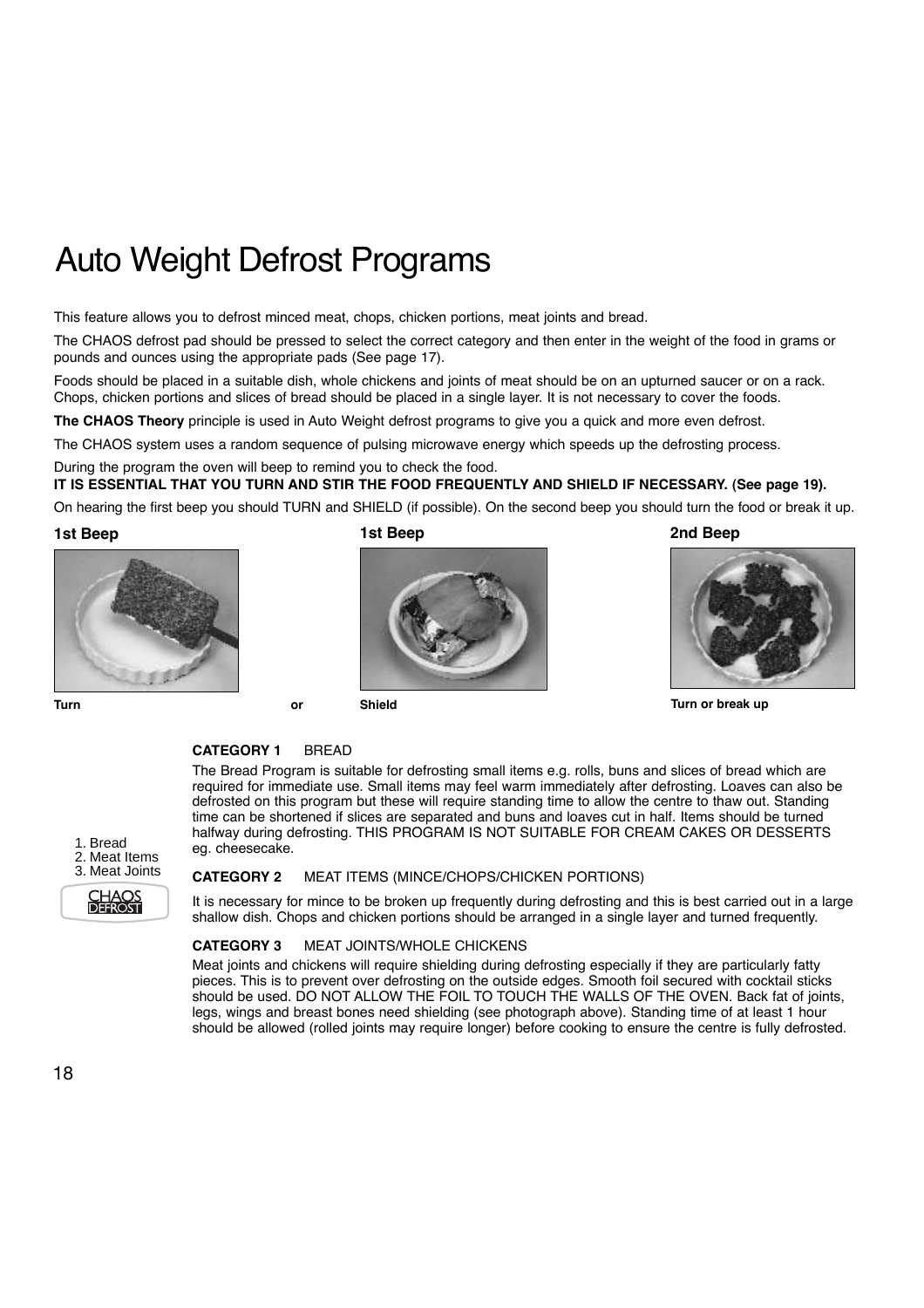# Defrosting Guidelines

By selecting the DEFROST power level, from the microwave power pad, and setting a time, you can defrost food in your microwave. The biggest problem is getting the inside defrosted before the outside starts to cook.

For this reason a defrost program alternates between a defrost power and a standing time. The name for this type of defrost is cyclic and during the

standing stages there is not any microwave power in the oven, although the light will remain on and the turntable will turn. The automatic stand times ensure a more even defrost but it is still necessary to allow for standing time before use. Place foods in a suitable container. Meat joints and chickens should be placed on an upturned saucer or on a plastic rack if you have one.



Separate chops and small items e.g. bread slices where possible.



Turn dense foods and meat 2/3 times during defrosting.



Chickens and joints of meat will require shielding during defrosting.



Break up small items e.g. minced meat, frequently during defrosting.

### **TIPS**

- *1 Check foods during defrosting. Foods vary in their defrosting speed.*
- *2 It is not necessary to cover the food.*
- *3 Always turn or stir the food especially when the oven "beeps''. Shield if necessary (see point 5).*
- *4 Minced meat/chops/chicken portions should be broken up or separated as soon as possible and placed in a single layer.*
- *5 Shielding prevents food cooking. It is essential when defrosting chickens and joints of meat. The outside thaws out first, so protect wings/breast/fat with smooth pieces of aluminium foil secured with cocktail sticks.*
- *6 Allow standing time so that the centre of the food thaws out. (minimum 1 hour for joints of meat and whole chickens).*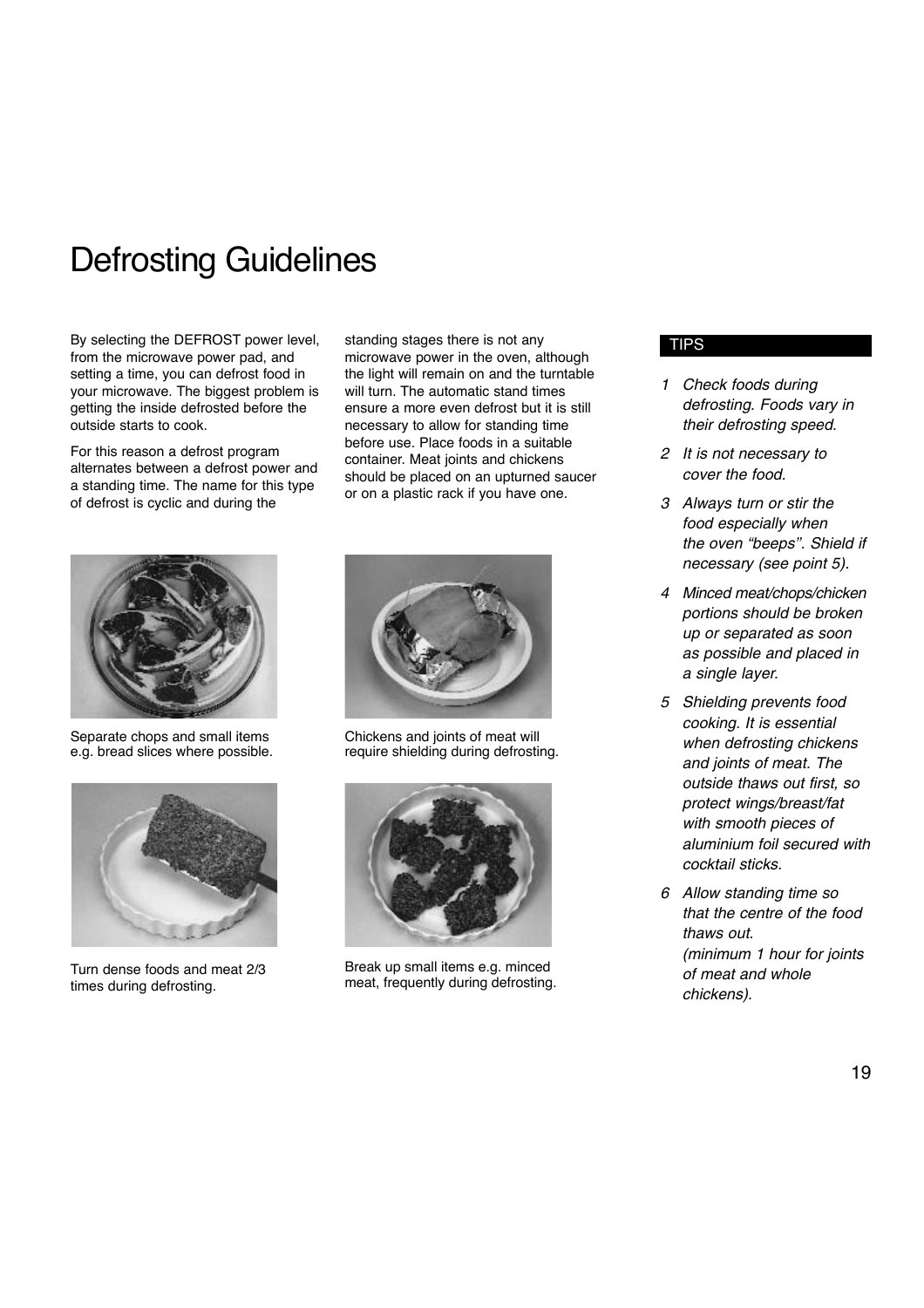# Defrosting Foods Using Defrost Power & Time

The times given below are a guideline only. Always check the progress of the food by opening the oven door and then re-starting. For larger quantities adjust times accordingly. Food should not be covered during defrosting.

| Meat                     | <b>Defrosting Time</b>                  | <b>Method</b>                                                                              | <b>Standing Time</b> |
|--------------------------|-----------------------------------------|--------------------------------------------------------------------------------------------|----------------------|
| Beef/Lamb/<br>Pork Joint | 14-16 mins<br>450g (1lb)                | Place in a suitable dish or on an upturned<br>saucer or use a rack. Turn 3-4 times. Shield | 60 mins              |
| <b>Minced Beef</b>       | 12 mins<br>450g (1lb)                   | Place in a suitable dish.<br>Break up and turn 3-4 times.                                  | 15 mins              |
| Chops                    | 10 mins<br>450g (1lb)                   | Place in a suitable dish in a single layer.<br>Turn twice. Shield if necessary.            | $15$ mins.           |
| Sausages                 | 12 mins.<br>450g (1lb)                  | Place in a suitable dish in a single layer.<br>Turn twice. Shield if necessary.            | 15 mins              |
| Bacon                    | 6-7 mins<br>450g (1lb)                  | Place in a suitable dish in a single layer.<br>Turn twice shield if necessary.             | 10 mins              |
| <b>Stewing Steak</b>     | 12 mins.<br>450g (1lb)                  | Place in a suitable dish.<br>Break up frequently.                                          | 15 mins              |
| Chicken                  | 13 mins.<br>450g (1lb)                  | Place in a suitable dish on an upturned saucer<br>or use a rack. Turn 3-4 times. Shield.   | 60 mins.             |
| <b>Chicken Portions</b>  | 10-12 mins.<br>450g (1lb)               | Place in a suitable dish in a single layer.<br>Turn twice. Shield if necessary.            | 30 mins.             |
| <b>Fish</b>              |                                         |                                                                                            |                      |
| Whole                    | 9-10 mins<br>450g (1lb)                 | Place in a suitable dish. Turn Twice. Shield.                                              | 15 mins.             |
| Fillets/Steak            | 7-8 mins<br>450g (1lb)                  | Place in a suitable dish.<br>Turn twice, separate if necessary.                            | 15 mins              |
| Prawns                   | $6-7$ mins.<br>450g (1lb)               | Place in a suitable dish.<br>Stir twice during defrosting.                                 | 10 mins              |
| General                  |                                         |                                                                                            |                      |
| <b>Bread Sliced</b>      | 5 mins.<br>400g (14oz)                  | Place on the turntable.<br>Separate and rearrange during defrosting.                       | 10 mins.             |
| Slice of bread.          | 30 sec.<br>30g (1oz)                    | Place on the turntable on<br>a piece of kitchen paper.                                     | $1-2$ mins.          |
| Pastry                   | $51$ / <sub>2</sub> mins.<br>450g (1lb) | Place on a plate. Turn over half way.                                                      | 10-15 mins.          |
| Soft Fruit               | 6-7 mins.<br>450g (1lb)                 | Place in a suitable dish.<br>Stir twice during defrosting.                                 | 10 mins.             |

20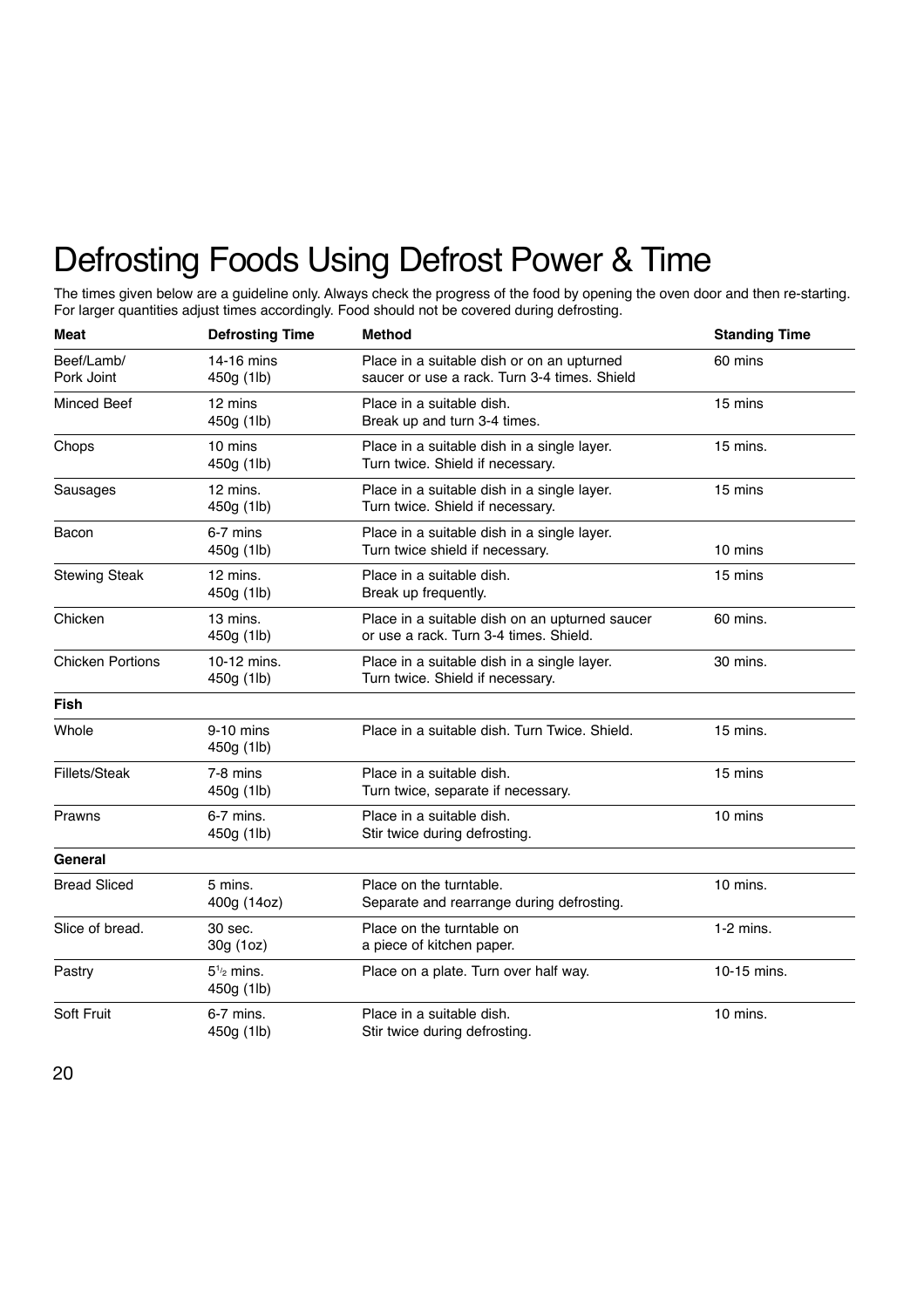# Using the Grill



• Select GRILL power Press once for Grill 1 (High), twice for Grill 2 (Medium) or three times for Grill 3 (Low).

Place food on Grill Rack on turntable. Place a heatproof plate (eg. Pyrex®) underneath to catch fat, drips.



Most meat items e.g. bacon, sausages, chops can be cooked on the hottest GRILL 1 setting.

GRILL 2 and 3 settings are used for more delicate foods or those that require a longer grill time e.g. fish or chicken portions.

• Select Cooking Time. (DO NOT PREHEAT GRILL)

The GRILL will glow on and off during cooking – this is normal. Always clean the oven after using the GRILL and before using microwave or Combination.

Never cover foods when grilling.

Most foods require turning halfway during cooking. When turning food, open oven door and CAREFULLY remove Grill Rack using oven gloves.

After turning, return food to the oven, close door and press START. The oven will continue to count down the remaining cooking time. It is quite safe to open the oven door at any time to check the progress of the food as it is grilling.

DO NOT attempt to preheat the GRILL.

There is no microwave power on the GRILL only program.

### CAUTION:

The Grill Rack must always be used with the glass turntable in position. Remove Grill Rack from oven by holding the rack and heatproof dish firmly. Use oven gloves when removing accessories. The oven roof and walls will be very hot.

**NOTE:** The Grill will only operate with the oven door closed.

**CAUTION: The oven will automatically work on HIGH microwave power if a cooking time is entered without the Grill level previously being selected.**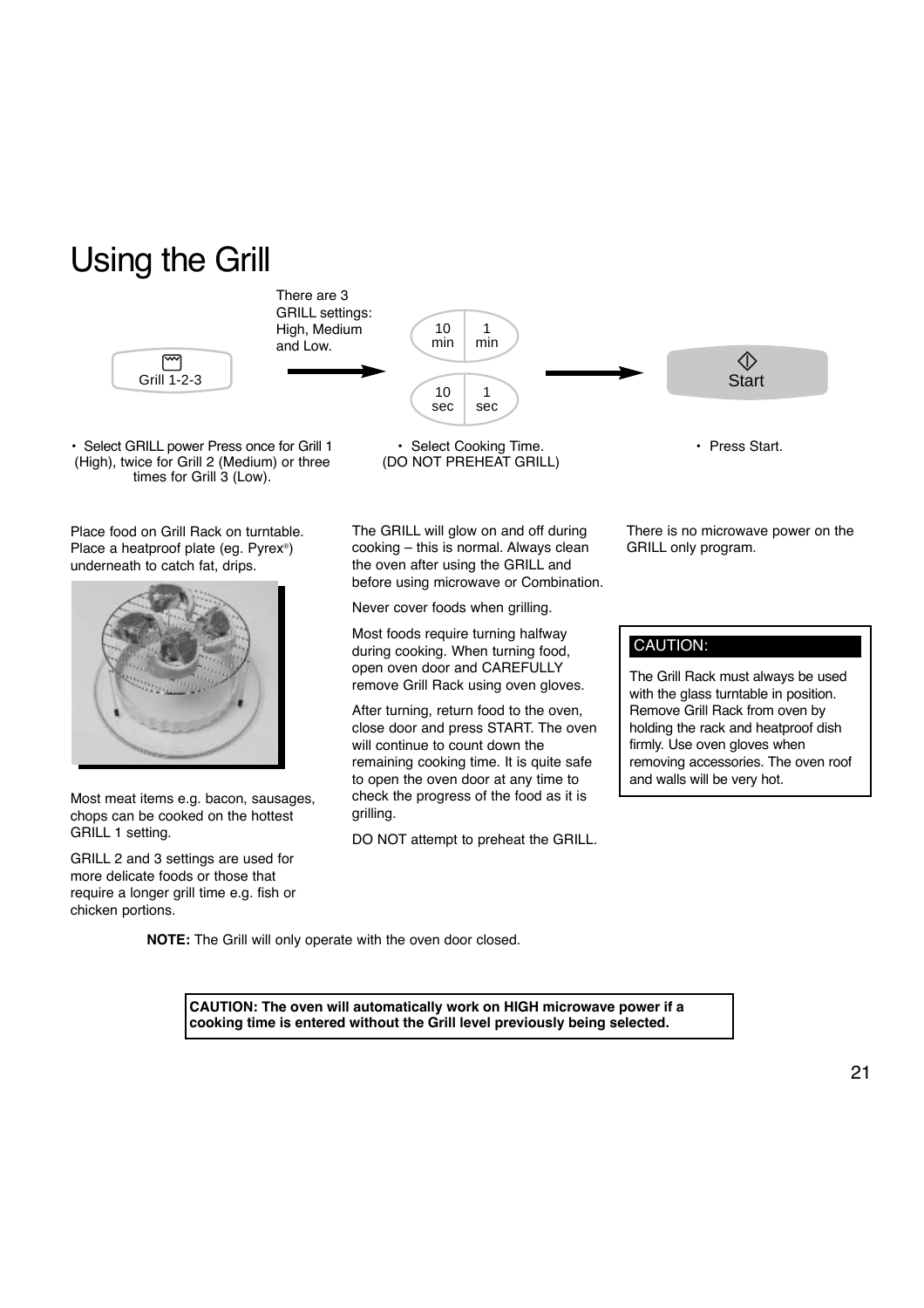

times for Grill 3 (Low).



**\***It is not possible to use High power on Combination, because the food would overcook by Microwave before browning and crisping by the Grill.

Combination cooking is ideal for many foods. The microwave power cooks them quickly, whilst the grill gives traditional browning and crisping.

Low/Simmer or Warm).**\***

The metal Grill Rack is designed to be used for **Combination** and Grilling. Never attempt to use any other metal accessory except the one provided with the oven. Place a heatproof dish underneath to catch any fat drips.

Use the Grill Rack only as described and ensure you DO NOT use if operating the oven with less than 200g (7oz) of food on a manual Program. For small quantities do not cook by **Combination**, cook by GRILL or MICROWAVE ONLY for best results.

Arcing\*\* may occur if the incorrect weight of food is used, the Grill Rack has been damaged, or a metal container has been used accidentally. If this occurs, stop the machine immediately.

\*\*Arcing is flashes of blue light seen in

Place food on Grill Rack on turntable. Place a heatproof dish (eg. Pyrex® plate) underneath to catch fat and drips.

### **CAUTION:**

The Grill Rack must always be used with the glass turntable in position.

Remove the Grill Rack from the oven by holding the Grill Rack firmly. Use oven gloves when removing accessories. The oven roof will be very hot.

**CAUTION: The oven will automatically work on HIGH microwave power if a cooking time is entered without the power level previously being selected.**

the microwave.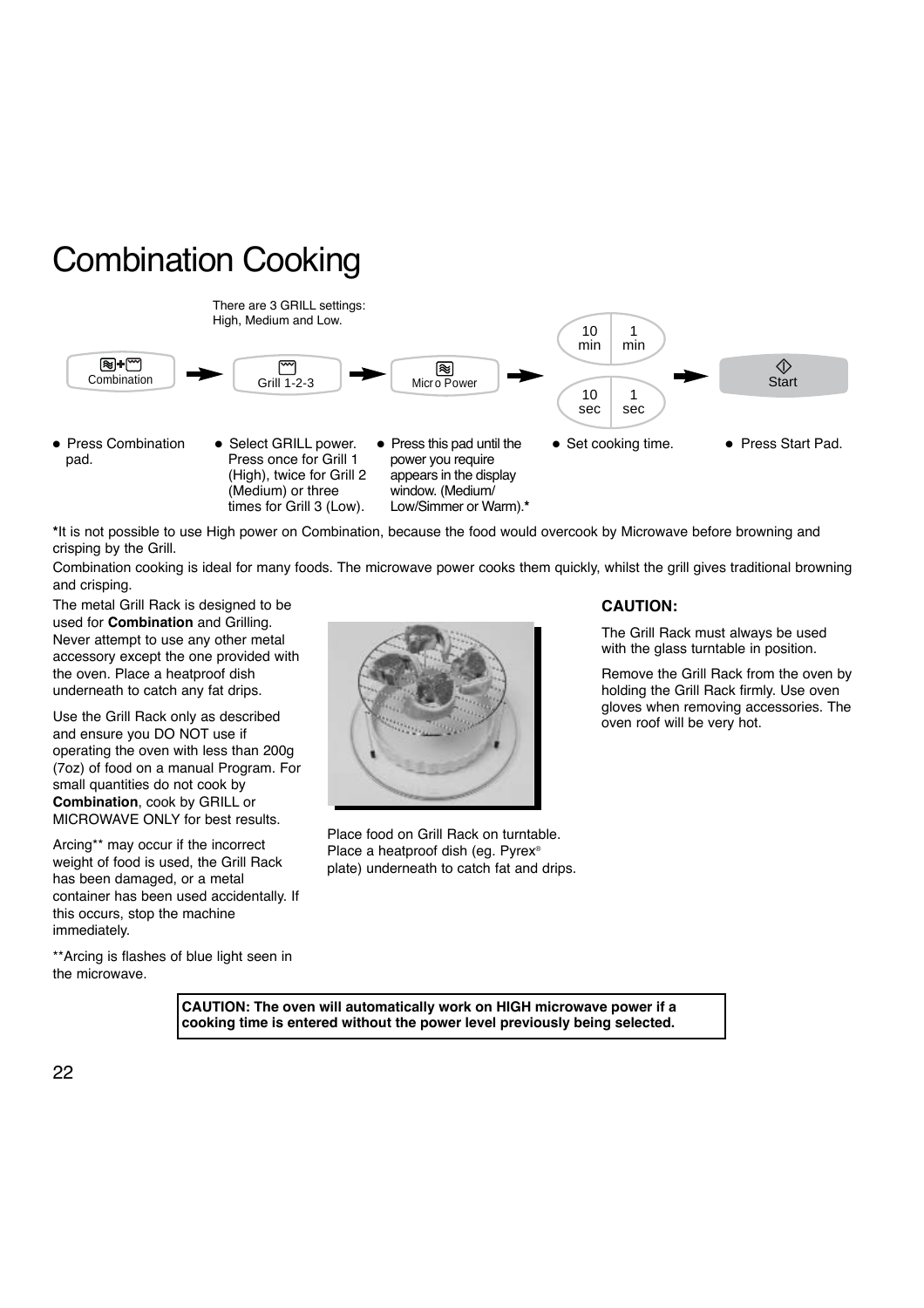# Combination Cooking

Some foods should be cooked on Combination without using the Grill Rack i.e. roasts, gratins, pies and puddings. The food should be placed in a heatproof non-metallic dish and placed directly onto the turntable.



Do not preheat the grill on **Combination.**

### **COVERING**

NEVER cover food when cooking on a **Combination** program.

**CAUTION:** The covering will melt or crack and could ignite.

### **CONTAINERS TO USE**

DO NOT use plastic MICROWAVE containers on Combination Programs (unless suitable for combination cooking). Dishes must be able to withstand the heat of the top grill – heatproof glass e.g. Pyrex® or ceramic are ideal. But do not put dishes on Grill Rack directly under the grill.

DO NOT use your own metal dishes or tins, as the microwaves will not penetrate the food evenly.

For home-made savoury recipes e.g. Cottage Pie, Lasagne, place in heatproof dish and place dish directly on the turntable. Supermarket convenience savoury dishes in shallow foil dishes may be used with care on **Combination** (not suitable to be used on Auto Program). Take care that they do not touch the oven walls or door. DO NOT use if they are crushed or damaged in any way, as arcing may occur and NEVER place on the Grill Rack.

### CAUTION:

Take care to use oven gloves when removing dishes from the oven – especially when turning or stirring foods as the oven walls and roof will be very hot.

### **FOODS NOT SUITABLE FOR COMBINATION COOKING**

Batter mixtures, e.g.Yorkshires, Choux pastry, Toad in the Hole

Egg White mixtures e.g. souffles, meringues

Frozen pastry items, e.g. sausage rolls

Raw double layer pastry pies

The foods above should be cooked in a conventional oven.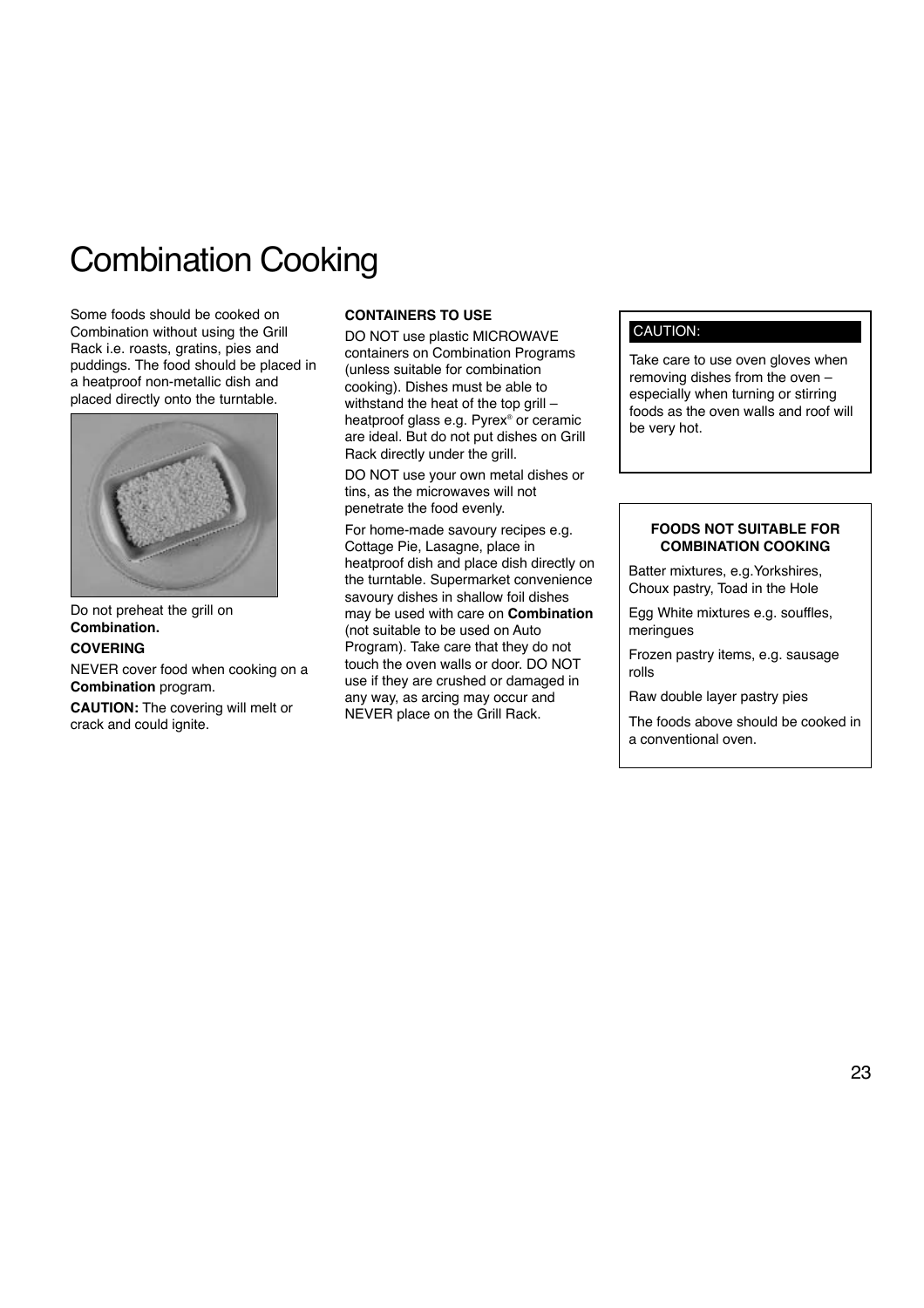# Auto Weight Cook Programs for NN-V653/NN-V623/NN-V453

This feature allows you to cook or reheat foods by setting the weight only. The oven determines the Microwave power level and/or Grill level, then the cooking time automatically. Select the category of food and then just enter the weight. The weight can be entered in grams or pounds and ounces. The NN-V653 and the NN-V623 have fourteen programs, and the NN-V453 has ten programs.



Select the desired Auto Weight Program, by pressing the pad.

The pad can be pressed once or twice to select one of the two programs available.

- Press to select grams or pounds and ounces.
- Enter the weight by pressing the up and down pads.
- Press Start.

# Guidelines for Use

The Auto Weight Programs are designed to take the guesswork out of cooking or reheating your food. They must ONLY be used for the foods described.

- 1. Only cook foods within the weight ranges described (see appropriate table for your oven, below, or on page 27).
- 2. Only use the accessories as indicated.
- 3. Do NOT cover food on programs 5-14, as they use the grill and it will prevent the food browning, the heat of the grill will also melt any plastic covering.
- 4. Most foods benefit from a STANDING time after cooking on an Auto Program, to allow heat to continue conducting to the centre.
- 5. To allow for some variations that occur in food, check that food is thoroughly cooked and piping hot before serving.
- 6. For some foods cooked by COMBINATION, the base will be soft and not crisp e.g. Pizza.

### Minimum/Maximum Weights to use on Auto Weight Programs NN-V653/NN-V623

| Program                       | <b>Minimum</b>  | <b>Maximum</b>  |
|-------------------------------|-----------------|-----------------|
| Curry                         | 300g (11oz)     | 800g (1lb 12oz) |
| Chinese                       | 300g (11oz)     | 450g (1lb)      |
| Fresh Vegetables              | 100g (4oz)      | 800g (1lb 12oz) |
| Fresh Fish                    | 100g (4oz)      | 800g (1lb 12oz) |
| <b>Jacket Potatoes</b>        | 200g (7oz)      | 1500g (3lb 5oz) |
| <b>Frozen Potato Products</b> | 100g (4oz)      | 450g (1lb)      |
| Whole Chicken                 | 1000g (2lb 2oz) | 2000g (4lb 6oz) |
| <b>Chicken Portions</b>       | 200g (7oz)      | 1000q (2lb 2oz) |
| <b>Chilled Pizza</b>          | 200g (7oz)      | 500g (1lb 2oz)  |
| Frozen Pizza                  | 200g (7oz)      | 500g (1lb 2oz)  |
| Chilled Crispy Top            | 300g (11oz)     | 600g (1lb 5oz)  |
| Frozen Crispy Top             | 300g (11oz)     | 600g (1lb 5oz)  |
| <b>Reheat Pastry</b>          | 100g (4oz)      | 800g (1lb 12oz) |
| <b>Frozen Baquettes</b>       | 100g (4oz)      | 400g (14oz)     |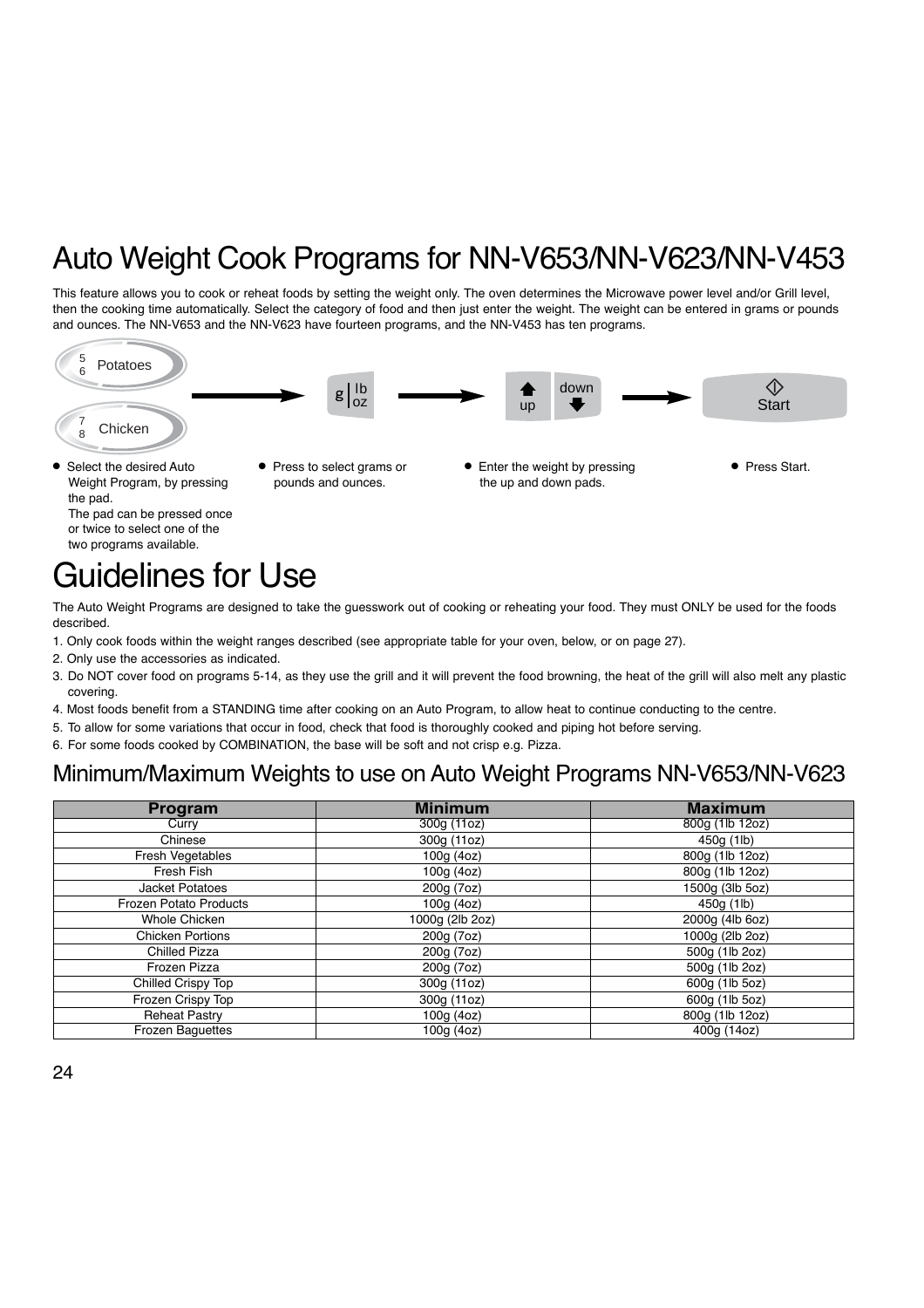# Auto Weight Cook Programs for NN-V653/NN-V623

1 2 Curry Chinese

Auto Programs must ONLY be used for the foods described below. Programs 1-4 use Microwave power only, Programs 5-14 use Combination of Grill and Microwave. Place food off centre, unless stated otherwise.



This program is for reheating a chilled curry convenience meal that can be stirred.\* Foods must be in a suitable microwaveable container and have the film pierced. Place on turntable, press the pad once. Enter the weight then press START. Stir halfway. Allow to stand for 1 minute. Ensure that the food is piping hot. Stir the food before serving.



This program is for reheating a chilled chinese convenience meal that can be stirred.\* Foods must be in a suitable microwaveable container and have the film pierced. Place on turntable. Press the pad twice. Enter the weight. Press START. Stir halfway. Allow to stand for 1 minute. Ensure food is piping hot. Stir again before serving.

**\*IMPORTANT NOTE:** This program is not suitable for foods that cannot be stirred e.g. Lasagne/Shepherds Pie. These convenience meals can be cooked on the Crispy Top program for 'Chilled and Frozen' dishes. Meals in bowl shaped containers may need extra cooking time.



To cook FRESH vegetables. Place prepared vegetables into a shallow container on turntable. Add 15ml (1tbsp) of water per 100g (4oz) vegetables. Cover with pierced cling film or lid. Press the pad once. Enter the weight. Press **START** 



To cook FRESH fish. Shield the thinner portions. Place in a shallow container on turntable. Add 15ml (1tbsp) liquid. Cover with pierced cling film or lid. Press the pad twice. Enter the weight. Press START.



To cook jacket potatoes choose medium **5 Jacket Potatoes 6 Frozen Potato Products** sized potatoes 200-250g (7-9oz). Wash and dry and prick with a fork several times. Arrange around edge of turntable. Press pad once. Enter weight. Press START. DO NOT COVER.

### $_8^7$  Chicken

5 **Potatoes** 

3 Veg/Fish



**M**

unstuffed chickens. Cook stuffing separately. Place chicken on upturned saucer on heatproof dish and place on turntable. Press pad once. Enter weight. Press START. Start cooking breast side down and turn halfway. DO NOT COVER.



= Microwave cooking only **De** = Combination of Grill and Microwave cooking

**C**

To cook FROZEN potato products. eg. Hash Browns, Croquettes, etc., that are suitable for GRILLING. Spread potato products out on Grill Rack place on turntable. Press pad twice. Enter weight. Press START. For best results cook in a single layer. DO NOT COVER. Turn during cooking. Larger quantities may require turning frequently.

For cooking and browning fresh chicken quarters eg. leg quarters, breast quarters with bone. DO NOT use for drumsticks, boneless breasts or thighs. Place chicken in heatproof dish on turntable. Press pad twice. Enter weight. Press START. For even cooking spread chicken out well. DO NOT COVER.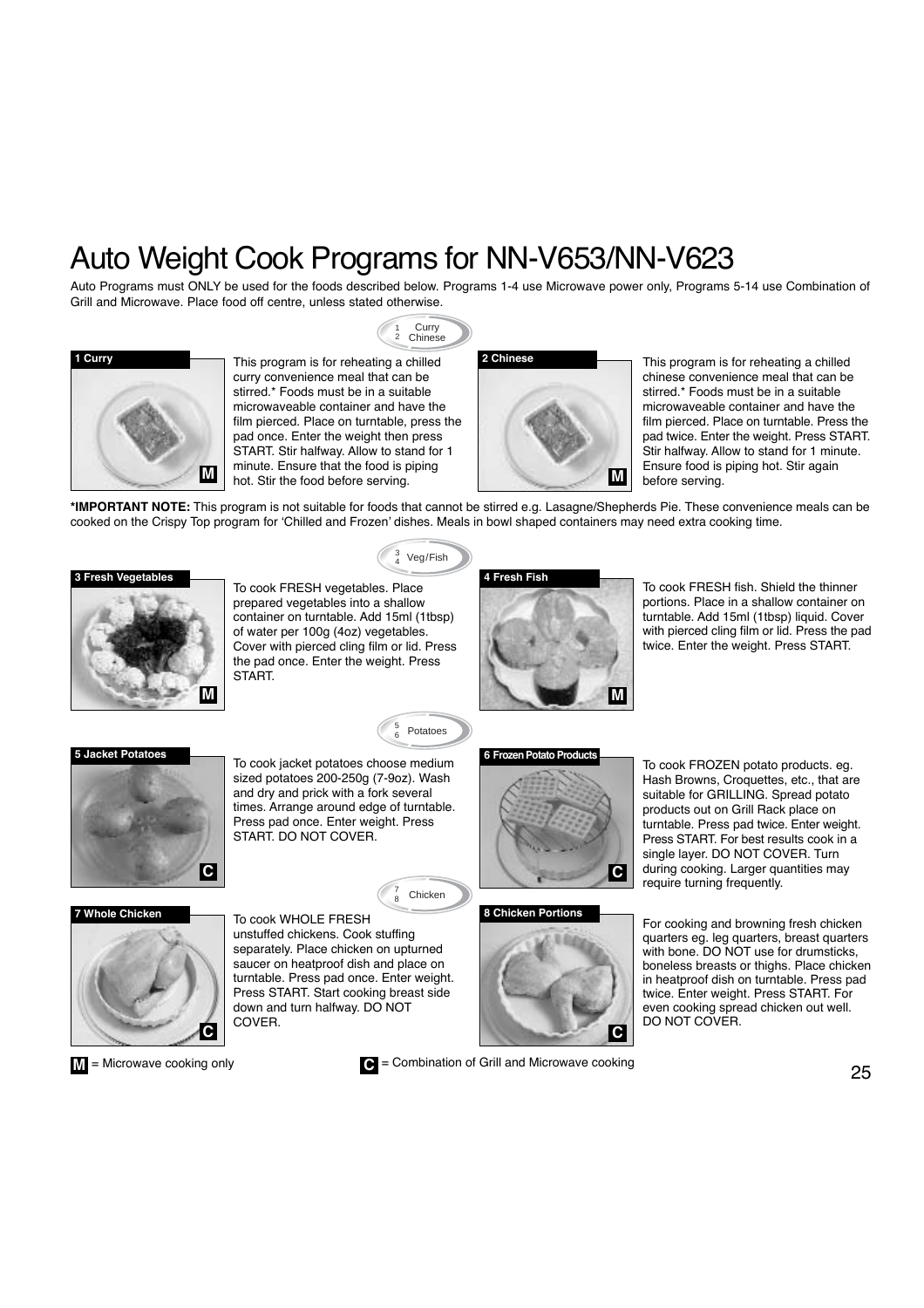# Auto Weight Cook Programs for NN-V653/NN-V623

Auto Programs must ONLY be used for the foods described below. Programs 5-14 use Combination of Grill and Microwave.

Pizza 10





For reheating and browning the top of a **9 Chilled Pizza 10 Frozen Pizza** chilled purchased pizza. Remove all packaging and place on Grill Rack on turntable. Press pad once. Enter weight. Press START. DO NOT COVER.



For reheating and browning the top of a frozen purchased pizza. Remove all packaging and place on Grill Rack on turntable. Press pad twice. Enter weight. Press START. DO NOT COVER.

**IMPORTANT NOTE:** This program is not suitable for "Deep Pan" Pizzas. They should be cooked manually e.g. using power level and/or grill setting and time.

 $^{11}_{12}$  Crispy Top

### **11 Chilled Crispy Top**



For reheating and browning chilled cooked purchased savoury dishes eg. Lasagne or Shepherds Pie. Remove any lid or covering. If in a foil container transfer to a similar sized heatproof dish and place on turntable. If using heatproof plastic based dish that food is purchased in, take care and support underneath when removing. Press pad once. Enter **<sup>C</sup> <sup>C</sup>** weight. Press START. DO NOT COVER. Stand for 1 minute before serving. Ensure the food is piping hot.





**12 Frozen Crispy Top**

For reheating and browning frozen cooked purchased savoury dishes eg. Lasagne or Shepherds Pie. Remove any lid or covering. If in a foil container transfer to a similar sized heatproof dish and place on turntable. If using heatproof plastic based dish that food is purchased in, take care and support underneath when removing. Press pad twice. Enter weight. Press START. DO NOT COVER. Stand for 1 minute before serving. Ensure food is piping hot.

**14 Frozen Baguettes**<br> **14 Frozen Baguettes 14 Frozen 14 Frozen** precooked pastry items eg. meat or vegetable pies, sausage rolls or pasties. Do not use for large deep filled family pies. Place in heatproof dish on turntable. Press pad once. Enter weight. Press START. DO NOT COVER.





For reheating and browning part baked purchased FROZEN bread sticks/ baguettes with flavoured butter filling. Remove all packaging. Place in a heatproof dish on turntable. Press pad twice. Enter weight. Press START. DO NOT COVER.

**M** = Microwave cooking only

= Combination of Grill and Microwave cooking

**C**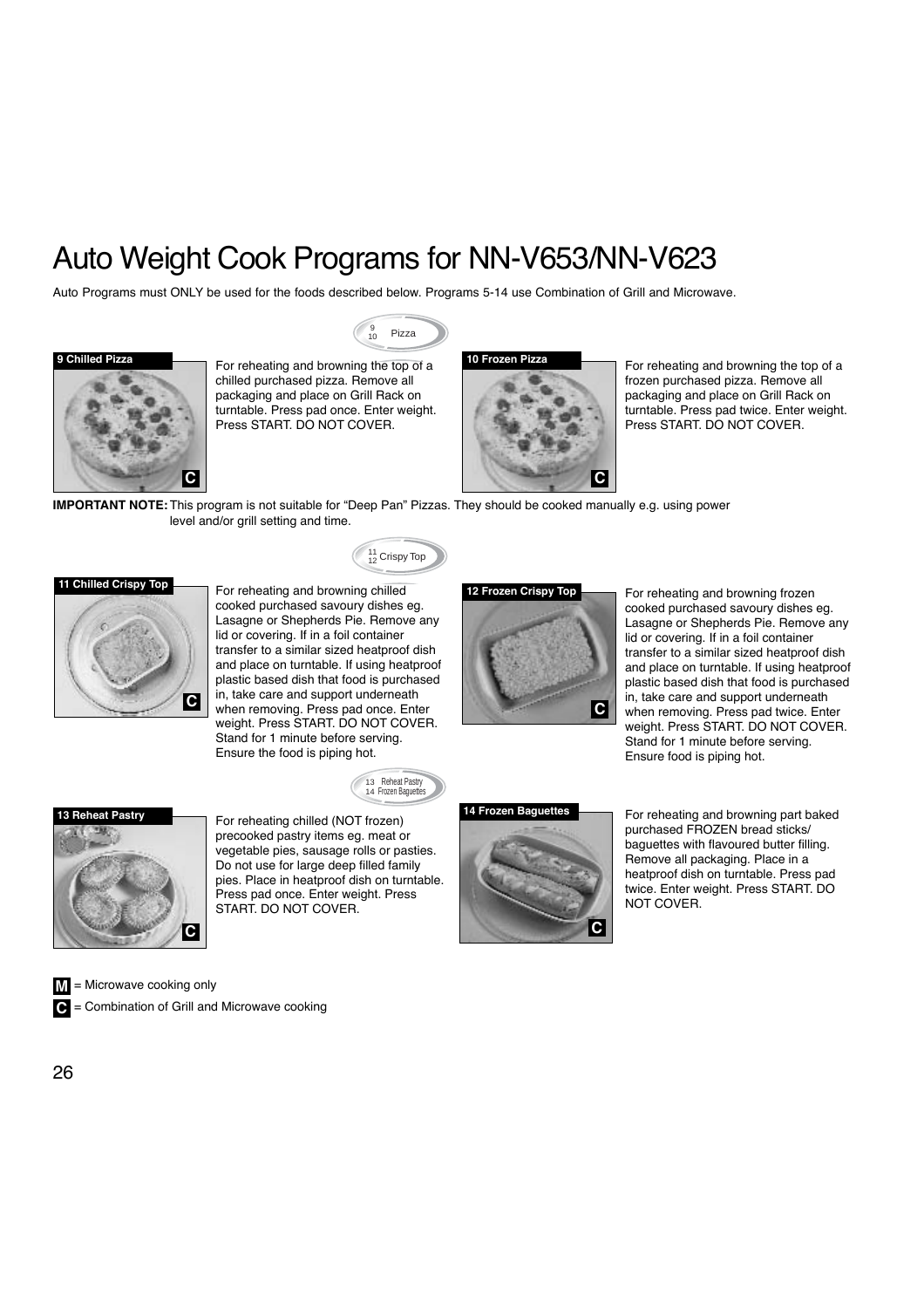# Auto Weight Cook Programs for NN-V453

Auto Programs must ONLY be used for the foods described below. Programs 1-4 use Microwave power only, Programs 5-10 use Combination of Grill and Microwave. Place food off centre, unless stated otherwise.





This program is for reheating a chilled curry convenience meal that can be stirred.\* Foods must be in a suitable microwaveable container and have the film pierced. Place on turntable, press the pad once. Enter the weight then press START. Stir halfway. Allow to stand for 1 minute. Ensure that the food is piping hot. Stir the food before serving.

1 2 Curry Chinese



This program is for reheating a chilled chinese convenience meal that can be stirred.\* Foods must be in a suitable microwaveable container and have the film pierced. Place on turntable. Press the pad twice. Enter the weight. Press START. Stir halfway. Allow to stand for 1 minute. Ensure food is piping hot. Stir again before serving.

**\*IMPORTANT NOTE:** This program is not suitable for foods that cannot be stirred. These convenience meals can be cooked on the Crispy Top program for 'Chilled and Frozen' dishes. Meals in bowl shaped containers may need extra cooking time.



 $_4^3$  Veg/Fish





To cook FRESH fish. Shield the thinner portions. Place in a shallow container on turntable. Add 15ml (1tbsp) liquid. Cover with pierced cling film or lid. Press the pad twice. Enter the weight. Press START.

 $M =$ Microwave cooking only

= Microwave cooking only **D** = Combination of Grill and Microwave cooking

### Minimum/Maximum Weights to use on Auto Weight Programs NN-V453

| <b>Program</b>          | <b>Minimum</b> | <b>Maximum</b>  |
|-------------------------|----------------|-----------------|
| Curry                   | 300g (11oz)    | 800g (1lb 12oz) |
| Chinese                 | 300g (11oz)    | 450g (1lb)      |
| Fresh Vegetables        | 100g (4oz)     | 800g (1lb 12oz) |
| Fresh Fish              | 100g (4oz)     | 800g (1lb 12oz) |
| Jacket Potatoes         | 200g (7oz)     | 1500g (3lb 5oz) |
| <b>Chicken Portions</b> | 200g (7oz)     | 1000g (2lb 2oz) |
| <b>Chilled Pizza</b>    | 200g (7oz)     | 500g (1lb 2oz)  |
| Frozen Pizza            | 200g (7oz)     | 500g (1lb 2oz)  |
| Chilled crispy top      | 300g (11oz)    | 600g (1lb 5oz)  |
| Frozen crispy top       | 300g (11oz)    | 600g (1lb 5oz)  |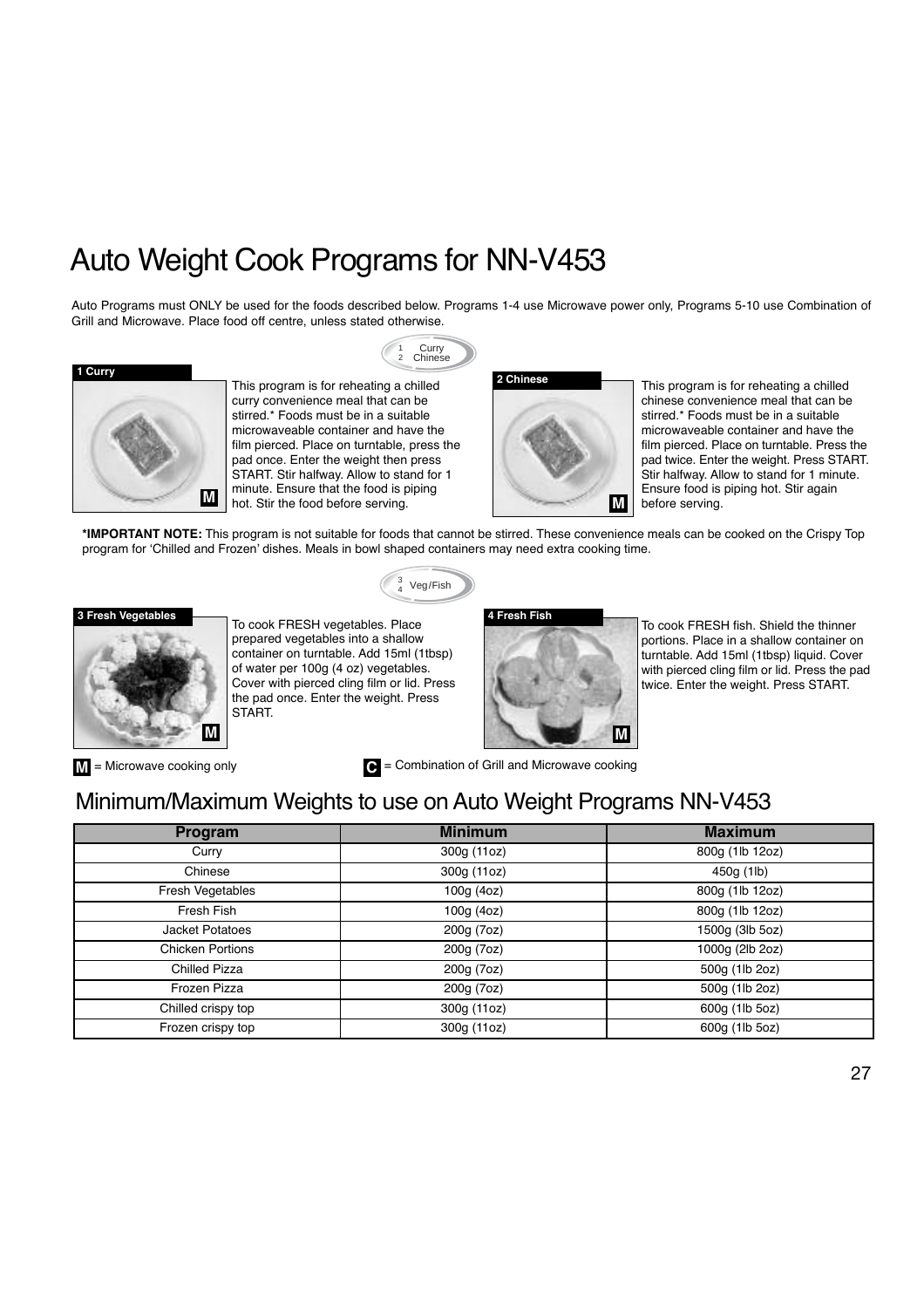# Auto Weight Cook Programs for NN-V453

Auto Programs must ONLY be used for the foods described below. Programs 5-10 use Combination of Grill and Microwave.

Potatoes Chicken

5 6





To cook jacket potatoes choose medium **5 Jacket Potatoes 6 Chicken Portions** sized potatoes 200 - 250g (7-9oz). Wash and dry and prick with a fork several times. Arrange around edge of turntable. Press pad once. Enter weight. Press START. DO NOT COVER.



For cooking and browning fresh chicken quarters eg. leg quarters, breast quarters with bone. DO NOT use for drumsticks, boneless breasts or thighs. Place chicken in heatproof dish on turntable. Press pad twice. Enter weight. Press START. For even cooking spread chicken out well. DO NOT COVER.



For reheating and browning the top of a **7 Chilled Pizza 8 Frozen Pizza** chilled purchased pizza. Remove all packaging and place on Grill Rack on turntable. Press pad once. Enter weight. Press START. DO NOT COVER.

7 Pizza



For reheating and browning the top of a frozen purchased pizza. Remove all packaging and place on Grill Rack on turntable. Press pad twice. Enter weight. Press START. DO NOT COVER.

**IMPORTANT NOTE:** This program is not suitable for "Deep Pan" Pizzas. They should be cooked manually e.g. using power level and/or grill setting and time.

 $_{10}^{9}$  Crispy Top



For reheating and browning chilled cooked purchased savoury dishes eg. Lasagne or Shepherds Pie. Remove any lid or covering. If in a foil container transfer to a similar sized heatproof dish and place on turntable. If using heatproof plastic based dish that food is purchased in, take care and support underneath when removing. Press pad once. Enter **C C** weight. Press START. DO NOT COVER. Stand for 1 minute before serving. Ensure the food is piping hot.

**10 Frozen Crispy Top**



For reheating and browning frozen cooked purchased savoury dishes eg. Lasagne or Shepherds Pie. Remove any lid or covering. If in a foil container transfer to a similar sized heatproof dish and place on turntable. If using heatproof plastic based dish that food is purchased in, take care and support underneath when removing. Press pad twice. Enter weight. Press START. DO NOT COVER. Stand for 1 minute before serving. Ensure food is piping hot.

**M**

= Microwave cooking only **■** C = Combination of Grill and Microwave cooking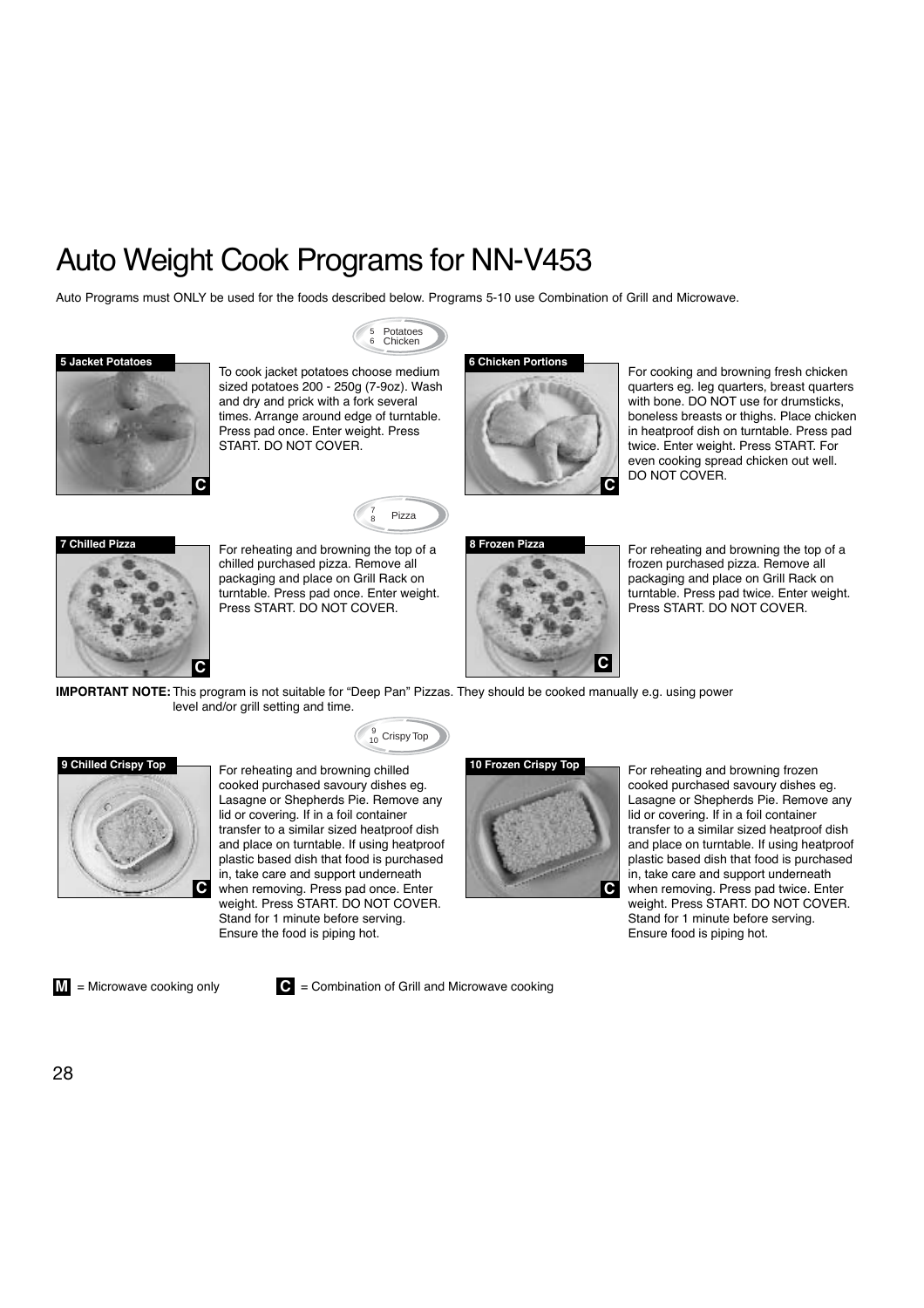# Cooking and Reheating Guidelines

Most foods reheat very quickly in your oven by HIGH power. Meals can be brought back to serving temperature in just minutes and will taste freshly cooked and NOT leftover. Always check food is piping hot and return to oven if necessary.

As a general rule, always cover wet foods, e.g. soups, casseroles and plated meals.

Do not cover dry foods e.g. bread rolls, mince pies, sausage rolls etc.

The charts on pages 30-38 show you the best way to cook or reheat your favourite foods. The best method depends on the type of food.

Remember when cooking or reheating any food that it should be stirred or turned wherever possible. This ensures even cooking or reheating on the outside and in the centre.

### **When is food reheated?**

Food that has been reheated or cooked should be served "piping hot" i.e. steam should be visibly emitted from all parts. As long as good hygiene practices have been followed during the preparation and storage of the food, then cooking or reheating presents no safety risks.

Foods that cannot be stirred should be cut with a knife to test that they are adequately heated throughout. Even if a manufacturer's instructions or the times in the cookbook have been followed, it is still important to check the food is heated thoroughly. If in doubt, always return to the oven for further reheating.

If you cannot find the equivalent food in the chart then choose a similar type and size listed and adjust the cooking time if necessary.

### **PLATED MEALS**

Everyone's appetite varies and reheat times depend on meal contents. Dense items e.g. mashed potato, should be spread out well. If a lot of gravy is added, extra time may be required. Place denser items to the outside of the plate. Between 3-5 mins. on HIGH power will reheat an average portion. If stacking two meals, heat on HIGH power for 6-7 mins. and change the meals over halfway.

### **CANNED FOODS**

Remove foods from can and place in a suitable dish before heating.

### **SOUPS**

Use a bowl and stir before heating and at least once through reheat time and again at the end.

### **CASSEROLES**

Stir halfway through and again at the end of heating.

### MINCE PIES - CAUTION

REMEMBER even if the pastry is cold to the touch, the filling will be piping hot and will warm the pastry through. Take care not to overheat otherwise burning can occur due to the high fat and sugar content of the filling. Check the temperature of the filling before consuming to avoid burning your mouth.

### CHRISTMAS PUDDINGS AND LIQUIDS - CAUTION

Take great care when reheating these items. See Page 6.

**Do not leave unattended.**

**Do not add extra alcohol.**

### BABIES' BOTTLES - CAUTION

Milk or formula MUST be shaken thoroughly before heating and again at the end and tested carefully before feeding a baby.

For 7-8 fl.oz. of milk from fridge temperature, remove top and teat. Heat on HIGH power for 25-30 secs. **CHECK CAREFULLY.**

For 3 fl.oz. of milk from fridge temperature, remove top and teat. Heat on HIGH power for 10-15 secs. **CHECK CAREFULLY.**

N.B. Liquid at top of bottle will be much hotter than at bottom and bottle must be shaken thoroughly.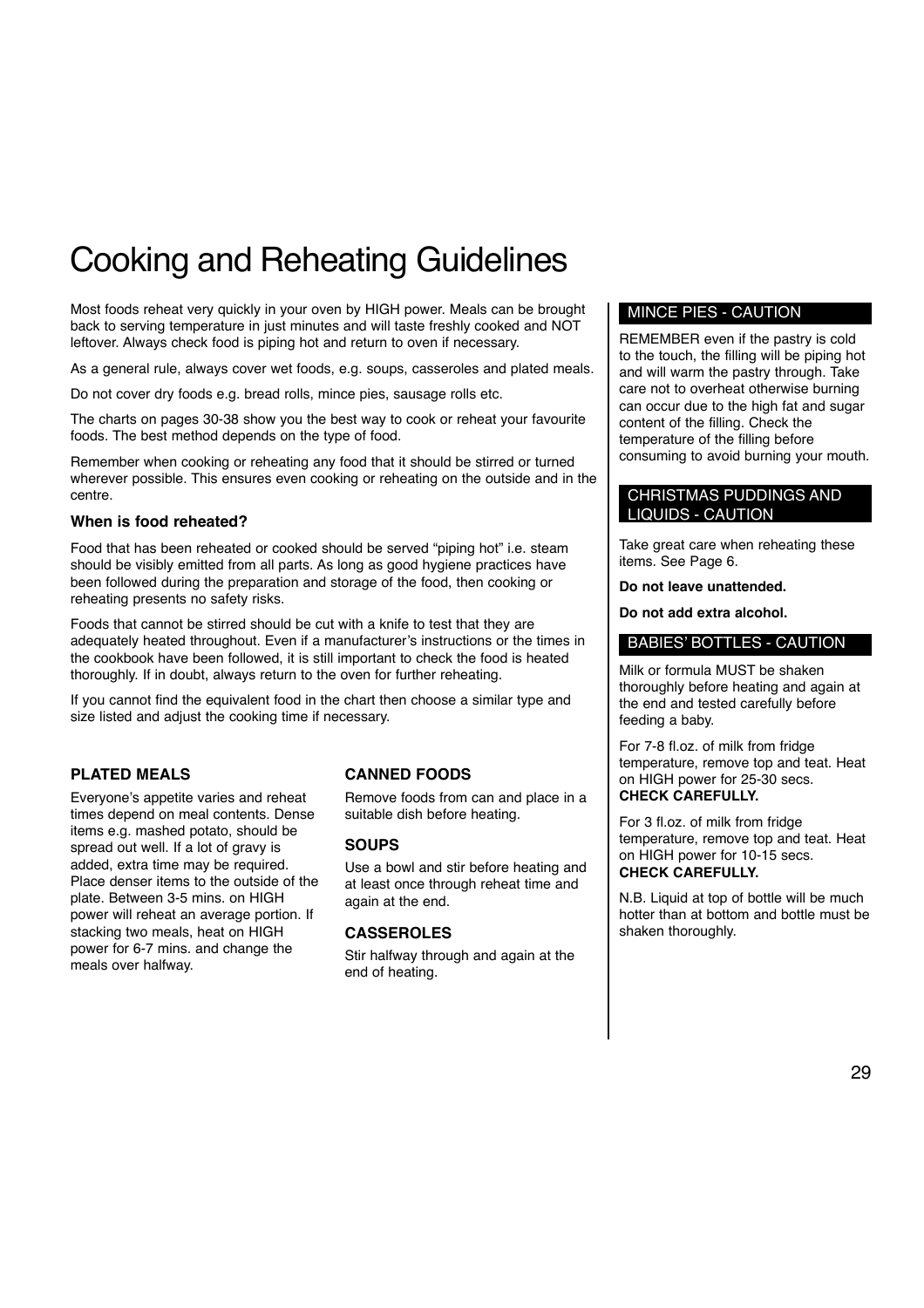**The times given in the charts below are a guideline only, and will vary depending on STARTING temperature, dish size etc.**

#### **HEATING CATEGORY**

Your oven is Heating Category E and this is displayed on the front of your oven door. The information on this label will assist you in using new instructions on food packs to enable you to program the best heating time in your oven.



\*1000 Watts IEC (705) is achieved by using the Turbo Reheat pad, see page 16 for details.

Microwave symbol

| Food                                                                                                                                                                                                                                                                                                                                                                                                                                                                                 | Weight/<br>Quantity | Power<br>Level      | Time to<br>Select (approx)   | <b>Instructions/Guidelines</b>                       |  |
|--------------------------------------------------------------------------------------------------------------------------------------------------------------------------------------------------------------------------------------------------------------------------------------------------------------------------------------------------------------------------------------------------------------------------------------------------------------------------------------|---------------------|---------------------|------------------------------|------------------------------------------------------|--|
| <b>BABIES BOTTLES - CAUTION</b>                                                                                                                                                                                                                                                                                                                                                                                                                                                      |                     |                     |                              |                                                      |  |
| For 7-8 fl.oz of milk from fridge temperature, remove top and teat. Heat on HIGH Power for 25-30 secs. CHECK CAREFULLY<br>For 3 fl.oz of milk from fridge temperature, remove top and teat. Heat on HIGH Power for 10-15 secs. CHECK CAREFULLY<br>N.B. Liquid at the top of the bottle will be much hotter than at the bottom of the bottle and must be shaken thoroughly<br>before checking the temperature. Milk or formula must always be tested carefully before feeding a baby. |                     |                     |                              |                                                      |  |
| BREAD - Precooked - Fresh - N.B. Breads reheated by Microwave will have a soft base.                                                                                                                                                                                                                                                                                                                                                                                                 |                     |                     |                              |                                                      |  |
| Croissants                                                                                                                                                                                                                                                                                                                                                                                                                                                                           | $\overline{2}$      | <b>HIGH</b>         | 15-20 secs.                  |                                                      |  |
|                                                                                                                                                                                                                                                                                                                                                                                                                                                                                      |                     | or GRILL 1          | $2-3$ mins.                  |                                                      |  |
|                                                                                                                                                                                                                                                                                                                                                                                                                                                                                      | 4                   | <b>HIGH</b>         | 30-40 secs.                  |                                                      |  |
|                                                                                                                                                                                                                                                                                                                                                                                                                                                                                      |                     | or GRILL 1          | 4 mins.                      |                                                      |  |
| Rolls                                                                                                                                                                                                                                                                                                                                                                                                                                                                                | $\mathbf{1}$        | <b>HIGH</b>         | $15$ secs.                   | Place on heatproof plate on turntable. Do not cover. |  |
|                                                                                                                                                                                                                                                                                                                                                                                                                                                                                      |                     | or GRILL 1          | $2-3$ mins.                  |                                                      |  |
|                                                                                                                                                                                                                                                                                                                                                                                                                                                                                      | 4                   | <b>HIGH</b>         | 30-40 secs.                  |                                                      |  |
|                                                                                                                                                                                                                                                                                                                                                                                                                                                                                      |                     | or GRILL 1          | 4-5 mins.                    |                                                      |  |
| <b>CANNED BEANS, PASTA</b>                                                                                                                                                                                                                                                                                                                                                                                                                                                           |                     |                     |                              |                                                      |  |
| <b>Baked Beans</b>                                                                                                                                                                                                                                                                                                                                                                                                                                                                   | 225 <sub>g</sub>    | <b>TURBO REHEAT</b> | 1 min. 40 secs.              |                                                      |  |
|                                                                                                                                                                                                                                                                                                                                                                                                                                                                                      | 447 g               | <b>TURBO REHEAT</b> | $3-31$ / <sub>2</sub> mins.  |                                                      |  |
| Ravioli in sauce                                                                                                                                                                                                                                                                                                                                                                                                                                                                     | 215q                | <b>HIGH</b>         | $21$ <sub>2</sub> mins.      |                                                      |  |
|                                                                                                                                                                                                                                                                                                                                                                                                                                                                                      | 400 g               | <b>HIGH</b>         | 4 mins.                      | Place in a microwave safe bowl on turntable. Cover.  |  |
| Macaroni Cheese                                                                                                                                                                                                                                                                                                                                                                                                                                                                      | 225q                | <b>TURBO REHEAT</b> | 2 mins.                      |                                                      |  |
| Spaghetti Bolognese                                                                                                                                                                                                                                                                                                                                                                                                                                                                  | 210 <sub>g</sub>    | <b>HIGH</b>         | 2 mins.                      |                                                      |  |
|                                                                                                                                                                                                                                                                                                                                                                                                                                                                                      | 430 g               | <b>HIGH</b>         | 4 mins.                      |                                                      |  |
| Spaghetti in Tomato Sauce                                                                                                                                                                                                                                                                                                                                                                                                                                                            | 213q                | <b>TURBO REHEAT</b> | 1 min. 40 secs.              |                                                      |  |
| <b>CANNED MEAT</b>                                                                                                                                                                                                                                                                                                                                                                                                                                                                   |                     |                     |                              |                                                      |  |
| Chilli Con Carne                                                                                                                                                                                                                                                                                                                                                                                                                                                                     | 410 g               | <b>HIGH</b>         | $31$ <sub>/2</sub> mins.     |                                                      |  |
| Hot Dogs (drained)                                                                                                                                                                                                                                                                                                                                                                                                                                                                   | 415 g               | <b>HIGH</b>         | $21$ <sub>2</sub> mins.      | Place in a microwave safe bowl on turntable. Cover.  |  |
| <b>Chicken Supreme</b>                                                                                                                                                                                                                                                                                                                                                                                                                                                               | 392 g               | <b>HIGH</b>         | 4 mins.                      |                                                      |  |
| Minced Beef & Onion                                                                                                                                                                                                                                                                                                                                                                                                                                                                  | 392 g               | <b>HIGH</b>         | 4 mins.                      |                                                      |  |
| <b>CANNED SOUPS</b>                                                                                                                                                                                                                                                                                                                                                                                                                                                                  |                     |                     |                              |                                                      |  |
| Cream of Tomato                                                                                                                                                                                                                                                                                                                                                                                                                                                                      | 425 <sub>g</sub>    | <b>HIGH</b>         | $31$ / <sub>2</sub> -4 mins. | Place in a microwave safe bowl on turntable. Cover.  |  |
| Minestrone                                                                                                                                                                                                                                                                                                                                                                                                                                                                           | 300 <sub>g</sub>    | <b>TURBO REHEAT</b> | 2 mins.                      |                                                      |  |

### **POINTS FOR CHECKING**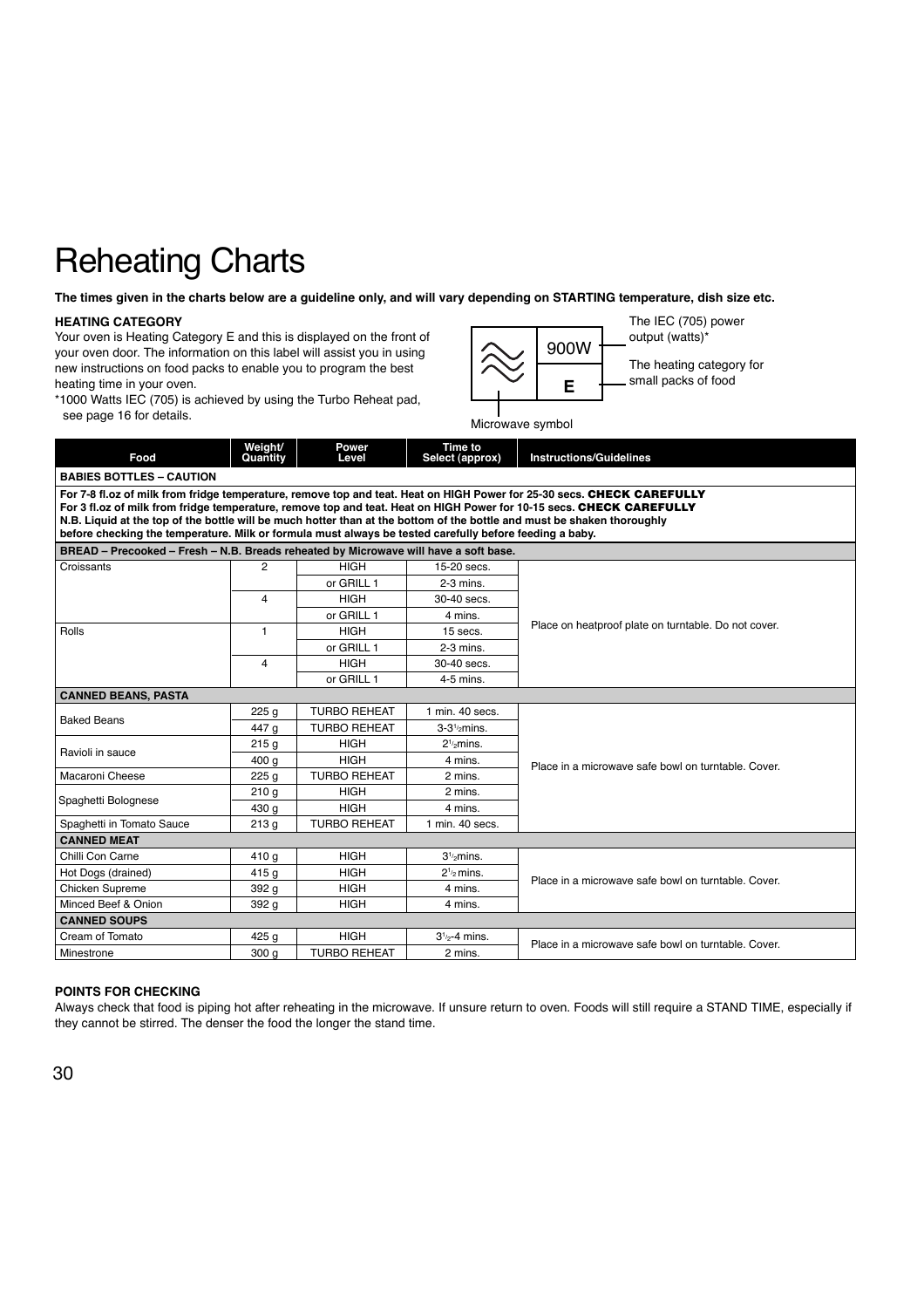| Food                                                                | Weight/<br>Quantity | Power<br>Level | <b>Time to</b><br>Select (approx) | <b>Instructions/Guidelines</b>                      |  |  |
|---------------------------------------------------------------------|---------------------|----------------|-----------------------------------|-----------------------------------------------------|--|--|
| <b>CANNED PUDDINGS</b>                                              |                     |                |                                   |                                                     |  |  |
| <b>Creamed Rice</b>                                                 | 425 g               | <b>HIGH</b>    | $2 - 2^{1/2}$ mins.               | Place in a microwave safe bowl on turntable. Cover. |  |  |
| Sponge Pudding                                                      | 300q                | <b>HIGH</b>    | 2 mins.                           |                                                     |  |  |
| <b>CANNED VEGETABLES - Drain where appropriate</b>                  |                     |                |                                   |                                                     |  |  |
| Carrots, whole                                                      | 410 g               | <b>HIGH</b>    | 3 mins.                           |                                                     |  |  |
| Mushrooms, whole                                                    | 300 <sub>g</sub>    | <b>HIGH</b>    | 2 mins.                           |                                                     |  |  |
| Peas, Mushy                                                         | 440 g               | <b>HIGH</b>    | $2-3$ mins.                       |                                                     |  |  |
| Peas, Garden                                                        | 550 g               | <b>HIGH</b>    | $31$ mins.                        | Place in a microwave safe bowl on turntable. Cover. |  |  |
| Potatoes, new                                                       | 820 g               | <b>HIGH</b>    | 5 mins.                           |                                                     |  |  |
| Sweetcorn                                                           | 198 g               | <b>HIGH</b>    | $11$ / <sub>2</sub> mins.         |                                                     |  |  |
|                                                                     | 340 g               | <b>HIGH</b>    | 2 mins.                           |                                                     |  |  |
| Tomatoes, whole                                                     | 400 g               | <b>HIGH</b>    | 3 mins.                           |                                                     |  |  |
| <b>CHRISTMAS PUDDINGS - Overheating may cause pudding to ignite</b> |                     |                |                                   |                                                     |  |  |
| Slice                                                               | 150 <sub>g</sub>    | <b>HIGH</b>    | 30 secs.                          |                                                     |  |  |
| Small                                                               | 450 g               | <b>HIGH</b>    | 2 mins.                           | Place in a microwave safe dish on turntable. Cover. |  |  |
| Medium                                                              | 900 <sub>g</sub>    | <b>HIGH</b>    | 3 mins.                           |                                                     |  |  |
| Large                                                               | $1.1$ kg            | <b>HIGH</b>    | $31$ mins.                        |                                                     |  |  |
| <b>DRINKS - COFFEE</b>                                              |                     |                |                                   |                                                     |  |  |
| 1 mug                                                               | 235 ml              | <b>HIGH</b>    | 2 mins.                           |                                                     |  |  |
| 2 mugs                                                              | 470 ml              | <b>HIGH</b>    | $31$ mins.                        | Place in a microwave safe mug on turntable.         |  |  |
| 3 mugs                                                              | 705 ml              | <b>HIGH</b>    | $41$ mins.                        | Stir, before, during and after reheating.           |  |  |
| 4 mugs                                                              | 940 ml              | <b>HIGH</b>    | 6 mins.                           |                                                     |  |  |
| <b>DRINKS – MILK</b>                                                |                     |                |                                   |                                                     |  |  |
| 1 mug                                                               | 235 ml              | <b>MEDIUM</b>  | 2 mins.                           | Place in a microwave safe mug on turntable.         |  |  |
| 1 jug                                                               | 600 ml              | <b>MEDIUM</b>  | $41$ <sub>2</sub> mins.           | Stir, before, during and after reheating.           |  |  |
| <b>HOMEMADE MEAT DISHES</b>                                         |                     |                |                                   |                                                     |  |  |
| Casserole for 2                                                     | 500 g               | <b>HIGH</b>    | 3 mins.                           |                                                     |  |  |
| Casserole for 4                                                     | $1$ kg              | <b>HIGH</b>    | 10 mins.                          | Place in a microwave safe dish on turntable. Cover. |  |  |
|                                                                     | 250 g               | <b>HIGH</b>    | 3 mins.                           |                                                     |  |  |
| <b>Bolognese Sauce</b>                                              | $1$ kg              | <b>HIGH</b>    | 8 mins.                           |                                                     |  |  |

### **POINTS FOR CHECKING**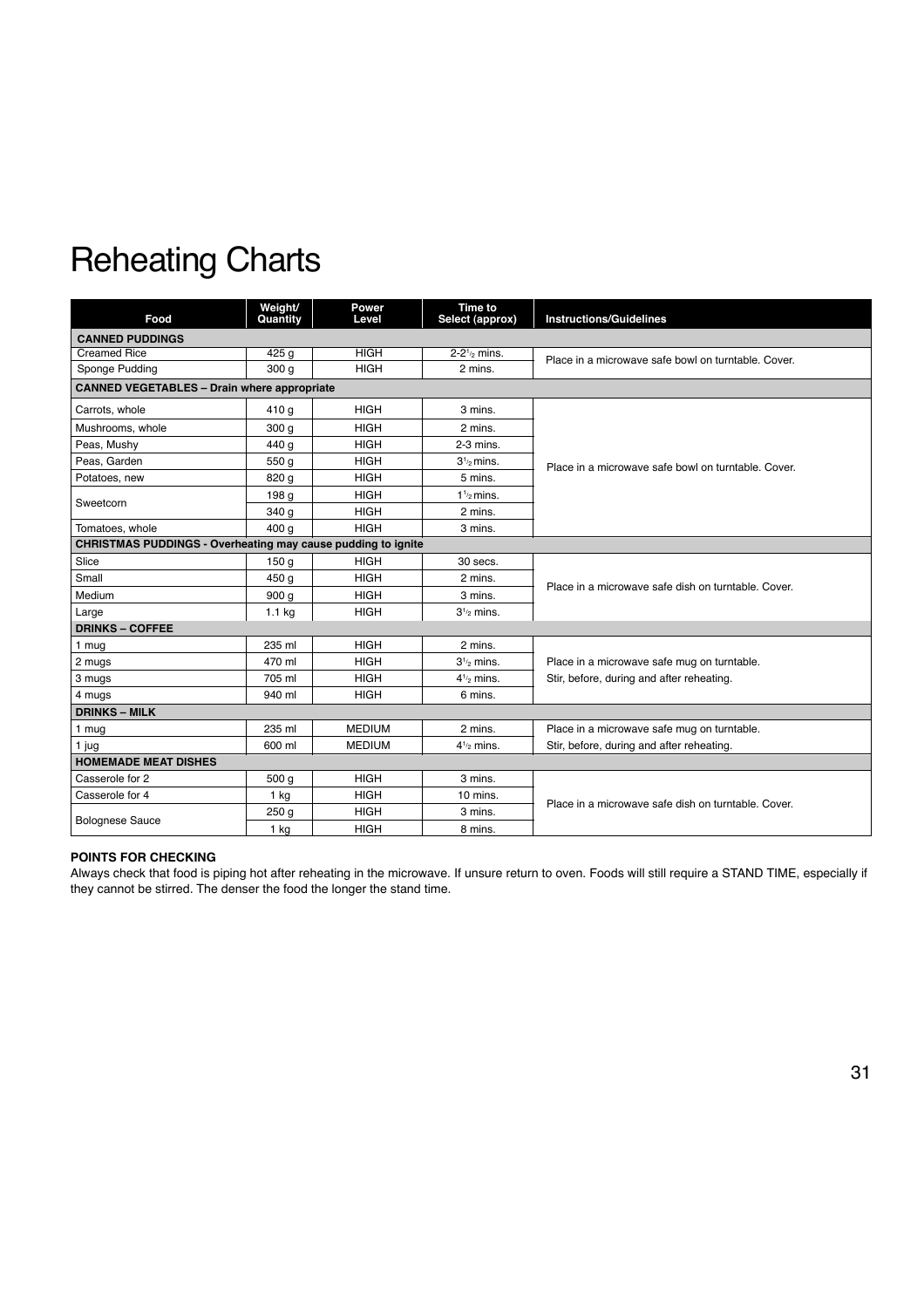| Food                                                                                               | Weight/<br>Quantity | Power<br>Level             | Time to<br>Select (approx)            | <b>Instructions/Guidelines</b>                                |  |
|----------------------------------------------------------------------------------------------------|---------------------|----------------------------|---------------------------------------|---------------------------------------------------------------|--|
| PASTRY PRODUCTS - PRECOOKED - N.B. Pastries reheated by microwave will have a soft base.           |                     |                            |                                       |                                                               |  |
| Beef & Onion Pie                                                                                   | 480 g               | <b>HIGH</b>                | 4 mins.                               |                                                               |  |
|                                                                                                    |                     | Or Combi: GRILL 1 + LOW    | 6 mins.                               |                                                               |  |
| Chicken Pie                                                                                        | 210 <sub>g</sub>    | <b>HIGH</b>                | 2 mins.                               |                                                               |  |
|                                                                                                    |                     | Or Combi: GRILL 1 + LOW    | $31/2$ mins.                          |                                                               |  |
| <b>Cornish Pastie</b>                                                                              | 255 g(1)            | <b>HIGH</b>                | 2-2 <sup>1</sup> / <sub>2</sub> mins. |                                                               |  |
|                                                                                                    |                     | Or Combi: GRILL 1 + LOW    | 3-4 mins.                             |                                                               |  |
| Quiche                                                                                             | 360 <sub>g</sub>    | <b>HIGH</b>                | 3 mins.                               | Place on heatproof plate on turntable. Do not cover.          |  |
|                                                                                                    |                     | Or Combi: GRILL 1 + SIMMER | $7-8$ mins.                           |                                                               |  |
| Samosas                                                                                            | 140 g $(4)$         | <b>HIGH</b>                | $1-2$ mins.                           |                                                               |  |
|                                                                                                    |                     | Or Combi: GRILL 1 + SIMMER | 6-7 mins.                             |                                                               |  |
| Steak & Kidney Pie                                                                                 | 325 g(1)            | <b>HIGH</b>                | 2-3 mins.                             |                                                               |  |
|                                                                                                    |                     | Or Combi: GRILL 1 + LOW    | 6-7 mins.                             |                                                               |  |
| Sausage Rolls                                                                                      | 260 g(4)            | <b>HIGH</b>                | $2-3$ mins.                           |                                                               |  |
|                                                                                                    |                     | Or Combi: GRILL 1 + SIMMER | 4-5 mins.                             |                                                               |  |
| Spring Roll                                                                                        | 230 g(6)            | <b>HIGH</b>                | $1-2$ mins.                           |                                                               |  |
|                                                                                                    |                     | Or Combi: GRILL 2 + SIMMER | 4-5 mins.                             | Place on grill rack on turntable. Do not cover, turn halfway. |  |
| <b>Christmas Mince Pies</b>                                                                        | 120 <sub>g</sub>    | <b>HIGH</b>                | 10-20 secs.                           | Place on microwave safe dish on turntable. Do not cover.      |  |
| PLATED MEALS - HOMEMADE - CHILLED                                                                  |                     |                            |                                       |                                                               |  |
| Child Size                                                                                         | 1                   | <b>HIGH</b>                | 3 mins.                               | Place on a microwave safe plate on turntable. Cover.          |  |
| <b>Adult Size</b>                                                                                  | $\mathbf{1}$        | <b>HIGH</b>                | 4-5 mins.                             |                                                               |  |
| <b>PORRIDGE</b>                                                                                    |                     |                            |                                       |                                                               |  |
| 1 portion                                                                                          |                     | <b>HIGH</b>                | $1$ min.                              | Use a large bowl on turntable. Stir during cooking.           |  |
| 4 portions                                                                                         |                     | <b>HIGH</b>                | 5 mins.                               |                                                               |  |
| PUDDINGS & DESSERTS N.B. Transfer food from foil containers to a similar sized microwave safe dish |                     |                            |                                       |                                                               |  |
| Apple Pie                                                                                          | 500 <sub>g</sub>    | <b>HIGH</b>                | 4 mins.                               |                                                               |  |
|                                                                                                    |                     | Or Combi: GRILL 2 + SIMMER | 6-7 mins.                             |                                                               |  |
| Baked Apple - 1                                                                                    | 175 <sub>g</sub>    | <b>HIGH</b>                | $\frac{1}{2}$ -1 min.                 |                                                               |  |
| Bread & Butter Pudding                                                                             | 425 <sub>g</sub>    | <b>HIGH</b>                | 4 mins.                               |                                                               |  |
| <b>Fruit Crumble</b>                                                                               | 420 g               | <b>HIGH</b>                | 3 mins.                               | Place on a heatproof plate on turntable. Do not cover.        |  |
|                                                                                                    |                     | Or Combi: GRILL 1 + LOW    | 4-5 mins.                             |                                                               |  |
| Fruit Pie, individual                                                                              | $\mathbf{1}$        | <b>TURBO REHEAT</b>        | 10 secs.                              |                                                               |  |
|                                                                                                    |                     | Or Combi: GRILL 1 + SIMMER | $1$ min.                              |                                                               |  |
|                                                                                                    | $\overline{4}$      | <b>TURBO REHEAT</b>        | 30 secs.                              |                                                               |  |
|                                                                                                    |                     | Or Combi: GRILL 1 + SIMMER | $11/2$ -2 mins.                       |                                                               |  |
| Sponge Puddings                                                                                    | 170 g $(1)$         | <b>HIGH</b>                | 1 <sup>1</sup> / <sub>2</sub> mins.   |                                                               |  |

### **POINTS FOR CHECKING**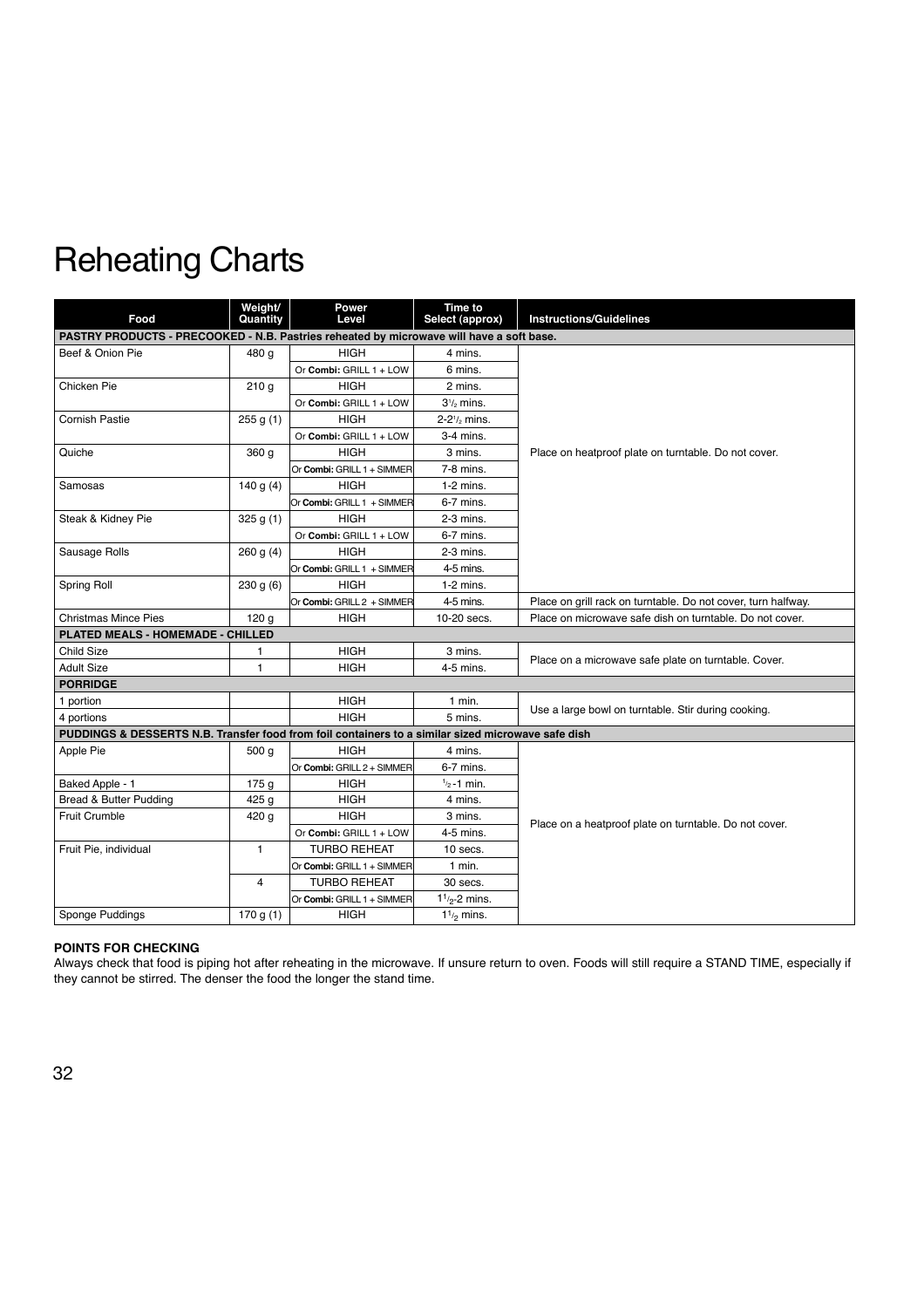| Food                                                    | Weight/<br>Quantity                                                                                                                             | <b>Power</b><br>Level                       | Time to<br>Select (approx) | <b>Instructions/Guidelines</b>                                                                                                                   |  |
|---------------------------------------------------------|-------------------------------------------------------------------------------------------------------------------------------------------------|---------------------------------------------|----------------------------|--------------------------------------------------------------------------------------------------------------------------------------------------|--|
|                                                         |                                                                                                                                                 |                                             |                            | PURCHASED CONVENIENCE FOODS - CHILLED N.B. Transfer food from foil container to a similar sized microwave safe dish. Plastic dishes designed for |  |
| microwave and conventional ovens may be used with care. |                                                                                                                                                 |                                             |                            |                                                                                                                                                  |  |
| <b>Cauliflower Cheese</b>                               | 450 g                                                                                                                                           | <b>HIGH</b>                                 | 6 mins.                    |                                                                                                                                                  |  |
|                                                         |                                                                                                                                                 | Or Combi: GRILL 1 + LOW                     | 8-9 mins.                  |                                                                                                                                                  |  |
| Cottage Pie                                             | 350 g                                                                                                                                           | <b>HIGH</b>                                 | 5 mins.                    | Place on turntable. Do not cover, when using combination.                                                                                        |  |
|                                                         |                                                                                                                                                 | Or Combi: GRILL 1 + LOW                     | 7 mins.                    |                                                                                                                                                  |  |
| Lasagne                                                 | 300q                                                                                                                                            | <b>HIGH</b>                                 | 4-5 mins.                  |                                                                                                                                                  |  |
|                                                         |                                                                                                                                                 | Or Combi: GRILL 1 + LOW                     | 7 mins.                    |                                                                                                                                                  |  |
| Onion Bhajis                                            | 200 g(6)                                                                                                                                        | <b>HIGH</b>                                 | $1-2$ mins.                | Place on turntable. Do not cover.                                                                                                                |  |
| Pakora & Felafel                                        |                                                                                                                                                 | $Or$ Combi: GRILL $2 +$ LOW                 | 5 mins.                    | Place on grill rack on turntable. Turn halfway.                                                                                                  |  |
| Vegetable Rosti                                         | 400 g                                                                                                                                           | <b>HIGH</b>                                 | 6 mins.                    |                                                                                                                                                  |  |
|                                                         |                                                                                                                                                 | Or Combi: GRILL 1 + LOW                     | $7-8$ mins.                | Place on turntable. Do not cover.                                                                                                                |  |
|                                                         | PURCHASED CONVENIENCE FOODS - FROZEN N.B. Transfer food from foil container to a similar sized microwave safe dish. Plastic dishes designed for |                                             |                            |                                                                                                                                                  |  |
| microwave and conventional ovens may be used with care. |                                                                                                                                                 |                                             |                            |                                                                                                                                                  |  |
| Lasagne                                                 | 400 g                                                                                                                                           | <b>HIGH</b>                                 | 5 mins, stand for 1 min.   |                                                                                                                                                  |  |
|                                                         |                                                                                                                                                 | then HIGH                                   | 4 mins.                    |                                                                                                                                                  |  |
|                                                         |                                                                                                                                                 | $\overline{\text{Or}}$ Combi: GRILL 1 + LOW | 10-12 mins.                | Place on turntable. Do not cover, when using combination.                                                                                        |  |
| Shepherd's Pie                                          | 460 g                                                                                                                                           | <b>HIGH</b>                                 | 6 mins., rest for 1 min.   | Allow to stand for 1 min.                                                                                                                        |  |
|                                                         |                                                                                                                                                 | then HIGH                                   | 5 mins.                    |                                                                                                                                                  |  |
|                                                         |                                                                                                                                                 | Or Combi: GRILL $1 +$ LOW                   | 12-14 mins.                |                                                                                                                                                  |  |
| <b>SAUCES</b>                                           |                                                                                                                                                 |                                             |                            |                                                                                                                                                  |  |
| Custard                                                 | 425 ml                                                                                                                                          | <b>HIGH</b>                                 | $21/2$ -3 mins.            | Place in a large jug. Stir during cooking.                                                                                                       |  |
| Savoury Sauce                                           | 300 ml                                                                                                                                          | <b>HIGH</b>                                 | 2 mins.                    |                                                                                                                                                  |  |
| <b>VEGETABLES</b>                                       |                                                                                                                                                 |                                             |                            |                                                                                                                                                  |  |
| Jacket Potato                                           | 250 <sub>g</sub>                                                                                                                                | <b>HIGH</b>                                 | $1$ min.                   |                                                                                                                                                  |  |
| Green Vegetables                                        | 100 <sub>g</sub>                                                                                                                                | <b>HIGH</b>                                 | $1\frac{1}{2}$ mins.       |                                                                                                                                                  |  |
|                                                         | 225q                                                                                                                                            | <b>HIGH</b>                                 | 2 mins.                    | Place in a microwave safe dish. Cover.                                                                                                           |  |
| <b>Mashed Potato</b>                                    | 350 g                                                                                                                                           | <b>MEDIUM</b>                               | $7-8$ mins.                |                                                                                                                                                  |  |
| Root Vegetables                                         | 100 <sub>g</sub>                                                                                                                                | <b>HIGH</b>                                 | $1$ min.                   |                                                                                                                                                  |  |
|                                                         | 225 <sub>g</sub>                                                                                                                                | <b>HIGH</b>                                 | $1\frac{1}{2}$ mins.       |                                                                                                                                                  |  |

### **POINTS FOR CHECKING**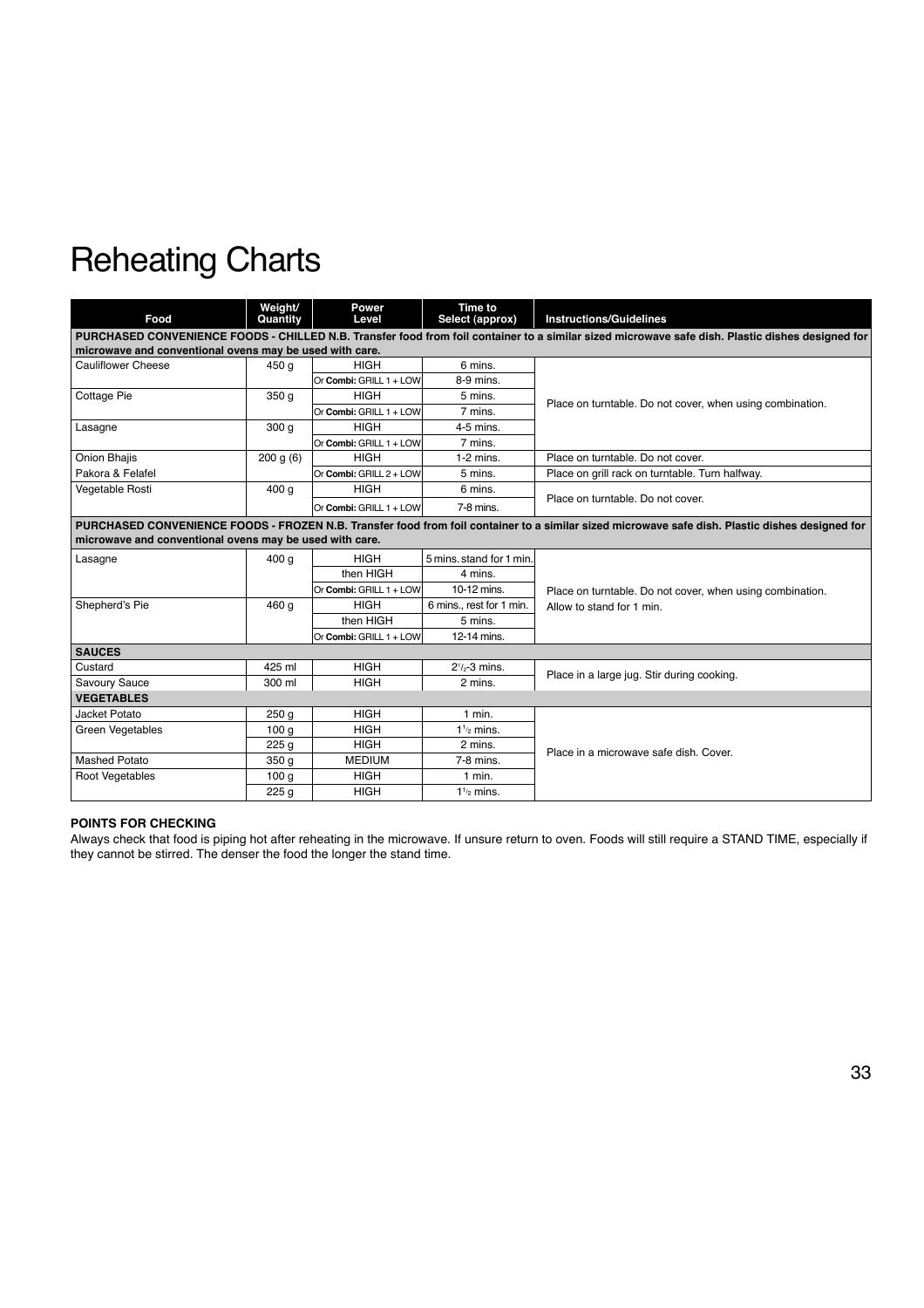| Food                                                                                                       | Weight/<br>Quantity | Choice of<br><b>Cooking Modes</b> | <b>Time Approx.</b><br>(mins.) | <b>Instructions/Guidelines</b>                                       |
|------------------------------------------------------------------------------------------------------------|---------------------|-----------------------------------|--------------------------------|----------------------------------------------------------------------|
| <b>BREAD - Frozen</b>                                                                                      |                     |                                   |                                |                                                                      |
| Part-baked rolls                                                                                           | 340 g(6)            | Combi: Grill 1 + SIMMER           | $5-6$                          | Place on heatproof plate on turntable.                               |
| Part-baked Garlic Baguette                                                                                 | 325 g(2)            | Combi: Grill 1 + SIMMER           | $5 - 6$                        |                                                                      |
| <b>BACON</b> – from raw                                                                                    |                     |                                   |                                |                                                                      |
| Rashers                                                                                                    | 120 g $(6)$         | <b>HIGH</b>                       | $4 - 5$                        | Place on heatproof rack or plate on turntable                        |
|                                                                                                            |                     |                                   | or 45 secs per rasher.         | and cover with kitchen towel to minimise splatter.                   |
|                                                                                                            |                     | Grill 1                           | 8 mins.                        | Place on grill rack on turntable. Turn halfway.                      |
| BEANS & PULSES - should be pre-soaked (except lentils)                                                     |                     |                                   |                                |                                                                      |
|                                                                                                            |                     | <b>HIGH</b>                       | 10                             |                                                                      |
| <b>Black Eyed Beans</b>                                                                                    | 225q                | then SIMMER                       | 25-30                          |                                                                      |
|                                                                                                            |                     | <b>HIGH</b>                       | 10                             | Use 600 ml (1 pt) boiling water in a large bowl. Cover.              |
| <b>Chick Peas</b>                                                                                          | 225 <sub>g</sub>    | then SIMMER                       | 40                             |                                                                      |
| Lentils                                                                                                    | 225q                | <b>MEDIUM</b> power               | $10 - 15$                      |                                                                      |
|                                                                                                            |                     | <b>HIGH</b>                       | 15                             | Use 600 ml (1 pt) boiling water in a large bowl. Cover.              |
| <b>Red Kidney Beans</b>                                                                                    | 225q                | then SIMMER                       | 40                             | Must boil for at least 12 minutes to destroy toxic enzymes.          |
| BEEF - Joints from raw - Caution: Hot fat! Remove dish with care. For Guidelines see Meat Chapter page 45. |                     |                                   |                                |                                                                      |
|                                                                                                            |                     | <b>MEDIUM</b>                     | 11-14 per                      | Place on upturned saucer in flan dish or drip tray. Cover. Place on  |
| <b>Medium Rare</b>                                                                                         |                     | then                              | 450 g (1 lb)                   | turntable. Turn joint over halfway during cooking. Drain off fat     |
|                                                                                                            |                     | Combi: Grill 1 + MEDIUM           | 5 mins. only                   | during cooking. Uncover when using Combi stage.                      |
| CHICKEN from raw - Caution: Hot fat! Remove dish with care.                                                |                     |                                   |                                |                                                                      |
|                                                                                                            |                     | <b>MEDIUM</b>                     | $12 - 14$                      | Place on microwave safe rack or plate on turntable. Cover.           |
| Breasts, boneless                                                                                          | 595 g               | or Grill 2                        | $20 - 25$                      | Place on grill rack on turntable. Turn halfway.                      |
|                                                                                                            |                     | or Combi: Grill 1 + LOW           | $9 - 11$                       |                                                                      |
|                                                                                                            |                     | $+$ Grill 1                       | 2 mins.                        |                                                                      |
|                                                                                                            |                     | <b>MEDIUM</b>                     | $12 - 14$                      | Place on microwave safe rack or plate on turntable. Cover.           |
| <b>Drumsticks</b>                                                                                          | 900 g(8)            | or Grill 2                        | 25-30                          | Place on grill rack on turntable. Turn halfway.                      |
|                                                                                                            |                     | or Combi: Grill $1 + LOW$         | $10 - 12$                      |                                                                      |
|                                                                                                            |                     | $+$ Grill 1                       | 2 mins.                        |                                                                      |
|                                                                                                            |                     | <b>MEDIUM</b>                     | 20                             | Place on microwave safe rack or plate on turntable. Cover.           |
| Quarters                                                                                                   | 1.2 kg $(4)$        | or Grill 1                        | 30                             |                                                                      |
|                                                                                                            |                     | or Combi: Grill $1 + LOW$         | $15 - 20$                      | Place on heatproof dish on turntable.                                |
|                                                                                                            |                     | $+$ Grill 1                       | 5 mins.                        |                                                                      |
| Whole                                                                                                      |                     | <b>MEDIUM</b>                     | 9-10 per                       | Place on upturned saucer breast side down in flan dish or drip tray. |
|                                                                                                            |                     | then                              | 450 g (1 lb)                   | Cover. Place on turntable. Turn chicken over halfway.                |
|                                                                                                            |                     | Combi: Grill 1 + MEDIUM           | 5 mins. only                   | Drain off fat during cooking. Uncover when using Combi stage.        |

### **POINTS FOR CHECKING**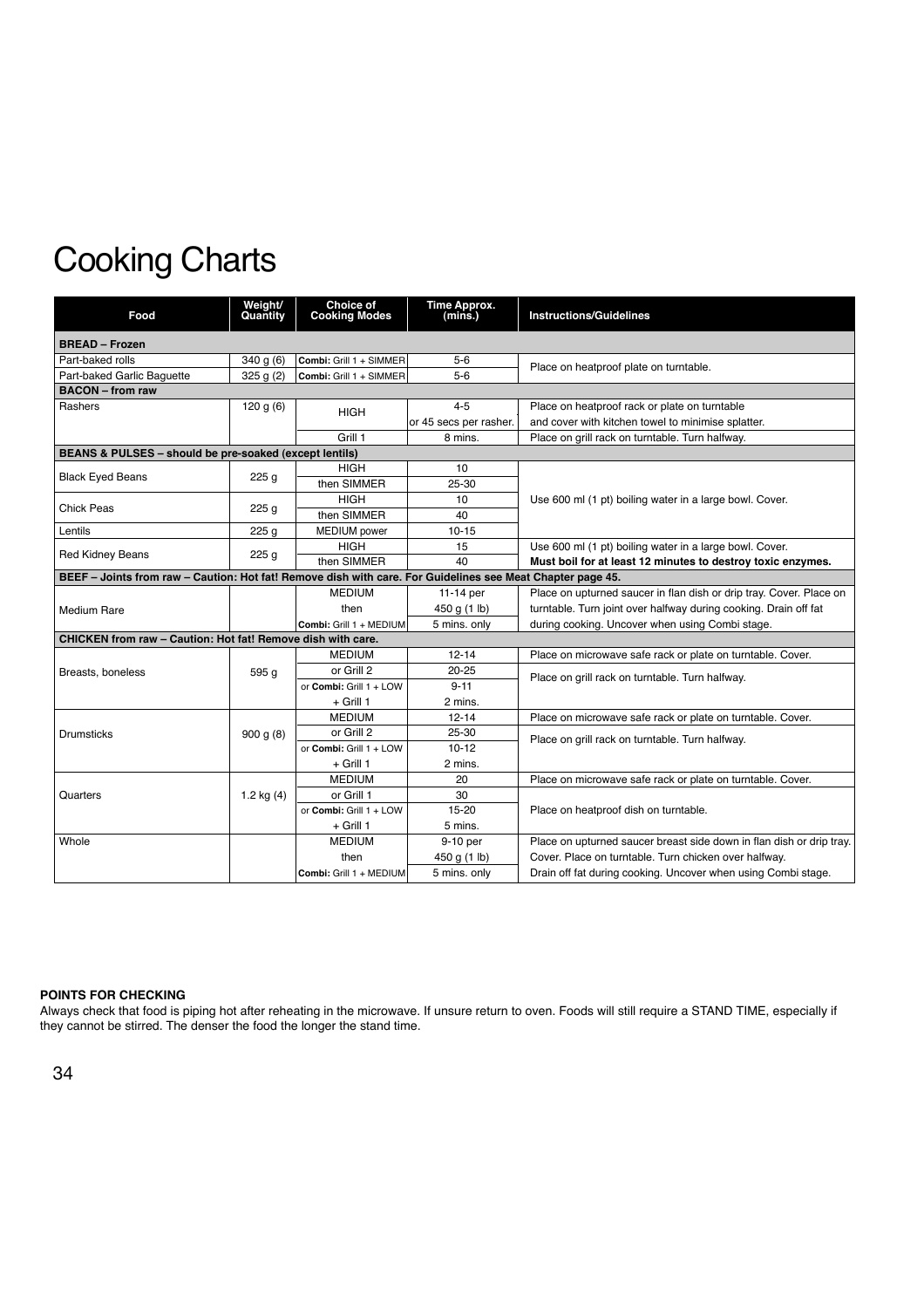| EGGS - Poached.<br><b>HIGH</b><br>Water<br>50 secs.<br>45 ml<br>. Place in a small bowl and heat for 1st cooking time.<br><b>MEDIUM</b><br>Egg<br>$\mathbf{1}$<br>· Add egg (medium sized).<br>30 secs.<br>Water<br><b>HIGH</b><br>90 ml<br>· Pierce yolk and white.<br>1<br><b>MEDIUM</b><br>· Cover.<br>Eggs<br>2<br>1<br>Water<br>135 ml<br><b>HIGH</b><br>$11/2$ mins.<br>• Cook for 2nd cooking time.<br>Eggs<br>3<br><b>MEDIUM</b><br>• Then leave to stand for 1 min.<br>$1\frac{1}{2}$ mins.<br>EGGS - Scrambled.<br><b>HIGH</b><br>30 secs.<br>$1$ Egg<br><b>HIGH</b><br>20 secs.<br>. Add 1 tbsp of milk for each egg used.<br><b>HIGH</b><br>50 secs.<br>2 Eggs<br>· Beat eggs, milk and knob of butter together.<br><b>HIGH</b><br>30 secs.<br>. Cook for 1st cooking time then stir.<br><b>HIGH</b><br>1 min. 20 secs.<br>. Cook for 2nd cooking time then stand for 1 min.<br>3 Eggs<br><b>HIGH</b><br>30 secs.<br>FISH - FRESH from raw - For Guidelines see Fish Chapter page 42.<br><b>Fillets</b><br>450 g $(3)$<br><b>HIGH</b><br>$3 - 4$<br><b>HIGH</b><br>$3 - 4$<br><b>Steaks</b><br>350 g(2)<br>Place in microwave safe dish. Add 30 ml liquid. Cover.<br><b>HIGH</b><br>$3 - 4$<br>Whole<br>280 g (1)<br><b>GRILL 1</b><br>$12 - 13$<br>Place on grill rack on turntable. Turn halfway.<br><b>Breaded Fillets</b><br>300 g(2)<br>or Combi: Grill 1 + SIMMER<br>$8 - 10$<br>FISH - FROZEN from raw - For Guidelines see Fish Chapter page 42.<br>GRILL <sub>2</sub><br>$16 - 18$<br>Place on grill rack on turntable. Turn halfway.<br><b>Breaded Fillets</b><br>300 g(2)<br>$13 - 14$<br>or Combi: Grill 3 + SIMMER<br><b>HIGH</b><br>$4 - 5$<br>Place on microwave safe dish. Do not cover.<br>or GRILL 1<br><b>Fish Fingers</b><br>$12 - 14$<br>210 g(8)<br>Place on grill rack on turntable. Turn halfway.<br>$8 - 10$<br>or Combi: Grill 1 + SIMMER<br><b>Haddock Fillets</b><br>380 g $(4)$<br><b>HIGH</b><br>$7 - 8$<br>Place in microwave safe dish. Add 30 ml of liquid. Cover.<br>Whole<br>450 g (2)<br><b>HIGH</b><br>$10 - 12$<br><b>DEFROST</b><br>$\frac{4}{1}$<br>Boil in the Bag<br>Place bag sauce side down on a microwave safe plate.<br>170 g $(1)$<br>then stand<br>$\overline{\mathbf{c}}$<br>Slash top of bag with a knife.<br>then MEDIUM<br>6<br>FRUIT - Peel, slice, chop into even sized pieces. Place in shallow microwave safe dish.<br><b>HIGH</b><br>Apples - baked<br>Core apples, and score the skin around the middle. Fill centre of<br>$2 - 3$<br>1<br>$\overline{c}$<br><b>HIGH</b><br>$3-5$<br>apple with sugar and mixed fruit. Dot the top with butter. Stand<br>$\overline{4}$<br><b>HIGH</b><br>$5 - 7$<br>apples in microwave safe dish. Do not cover.<br><b>HIGH</b><br>Apples - poached<br>450 g<br>6<br>Add 300 ml (1/2 pt) water. Only half fill dish. Cover.<br>Apples - stewed<br><b>HIGH</b><br>5<br>450 g<br>Only half fill dish. Cover.<br>Peaches - poached<br><b>HIGH</b><br>$4 - 5$<br>450 g<br><b>HIGH</b><br>$5-6$<br>Pears - poached<br>450 g<br>Add 300 ml ( <sup>1</sup> / <sub>2</sub> pt) water. Only half fill dish. Cover.<br>Plums - poached<br><b>HIGH</b><br>8<br>450 g<br>Plums - stewed<br><b>HIGH</b><br>450 g<br>$8 - 10$<br>Add 30 ml (2 tbsp) of water. Only half fill dish. Cover. | Food | Weight/<br>Quantity | Choice of<br><b>Cooking Modes</b> | Time Approx.<br>(mins.) | <b>Instructions/Guidelines</b> |
|-------------------------------------------------------------------------------------------------------------------------------------------------------------------------------------------------------------------------------------------------------------------------------------------------------------------------------------------------------------------------------------------------------------------------------------------------------------------------------------------------------------------------------------------------------------------------------------------------------------------------------------------------------------------------------------------------------------------------------------------------------------------------------------------------------------------------------------------------------------------------------------------------------------------------------------------------------------------------------------------------------------------------------------------------------------------------------------------------------------------------------------------------------------------------------------------------------------------------------------------------------------------------------------------------------------------------------------------------------------------------------------------------------------------------------------------------------------------------------------------------------------------------------------------------------------------------------------------------------------------------------------------------------------------------------------------------------------------------------------------------------------------------------------------------------------------------------------------------------------------------------------------------------------------------------------------------------------------------------------------------------------------------------------------------------------------------------------------------------------------------------------------------------------------------------------------------------------------------------------------------------------------------------------------------------------------------------------------------------------------------------------------------------------------------------------------------------------------------------------------------------------------------------------------------------------------------------------------------------------------------------------------------------------------------------------------------------------------------------------------------------------------------------------------------------------------------------------------------------------------------------------------------------------------------------------------------------------------------------------------------------------------------------------------------------------------------------------------------------------------------------------------------------------------------------------------------------------------------------------------------------------------------------------|------|---------------------|-----------------------------------|-------------------------|--------------------------------|
|                                                                                                                                                                                                                                                                                                                                                                                                                                                                                                                                                                                                                                                                                                                                                                                                                                                                                                                                                                                                                                                                                                                                                                                                                                                                                                                                                                                                                                                                                                                                                                                                                                                                                                                                                                                                                                                                                                                                                                                                                                                                                                                                                                                                                                                                                                                                                                                                                                                                                                                                                                                                                                                                                                                                                                                                                                                                                                                                                                                                                                                                                                                                                                                                                                                                                     |      |                     |                                   |                         |                                |
|                                                                                                                                                                                                                                                                                                                                                                                                                                                                                                                                                                                                                                                                                                                                                                                                                                                                                                                                                                                                                                                                                                                                                                                                                                                                                                                                                                                                                                                                                                                                                                                                                                                                                                                                                                                                                                                                                                                                                                                                                                                                                                                                                                                                                                                                                                                                                                                                                                                                                                                                                                                                                                                                                                                                                                                                                                                                                                                                                                                                                                                                                                                                                                                                                                                                                     |      |                     |                                   |                         |                                |
|                                                                                                                                                                                                                                                                                                                                                                                                                                                                                                                                                                                                                                                                                                                                                                                                                                                                                                                                                                                                                                                                                                                                                                                                                                                                                                                                                                                                                                                                                                                                                                                                                                                                                                                                                                                                                                                                                                                                                                                                                                                                                                                                                                                                                                                                                                                                                                                                                                                                                                                                                                                                                                                                                                                                                                                                                                                                                                                                                                                                                                                                                                                                                                                                                                                                                     |      |                     |                                   |                         |                                |
|                                                                                                                                                                                                                                                                                                                                                                                                                                                                                                                                                                                                                                                                                                                                                                                                                                                                                                                                                                                                                                                                                                                                                                                                                                                                                                                                                                                                                                                                                                                                                                                                                                                                                                                                                                                                                                                                                                                                                                                                                                                                                                                                                                                                                                                                                                                                                                                                                                                                                                                                                                                                                                                                                                                                                                                                                                                                                                                                                                                                                                                                                                                                                                                                                                                                                     |      |                     |                                   |                         |                                |
|                                                                                                                                                                                                                                                                                                                                                                                                                                                                                                                                                                                                                                                                                                                                                                                                                                                                                                                                                                                                                                                                                                                                                                                                                                                                                                                                                                                                                                                                                                                                                                                                                                                                                                                                                                                                                                                                                                                                                                                                                                                                                                                                                                                                                                                                                                                                                                                                                                                                                                                                                                                                                                                                                                                                                                                                                                                                                                                                                                                                                                                                                                                                                                                                                                                                                     |      |                     |                                   |                         |                                |
|                                                                                                                                                                                                                                                                                                                                                                                                                                                                                                                                                                                                                                                                                                                                                                                                                                                                                                                                                                                                                                                                                                                                                                                                                                                                                                                                                                                                                                                                                                                                                                                                                                                                                                                                                                                                                                                                                                                                                                                                                                                                                                                                                                                                                                                                                                                                                                                                                                                                                                                                                                                                                                                                                                                                                                                                                                                                                                                                                                                                                                                                                                                                                                                                                                                                                     |      |                     |                                   |                         |                                |
|                                                                                                                                                                                                                                                                                                                                                                                                                                                                                                                                                                                                                                                                                                                                                                                                                                                                                                                                                                                                                                                                                                                                                                                                                                                                                                                                                                                                                                                                                                                                                                                                                                                                                                                                                                                                                                                                                                                                                                                                                                                                                                                                                                                                                                                                                                                                                                                                                                                                                                                                                                                                                                                                                                                                                                                                                                                                                                                                                                                                                                                                                                                                                                                                                                                                                     |      |                     |                                   |                         |                                |
|                                                                                                                                                                                                                                                                                                                                                                                                                                                                                                                                                                                                                                                                                                                                                                                                                                                                                                                                                                                                                                                                                                                                                                                                                                                                                                                                                                                                                                                                                                                                                                                                                                                                                                                                                                                                                                                                                                                                                                                                                                                                                                                                                                                                                                                                                                                                                                                                                                                                                                                                                                                                                                                                                                                                                                                                                                                                                                                                                                                                                                                                                                                                                                                                                                                                                     |      |                     |                                   |                         |                                |
|                                                                                                                                                                                                                                                                                                                                                                                                                                                                                                                                                                                                                                                                                                                                                                                                                                                                                                                                                                                                                                                                                                                                                                                                                                                                                                                                                                                                                                                                                                                                                                                                                                                                                                                                                                                                                                                                                                                                                                                                                                                                                                                                                                                                                                                                                                                                                                                                                                                                                                                                                                                                                                                                                                                                                                                                                                                                                                                                                                                                                                                                                                                                                                                                                                                                                     |      |                     |                                   |                         |                                |
|                                                                                                                                                                                                                                                                                                                                                                                                                                                                                                                                                                                                                                                                                                                                                                                                                                                                                                                                                                                                                                                                                                                                                                                                                                                                                                                                                                                                                                                                                                                                                                                                                                                                                                                                                                                                                                                                                                                                                                                                                                                                                                                                                                                                                                                                                                                                                                                                                                                                                                                                                                                                                                                                                                                                                                                                                                                                                                                                                                                                                                                                                                                                                                                                                                                                                     |      |                     |                                   |                         |                                |
|                                                                                                                                                                                                                                                                                                                                                                                                                                                                                                                                                                                                                                                                                                                                                                                                                                                                                                                                                                                                                                                                                                                                                                                                                                                                                                                                                                                                                                                                                                                                                                                                                                                                                                                                                                                                                                                                                                                                                                                                                                                                                                                                                                                                                                                                                                                                                                                                                                                                                                                                                                                                                                                                                                                                                                                                                                                                                                                                                                                                                                                                                                                                                                                                                                                                                     |      |                     |                                   |                         |                                |
|                                                                                                                                                                                                                                                                                                                                                                                                                                                                                                                                                                                                                                                                                                                                                                                                                                                                                                                                                                                                                                                                                                                                                                                                                                                                                                                                                                                                                                                                                                                                                                                                                                                                                                                                                                                                                                                                                                                                                                                                                                                                                                                                                                                                                                                                                                                                                                                                                                                                                                                                                                                                                                                                                                                                                                                                                                                                                                                                                                                                                                                                                                                                                                                                                                                                                     |      |                     |                                   |                         |                                |
|                                                                                                                                                                                                                                                                                                                                                                                                                                                                                                                                                                                                                                                                                                                                                                                                                                                                                                                                                                                                                                                                                                                                                                                                                                                                                                                                                                                                                                                                                                                                                                                                                                                                                                                                                                                                                                                                                                                                                                                                                                                                                                                                                                                                                                                                                                                                                                                                                                                                                                                                                                                                                                                                                                                                                                                                                                                                                                                                                                                                                                                                                                                                                                                                                                                                                     |      |                     |                                   |                         |                                |
|                                                                                                                                                                                                                                                                                                                                                                                                                                                                                                                                                                                                                                                                                                                                                                                                                                                                                                                                                                                                                                                                                                                                                                                                                                                                                                                                                                                                                                                                                                                                                                                                                                                                                                                                                                                                                                                                                                                                                                                                                                                                                                                                                                                                                                                                                                                                                                                                                                                                                                                                                                                                                                                                                                                                                                                                                                                                                                                                                                                                                                                                                                                                                                                                                                                                                     |      |                     |                                   |                         |                                |
|                                                                                                                                                                                                                                                                                                                                                                                                                                                                                                                                                                                                                                                                                                                                                                                                                                                                                                                                                                                                                                                                                                                                                                                                                                                                                                                                                                                                                                                                                                                                                                                                                                                                                                                                                                                                                                                                                                                                                                                                                                                                                                                                                                                                                                                                                                                                                                                                                                                                                                                                                                                                                                                                                                                                                                                                                                                                                                                                                                                                                                                                                                                                                                                                                                                                                     |      |                     |                                   |                         |                                |
|                                                                                                                                                                                                                                                                                                                                                                                                                                                                                                                                                                                                                                                                                                                                                                                                                                                                                                                                                                                                                                                                                                                                                                                                                                                                                                                                                                                                                                                                                                                                                                                                                                                                                                                                                                                                                                                                                                                                                                                                                                                                                                                                                                                                                                                                                                                                                                                                                                                                                                                                                                                                                                                                                                                                                                                                                                                                                                                                                                                                                                                                                                                                                                                                                                                                                     |      |                     |                                   |                         |                                |
|                                                                                                                                                                                                                                                                                                                                                                                                                                                                                                                                                                                                                                                                                                                                                                                                                                                                                                                                                                                                                                                                                                                                                                                                                                                                                                                                                                                                                                                                                                                                                                                                                                                                                                                                                                                                                                                                                                                                                                                                                                                                                                                                                                                                                                                                                                                                                                                                                                                                                                                                                                                                                                                                                                                                                                                                                                                                                                                                                                                                                                                                                                                                                                                                                                                                                     |      |                     |                                   |                         |                                |
|                                                                                                                                                                                                                                                                                                                                                                                                                                                                                                                                                                                                                                                                                                                                                                                                                                                                                                                                                                                                                                                                                                                                                                                                                                                                                                                                                                                                                                                                                                                                                                                                                                                                                                                                                                                                                                                                                                                                                                                                                                                                                                                                                                                                                                                                                                                                                                                                                                                                                                                                                                                                                                                                                                                                                                                                                                                                                                                                                                                                                                                                                                                                                                                                                                                                                     |      |                     |                                   |                         |                                |
|                                                                                                                                                                                                                                                                                                                                                                                                                                                                                                                                                                                                                                                                                                                                                                                                                                                                                                                                                                                                                                                                                                                                                                                                                                                                                                                                                                                                                                                                                                                                                                                                                                                                                                                                                                                                                                                                                                                                                                                                                                                                                                                                                                                                                                                                                                                                                                                                                                                                                                                                                                                                                                                                                                                                                                                                                                                                                                                                                                                                                                                                                                                                                                                                                                                                                     |      |                     |                                   |                         |                                |
|                                                                                                                                                                                                                                                                                                                                                                                                                                                                                                                                                                                                                                                                                                                                                                                                                                                                                                                                                                                                                                                                                                                                                                                                                                                                                                                                                                                                                                                                                                                                                                                                                                                                                                                                                                                                                                                                                                                                                                                                                                                                                                                                                                                                                                                                                                                                                                                                                                                                                                                                                                                                                                                                                                                                                                                                                                                                                                                                                                                                                                                                                                                                                                                                                                                                                     |      |                     |                                   |                         |                                |
|                                                                                                                                                                                                                                                                                                                                                                                                                                                                                                                                                                                                                                                                                                                                                                                                                                                                                                                                                                                                                                                                                                                                                                                                                                                                                                                                                                                                                                                                                                                                                                                                                                                                                                                                                                                                                                                                                                                                                                                                                                                                                                                                                                                                                                                                                                                                                                                                                                                                                                                                                                                                                                                                                                                                                                                                                                                                                                                                                                                                                                                                                                                                                                                                                                                                                     |      |                     |                                   |                         |                                |
|                                                                                                                                                                                                                                                                                                                                                                                                                                                                                                                                                                                                                                                                                                                                                                                                                                                                                                                                                                                                                                                                                                                                                                                                                                                                                                                                                                                                                                                                                                                                                                                                                                                                                                                                                                                                                                                                                                                                                                                                                                                                                                                                                                                                                                                                                                                                                                                                                                                                                                                                                                                                                                                                                                                                                                                                                                                                                                                                                                                                                                                                                                                                                                                                                                                                                     |      |                     |                                   |                         |                                |
|                                                                                                                                                                                                                                                                                                                                                                                                                                                                                                                                                                                                                                                                                                                                                                                                                                                                                                                                                                                                                                                                                                                                                                                                                                                                                                                                                                                                                                                                                                                                                                                                                                                                                                                                                                                                                                                                                                                                                                                                                                                                                                                                                                                                                                                                                                                                                                                                                                                                                                                                                                                                                                                                                                                                                                                                                                                                                                                                                                                                                                                                                                                                                                                                                                                                                     |      |                     |                                   |                         |                                |
|                                                                                                                                                                                                                                                                                                                                                                                                                                                                                                                                                                                                                                                                                                                                                                                                                                                                                                                                                                                                                                                                                                                                                                                                                                                                                                                                                                                                                                                                                                                                                                                                                                                                                                                                                                                                                                                                                                                                                                                                                                                                                                                                                                                                                                                                                                                                                                                                                                                                                                                                                                                                                                                                                                                                                                                                                                                                                                                                                                                                                                                                                                                                                                                                                                                                                     |      |                     |                                   |                         |                                |
|                                                                                                                                                                                                                                                                                                                                                                                                                                                                                                                                                                                                                                                                                                                                                                                                                                                                                                                                                                                                                                                                                                                                                                                                                                                                                                                                                                                                                                                                                                                                                                                                                                                                                                                                                                                                                                                                                                                                                                                                                                                                                                                                                                                                                                                                                                                                                                                                                                                                                                                                                                                                                                                                                                                                                                                                                                                                                                                                                                                                                                                                                                                                                                                                                                                                                     |      |                     |                                   |                         |                                |
|                                                                                                                                                                                                                                                                                                                                                                                                                                                                                                                                                                                                                                                                                                                                                                                                                                                                                                                                                                                                                                                                                                                                                                                                                                                                                                                                                                                                                                                                                                                                                                                                                                                                                                                                                                                                                                                                                                                                                                                                                                                                                                                                                                                                                                                                                                                                                                                                                                                                                                                                                                                                                                                                                                                                                                                                                                                                                                                                                                                                                                                                                                                                                                                                                                                                                     |      |                     |                                   |                         |                                |
|                                                                                                                                                                                                                                                                                                                                                                                                                                                                                                                                                                                                                                                                                                                                                                                                                                                                                                                                                                                                                                                                                                                                                                                                                                                                                                                                                                                                                                                                                                                                                                                                                                                                                                                                                                                                                                                                                                                                                                                                                                                                                                                                                                                                                                                                                                                                                                                                                                                                                                                                                                                                                                                                                                                                                                                                                                                                                                                                                                                                                                                                                                                                                                                                                                                                                     |      |                     |                                   |                         |                                |
|                                                                                                                                                                                                                                                                                                                                                                                                                                                                                                                                                                                                                                                                                                                                                                                                                                                                                                                                                                                                                                                                                                                                                                                                                                                                                                                                                                                                                                                                                                                                                                                                                                                                                                                                                                                                                                                                                                                                                                                                                                                                                                                                                                                                                                                                                                                                                                                                                                                                                                                                                                                                                                                                                                                                                                                                                                                                                                                                                                                                                                                                                                                                                                                                                                                                                     |      |                     |                                   |                         |                                |
|                                                                                                                                                                                                                                                                                                                                                                                                                                                                                                                                                                                                                                                                                                                                                                                                                                                                                                                                                                                                                                                                                                                                                                                                                                                                                                                                                                                                                                                                                                                                                                                                                                                                                                                                                                                                                                                                                                                                                                                                                                                                                                                                                                                                                                                                                                                                                                                                                                                                                                                                                                                                                                                                                                                                                                                                                                                                                                                                                                                                                                                                                                                                                                                                                                                                                     |      |                     |                                   |                         |                                |
|                                                                                                                                                                                                                                                                                                                                                                                                                                                                                                                                                                                                                                                                                                                                                                                                                                                                                                                                                                                                                                                                                                                                                                                                                                                                                                                                                                                                                                                                                                                                                                                                                                                                                                                                                                                                                                                                                                                                                                                                                                                                                                                                                                                                                                                                                                                                                                                                                                                                                                                                                                                                                                                                                                                                                                                                                                                                                                                                                                                                                                                                                                                                                                                                                                                                                     |      |                     |                                   |                         |                                |
|                                                                                                                                                                                                                                                                                                                                                                                                                                                                                                                                                                                                                                                                                                                                                                                                                                                                                                                                                                                                                                                                                                                                                                                                                                                                                                                                                                                                                                                                                                                                                                                                                                                                                                                                                                                                                                                                                                                                                                                                                                                                                                                                                                                                                                                                                                                                                                                                                                                                                                                                                                                                                                                                                                                                                                                                                                                                                                                                                                                                                                                                                                                                                                                                                                                                                     |      |                     |                                   |                         |                                |
|                                                                                                                                                                                                                                                                                                                                                                                                                                                                                                                                                                                                                                                                                                                                                                                                                                                                                                                                                                                                                                                                                                                                                                                                                                                                                                                                                                                                                                                                                                                                                                                                                                                                                                                                                                                                                                                                                                                                                                                                                                                                                                                                                                                                                                                                                                                                                                                                                                                                                                                                                                                                                                                                                                                                                                                                                                                                                                                                                                                                                                                                                                                                                                                                                                                                                     |      |                     |                                   |                         |                                |
|                                                                                                                                                                                                                                                                                                                                                                                                                                                                                                                                                                                                                                                                                                                                                                                                                                                                                                                                                                                                                                                                                                                                                                                                                                                                                                                                                                                                                                                                                                                                                                                                                                                                                                                                                                                                                                                                                                                                                                                                                                                                                                                                                                                                                                                                                                                                                                                                                                                                                                                                                                                                                                                                                                                                                                                                                                                                                                                                                                                                                                                                                                                                                                                                                                                                                     |      |                     |                                   |                         |                                |
|                                                                                                                                                                                                                                                                                                                                                                                                                                                                                                                                                                                                                                                                                                                                                                                                                                                                                                                                                                                                                                                                                                                                                                                                                                                                                                                                                                                                                                                                                                                                                                                                                                                                                                                                                                                                                                                                                                                                                                                                                                                                                                                                                                                                                                                                                                                                                                                                                                                                                                                                                                                                                                                                                                                                                                                                                                                                                                                                                                                                                                                                                                                                                                                                                                                                                     |      |                     |                                   |                         |                                |
|                                                                                                                                                                                                                                                                                                                                                                                                                                                                                                                                                                                                                                                                                                                                                                                                                                                                                                                                                                                                                                                                                                                                                                                                                                                                                                                                                                                                                                                                                                                                                                                                                                                                                                                                                                                                                                                                                                                                                                                                                                                                                                                                                                                                                                                                                                                                                                                                                                                                                                                                                                                                                                                                                                                                                                                                                                                                                                                                                                                                                                                                                                                                                                                                                                                                                     |      |                     |                                   |                         |                                |
|                                                                                                                                                                                                                                                                                                                                                                                                                                                                                                                                                                                                                                                                                                                                                                                                                                                                                                                                                                                                                                                                                                                                                                                                                                                                                                                                                                                                                                                                                                                                                                                                                                                                                                                                                                                                                                                                                                                                                                                                                                                                                                                                                                                                                                                                                                                                                                                                                                                                                                                                                                                                                                                                                                                                                                                                                                                                                                                                                                                                                                                                                                                                                                                                                                                                                     |      |                     |                                   |                         |                                |
|                                                                                                                                                                                                                                                                                                                                                                                                                                                                                                                                                                                                                                                                                                                                                                                                                                                                                                                                                                                                                                                                                                                                                                                                                                                                                                                                                                                                                                                                                                                                                                                                                                                                                                                                                                                                                                                                                                                                                                                                                                                                                                                                                                                                                                                                                                                                                                                                                                                                                                                                                                                                                                                                                                                                                                                                                                                                                                                                                                                                                                                                                                                                                                                                                                                                                     |      |                     |                                   |                         |                                |
|                                                                                                                                                                                                                                                                                                                                                                                                                                                                                                                                                                                                                                                                                                                                                                                                                                                                                                                                                                                                                                                                                                                                                                                                                                                                                                                                                                                                                                                                                                                                                                                                                                                                                                                                                                                                                                                                                                                                                                                                                                                                                                                                                                                                                                                                                                                                                                                                                                                                                                                                                                                                                                                                                                                                                                                                                                                                                                                                                                                                                                                                                                                                                                                                                                                                                     |      |                     |                                   |                         |                                |
|                                                                                                                                                                                                                                                                                                                                                                                                                                                                                                                                                                                                                                                                                                                                                                                                                                                                                                                                                                                                                                                                                                                                                                                                                                                                                                                                                                                                                                                                                                                                                                                                                                                                                                                                                                                                                                                                                                                                                                                                                                                                                                                                                                                                                                                                                                                                                                                                                                                                                                                                                                                                                                                                                                                                                                                                                                                                                                                                                                                                                                                                                                                                                                                                                                                                                     |      |                     |                                   |                         |                                |
|                                                                                                                                                                                                                                                                                                                                                                                                                                                                                                                                                                                                                                                                                                                                                                                                                                                                                                                                                                                                                                                                                                                                                                                                                                                                                                                                                                                                                                                                                                                                                                                                                                                                                                                                                                                                                                                                                                                                                                                                                                                                                                                                                                                                                                                                                                                                                                                                                                                                                                                                                                                                                                                                                                                                                                                                                                                                                                                                                                                                                                                                                                                                                                                                                                                                                     |      |                     |                                   |                         |                                |
| <b>HIGH</b><br>Only half fill dish. Cover.<br>Rhubarb - stewed                                                                                                                                                                                                                                                                                                                                                                                                                                                                                                                                                                                                                                                                                                                                                                                                                                                                                                                                                                                                                                                                                                                                                                                                                                                                                                                                                                                                                                                                                                                                                                                                                                                                                                                                                                                                                                                                                                                                                                                                                                                                                                                                                                                                                                                                                                                                                                                                                                                                                                                                                                                                                                                                                                                                                                                                                                                                                                                                                                                                                                                                                                                                                                                                                      |      | 450 g               |                                   | 5                       |                                |

### **POINTS FOR CHECKING**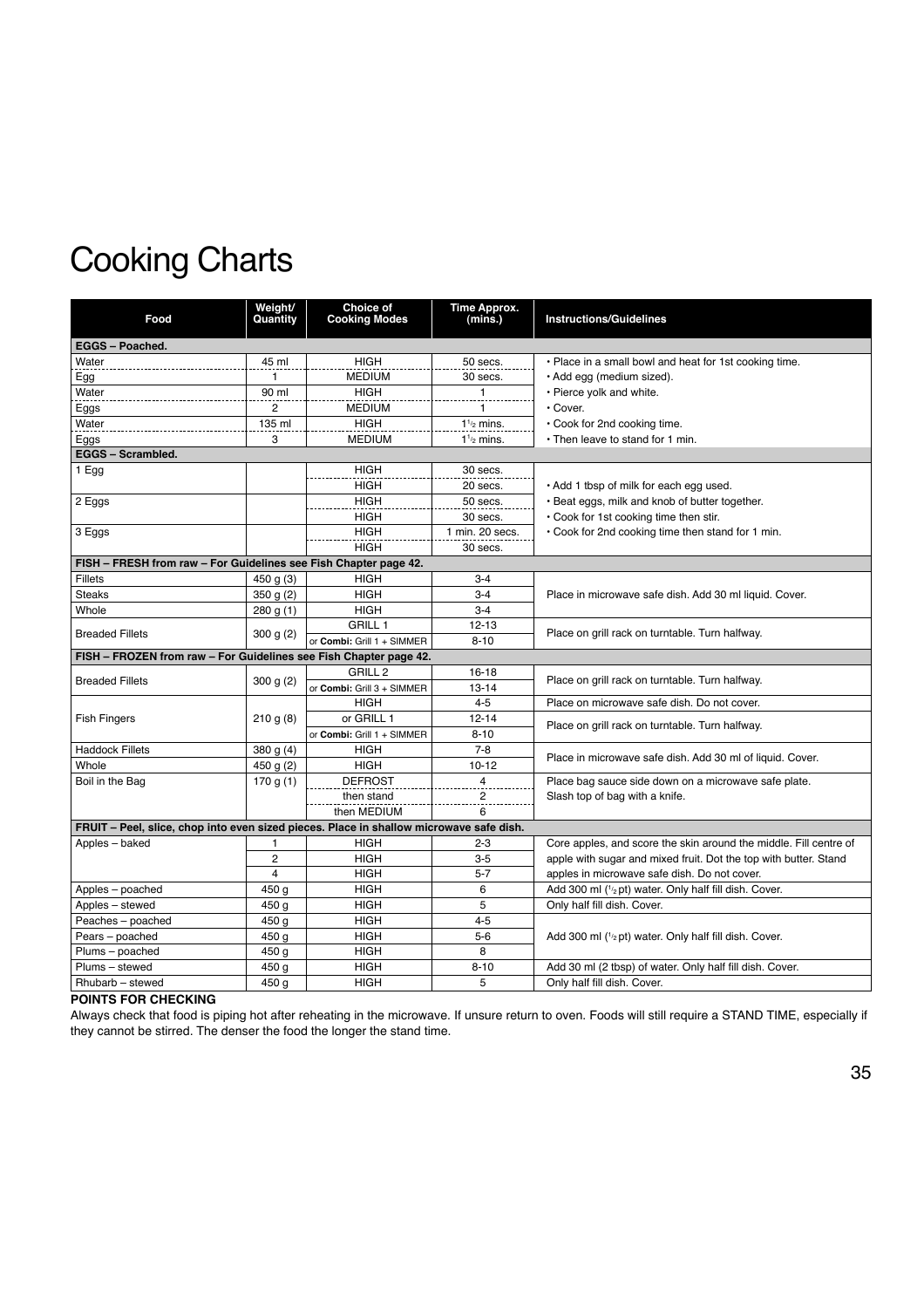| Food                                                                                                | Weight/<br>Quantity | <b>Choice of</b><br><b>Cooking Modes</b> | Time Approx.<br>(mins.) | <b>Instructions/Guidelines</b>                                                                    |  |
|-----------------------------------------------------------------------------------------------------|---------------------|------------------------------------------|-------------------------|---------------------------------------------------------------------------------------------------|--|
| LAMB - from raw - CAUTION: Hot Fat! Remove dish with care. For Guidelines see Meat Chapter page 45. |                     |                                          |                         |                                                                                                   |  |
| Chops                                                                                               | 425 $g(4)$          | <b>MEDIUM</b>                            | $6 - 7$                 | Place in microwave safe dish or rack on turntable. Cover.                                         |  |
|                                                                                                     |                     | Combi: Grill 1 + SIMMER                  | $12 - 14$               | Place on grill rack on turntable.                                                                 |  |
| Joints                                                                                              |                     | <b>MEDIUM</b>                            | 12-13 per               | Place on upturned saucer in microwave safe dish or drip tray.                                     |  |
|                                                                                                     |                     | then                                     | 450 g (1 lb)            | Cover. Place dish on turntable. Turn joint over halfway during                                    |  |
|                                                                                                     |                     | Combi: Grill 1 + MEDIUM                  | 5 mins. only            | cooking. Drain off fat during cooking. Uncover when using                                         |  |
|                                                                                                     |                     |                                          |                         | Combi stage.                                                                                      |  |
| PASTA - Place in a large 2 litre (4 pint) microwave safe bowl.                                      |                     |                                          |                         |                                                                                                   |  |
| Twists                                                                                              | 225 <sub>g</sub>    | <b>HIGH</b>                              | $8 - 10$                |                                                                                                   |  |
| Macaroni                                                                                            | 225 g               | <b>HIGH</b>                              | $10 - 12$               |                                                                                                   |  |
| Spaghetti                                                                                           | 225q                | <b>HIGH</b>                              | 8                       |                                                                                                   |  |
| Tortellini                                                                                          | 225 g               | <b>HIGH</b>                              | 12                      | Use 1 litre (1 <sup>3</sup> / <sub>4</sub> pt) boiling water. Add 15 ml oil. Cover. Stir halfway. |  |
| Tagliatelli                                                                                         | 225 <sub>g</sub>    | <b>HIGH</b>                              | $8-9$                   |                                                                                                   |  |
| Spaghetti (Quick Cook)                                                                              | 225 <sub>g</sub>    | <b>HIGH</b>                              | $5 - 7$                 |                                                                                                   |  |
| Pasta Shapes (Quick Cook)                                                                           | 225 <sub>g</sub>    | <b>HIGH</b>                              | $6 - 7$                 |                                                                                                   |  |
| <b>PASTRY - UNCOOKED</b>                                                                            |                     |                                          |                         |                                                                                                   |  |
| <b>Shortcrust Flan Case</b>                                                                         | 23 cm (9")          | <b>HIGH</b>                              | $3 - 4$                 | Prick base of pastry, chill well. Lay piece of kitchen towel in base.                             |  |
|                                                                                                     |                     | or Combi: Grill 1 + MEDIUM               | $4 - 5$                 | Prick base of pastry, chill well. Do not cover.                                                   |  |
| PIZZA - FRESH CHILLED - N.B. Remove all packaging. Pizzas will have a soft base.                    |                     |                                          |                         |                                                                                                   |  |
| Thin & Crispy                                                                                       | 375g                | <b>HIGH</b>                              | $\overline{4}$          |                                                                                                   |  |
|                                                                                                     |                     | or Combi: Grill 1 + SIMMER               | 8                       | Place on heatproof plate on turntable. Do not cover.                                              |  |
| French Bread                                                                                        | 320 g(1)            | Combi: Grill 1 + LOW                     | $8 - 12$                | Place on heatproof plate on turntable. Do not cover.                                              |  |
| PORK - from raw - CAUTION: Hot Fat! Remove dish with care. For Guidelines see Meat Chapter page 45. |                     |                                          |                         |                                                                                                   |  |
| Chops                                                                                               | 360 g(2)            | <b>MEDIUM</b>                            | $5-6$                   | Place in microwave safe dish on rack on turntable. Cover.                                         |  |
|                                                                                                     |                     | <b>GRILL 1</b>                           | $12 - 14$               |                                                                                                   |  |
|                                                                                                     |                     | or Combi: Grill 1 + LOW                  | $8-9$                   | Place on grill rack on turntable. Turn halfway.                                                   |  |
| Joints                                                                                              |                     | <b>MEDIUM</b>                            | 13-15 per               | Place on upturned saucer in microwave safe dish or drip tray                                      |  |
|                                                                                                     |                     | then                                     | 450 g (1 lb)            | on turntable. Cover. Turn joint over halfway during cooking. Drain                                |  |
|                                                                                                     |                     | Combi: Grill 1 + MEDIUM                  | 5 mins. only            | off fat during cooking. Uncover when using combi stage.                                           |  |
| PORRIDGE - N.B. Use a large bowl.                                                                   |                     |                                          |                         |                                                                                                   |  |
| 1 serving                                                                                           | $1/2$ cup oats      | <b>HIGH</b>                              | $2 - 21$ / <sub>2</sub> | Add 1 cup of water or milk. Stir halfway.                                                         |  |
| 2 servings                                                                                          | 1 cup oats          | <b>HIGH</b>                              | $4 - 5$                 | Add 2 cups of water or milk. Stir halfway.                                                        |  |
| 3 servings                                                                                          | 2 cups oats         | <b>HIGH</b>                              | $8-9$                   | Add 4 cups of water or milk. Stir halfway.                                                        |  |
| <b>POTATO PRODUCTS part cooked - FROZEN</b>                                                         |                     |                                          |                         |                                                                                                   |  |
| Croquettes                                                                                          | 300 <sub>g</sub>    | GRILL <sub>2</sub>                       | $12 - 14$               | Place on grill rack on turntable. Turn halfway.                                                   |  |
|                                                                                                     |                     | or Combi: Grill 1 + SIMMER               | $8 - 10$                |                                                                                                   |  |
| Oven Chips & Associated Products                                                                    | 300 <sub>g</sub>    | GRILL 1                                  | $10 - 12$               | Place on grill rack on turntable. Turn halfway.                                                   |  |
|                                                                                                     |                     | or Combi: Grill 1 + MEDIUM               | $8 - 10$                |                                                                                                   |  |
| RICE - Place in a large microwave safe bowl.                                                        |                     |                                          |                         |                                                                                                   |  |
| Basmati                                                                                             | 250 <sub>g</sub>    | <b>MEDIUM</b>                            | $10 - 12$               | Use 600 ml (1 pt) boiling water. Cover.                                                           |  |
| Easycook White                                                                                      | 250 g               | <b>HIGH</b>                              | $12 - 13$               |                                                                                                   |  |

### **POINTS FOR CHECKING**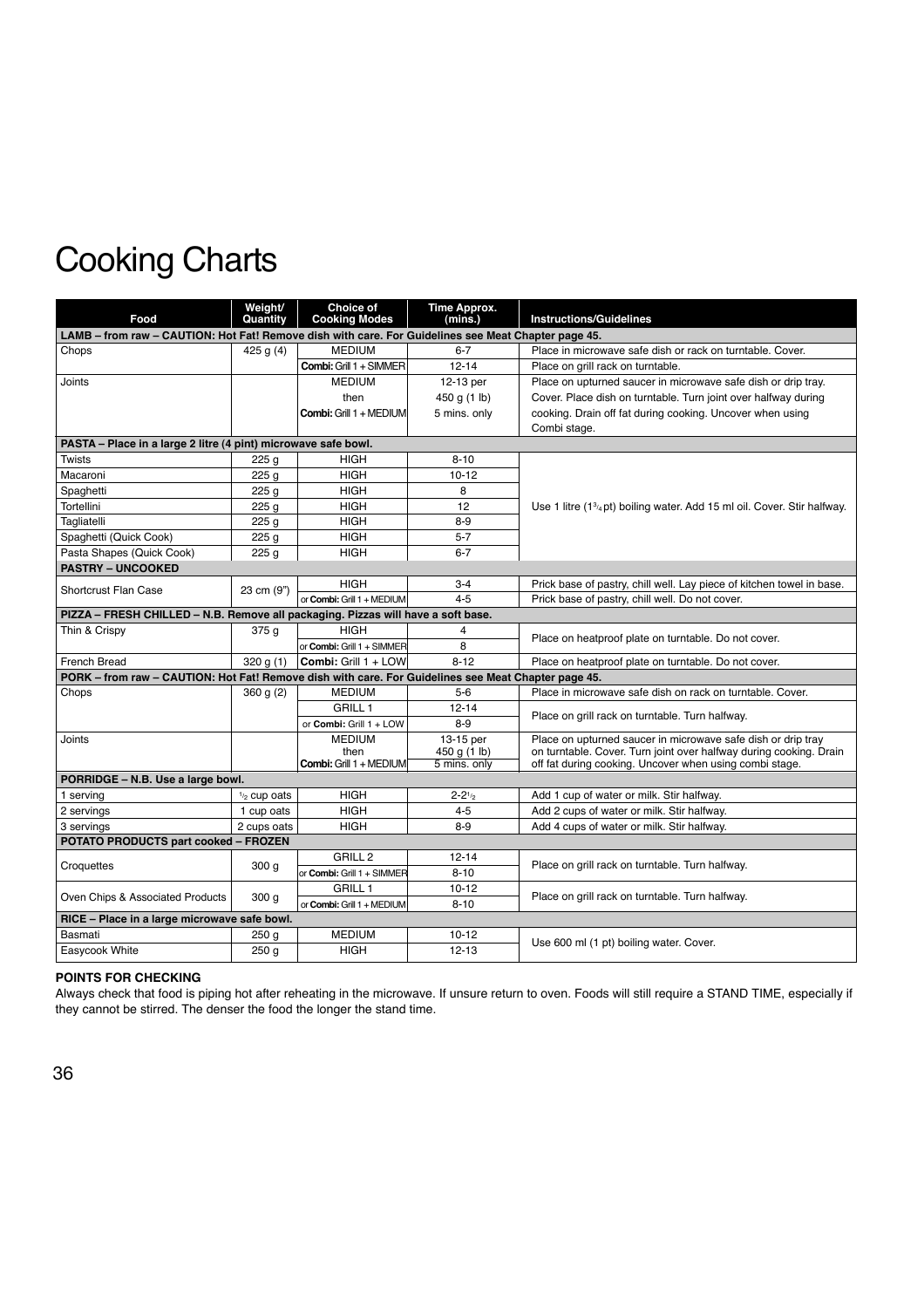| Food                                                         | Weight/<br>Quantity | Choice of<br><b>Cooking Modes</b> | <b>Time Approx.</b><br>(mins.) | <b>Instructions/Guidelines</b>                             |
|--------------------------------------------------------------|---------------------|-----------------------------------|--------------------------------|------------------------------------------------------------|
| RICE - Place in a large microwave safe bowl.                 |                     |                                   |                                |                                                            |
| Easycook Brown                                               | 250q                | <b>HIGH</b>                       | $15 - 17$                      |                                                            |
| Long Grain White                                             | 250 g               | <b>MEDIUM</b>                     | 14                             | Use 600 ml (1 pt) boiling water. Cover.                    |
| Long Grain Brown                                             | 250 <sub>g</sub>    | <b>MEDIUM</b>                     | 20                             |                                                            |
| Wild Rice & Brown Rice Mix                                   | 250q                | <b>MEDIUM</b>                     | 18                             |                                                            |
| MILK PUDDING - Place in a large microwave safe bowl.         |                     |                                   |                                |                                                            |
| <b>Flaked Rice</b>                                           | 50 g                | SIMMER power                      | 20                             | Add 600 ml (1 pt) milk. 30 ml sugar.                       |
| <b>Pudding Rice</b>                                          | 50 g                | <b>HIGH</b><br>then SIMMER        | 5<br>30                        | Add 450 ml $(3/4$ pt) milk. 30 ml sugar.                   |
| Tapioca                                                      | 50q                 | <b>SIMMER</b>                     | 30-35                          | Add 600 ml (1 pt) milk. 30 ml sugar.                       |
| SAUSAGES from raw - CAUTION: Hot Fat! Remove dish with care. |                     |                                   |                                |                                                            |
|                                                              |                     | <b>HIGH</b>                       | $4 - 5$                        | Place on microwave safe plate or rack on turntable. Cover. |
| Thick                                                        | 454 g $(8)$         | <b>GRILL 1</b>                    | $12 - 13$                      | Place on grill rack on turntable. Turn halfway.            |
|                                                              |                     | or Combi: Grill 1 + SIMMER        | $8-9$                          |                                                            |
| FRESH VEGETABLES - Place in shallow microwave safe dish.     |                     |                                   |                                |                                                            |
| Asparagus                                                    | 450 g               | <b>HIGH</b>                       | $6 - 8$                        |                                                            |
| Aubergine                                                    | 450 g               | <b>HIGH</b>                       | $\overline{7}$                 |                                                            |
| <b>Broad Beans</b>                                           | 450 g               | <b>HIGH</b>                       | 6                              |                                                            |
| <b>Runner Beans</b>                                          | 450 g               | <b>HIGH</b>                       | $\overline{7}$                 |                                                            |
| <b>French Beans</b>                                          | 450 g               | <b>HIGH</b>                       | $7 - 8$                        |                                                            |
| Beetroot                                                     | 450 g               | <b>MEDIUM</b>                     | 12                             |                                                            |
| Broccoli                                                     | 450 g               | <b>HIGH</b>                       | 8                              |                                                            |
| <b>Brussel Sprouts</b>                                       | 450 g               | <b>HIGH</b>                       | $8 - 9$                        |                                                            |
| Cabbage - sliced                                             | 450 g               | <b>HIGH</b>                       | $7-9$                          | Add 90 ml (6 tbsp) water. Cover.                           |
| Carrots                                                      | 450 g               | <b>HIGH</b>                       | $7-9$                          |                                                            |
| Cauliflower - florets                                        | 450 g               | <b>HIGH</b>                       | 9                              |                                                            |
| Celery                                                       | 450 g               | <b>HIGH</b>                       | $8-9$                          |                                                            |
| Corn on the Cob                                              | 450 g               | <b>HIGH</b>                       | $6 - 7$                        |                                                            |
| Courgettes                                                   | 450 g               | <b>HIGH</b>                       | 5                              |                                                            |
| Leeks                                                        | 450 g               | <b>HIGH</b>                       | $7 - 9$                        |                                                            |
| Mange Tout                                                   | 450 g               | <b>HIGH</b>                       | $4 - 5$                        |                                                            |
| Marrow - cubed                                               | 450 g               | <b>HIGH</b>                       | $4 - 5$                        |                                                            |
| <b>Mushrooms</b>                                             | 450 g               | <b>HIGH</b>                       | 5                              |                                                            |
| Parsnips - sliced                                            | 450 g               | <b>HIGH</b>                       | $6 - 7$                        |                                                            |

### **POINTS FOR CHECKING**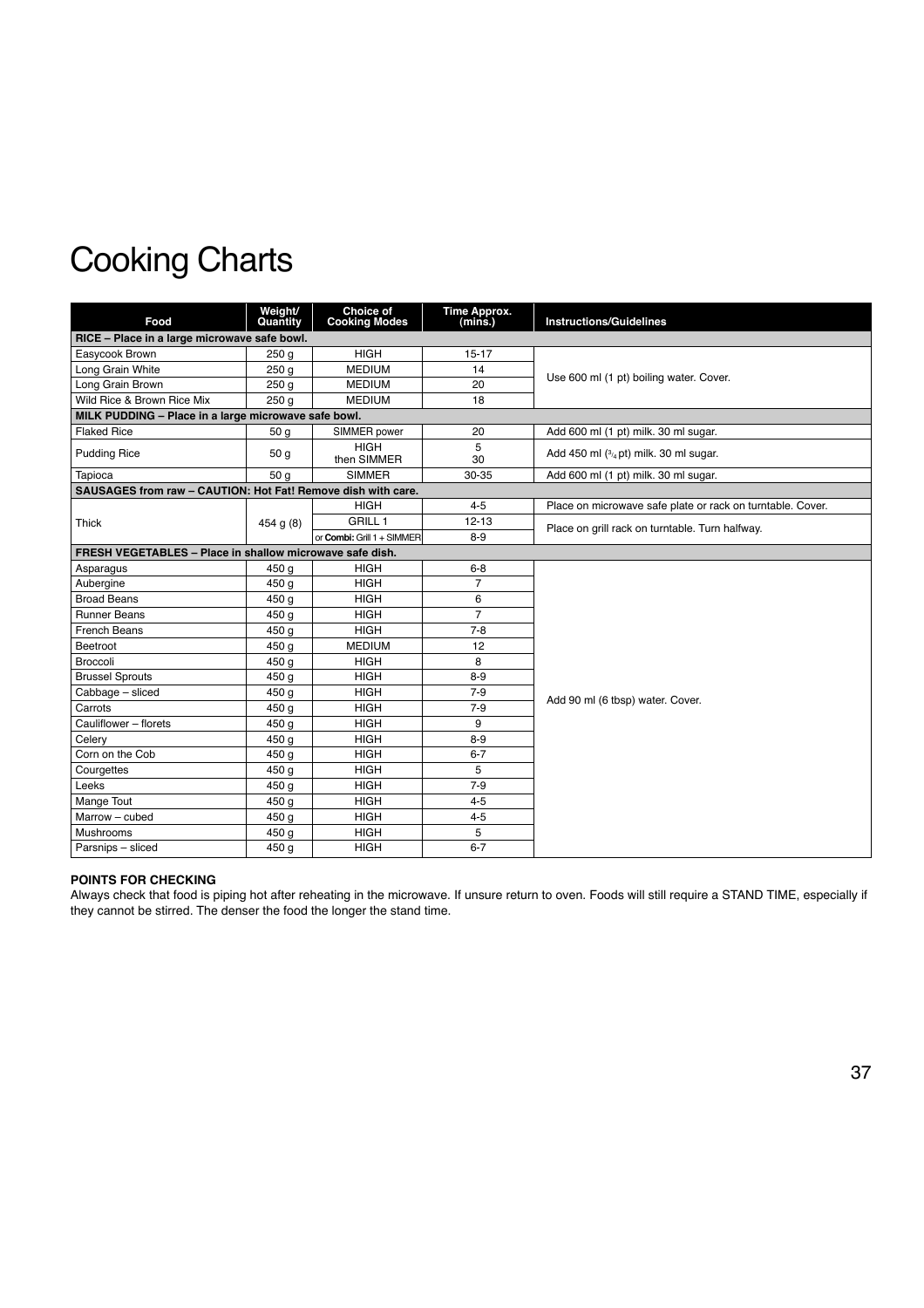| Food                                                      | Weight/<br>Quantity | <b>Choice of</b><br><b>Cooking Modes</b> | Time Approx.<br>(mins.) | <b>Instructions/Guidelines</b>                                   |
|-----------------------------------------------------------|---------------------|------------------------------------------|-------------------------|------------------------------------------------------------------|
| FRESH VEGETABLES - Place in shallow microwave safe dish.  |                     |                                          |                         |                                                                  |
| Peas                                                      | 450 g               | <b>HIGH</b>                              | $4 - 6$                 |                                                                  |
| Potatoes - boiled                                         | 450 g               | <b>HIGH</b>                              | $6 - 7$                 |                                                                  |
| Potatoes - par-boiled                                     | 450 g               | <b>HIGH</b>                              | $4 - 5$                 | Add 90 ml (6 tbsp) water. Cover.                                 |
| Potatoes - new whole                                      | 450 g               | <b>HIGH</b>                              | $6 - 7$                 |                                                                  |
| Potatoes - to mash                                        | 450 g               | <b>HIGH</b>                              | 8                       |                                                                  |
|                                                           | $\mathbf{1}$        | <b>HIGH</b>                              | 41/2                    |                                                                  |
| Potatoes - jacket (200 g / 7 oz)                          | $\overline{2}$      | <b>HIGH</b>                              | $\overline{7}$          | Wash and prick skins several times. Place directly on turntable. |
|                                                           | $\overline{4}$      | <b>HIGH</b>                              | 12                      | After cooking stand for 5 mins wrapped in foil.                  |
|                                                           | $\mathbf{1}$        | <b>HIGH</b>                              | $51$ /2                 | Or use Auto Program Jacket Potato.                               |
| Potatoes - jacket (250 g / 9 oz)                          | $\overline{c}$      | <b>HIGH</b>                              | $9_{1/2}$               |                                                                  |
|                                                           | $\overline{4}$      | <b>HIGH</b>                              | 15                      |                                                                  |
| Spinach                                                   | 450 g               | <b>HIGH</b>                              | $\overline{7}$          |                                                                  |
| <b>Spring Greens</b>                                      | 450 g               | <b>HIGH</b>                              | $\overline{7}$          | Add 90 ml (6 tbsp) water. Cover.                                 |
| Swede - cubed                                             | 450 g               | <b>HIGH</b>                              | $7 - 8$                 |                                                                  |
| Turnip                                                    | 450 g               | <b>HIGH</b>                              | $11 - 12$               |                                                                  |
| FROZEN VEGETABLES - Place in shallow microwave safe dish. |                     |                                          |                         |                                                                  |
| Asparagus                                                 | 450 g               | <b>HIGH</b>                              | $7 - 8$                 |                                                                  |
| Beans - broad                                             | 450 g               | <b>HIGH</b>                              | 8                       |                                                                  |
| Beans - green                                             | 450 g               | <b>HIGH</b>                              | $8 - 9$                 |                                                                  |
| Broccoli                                                  | 450 g               | <b>HIGH</b>                              | 9                       |                                                                  |
| <b>Brussel Sprouts</b>                                    | 450 g               | <b>HIGH</b>                              | $9 - 10$                |                                                                  |
| Cabbage - shredded                                        | 450 g               | <b>HIGH</b>                              | $5-6$                   |                                                                  |
| Carrots                                                   | 450 g               | <b>HIGH</b>                              | $8 - 9$                 | Add 30 ml (2 tbsp) water. Cover.                                 |
| Cauliflower                                               | 450 g               | <b>HIGH</b>                              | 10                      |                                                                  |
| Mange Tout                                                | 450 g               | <b>HIGH</b>                              | $7 - 8$                 |                                                                  |
| <b>Mixed Vegetables</b>                                   | 450 g               | <b>HIGH</b>                              | $\overline{7}$          |                                                                  |
| Peas                                                      | 450 g               | <b>HIGH</b>                              | $6 - 7$                 |                                                                  |
| Spinach - nuggets                                         | 450 g               | <b>HIGH</b>                              | $8 - 9$                 |                                                                  |
| Swede - diced                                             | 450 g               | <b>HIGH</b>                              | 10                      |                                                                  |
| Sweetcorn                                                 | 450 g               | <b>HIGH</b>                              | $\overline{7}$          |                                                                  |

### **POINTS FOR CHECKING**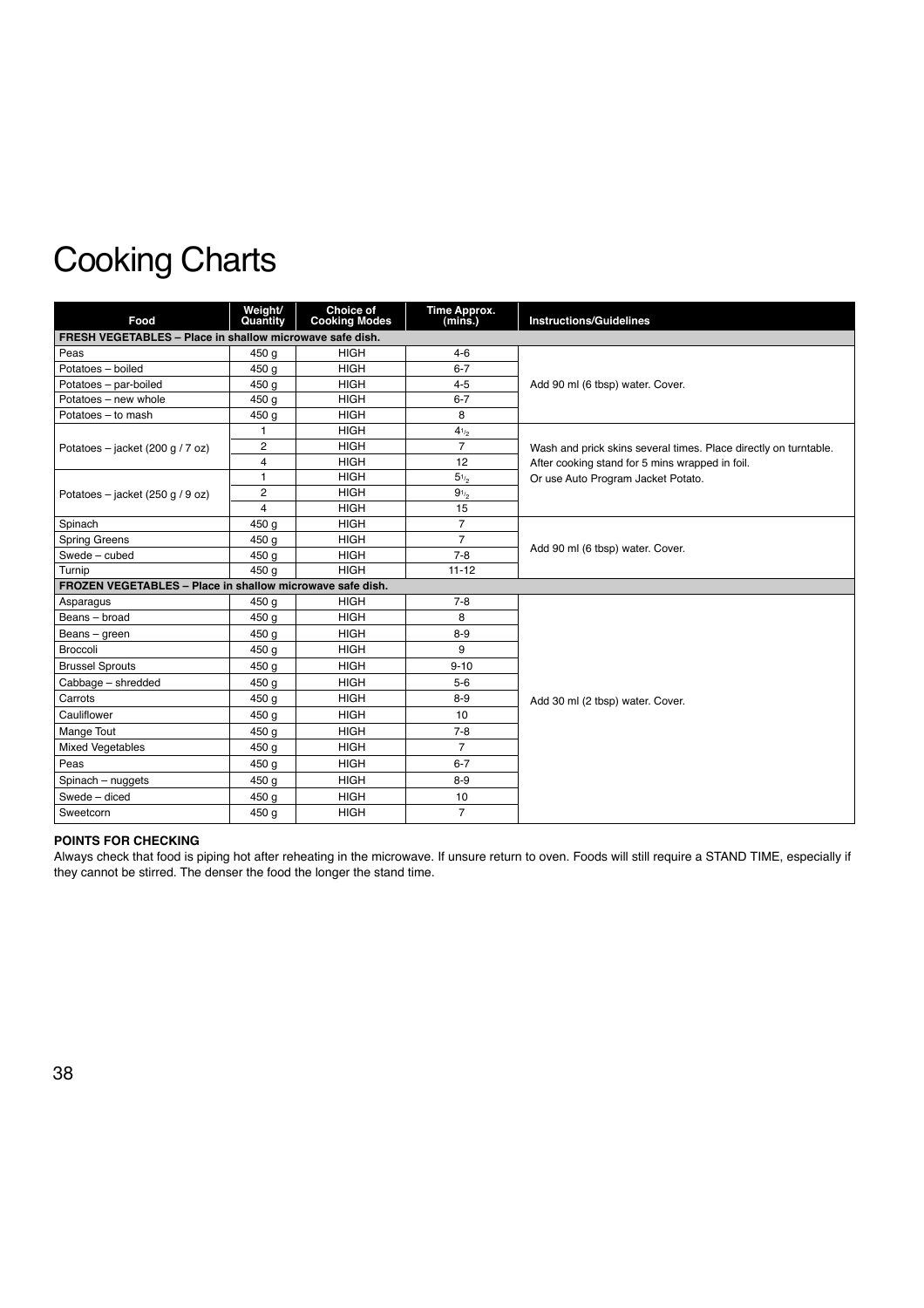# Increasing and Decreasing Recipes

#### **INCREASING RECIPES**

- **To increase a recipe from 4 to 6 servings,** increase each ingredient listed by half. To double the quantity, simply double every ingredient listed.
- Do not forget that large quantities will require a larger dish. Make sure that it is deep enough to prevent the recipe from boiling over during cooking.
- Cover as directed in the recipe. Stir or rearrange foods as recommended.
- Increase the stand times by 5 mins. per lb.
- Always check the recipe during cooking.
- When increasing the ingredients to 6 servings, add an extra one third of the original cooking time, ie. 30 mins. on MEDIUM power

for 4 servings will become 40 mins. on MEDIUM power for 6 servings.

• **When doubling a recipe from 4 to 8** add on half the original cooking time, ie. 30 mins. on MEDIUM power for 4 servings will become 45 mins. on MEDIUM power for 8 servings.

#### **DECREASING RECIPES**

- To decrease a recipe from 4 servings to 2 servings, halve the ingredients listed.
- Choose a dish that is proportionally smaller than the one recommended in the recipe, however make sure it is deep enough to stop food boiling over.
- Allow half to two-thirds of the original cooking time, ie. 30 mins. on MEDIUM power for 4 servings will become 15-20 mins. on MEDIUM power for 2 servings.

# Using Recipes from Other Books

The best way to convert a family favourite dish is to find a similar recipe in a cookery book to give you a guide to the correct method and timings to use.

Many cookbooks refer to 650 W ovens, however since 1990 oven output powers have been set by a new standard (IEC). When using other cookbooks, the 900 W output power of your oven must be allowed for. Use the same power level suggested e.g. HIGH or MEDIUM and select the same cooking time suggested, however CHECK the progress of the food during cooking and adjust the time if necessary.

# Cooking for One

- For one serving quarter ALL ingredients listed.
- Choose a dish that is proportionally smaller than the one recommended in the recipe.
- Use the same cooking power recommended in the original recipe.
- Start by cooking for one quarter of the recommended cooking time, although extra time in most cases will be required.
- Always check the food during cooking.
- There is not a great saving for reduced quantities of soups, casseroles, stews and rice, as a minimum time is required to tenderise meats and blend flavours.
- When cooking for one it often makes sense to cook for two and plate up both meals. Freeze one meal for a later date.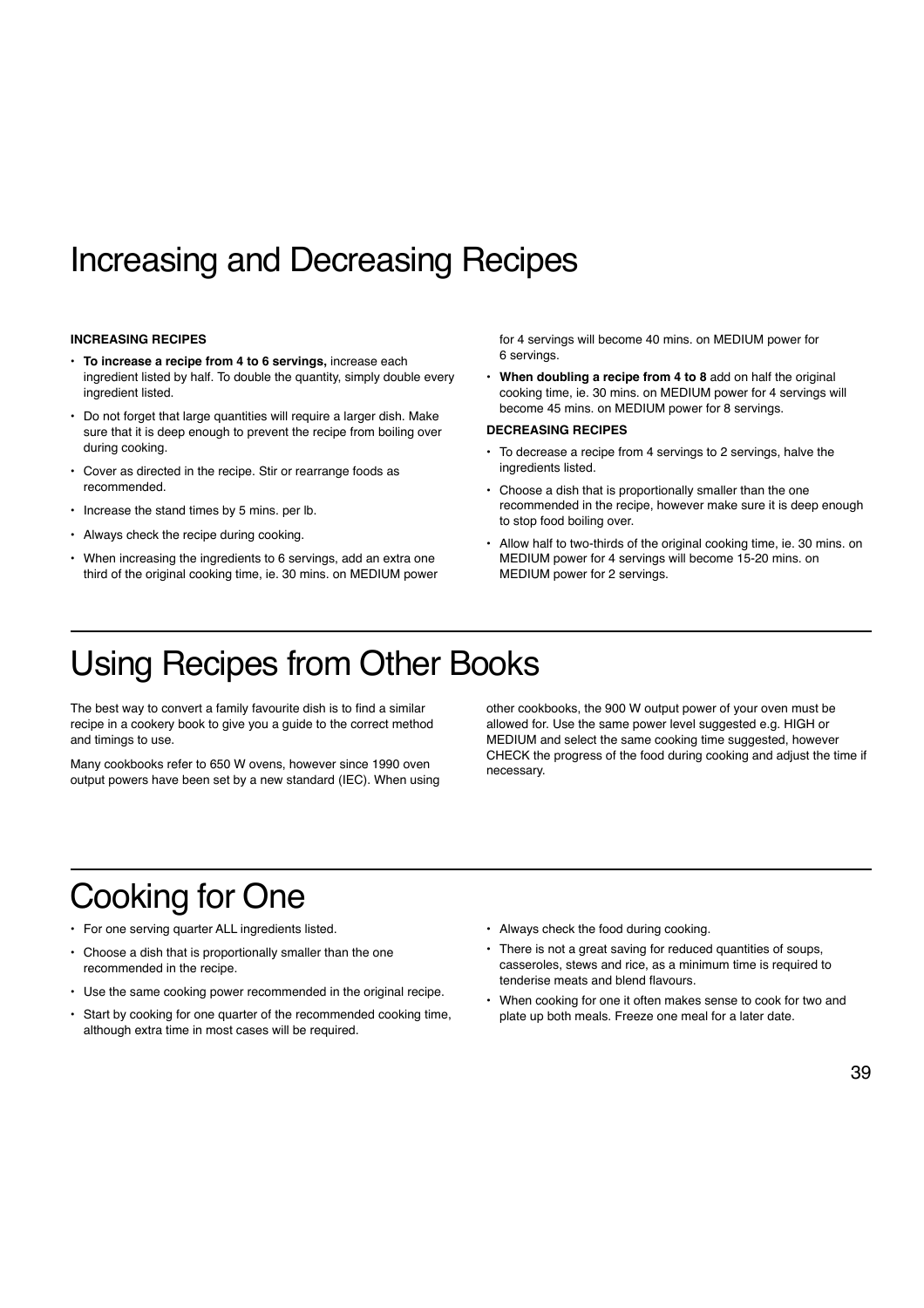# Soups and Starters

### *Ingredients*

*2 aubergines sea salt 30 ml (2 tbsp) olive oil*

*Sauce:*

*200 ml carton crème frâiche*

*285 g jar mushroom antipasto, drained 45 ml (3 tbsp) freshly chopped flat leaf parsley freshly ground black pepper*

### *Ingredients*

*8 rashers streaky bacon, stretched and halved 450 g (1 lb) minced pork 60 ml (4 tbsp) breadcrumbs 5 ml (1 tsp) sage 1 onion, finely chopped 15 ml (1 tbsp) lemon juice 30 ml (2 tbsp) parsley, chopped 15 ml (1 tbsp) capers salt and pepper to taste*

### *Ingredients*

*40 g (11/ 2 oz) butter 2 large leeks, thickly sliced 500 g (1 lb) potatoes, peeled, cut into 1cm (1/ 2") cubes 15 ml (1 tbsp) plain flour 284 ml (1 ⁄2 pt) tub fresh fish stock 300 ml (1/ 2 pt) water bay leaf 300 ml (1/ 2 pt) milk 250 g (9 oz) skinless cod, cut into chunks 10 tiger prawns, peeled*

### Aubergine with Creamy Mushroom Sauce Serves 4

### **Oven Accessory: glass turntable and grill rack**

- 1. Slice each aubergine into thick slices lengthways.
- 2. Place the aubergine slices in a large colander and sprinkle generously with sea salt. Put a plate on top and put a weight on the plate. Leave to drain for about an hour, to get rid of all the bitter juices.
- 3. Wash the aubergine slices and pat dry with kitchen paper. Then place on the grill rack, and brush with oil. Cook on GRILL 1 for 13 mins., turning halfway until soft and evenly cooked with a golden skin.
- 4. Put the crème frâiche into a bowl, stir in the mushroom antipasto and cook on HIGH power for 2-3 mins. until it is just bubbling.
- 5. Arrange the aubergine on four plates. Pour over the hot sauce and sprinkle with chopped parsley and black pepper to taste.

### *Coarse Pork Pâtés* Serves 4

### **Dish: 4 ramekin dishes 8 cm (3") diameter**

- 1. Line each ramekin with 4 half rashers of bacon.
- 2. Mix all ingredients together and press into ramekins.
- 3. Cook 4 ramekins together on MEDIUM power for 12-14 mins. or until cooked through. Pour off excess liquid, and serve hot or cold with crusty French bread.

### *Creamy Cod and Leek Chowder* Serves 4

#### **Dish: deep casserole dish**

- 1. Place the butter and leeks in a large bowl, cover and cook on HIGH power for 3 mins or until softened. Add the potatoes and cook covered on HIGH power for a further 3 mins.
- 2. Stir in the flour and gradually add the fish stock, water and bay leaf. Cover and cook on HIGH power for 10-12 mins or until the potato is tender. Stir half way.
- 3. Stir in the milk and fish. Cover and cook on HIGH power for 4-5 mins or until the fish is cooked. Remove the bay leaf and season to taste. Serve immediately.

 $\omega$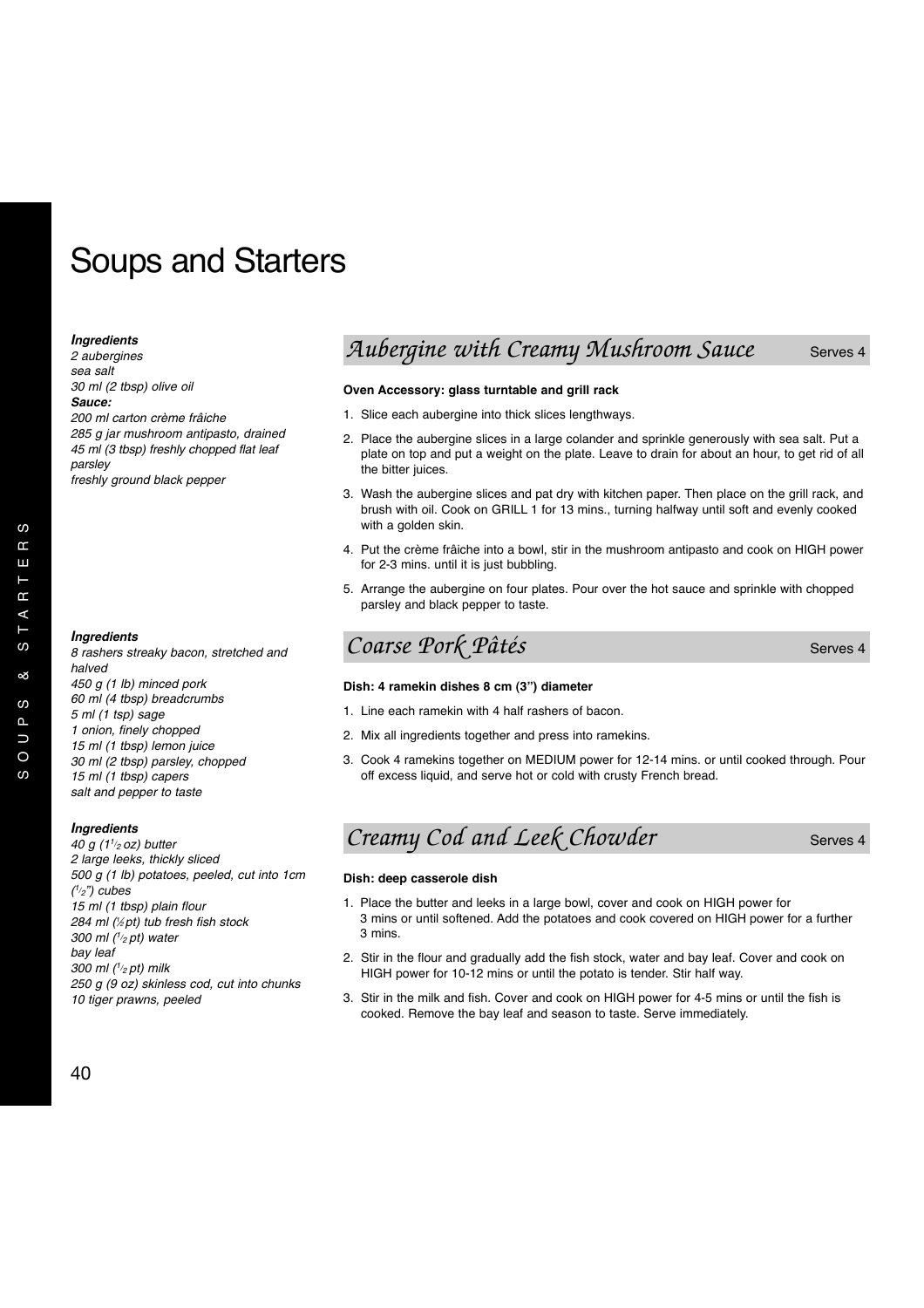*100 g (4 oz) tasty grated cheese 100 g (4 oz) smoked ham, diced 1 tomato, deseeded and chopped 60 ml (4 tbsp) sour cream 15 ml (1 tbsp) mayonnaise 10 ml (2 tsp) wholegrain mustard 8 croissants*

### *Ingredients*

*25 g (1 oz) butter 15 ml (1 tbsp) olive oil 1 onion, finely chopped 350 g (12 oz) potatoes, diced 500 g (1 lb 2 oz) broccoli, cut into florets 850 ml (11 ⁄2 pts) vegetable stock 3 ml (1 ⁄2 tsp) grated nutmeg 150 ml (1 ⁄4 pt) semi skimmed milk 100 g (4 oz) stilton cheese, cubed Salt and pepper*

### *Ingredients*

*2 ready to bake frozen garlic baguettes 50 ml (2 fl.oz) olive oil 15 ml (1 tbsp) white wine vinegar pinch caster sugar 15 ml (1 tbsp) crème frâiche 15 ml (1 tbsp) chopped fresh parsley 5 ml (1 tsp) Dijon mustard 100 g (4 oz) stilton, crumbled 1 gem lettuce, shredded 1 avocado, peeled and sliced salt and pepper*

### *Stuffed Croissants* Serves 4

### **Dish: dinner plate**

- 1. Combine all the filling ingredients in a bowl.
- 2. Slit in back of each croissant and fill with mixture.
- 3. Cook in two batches of 4 croissants on a heatproof plate on the turntable. Cook on Combination: GRILL 1 and SIMMER power for 4-5 mins. each batch or until the cheese has melted and the croissants are crispy.

### *Broccoli and Stilton Soup* Serves 4

### **Dish: large bowl**

- 1. Place the butter, oil and onion in a large bowl. Cover and cook on HIGH power for 3 mins. or until soft.
- 2. Add the potatoes, cover and cook on HIGH power for 3-4 mins. or until softened.
- 3. Add the broccoli, hot vegetable stock and nutmeg. Cover and cook on HIGH power for 15-20 mins. or until the broccoli is cooked.
- 4. Allow to cool and then blend in a food processor until smooth.
- 5. Stir in the milk and stilton cheese. Season to taste. Reheat the soup on HIGH power for 4-5 mins. or until hot and smooth. Stir frequently.

### *Cheese and Garlic Loaf* Serves 4

### **Dish: heatproof plate**

- 1. Cook the baguettes on the Auto program in the NN-V653/V623. Or use Combination: GRILL 1 and SIMMER power for 5-6 mins.
- 2. Blend together the oil, vinegar, pinch of caster sugar, crème frâiche, parsley and mustard.
- 3. Stir in the crumbled stilton and season. Toss the lettuce and the sliced avocado.
- 4. Split open the hot loaves and fill with the salad mixture. Serve immediately.

ဖ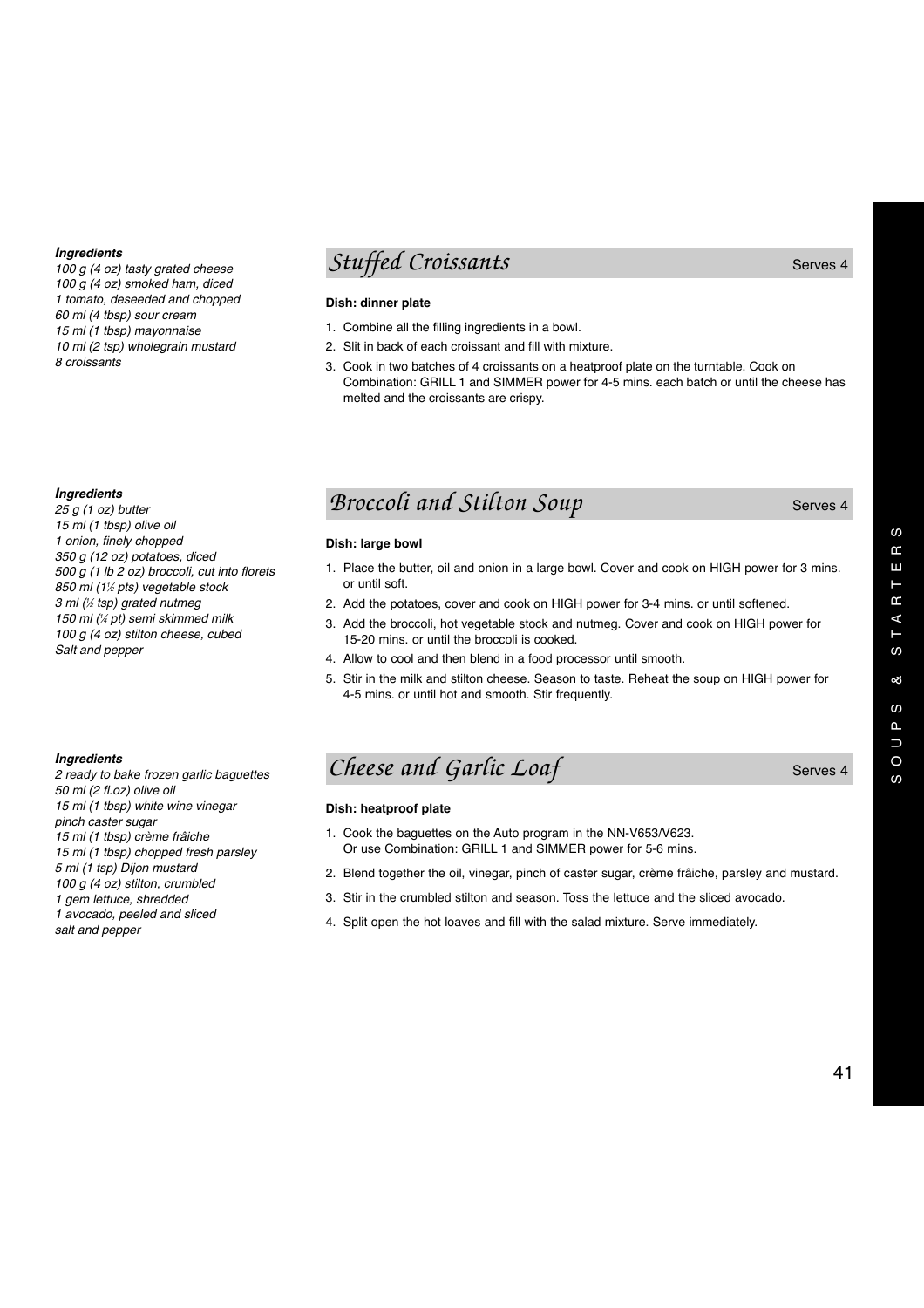# Fish

Fish cooks very well by microwave as it stays moist and the lingering fish smells left in conventional ovens are avoided.

### **WHEN IS FISH COOKED?**

Fish is cooked when it flakes easily and becomes opaque.



### **ARRANGING**

Thin fillets of fish i.e. plaice, should be rolled up prior to cooking to avoid overcooking on the thinner outside edge and tail.

Fish steaks should be arranged in a circle, thicker part to the outside. Cover with cling film or lid.

For fish with a strong odour, eliminate the smell after cooking by placing 600 ml (1 pt) of boiling water and 1 sliced lemon in a large bowl, cook on SIMMER for 20 mins. Wipe out oven with a dry cloth.

### **LIQUID**

**Fresh** fish should always be sprinkled with 30 ml (2 tbsp) of lemon juice, white wine or water.

When cooking **Frozen** fish, add liquid as above for even cooking.

Do not sprinkle salt onto fish before cooking as this may make the fish dry.

### **WHOLE FISH**

If cooking 2 whole fish together, they should be arranged head to tail for even cooking.

Large whole fish must have the tail and head shielded halfway through cooking with smooth pieces of tin foil secured with cocktail sticks.



### **NOISE**

During cooking, popping sounds may be heard. This is due to moisture trapped between the flesh, particularly with oily fish such as salmon and mackerel. This can be minimised when cooking if the skin and flesh is pierced several times with a cocktail stick.

### *Ingredients*

#### *4 trout, 350 g (12 oz) each Stuffing:*

*1 bunch spring onions, finely chopped 100 g (4 oz) button mushrooms, finely sliced grated rind and juice of 1 orange 21/ 2 cm (1") cube fresh ginger, peeled and grated dash of Soy sauce*

*juice of 1 orange juice of 1 lime black pepper 25 g (1 oz) butter*

### **Stuffed Citrus Trout** Serves 4

#### **Oven Accessory: glass turntable and grill rack**

- 1. Wash the fish and pat dry. Fill the fish cavities with the combined stuffing ingredients and arrange the fish in a shallow dish.
- 2. Pour over the orange and lime juice. Season and marinade for one hour.
- 3. Dot with butter, place the fish two at a time on the grill rack.
- 4. Cook on GRILL 2 for 12-15 mins. or until crisp and brown. Turn halfway. Repeat with remaining fish.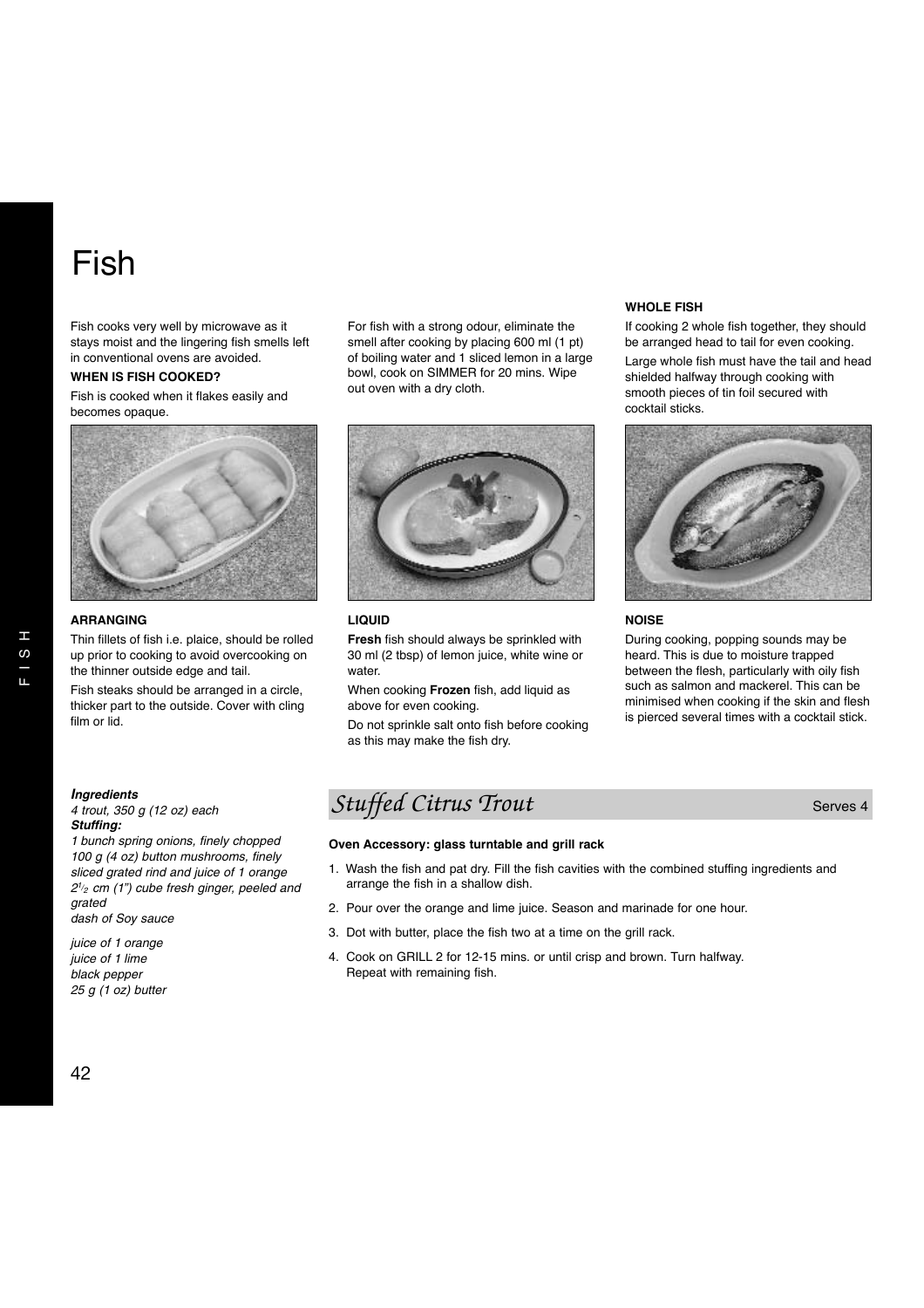*350 g (12 oz) potatoes 25 g (1 oz) butter 1 small onion, finely chopped 200 g (7 oz) can tuna, drained 1 egg, hardboiled, chopped 30 ml (2 tbsp) fresh parsley, chopped 10 ml (2 tsp) lemon juice salt and pepper 1 egg, beaten 100 g (4 oz) breadcrumbs*

### *Ingredients*

*25 g (1 oz) butter 2 onions, peeled and quartered 1 clove of garlic, crushed 2 courgettes, sliced 1 yellow pepper, sliced 3 ml (1 ⁄2 tsp) cumin 3 ml (1 ⁄2 tsp) paprika 15 ml (1 tbsp) tomato puree 400 g (14 oz) can tomatoes 8 plaice fillets 15 ml (1 tbsp) lemon juice*

#### *Ingredients*

*100 g (4 oz) streaky bacon, finely chopped 1 small onion, skinned and finely chopped 100 g (4 oz) mushrooms, wiped and chopped 100 g (4 oz) fresh breadcrumbs 450 ml (3 ⁄4pt) milk 700 g (11 ⁄2lb) cod fillets 25 g (1 oz) butter 50 g (2 oz) flour 100 g (4 oz) Leicester cheese, grated salt and pepper*

### *Tuna Fish Cakes* Serves 4

### **Oven Accessory: glass turntable and then grill rack**

- 1. Cook potatoes with 45 ml (3 tbsp) water, covered on HIGH power for 6-8 mins. or until cooked. Drain.
- 2. Place butter and onion in a bowl, cover and cook on HIGH power for 4 mins. or until soft. Add potatoes and mash.
- 3. Stir in tuna, hard boiled egg, parsley and lemon juice, season well.
- 4. Shape into 8 cakes and coat in beaten egg and breadcrumbs.
- 5. Place on grill rack and cook on Combination: GRILL 1 and SIMMER power for 10-12 mins. or until brown, turning halfway.

### *Plaice Provencale* Serves 4

#### **Dish: large shallow rectangular dish**

- 1. Place the butter, onions and garlic in a large bowl. Cover and cook on HIGH power for 2 mins. or until softened.
- 2. Add the courgettes and yellow pepper. Cover and cook on HIGH power for 2 mins. or until softened. Add the spices, puree and tomatoes. Cover and cook on HIGH power for 4 mins. or until piping hot. Pour into serving dish.
- 3. Roll each fillet and arrange on top of the sauce. Sprinkle with lemon juice. Cook covered on HIGH power for 7-8 mins. or until the fish is cooked. Garnish with parsley and serve with French bread.

### *Tasty Fish Pie* Serves 4

### **Dish: 23cm (9") oval dish**

- 1. In a medium bowl stir together the bacon, onion and mushrooms. Cook on HIGH power for about 5 mins. until the onion is soft.
- 2. Stir in 75 g (3 oz) breadcrumbs and a tablespoon of milk to bind.
- 3. Skin the fish. Place half of the fillets in the base of a dish, top with stuffing and then place other fillets on top. Cover and cook on HIGH power for 5 mins. or until cooked.
- 4. Place the butter, milk, flour and seasonings in a large mixing bowl or jug. Cook on HIGH power for 2 mins.
- 5. Whisk until smooth. Then continue to cook on HIGH power for 2-3 mins. or until the sauce comes to the boil and is thickened and smooth, whisking once or twice.
- 6. Whisk in the 75 g (3 oz) cheese into the sauce, then pour over the fish sprinkle with remaining cheese and breadcrumbs and cook on Combination: GRILL 1 and MEDIUM power for 5-7 mins. or until it is piping hot and golden brown.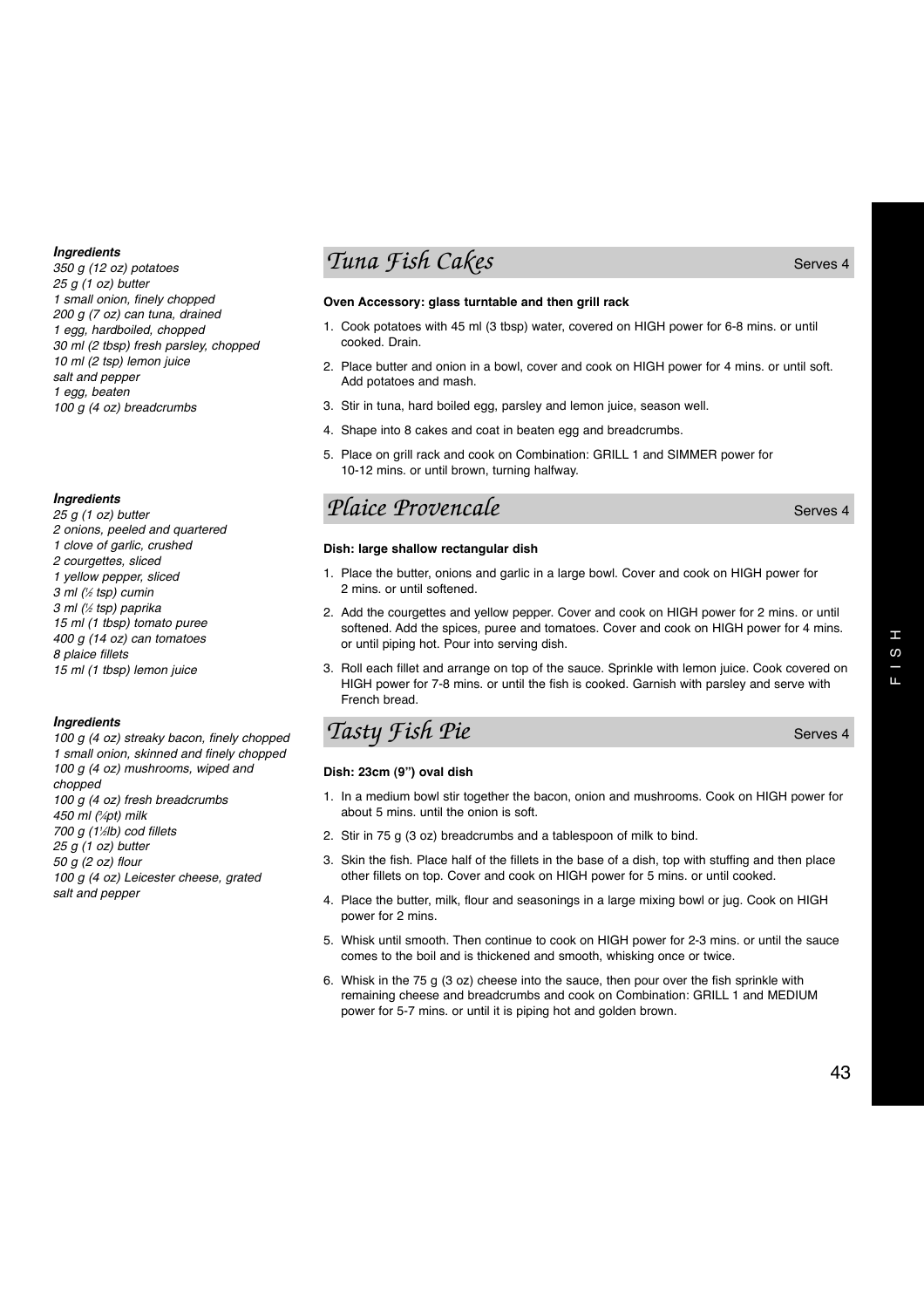*15 ml (1 tbsp) oil 1 onion, finely chopped 175 g (6 oz) okra, topped and tailed 1 green pepper, deseeded and sliced 30 ml (2 tbsp) Balti curry paste 400 g (14 oz) can chopped tomatoes 75 ml (5 tbsp) water 350 g (12 oz) cod fillet, cubed 12 large king prawns, cooked*

### *Ingredients*

*1 green pepper, cut into chunks 350 g (12 oz) cod or huss, cubed 16 button mushrooms 8 cherry tomatoes 1 small can baby sweetcorn 1 small can pineapple chunks Marinade:*

*1 ⁄2 small onion, grated 60 ml (4 tbsp) olive oil 60 ml (4 tbsp) lemon juice 2 cloves of garlic, crushed*

*30 ml (2 tbsp) parsley, chopped*

### *Ingredients*

*50 g (2 oz) onion 2 garlic cloves 50 g (2 oz) butter 15 ml (1 tbsp) plain flour 100 ml (4 fl.oz) white wine 50 ml (2 fl.oz) milk 150 ml (1 ⁄4 pt) cream 175 g (6 oz) Emmental cheese 450 g (1lb) mixed seafood 100 g (4 oz) watercress 100 g (4 oz) Tortilla chips 50 g (2 oz) breadcrumbs seasoning*

### *Fish Balti* Serves 4

### **Dish: 3 litre (6 pt) casserole dish**

- 1. Place the oil and onion in a large bowl. Cover and cook on HIGH power for 3 mins. or until the onion is softened.
- 2. Add the okra and pepper and cook on HIGH power for 3 mins. or until softened.
- 3. Stir in the curry paste, tomatoes and the water. Cover and cook on HIGH power for 5 mins. or until boiling.
- 4. Add the cod and cook on HIGH power for 3 mins. Stir in the prawns and cook on HIGH power for a further 2 mins. or until the fish is cooked.

### *Fish Kebabs* Serves 4

#### **Dish: shallow dish + wooden skewers Oven Accessory: glass turntable then grill rack**

- 1. Place pieces of green pepper in a bowl with 30 ml (2 tbsp) of water. Cover and cook on HIGH power for 1-2 mins, or until slightly softened.
- 2. Prepare 8 kebabs by threading fish and vegetables alternately. Place in a shallow dish.
- 3. Mix together the marinade ingredients. Pour over the kebabs, cover and leave to marinate in the fridge for at least 2 hours.
- 4. Place the kebabs on grill rack and cook on Combination: GRILL 1 and SIMMER power for 10-12 mins. Rearrange the kebabs halfway through cooking. Fish should be white and flake easily when cooked. Serve on a bed of long grain rice.

### *Mixed Seafood Gratin* Serves 4

### **Dish: 24cm (9") round gratin dish**

- 1. Chop the onion and garlic. Place with butter in a large bowl and soften on HIGH power for 3-4 mins. Add the flour and pour in the wine and milk gradually. Stir well. Thicken on HIGH power for 3-4 mins., stirring halfway. Add the cream and cheese.
- 2. Add the seafood and watercress to the sauce and mix well.
- 3. Spoon into the gratin dish and top with crushed tortilla chips and breadcrumbs.
- 4. Cook on Combination Grill 1 and SIMMER power for 12-14 mins. or until crisp and piping hot.

 $-15$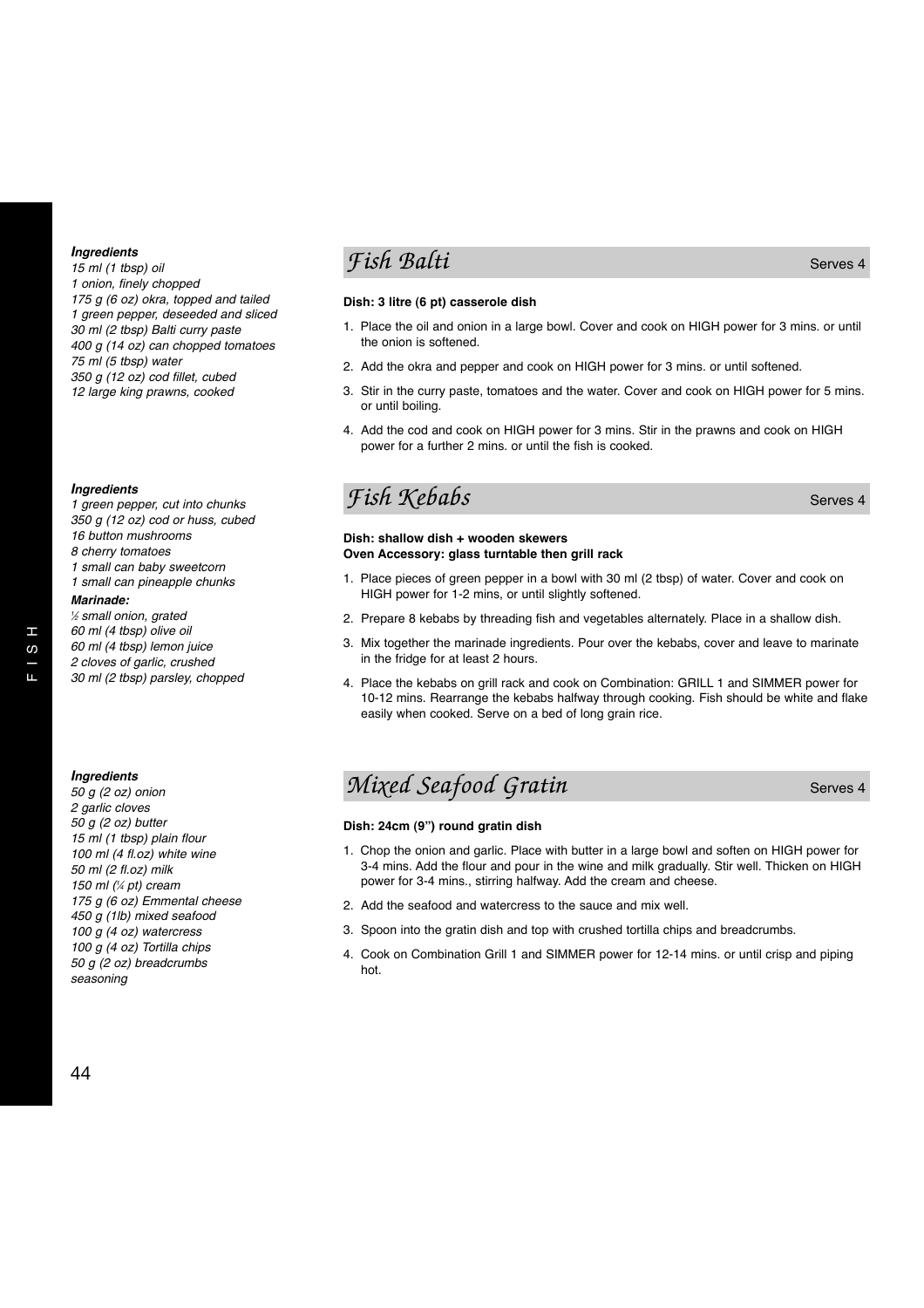# Meat and Poultry

### **Guidelines**

### **DEFROSTED JOINTS**

If the meat has previously been frozen, ensure it is properly thawed before cooking by microwave. Defrosted joints of meat must be allowed to **STAND** for a **minimum of 30 mins.** before cooking to ensure the centre is fully defrosted.

### **FAT**

Large amounts of fat absorb microwave energy and can cause the meat next to it to overcook. Always choose joints that aren't excessively fatty.

#### **How to roast a joint by microwave**

To roast basic joints of meat place the joint onto the rack of a microwave roasting set and cover with a dome lid. Alternatively use a large, shallow dish and place the joint on an upturned saucer and cover with cling film.

#### **ROASTING BAGS**

Roasting bags are useful when split up one side to tent a joint for roasting by power and time

**Do not** use the metal twists supplied.

### **TIPS**

Braised and stewed meat cooked in a microwave has a slightly firm texture and therefore it is essential to purchase good quality meats.

When cooking a casserole, place a saucer or small upturned plate over the meat to keep it submerged in the juices.

**Crispy Bacon** - place on a microwave safe rack (optional extra obtainable from cookware shops). Cover with a plain piece of kitchen towel to minimise splatter. Cook on HIGH power for approx. 45 secs. per rasher, or until desired crispness is achieved.

### **STANDING TIME**

Meat and poultry require a **minimum of 15 mins. STANDING TIME** wrapped in aluminium foil after cooking by microwave. Roast meat is always easier to carve after STANDING and the meat will continue to cook during the STAND TIME.

### **BONE**

Bone tips on legs of lamb and crown roasts may need shielding when cooked by microwave, to prevent overcooking.



#### **How to cook small cuts of meat by microwave**

Some cuts of meat can be cooked successfully by microwave although due to their short cooking times and no heat source, they will not crisp and brown.

They should always be cooked on a microwave rack to lift them out of their juices.

### **TURNING**

Joints and poultry **should be turned over** halfway through cooking.

### **SHIELDING**

Large joints may need shielding with pieces of smooth aluminium foil after half the cooking time to avoid overcooking on the outside edges. Turkeys and large chickens should have their breast meat, legs and wings protected. Secure foil with cocktail sticks and **do not** allow foil to touch the walls of the oven.

### **How to roast a joint by Combination**

Place the joint on an upturned saucer on heatproof dish on glass turntable. Joints are best cooked by microwave only and then browned and crisped by a final Combination stage. Follow the guidelines on pages 34-38. DO NOT COVER.

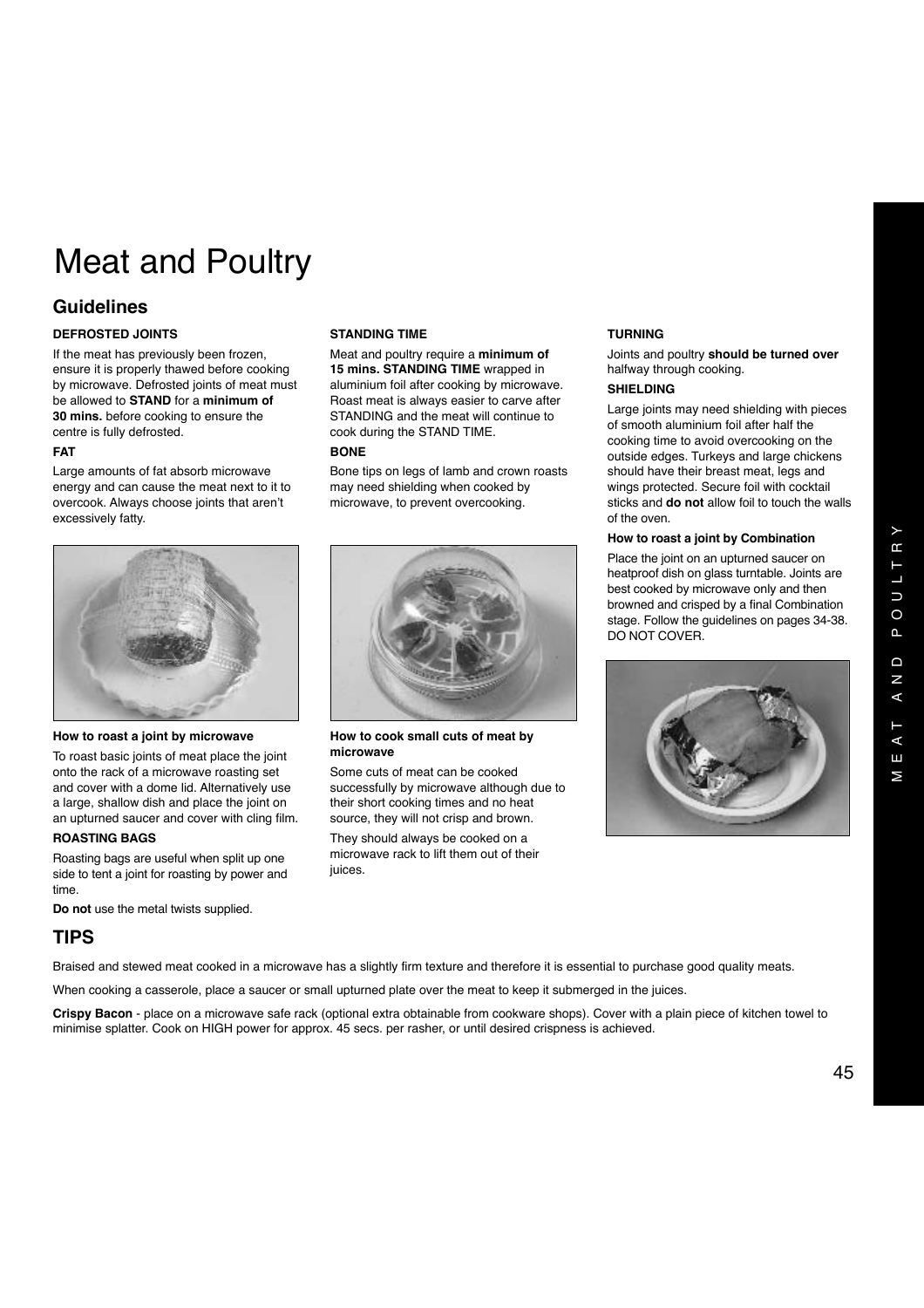*500 g (1 lb 2 oz) braising steak, cubed 2 large onions, sliced thinly 1 clove garlic, crushed 30 ml (2 tbsp) seasoned flour 15 ml (1 tbsp) brown sugar 300 ml (1/ 2 pt) hot beef stock 300 ml (1/ 2 pt) light ale 15 ml (1 tbsp) wine vinegar 5 ml (1 tsp) mixed herbs 2 bay leaves*

#### *Topping:*

*7 x 2.5 cm (1") slices of French bread 15 ml (1 tbsp) French mustard 60 ml (4 tbsp) butter, softened 1 clove garlic, crushed*

### *Ingredients*

*1 onion, diced 1 clove of garlic, crushed 1 green pepper, diced 30 ml (2 tbsp) oil 100 g (4 oz) mushrooms, sliced 225 g (8 oz) lean minced beef 1 glass of red wine 15 ml (1 tbsp) mixed herbs 100 g (4 oz) garlic sausage or bacon, diced 396 g (14 oz) can chopped tomatoes 30 ml (2 tbsp) tomato puree salt and pepper*

### *Ingredients*

*100 g (4 oz) creamed coconut 90 ml (6 tbsp) crunchy peanut butter 45 ml (3 tbsp) lemon juice 30 ml (2 tbsp) soy sauce large pinch of chilli powder 4 chicken breast fillets, skinned 30 ml (2 tbsp) vegetable oil 2 garlic cloves, crushed 5 ml (1 tsp) ground turmeric 5 ml (1 tsp) five-spice powder 5 ml (1 tsp) coriander seeds 5 ml (1 tsp) cumin seeds*

### **Belgian Beef Casserole** Serves 4

### **Dish: large casserole with lid**

- 1. Combine all the casserole ingredients in dish. Cover with lid and cook on HIGH power for 10 mins. Stir then use SIMMER power for 90 mins. or until meat is tender, stir every 30 mins. Remove bay leaves.
- 2. Blend mustard, butter and garlic. Spread over one side of each slice of bread.
- 3. Uncover casserole and arrange bread on top. Return to oven and cook uncovered on Combination: GRILL 1 and SIMMER power for a further 10 mins. The casserole is ready when the bread slices are crisp and golden.

### **Bolognese Sauce** Sauce Serves 4

#### **Dish: 1.5 litre (3 pt) casserole dish**

- 1. Mix onion, garlic, pepper and oil in a bowl. Cook on HIGH power for 2 mins. or until the onion is soft.
- 2. Stir in all the other ingredients. Cover and cook on HIGH power for 10 mins. then MEDIUM power for 15-20 mins. or until vegetables are soft.

### *Chicken Satay* Serves 4

**Dish: 4-8 wooden skewers + large shallow dish Oven Accessory: glass turntable, then grill rack**

- 1. For the serving sauce: Crumble 50 g (2 oz) of creamed coconut into a large jug. Add the peanut butter, 15 ml (1 tbsp) of the lemon juice, 15 ml (1 tbsp) of the soy sauce, the chilli powder and 300 ml (*<sup>1</sup> ⁄2* pt) water. Cook on HIGH power for 5-6 mins. or until the sauce boils and thickens, stirring frequently. Turn into a serving bowl.
- 2. Cut the chicken into small chunks and place in a bowl.
- 3. Put the remaining creamed coconut, lemon juice and soy sauce into a blender or food processor. Add the remaining ingredients and blend until smooth.
- 4. Pour over the chicken. Cover and marinate in the fridge for 2-3 hours or overnight.
- 5. Thread the chicken onto wooden skewers. Place on the grill rack and cook on Combination: GRILL 1 and WARM power for 15-20 mins. or until cooked through, turning occasionally. Serve hot with sauce for dipping.

 $\geq$ 

 $\rightarrow$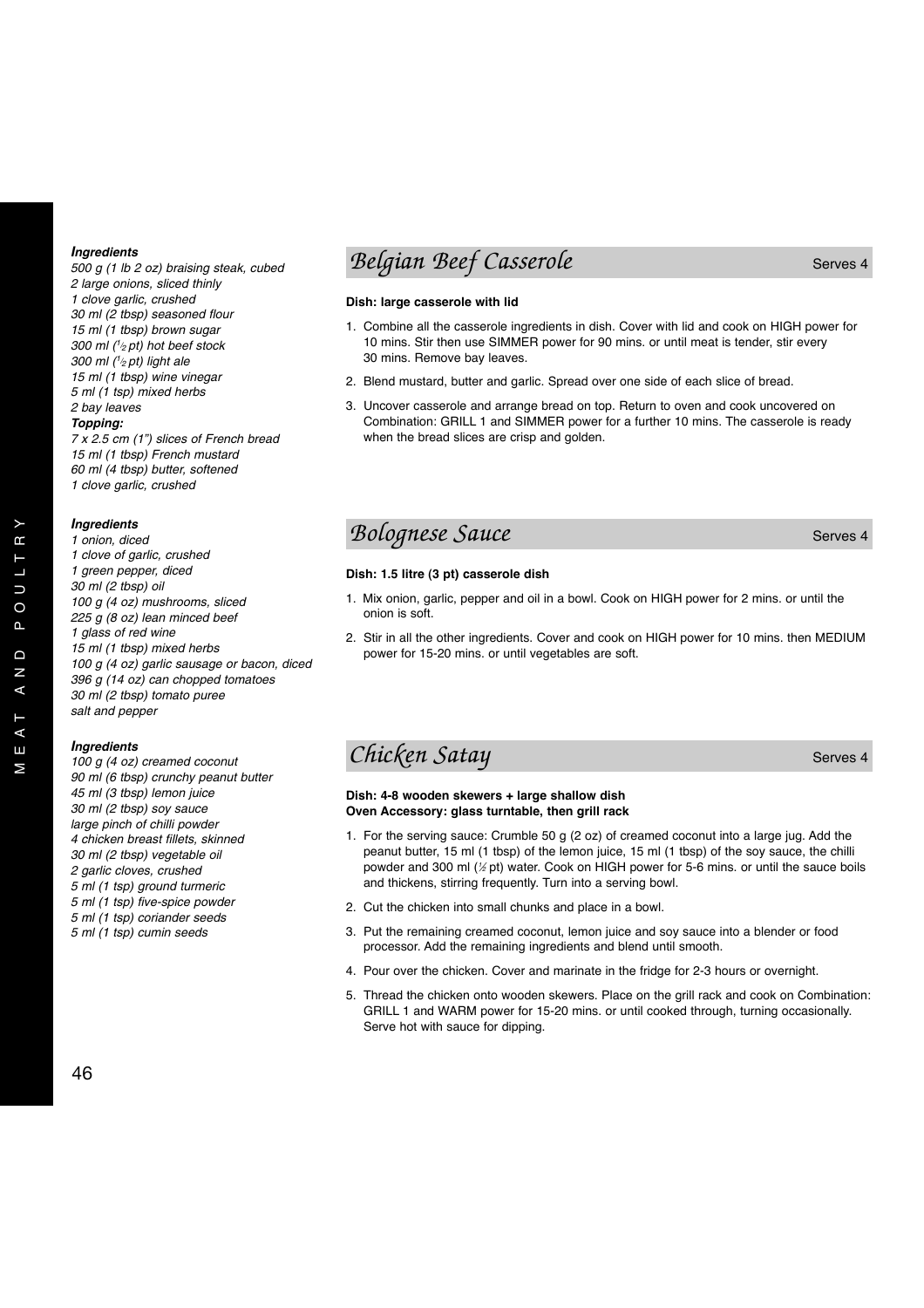*Filling:*

*350 g (12 oz) braising steak, cubed 100 g (4 oz) kidney, cubed 30 ml (2 tbsp) seasoned flour 1 onion, chopped 600 ml (1 pt) hot beef stock*

### *Pudding:*

*175 g (6 oz) self-raising flour pinch salt 75 g (3 oz) suet cold water to mix 15 ml (1 tbsp) cornflour*

### *Ingredients*

*3-4 cloves garlic, crushed 1 cm (1/ 4 ") piece fresh ginger, grated 50 g (2 oz) ground almonds 3x15 ml (3 tbsp) water 3 whole cardamon pods 2 cloves 2.5 cm (1") stick of cinnamon 1 onion chopped 2x15 ml (2 tbsp) oil 450 g (1 lb) boned lamb, trimmed and cut into cubes 1x5 ml (1 tsp) ground coriander 1x5 ml (1 tsp) ground cumin 1.5 ml (1/ 4 tsp) garam masala 1.5 ml (1/ 4 tsp) cayenne pepper 150 ml (1/ 4 pt) single cream salt and pepper*

### *Ingredients*

*500 g (1lb 2 oz) new potatoes 45 ml (3 tbsp) pesto 15 ml (1 tbsp) oil 1 onion, finely chopped 4 x 125 g (5 oz) boneless skinned chicken breasts, cut into strips 400 g (14 oz) can chopped tomatoes 30 ml, 2 tbsp tomato puree 4- 5 drops Tabasco Salt + Pepper 175 g (6 oz) fresh white breadcrumbs 1 garlic clove, finely chopped 75 ml (5 tbsp) Parmesan cheese*

### *Steak and Kidney Pudding* Steak and Serves 4

### **Dish: 1.5 litre (3 pt) casserole + 1.2 litre (2 pt) pudding basin**

- 1. Combine all filling ingredients in casserole. Place upturned plate on top of meat, cover and cook on HIGH power for 10 mins., then SIMMER power for 60 mins., or until meat is tender. Remove plate.
- 2. Mix flour, salt and suet together. Mix to a firm dough with cold water.
- 3. Roll out *3/ <sup>4</sup>* of pastry to line basin.
- 4. Remove meat with a slotted spoon and fill basin. Mix cornflour with water and stir into the gravy. Cook on HIGH power for 2 mins., stirring once, or until gravy has thickened. Pour 60 ml (4 tbsp) of gravy over the meat and reserve the rest for serving. Roll the remaining pastry to form a lid, moisten the edges and seal over the top of meat.
- 5. Cook on MEDIUM power for 10-12 mins. or until pastry looks dry.

### Lamb in a Spicy Cream and Almond Sauce Serves 4

### **Dish: large casserole dish**

- 1. Mix together the garlic, ginger, almonds and water to make a thick paste.
- 2. Place the cardamon pods, cloves, cinnamon, onion and oil in the casserole dish cook on HIGH power for 2 mins.
- 3. Add the lamb and cook for 5 mins. on HIGH power or until light brown in colour. Stir halfway.
- 4. Stir in the rest of the spices, the almond mixture, cream, salt and pepper. Cover and cook on SIMMER power for 40-50 mins. or until the meat is tender. Stir the casserole 2-3 times during the cooking time.
- 5. Remove the whole cardamon pods, cloves and cinnamon before serving with rice or other vegetables.
- **Chicken Pesto Crumble** Serves 4

### **Dish: large shallow dish, 27 cm (101/ <sup>2</sup>**")

- 1. Cut the potatoes into chunks, place in a casserole dish with 90 ml, (6 tbsps of water), cover, cook for 7-8 minutes on High power or until soft, drain.
- 2. Stir the pesto into the potatoes and put aside to keep warm.
- 3. Place oil and onion in a large bowl cook on HIGH power for 2-3 minutes to soften the onion.
- 4. Add chicken, cover and cook on MEDIUM power for 4 minutes.
- 5. Add the tomatoes, tomato puree, Tabasco and season. Cook on HIGH power for 3 minutes.
- 6. Cook chicken mixture for a further 5 6 minutes on MEDIUM power, so that the tomato sauce starts to thicken.
- 7. Add the potatoes to the chicken and place in the bottom of a heatproof dish.
- 8. Mix the breadcrumbs with the garlic and Parmesan cheese, sprinkle over the chicken.
- 9. Cook on Combination: GRILL 1 and L0W power for 8 9 minutes until heated through and golden brown in colour.

 $\rightarrow$  $\underline{\mathfrak{m}}$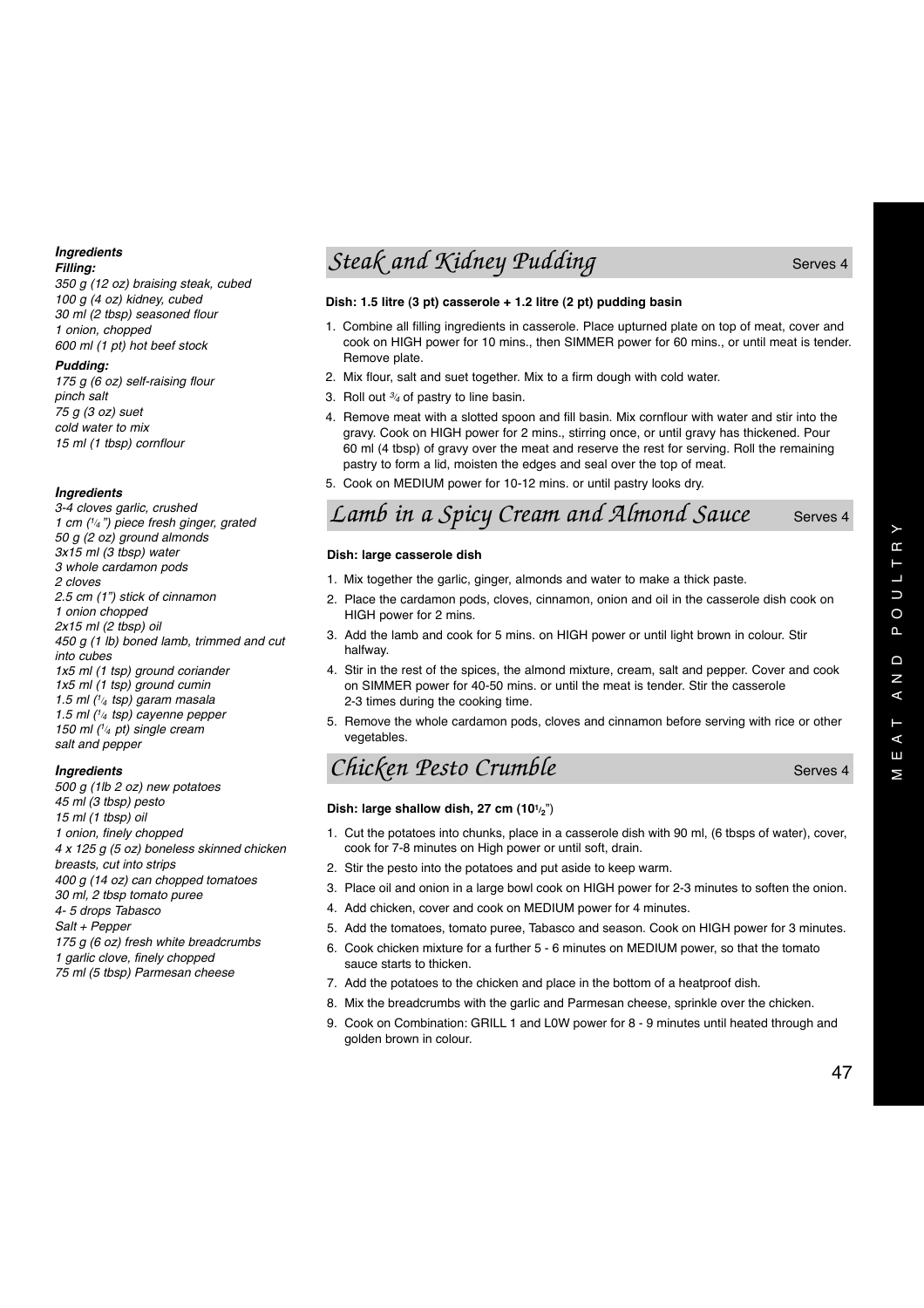*15 ml (1 tbsp) sunflower oil 450 g (1 lb) pork, cubed 1 onion, sliced 1 clove garlic, crushed 1 green pepper, deseeded and cut into strips 15 ml (1 tbsp) paprika 3 ml (1/ <sup>2</sup> tsp) ground cumin 400 g (14 oz) can chopped tomatoes 15 ml (1 tbsp) tomato puree 150 ml (1/ 4 pt) hot pork or chicken stock 175 g (6 oz) button mushrooms black pepper 10 ml (2 tsps) cornflour 30 ml (2 tbsp) crème frâiche*

### *Ingredients*

*25 g (1 oz) butter 2 medium onions, sliced 2 sticks celery, trimmed and chopped 100 g (4 oz) mushrooms, sliced 4 chicken quarters, skinned 300 ml (1/ 2 pt) hot chicken stock 296 g (14 oz) can tomatoes salt and pepper 30 ml (2 tbsp) cornflour*

### *Ingredients*

*675 g (11/ 2 lb) shoulder of lamb, cubed 1 large onion, chopped 450 ml (3/ <sup>4</sup> pt) hot chicken stock 15 ml (1 tbsp) dried rosemary 450 g (1 lb) potatoes, peeled and coarsely chopped salt and pepper 10 ml (2 tsp) cornflour 50 g (2 oz) tasty cheese grated*

### *Paprika Pork Casserole* Serves 4

### **Dish: large casserole**

- 1. Place all the ingredients except the cornflour and crème frâiche in a large bowl. Cover and cook on HIGH power for 10 mins.
- 2. Stir the casserole, cover and cook on SIMMER power for 50 mins., or until the meat is cooked. Stir once during cooking.
- 3. Blend the cornflour with a little water and stir into the casserole. Cover and cook for a further 5 mins. on SIMMER power or until thickened.
- 4. Swirl in the crème frâiche and serve immediately.

### *Chicken Casserole* Serves 4

**Dish: 3 litre (6 pt) casserole**

- 1. Place vegetables and butter in dish. Cover and cook on HIGH power for 2-3 mins. or until soft.
- 2. Place chicken on top of vegetables, cover with stock and tomatoes and add salt and pepper to taste.
- 3. Cover and cook on HIGH power for 5 mins. then SIMMER power for 35-40 mins. or until well cooked through
- 4. Mix cornflour with a little water. Remove chicken from casserole, skim off excess fat and stir in cornflour paste. Cook on HIGH power for 2 mins. Serve chicken with sauce poured over.

### **N.B.**

If diced boneless breast is used in place of the quarters, reduce 2nd cooking time to 15-20 mins. or until well cooked through.

### *Lamb Casserole* Serves 4

### **Dish: 3 litre (6 pt) casserole dish**

- 1. Place all the ingredients except cheese and cornflour into casserole dish. Place plate on top of meat to prevent meat drying out during cooking.
- 2. Cover and cook on HIGH power for 10 mins., then SIMMER power for 40 mins. or until meat is tender.
- 3. Mix cornflour with a little water and stir into casserole to thicken gravy.
- 4. Sprinkle with cheese and reheat on HIGH power for 2 mins. or until cheese melts.

 $\rightarrow$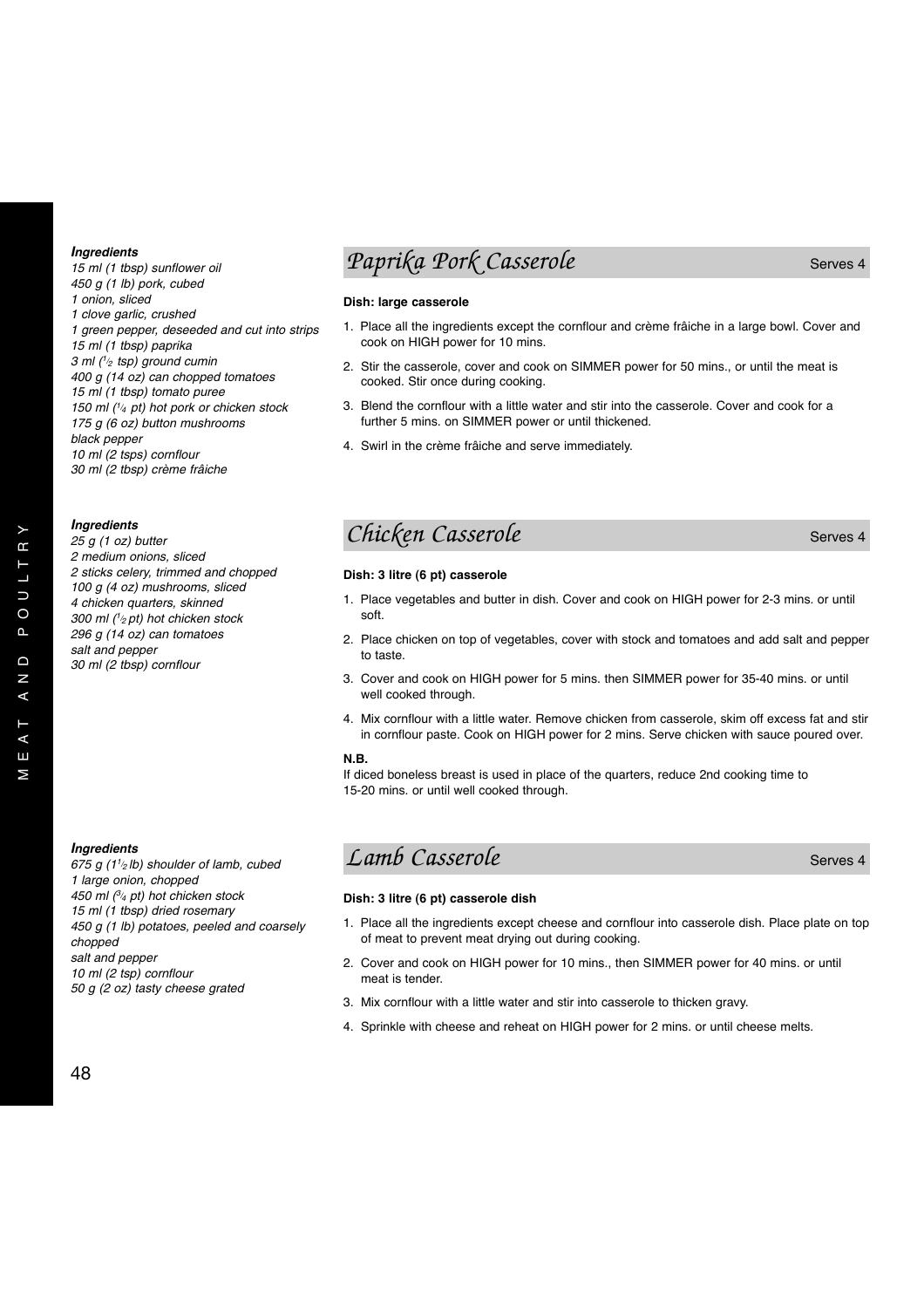# Pasta and Rice

### *Ingredients*

*275 g (10 oz) spaghetti 400 g (14 oz) new potatoes, cubed 225 g (8 oz) green beans, halved 120 g (41/ <sup>2</sup> oz) tub fresh pesto olive oil, for drizzling salt and fresh ground black pepper*

### *Ingredients*

*1 bunch asparagus (approx. 250 g / 9 oz) 450 ml (3/ <sup>4</sup> pint) hot vegetable stock 35 g (11/ <sup>2</sup> oz) butter 2 leeks trimmed and finely sliced 200 g (7 oz) risotto rice 100 g (4 oz) frozen peas Finely shredded zest and + juice 1/ <sup>2</sup> lemon Salt & pepper to taste 40 g (11/ <sup>2</sup> oz) fresh Parmesan cheese 10 g (1/ <sup>4</sup> oz) fresh basil*

### *Ingredients*

*50 g (2 oz) green lentils 10 ml (2 tsp) oil 1 small onion, sliced 3 ml (1/ <sup>2</sup> tsp) grated root ginger 1 garlic clove, crushed 3 ml (1/ <sup>2</sup> tsp) turmeric 3 ml (1/ <sup>2</sup> tsp) chilli powder 5 ml (1 tsp) curry powder 150 ml (1/ <sup>4</sup> pt) natural yoghurt 50 g (2 oz) mushrooms, sliced 1 tomato, peeled and chopped 150 ml (1/ <sup>4</sup> pt) hot water 25 g (1 oz) cashew nuts 225 g (8 oz) cooked basmati rice Garnish: hard boiled egg slices and* 

*coriander leaves*

### *Pesto Spaghetti* Serves 4

### **Dish: large casserole**

- 1. Place spaghetti in a large bowl, add 1 litre  $(1^{3}4 \text{ pt})$  of boiling water, cover and cook on HIGH power for 8-9 mins. or until cooked. Drain and keep warm.
- 2. Place the potatoes in a bowl with 90 ml (6 tbsp) of water, and cook on HIGH power for 5-6 mins., add the green beans and cook for a further 3-4 mins. or until tender.
- 3. Combine the spaghetti and vegetables together with 4 tbsps of the liquid, from the potatoes and beans.
- 4. Stir in the fresh pesto, season to taste and serve drizzled with a little olive oil.

### *Lemon and Asparagus Risotto* Serves 4

### **Dish: small bowl + large bowl**

- 1. Cut off asparagus tips with 2.5 cm (1") middle stem and cook with 2 tbsp stock on HIGH power for 2 mins.
- 2. Chop remaining asparagus stems into 1 cm pieces and leave to one side.
- 3. Cook leeks in 25g butter for 2 mins on HIGH power.
- 4. Add the rice to the leeks and cook on HIGH power for 2 mins.
- 5. Stir in  $\frac{3}{4}$  pint hot vegetable stock and cook on HIGH power for 5 mins. Add chopped asparagus stems and cook on HIGH power for 5 mins.
- 6. Stir in the peas, lemon zest and juice and cook on HIGH power for 2 mins.
- 7. Stir in the cooked asparagus tips, basil, remaining butter and 25 g (1 oz) Parmesan cheese and allow to heat through.
- 8. Serve in warmed bowls sprinkled with a few whole basil leaves and the rest of the Parmesan cheese.

### *Lentil Biryani* Serves 4-6

### **Dish: large casserole**

- 1. Soak the lentils in cold water for 1 hour then drain them.
- 2. Place the oil and onion in a large bowl. Cover and cook on HIGH power for 3 mins. or until softened.
- 3. Add the ginger, garlic, turmeric, chilli and curry powder. Cover and cook on HIGH power for 2 mins.
- 4. Add the yoghurt, mushrooms, tomato, water and lentils. Cover and cook on HIGH power for 15–20 mins. or until the lentils are tender and the liquid has evaporated.
- 5. Add the lentil mixture and cashew nuts to the cooked rice and mix thoroughly. Reheat on HIGH power if necessary. Garnish and serve.

Ш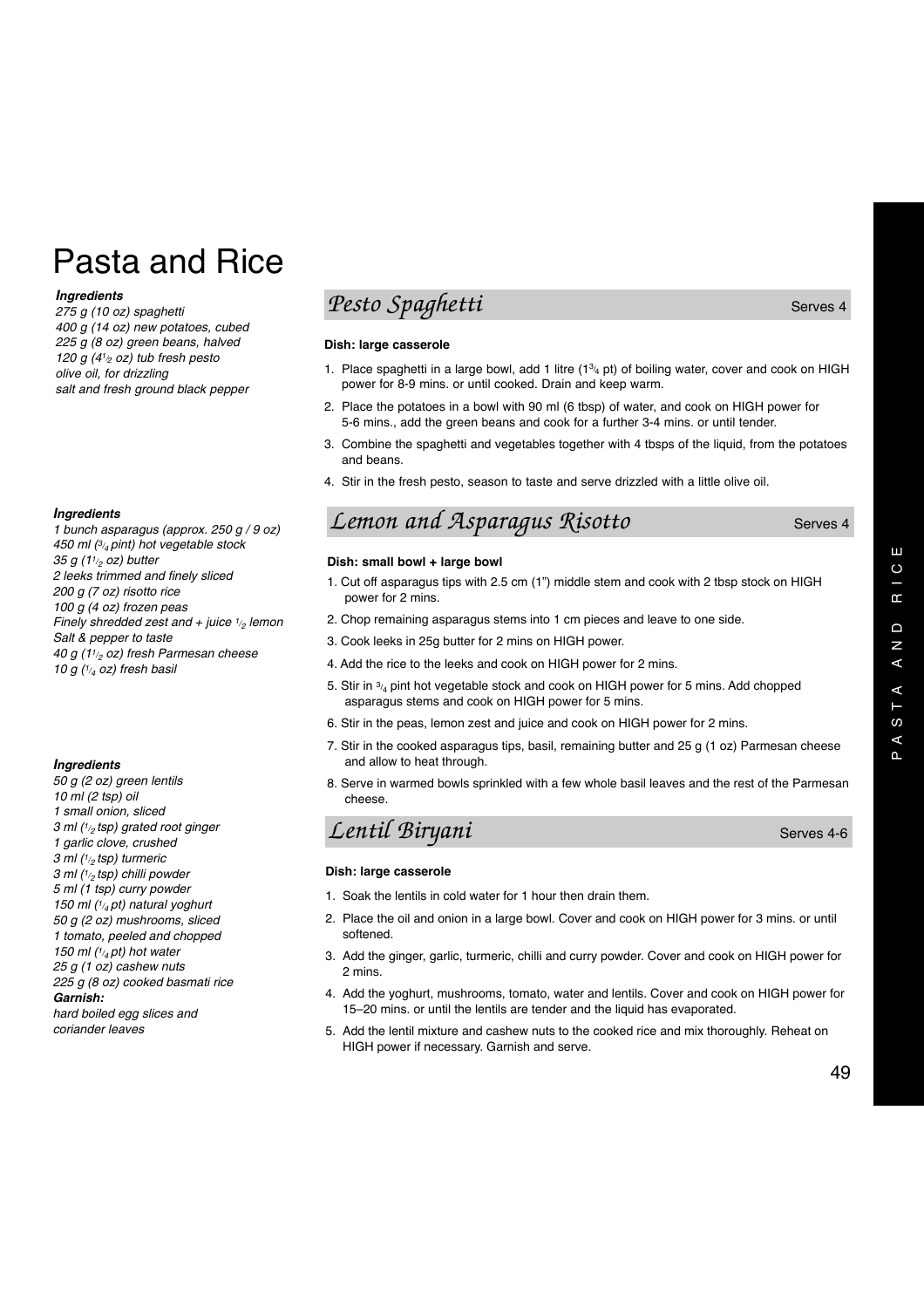*175 g (6 oz) easycook brown rice 450 ml (3/ <sup>4</sup> pt) hot chicken stock 450 g (1 lb) smoked haddock 30 ml (2 tbsp) lemon juice 1 medium onion, chopped 15 ml (1 tbsp) oil 150 ml (1/ <sup>4</sup> pt) sour cream 15 ml (1 tbsp) curry paste 100 g (4 oz) frozen peas 30 ml (2 tbsp) parsley, chopped 2 hardboiled eggs, chopped*

### *Ingredients*

*1 aubergine, cubed salt 350 g (12 oz) tagliatelle, fresh 1 onion 1 clove garlic crushed 15 ml (1 tbsp) olive oil 397 g (14 oz) tin of chopped tomatoes 5 ml (1 tsp) basil 15 ml (1 tbsp) tomato puree 15 g (1⁄ 2 oz) butter salt and pepper 8-10 black olives, stoned 100 g (4 oz) mozzarella, diced 30 ml (2 tbsp) parmesan cheese, grated*

### *Ingredients*

*1 large onion, sliced 225 g (8 oz) courgettes, thickly sliced 225 g (8 oz) green beans, chopped 225 g (8 oz) carrots, thickly sliced 1 small cauliflower, broken into florets 396 g (14 oz) can chick peas, drained 5 ml (1 tsp) tumeric 3 ml (1/ <sup>2</sup> tsp) cinnamon salt 1 clove garlic, crushed 300 ml (1/ 2 pt) hot vegetable stock*

*350 g (12 oz) couscous*

### *Kedgeree* Serves 2

### **Dish: large casserole**

- 1. Place the rice and chicken stock in casserole, cover and cook on HIGH power for 15-17 mins. or until tender.
- 2. Place the fish in a shallow dish, sprinkle with lemon juice, cover and cook on HIGH power for 5-6 mins. or until cooked. Skin and flake.
- 3. Place onion and oil in a small dish, cover and cook on HIGH power for 3-4 mins. or until softened.
- 4. Combine sour cream with curry paste. Mix into rice then stir in flaked fish, onion, peas, parsley, eggs and seasoning. Cover and cook on HIGH power for 5 mins. until piping hot.

### *Tagliatelle Toscana* Serves 4

#### **Dish: deep casserole dish**

- 1. Sprinkle the aubergine with salt and leave for 20 mins. then rinse and dry.
- 2. Cook the pasta in 600 ml (1 pt) boiling water, covered, on HIGH power for 4 mins. or until tender. Drain.
- 3. Place onion, garlic and oil in a bowl, cover and cook on HIGH power for 2 mins. or until soft. Add the remaining ingredients except the mozzarella and parmesan cheese, cover and cook on HIGH power for 6 mins.
- 4. Mix the drained pasta with the mozzarella. Place in a casserole dish. Pour the sauce over the top. Sprinkle with parmesan and cook on Combination: GRILL 1 and SIMMER power for 4-5 mins. until piping hot and golden brown.

### *Vegetable Couscous* Serves 4

### **Dish: large casserole**

- 1. Place all the vegetables in a large casserole with the spices, salt, garlic and chick peas. Add the hot vegetable stock. Cover and cook on HIGH power for 16-18 mins. or until the vegetables are tender.
- 2. Pour 450 ml (*3/ <sup>4</sup>*pt) of boiling water over the couscous. Allow to stand for 10 mins. Cover and cook on MEDIUM power for 5 mins. or until warm and fluffed. Separate the grains with a fork and serve with the vegetables.

50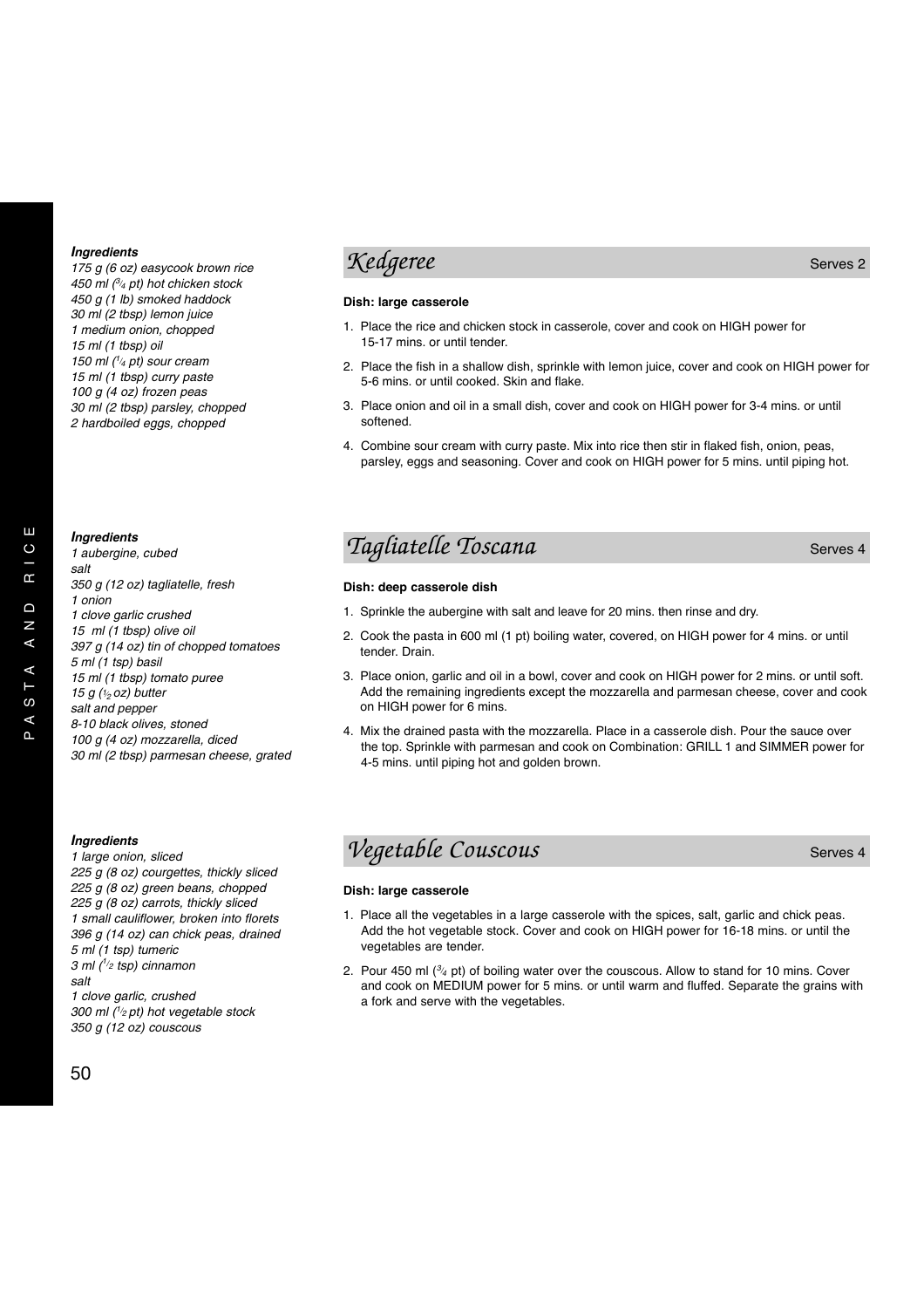$\omega$ 

# Cheese and Egg Dishes

### **PIERCING**

Always pierce egg yolk and white to stop them exploding when cooking in a microwave.

#### *Ingredients*

*1 garlic clove, halved 300 ml (1 ⁄2 pt) dry white wine 450 g (1 lb) Gruyère cheese, grated 25 g (1 oz) plain flour Pinch of pepper Pinch of grated nutmeg Paprika for sprinkling*

### *Ingredients*

*1 red pepper 3 ciabatta rolls, halved 1 garlic clove, peeled and halved 4 eggs 60 ml (4 tbsp) milk knob of butter 1 ripe tomato, deseeded and diced 30 ml (2 tbsp) fresh basil, chopped salt and pepper Parmesan Cheese, grated*

#### *Ingredients*

*1 small onion, sliced 15 ml (1 tbsp) cooking oil 1 small French stick 30 ml (2 tbsp) Dolmio sauce or Passata 75 g (3 oz) Mozzarella cheese, grated*

### **BOILED EGGS IN SHELLS**

Never attempt to cook a boiled egg by microwave. They can explode dangerously.

### *Swiss Cheese Fondue* Serves 4-6

#### **Dish: large 2 litre (4 pt) bowl**

1. Place garlic and wine in the bowl and cook on HIGH power for 4 mins., or until wine is just boiling.

**QUICHES**

Always cook quiches on SIMMER power to

avoid curdling the egg filling.

- 2. In another bowl mix the cheese and flour together, until evenly combined.
- 3. Remove the garlic from the wine and discard. Add half of the cheese mixture, stirring constantly until the cheese melts.
- 4. Cook on HIGH power for 1 minute, then stir in the rest of the cheese mixture.
- 5. Return to the microwave and cook again for 1 minute on HIGH power. Season with pepper and nutmeg.
- 6. Sprinkle with Paprika, if desired. Serve with chunks of french bread, or vegetables.

### *Ciabatta with Scrambled eggs* Serves 4-6

### **Oven Accessory: glass turntable and grill rack**

- 1. Cut the pepper in half. Place on the grill rack and use GRILL 1 for 7-8 mins. or until the skin has blackened. Carefully peel off the skin, remove the core and seeds, and dice the flesh.
- 2. Toast the rolls using GRILL 1 for 2-3 mins. or until lightly browned. Rub each roll with the cut side of the garlic clove.
- 3. Place the eggs, milk and butter in a large jug and whisk to combine. Cook on HIGH power for 2 mins., stirring every 30 secs. Add the pepper, tomato, basil and seasoning. Cook for a further 1 minute on HIGH power or until the eggs have just set.
- 4. Spoon the eggs over the toasted ciabatta and sprinkle with parmesan. Serve immediately.

### *French Bread Pizza* Serves 2

### **Oven Accessory: glass turntable then grill rack**

- 1. Cook the onion with the oil, covered, on HIGH power for 3-4 mins. or until softened.
- 2. Cut bread in half lengthways. Place on grill rack and use GRILL 1 for 1-2 mins. Spread with the Dolmio sauce. Top with the onion and then cheese.
- 3. Place back on grill rack and cook on Combination: GRILL 1 and SIMMER power for 3-4 mins. or until browning and hot.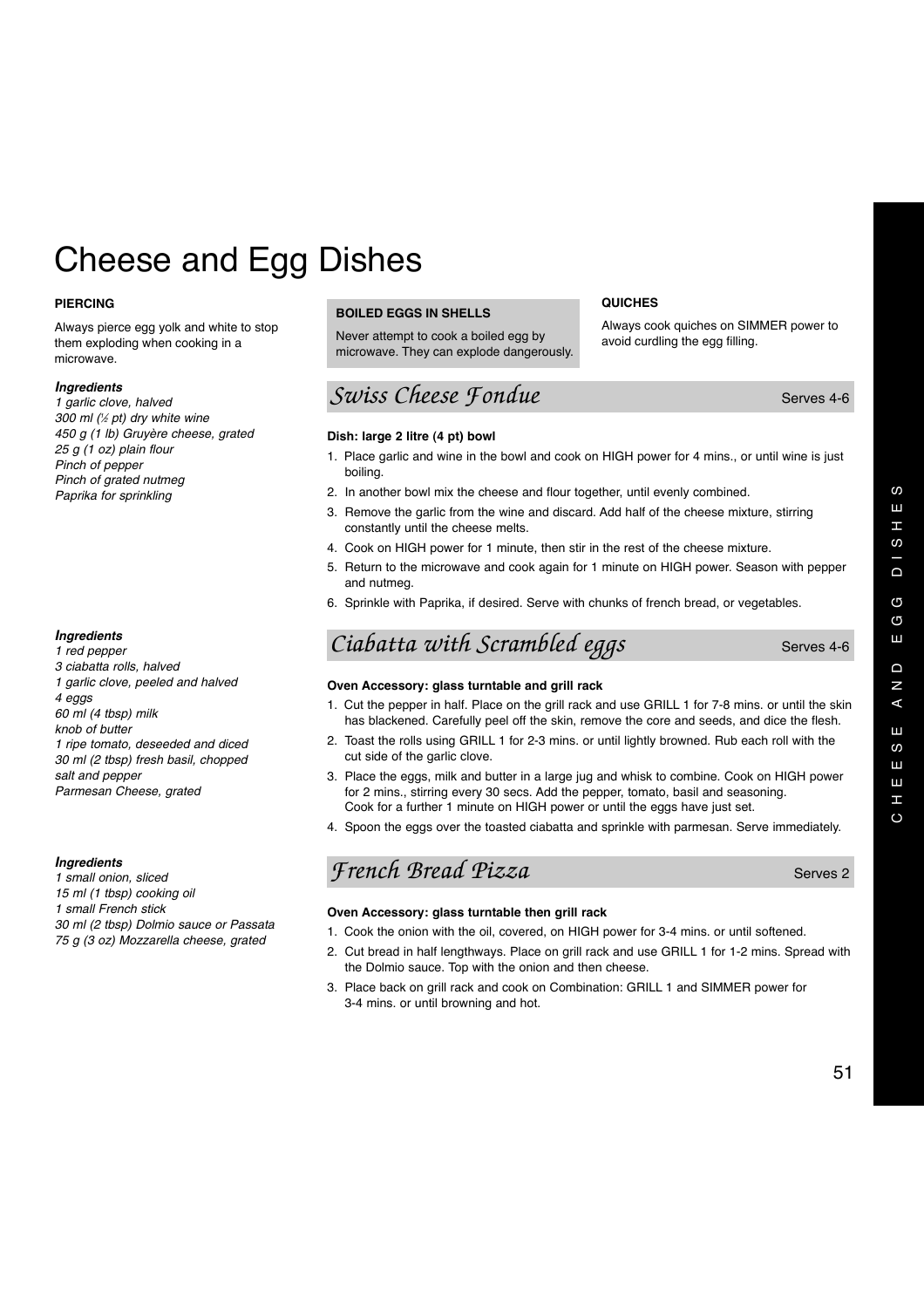*250g (9 oz) shortcrust pastry 150 g (5 oz) courgettes 175 g (6 oz) broccoli 50 g (2 oz) peas 175 g (6 oz) asparagus 100 g (4 oz) tomatoes 100 g (4 oz) full fat soft cheese 150 ml (1 ⁄4 pt) single cream 1 garlic clove, crushed 2 eggs + 1 egg yolk 40 g (11 ⁄2 oz) mature Cheddar cheese*

#### *Ingredients*

*675 g (11 /2 lb) new potatoes 225 g (8 oz) broccoli florets 150 ml (1 /4 pt) soured cream 75 g (3 oz) Gruyère cheese grated seasoning*

### *Ingredients*

*175 g (6 oz) quick cooking macaroni 40 g (11 /2 oz) butter 1 small onion, finely chopped 100 g (4 oz) bacon, chopped 40 g (11 /2 oz) flour 600 ml (1 pt) milk 5 ml (1 tsp) french mustard 150 g (5 oz) red cheese, grated salt and pepper 30 ml (2 tbsp) fresh brown breadcrumbs*

### *Summer Vegetable Flan* Serves 6

### **Dish: 23 cm (9") flan dish**

- 1. Line flan dish with pastry, prick with a fork. Cook on Combination: GRILL 1 and MEDIUM power for 4 mins. or until dry.
- 2. Thinly slice the courgettes, prepare the broccoli and peas, place in a bowl with 90 ml (6 tbsp) of water and soften on HIGH power for 4-5 mins. Drain. Place in the pastry case with the asparagus and quartered tomatoes.
- 3. Beat the soft cheese with the cream, garlic and eggs, pour over the vegetables and sprinkle with cheese. Cook on Combination: GRILL 1 and SIMMER power for 14-16 mins. or until just set.

### *Creamy Cheese, Potato & Broccoli Bake* Serves 4

#### **Dish: large bowl + heatproof dish**

- 1. Cut potatoes in half (or quarters if large). Place in a bowl with 90 ml (6 tbsp) of water and cook on HIGH power for 8 mins. covered with cling film.
- 2. Add the broccoli to the potatoes and cook for a further 4-6 mins. or until tender.
- 3. Mix together  $\frac{1}{2}$  the cheese and the cream.
- 4. Arrange the potato and broccoli in a heatproof dish in a single layer, pour the cream mixture over them and sprinkle the rest of the cheese on top.
- 5. Cook on Combination: GRILL 1 and SIMMER power for 4-5 mins. or until piping hot and golden brown.

### *Macaroni Cheese* Serves 4

### **Dish: large dish + jug**

- 1. Cook macaroni in 450ml ( $\frac{3}{4}$ pt) boiling water on HIGH power for 5-6 mins. or until soft. Drain.
- 2. Place butter, onion and bacon in a jug. Cook on HIGH power for 5 mins. or until onion is soft. Stir halfway through cooking.
- 3. Stir in flour and cook for 30 secs. on HIGH power.
	- 4. Gradually add milk stir well and season. Cook on HIGH power for 5 mins. or until sauce is thick and bubbling. Stir twice during cooking.
	- 5. Add mustard and 100g (4oz) grated cheese. Place the macaroni in a large dish and pour over the sauce. Sprinkle with breadcrumbs and remaining cheese.
	- 6. Cook on Combination: GRILL 1 and MEDIUM power for 5-7 mins. or until golden brown.

 $\omega$  $\overline{111}$  $\mathbf{r}$  $\omega$  $\Omega$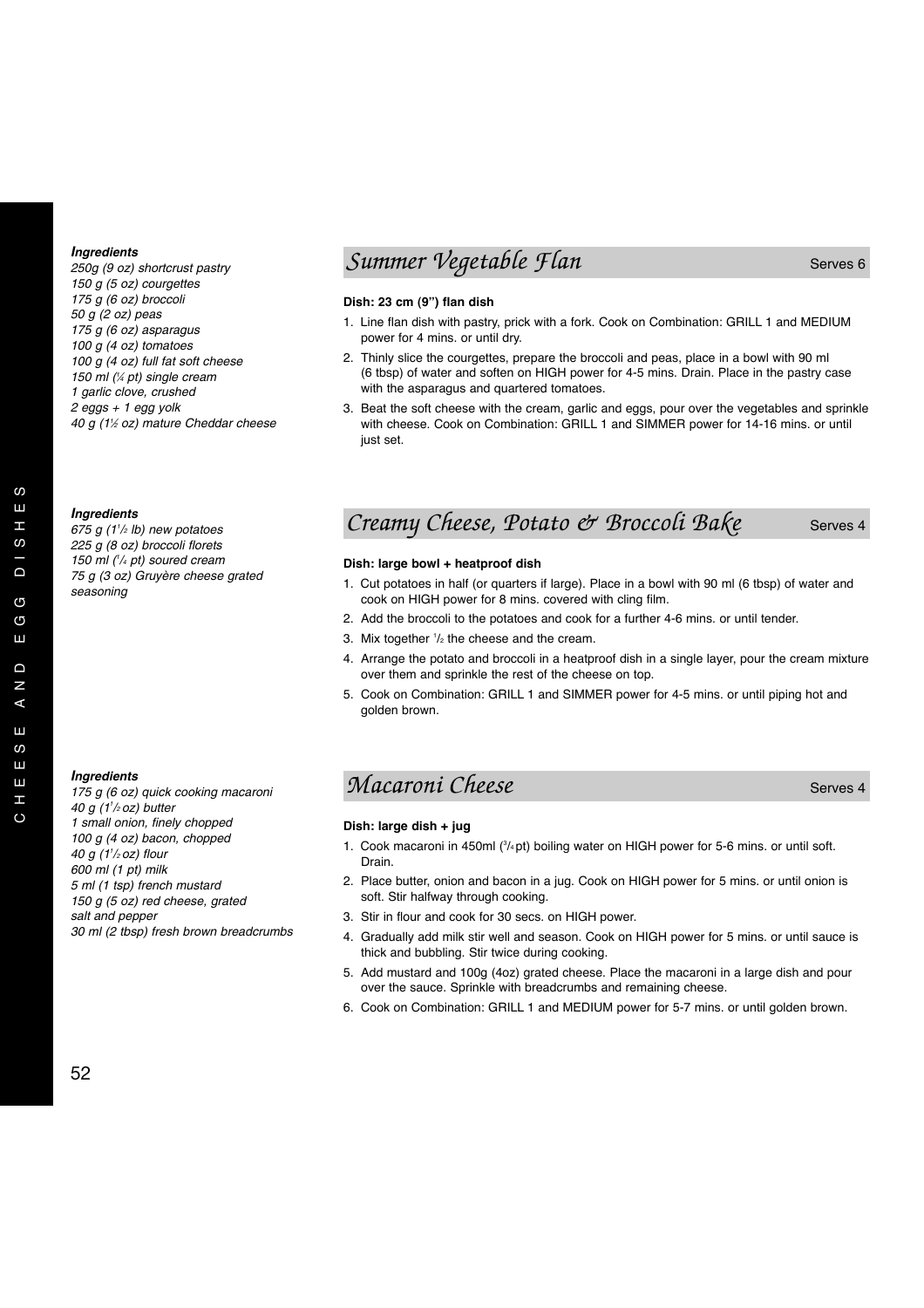# Vegetables and Vegetarian



• Root vegetables. i.e. carrots, swede, should be cut into slices, strips or cubes. • Do not mix fresh and frozen vegetables as the cooking times may be different.



• Always cook vegetables in a dish that is a suitable size. Use flat dishes not basins. Always cover with microwave cling film or a lid.

### **Jacket Potatoes**

Varieties of potatoes vary in their suitability for cooking by microwave. We recommend Maris Piper for consistently good results. The cooking times given may need adjustment for other varieties. The ideal size of potato to be cooked by microwave is 200 g-250 g (7-9 oz).



- Cabbage should be shredded and cooked by power and time.
- Fresh vegetables require 90 ml (6 tbsp) of water. For each extra 450 g (1 lb) add an extra 90 ml (6 tbsp) of water and stir halfway.



• Certain vegetables i.e. broccoli and asparagus, should be arranged so that the tips are in the centre of the dish, as these require less cooking.

### **Before Cooking**

Wash potatoes and prick skins several times. Spread around edge of turntable.





- If cooking potatoes with other vegetables, only cook with other ROOT vegetables.
- Never add salt to vegetables before microwaving. Remember the flavour of microwaved vegetables is much better than boiled.



Whole cauliflower should be cooked upside down on MEDIUM power for 10 mins., approx. with 90 ml (6 tbsp) water. Make a cross with a knife in the stalk. Turn halfway during cooking.

### **After Cooking**

Remove from oven and wrap in aluminium foil to retain the heat. Leave to stand for 5 mins.

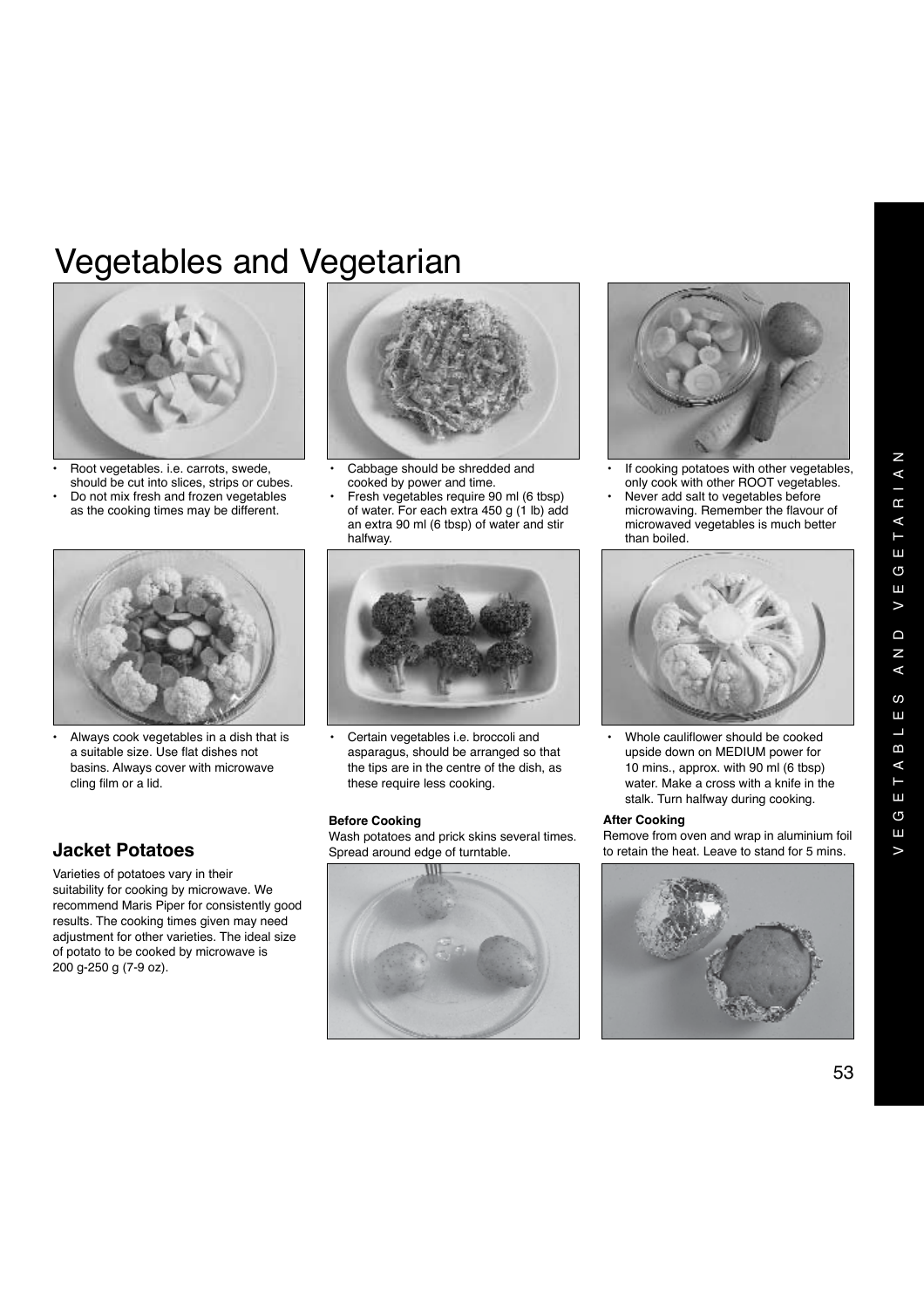*225 g (8 oz) aubergine, roughly chopped 225 g (8 oz) courgette, roughly chopped 1 yellow pepper, roughly chopped 1 red pepper, roughly chopped 2 large garlic cloves 397 g can chopped tomatoes 2.5 ml (1 ⁄2 tsp) caster sugar 30 ml (2 tbsp) chopped fresh basil salt and ground black pepper 1 small baguette, sliced 100 g (4 oz) pack of mozzarella cheese, thinly sliced*

#### *Ingredients*

*1 clove of garlic, halved 675 g (11 ⁄2 lb) potatoes, sliced very thinly pinch nutmeg pepper and salt 150 ml (1 ⁄4 pt) double cream 25 g (1 oz) butter*

### *Crispy Toast Topped Ratatouille* Serves 4

### **Dish: shallow dish**

- 1. Combine all the ingredients in a casserole dish, apart from the baguette and the cheese.
- 2. Cover and cook on HIGH power for 15 mins. or until vegetables are soft, stirring halfway through the cooking time.
- 3. Arrange the slices of baguette on to the cooked ratatouille and top with the slices of cheese. Cook on Combination: GRILL 1 and WARM power for 7 mins. or until the cheese has melted and turned a golden brown.

### *Gratin Dauphinois* Serves 4

### **Dish: 20 cm (8") shallow dish**

- 1. Rub halves of garlic around inside of dish and discard.
- 2. Layer the potato slices in the dish, seasoning with salt and pepper and nutmeg between each layer.
- 3. Pour the cream evenly over the top of the potatoes and dot with butter. Cook on Combination: GRILL 1 and MEDIUM power for 12-14 mins. or until cooked and browned.

### *Ingredients*

*1 large onion, chopped 25 g (1 oz) butter 1 clove of garlic, crushed 225 g (8 oz) each of diced carrots, diced leeks, diced courgettes 1 green pepper, chopped 150 ml (1 ⁄4 pt) hot vegetable stock salt and pepper to taste 300 ml (1 ⁄2 pt) prepared tomato sauce 175 g (6 oz) pre-cooked lasagne 225 g (8 oz) Mozzarella cheese*

### *Vegetable Lasagne* Serves 4-6

### **Dish: large shallow rectangular Pyrex® or heatproof dish**

- 1. Place onion, butter and garlic in a casserole dish, cover and cook on HIGH power for 3 mins. Add vegetables and stock, re-cover and cook on HIGH power for 8-10 mins. or until vegetables are soft. Season to taste.
- 2. Cover base of dish with a thin layer of tomato sauce, then a layer of lasagne on top followed by a layer of vegetable mixture. Thinly slice 175 g (6 oz) of the cheese and layer on top of vegetables. Continue layering until ingredients are all used ending with a tomato sauce layer.
- 3. Grate remaining cheese and arrange over top in 3 diagonal bands. Cook on Combination: GRILL 3 and MEDIUM power for 20 mins. or until the pasta is cooked.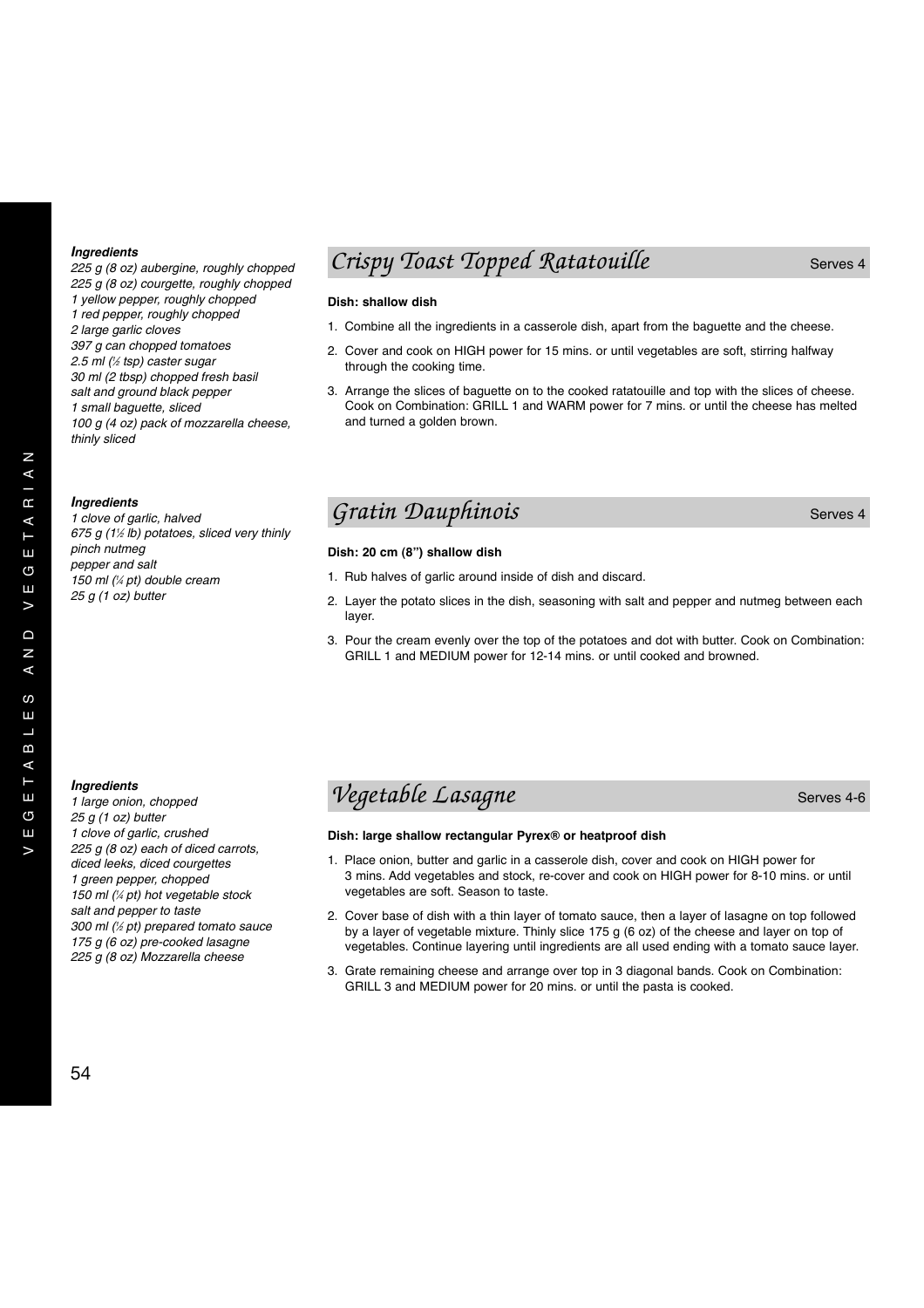*2 medium sweet potatoes 1 large tomato, sliced 50 g (2 oz) spicy sausage, sliced 30 ml (2 tbsp) coriander, chopped 75 g (3 oz) cheddar cheese, grated salt and pepper*

### *Ingredients*

*1 cauliflower, trimmed 90 ml (6 tbsp) water 25 g (1 oz) butter 25 g (1 oz) flour 3 ml (1 /2 tsp) French mustard 300 ml (1 /2 pt) milk seasoning to taste*

#### *Topping:*

*75 g (3 oz) grated cheese 15 ml (1 tbsp) brown breadcrumbs*

### **Stuffed Sweet Potatoes** Serves 4

### **Oven Accessory: glass turntable then grill rack Dish: shallow heatproof dish**

- 1. Wash and prick the potato skins. Cook on the Jacket Potato program.
- 2. Split the potatoes horizontally, keeping the edge joined.
- 3. Layer the tomatoes and the sausage alternately over the potatoes. Season and sprinkle with coriander and the grated cheese.
- 4. Arrange on the grill rack and cook on GRILL 1 for 2-3 mins. or until browned.

### *Cauliflower Cheese* Serves 4

#### **Dish: large bowl + shallow casserole**

- 1. Place cauliflower upside down in a bowl. Add water. Cover and cook on MEDIUM power for 10 mins. or until tender. Drain.
- 2. Melt butter on HIGH power for 15-30 secs. Stir in flour and mustard. Cook for a further 15 secs. Add milk gradually. Stir well and season. Cook on HIGH power for 2-3 mins. or until sauce is thick and bubbling. Stir once halfway during cooking.
- 3. Stir in 50 g (2 oz) grated cheese. Pour the sauce over the cauliflower. Top with remaining cheese and breadcrumbs.
- 4. Cook on Combination: GRILL 1 and MEDIUM power for 4-5 mins. or until golden brown.

#### *Ingredients*

- *2 onions, chopped*
- *15 ml (1 tbsp) olive oil*
- *2 cloves garlic, crushed*
- *1 large aubergine, chopped*
- *2 courgettes, sliced*

*1 large red pepper, deseeded and sliced 1 large green pepper, deseeded and sliced 400 g (14 oz) can chopped tomatoes*

- *300 ml (1 /2 pt) vegetable stock*
- *5 ml (1 tsp) chopped rosemary*
- *10 ml (2 tsp) chopped thyme*
- *100 g (4 oz) red lentils*

### *Red Lentil Casserole* Serves 4

### **Dish: large casserole**

- 1. Place onions, oil, and garlic in the casserole. Cook on HIGH power for 3 mins.
- 2. Add chopped aubergine, courgettes, and peppers to the casserole. Cook on HIGH power for 4-5 mins.
- 3. Add the tomatoes, vegetable stock, herbs and lentils. Cook on HIGH power for 5 mins.
- 4. Stir and then cook on SIMMER power for 10-12 mins. or until lentils are tender.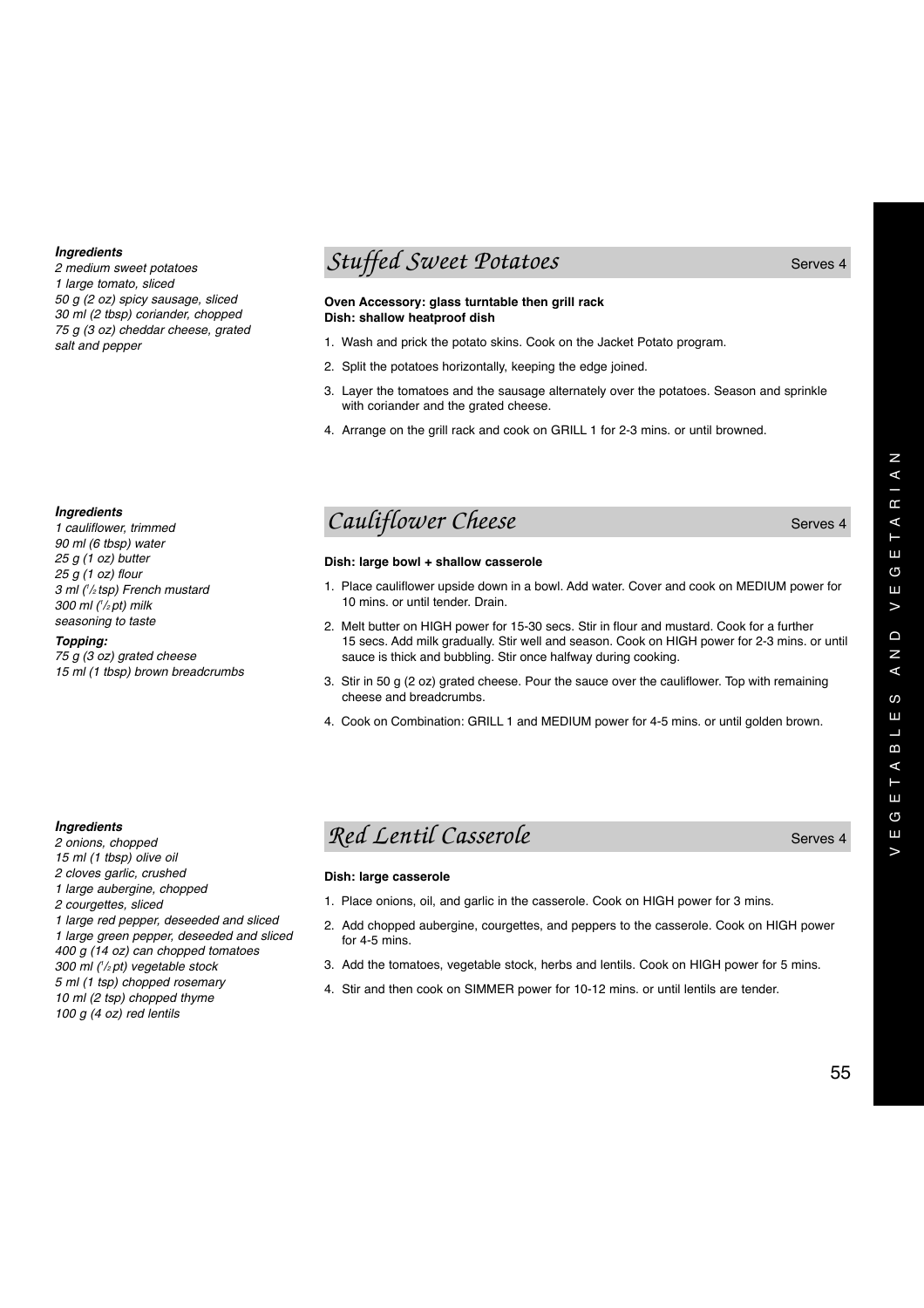*Tomato Sauce: 1⁄ 2 green pepper, chopped 1 onion, chopped 1 clove garlic, crushed 15 ml (1 tbsp) oil 397 g (14 oz) can chopped tomatoes 227 g (8 oz) can whole tomatoes 3 ml (1⁄ 2 tsp) ground cumin 3 ml (1⁄ 2 tsp) dried oregano 3 ml (1⁄ 2 tsp) chilli powder salt and pepper Enchiladas: 50 g (2 oz) cheddar cheese, grated 100 g (4 oz) cottage cheese pinch salt 2 ml (1⁄ <sup>2</sup> tsp) chilli powder pinch ground cumin 1 tomato, chopped 1 courgette, grated 1⁄ <sup>2</sup> green pepper, chopped 1 small onion, chopped 6 x 15 cm (6") corn tortillas or thin crepes*

#### *Ingredients*

*22.5 ml (1 1⁄ <sup>2</sup> tbsp) olive oil 1⁄ <sup>2</sup> large red onion, chopped 450 g (1 lb) red cabbage, finely shredded 2 eating apples, cored, peeled and sliced 37 ml (2 1⁄ <sup>2</sup> tbsp) light muscovado sugar 30 ml (2 tbsp) red wine vinegar 22.5 ml (1 1⁄ <sup>2</sup> tbsp) red currant jelly 1⁄ <sup>4</sup> tsp ground cinnamon 50 g (2 oz) flaked almonds, toasted*

### *Ingredients*

*100 g (4 oz) black-eye beans, soaked overnight 100 g (4 oz) adzuki beans, soaked overnight 15 ml (1 tbsp) vegetable oil 1 garlic clove, crushed 1 yellow pepper, chopped 10 ml (2 tsp) caraway seeds, lightly crushed 15 ml (1 tbsp) paprika 397 g (14 oz) can chopped tomatoes 175 g (6 oz) mushrooms, thickly sliced 60 ml (4 tbsp) natural yoghurt salt and pepper Garnish: fresh parsley, chopped*

### *Vegetable Enchiladas* Serves 4

### **Dish: 20 x 25cm (8 x 10") shallow dish**

- 1. Combine the green pepper, onion, garlic and oil in a bowl. Cover and cook on HIGH power for 3-5 mins. or until tender.
- 2. Stir in remaining sauce ingredients and cook uncovered on HIGH power for 5-7 mins. or until piping hot and thickened. Leave to one side.
- 3. Combine 25 g (1 oz) cheddar cheese in a small bowl with the cottage cheese, salt, chilli and cumin. Mix well.
- 4. Mix tomato, courgette, green pepper and onion in a bowl. Cover and cook on HIGH power for 4-6 mins. or until vegetables are tender. Drain and press lightly to remove excess moisture. Stir in half of the tomato sauce.
- 5. Spread the cheese mixture over each tortilla, top with vegetable mixture and roll up. Arrange tortillas seam side down in a shallow dish. Pour the remaining sauce down the centre.
- 6. Cook on MEDIUM power for 6-8 mins. or until piping hot.

### *Red Cabbage with Red Onion and Almonds* Serves 4-6

### **Dish: large bowl**

- 1. Soften the onion on HIGH power for 2 mins.
- 2. Add all the other ingredients except the almonds, mix well and then cook on HIGH power for 10 -12 mins. or until cabbage is softened. Stir halfway through cooking.
- 3. Stir in the almonds just before serving, so they retain their crunch.

### **Spicy Bean Goulash** Serves 4-6

### **Dish: large casserole**

- 1. Drain the beans, rinse well and place in a large bowl. Add 600 ml (1pt) boiling water. Cover and cook on HIGH power for 15 mins. then LOW power for 30 mins. or until tender.
- 2. Place the oil, garlic, yellow pepper, caraway seeds and paprika in a large casserole. Cover and cook on HIGH power for 2 mins. or until softened.
- 3. Add drained, rinsed beans, tomatoes and mushrooms. Cover and cook on HIGH power for 8-10 mins. or until piping hot and the mushrooms are soft. Stir once during cooking.
- 4. Stir in 30 ml (2 tbsp) yoghurt and season to taste. Drizzle remaining yoghurt on top and sprinkle with parsley.

Z  $\triangle$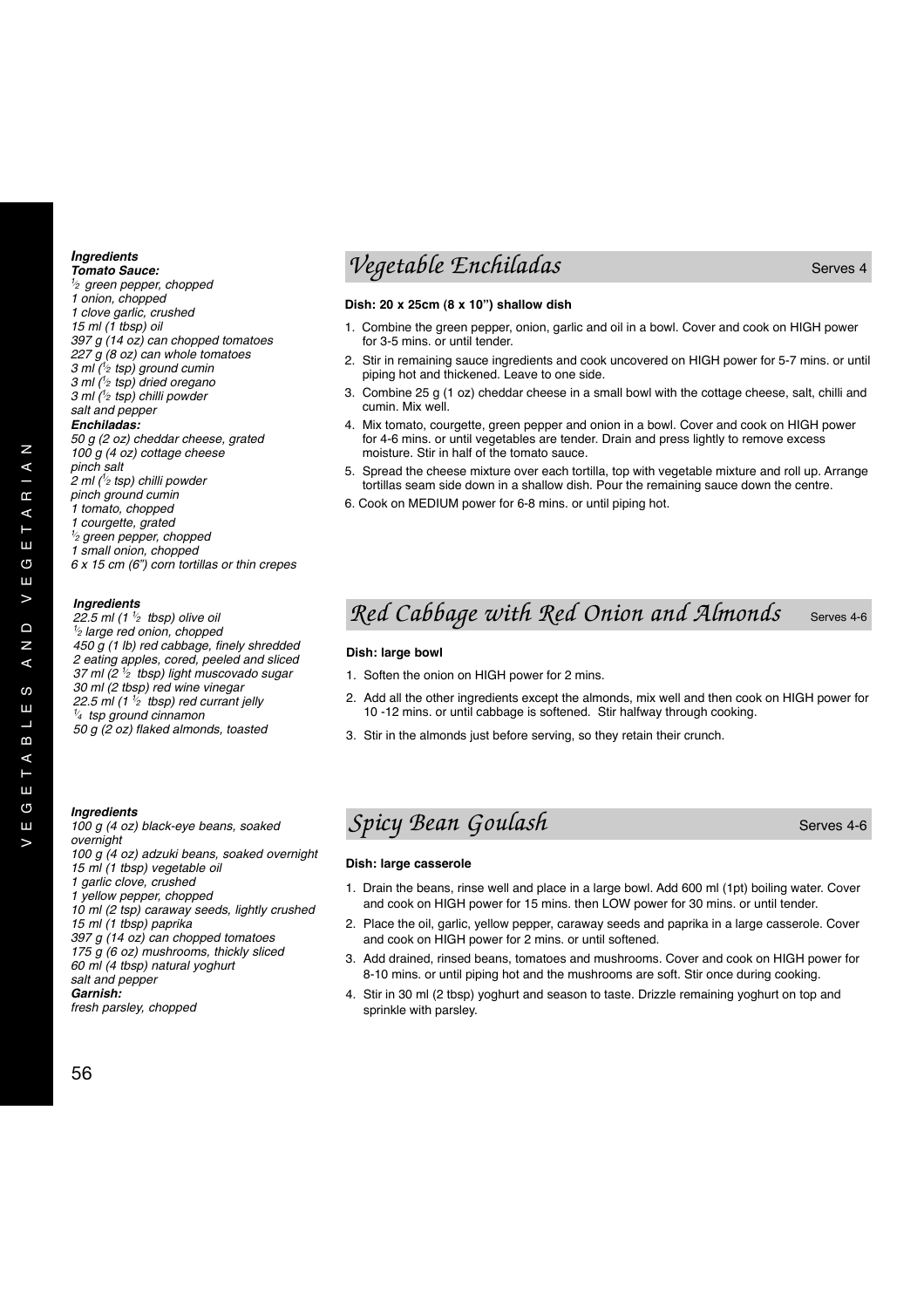# Puddings and Desserts

#### *Ingredients*

*150 g (5 oz) self-raising flour pinch of salt 50 g (2 oz) caster sugar 50 g (2 oz) suet 1 egg 150 ml (1 ⁄4 pt) milk 30 ml (2 tbsp) jam or golden syrup Optional: add 1 tbsp of sultanas to dry ingredients*

### *Ingredients*

*150 ml (1 /4 pt) water 100 g (4 oz) caster sugar 3 eggs 3 ml (1 /2 tsp) vanilla essence 30 ml (2 tbsp) caster sugar 300 ml (1 /2 pt) cold milk*

### *Ingredients*

*200 g (7 oz) fresh dates, stoned and finely chopped 175 g (6 oz) self-raising flour 5 ml (1 tsp) baking powder 5 ml (1 tsp) vanilla essence 15 ml (1 tbsp) Camp coffee essence 100 ml (31 /2 fl. oz) milk 75 g (3 oz) butter 150 g (5 oz) caster sugar 2 eggs lightly beaten*

### *Butterscotch sauce*

*45 g (1<sup>3</sup> /4 oz) butter 120 ml (8 tbsp) soft brown sugar 200 ml (7 fl. oz) whipping cream 15 ml (1 tbsp) vanilla essence*

### *Steamed Suet Sponge Pudding* Steamed Surves 4

### **Dish: 1 litre (2 pt) pudding basin**

- 1. In a mixing bowl, sift together the flour and salt. Stir in the sugar and suet.
- 2. Make a well in the centre and add beaten egg and milk. Mix to a soft dropping consistency.
- 3. Put the jam in the base of the greased pudding basin and pour pudding mixture over. Cook on HIGH power for 5-6 mins. until firm.

### *Creme Caramel* Serves 4

### **Dish: 15 cm (6") souffle dish**

- 1. Put water and the 100 g (4 oz) of sugar in a souffle dish. Cook on HIGH power for 2-3 mins. or until sugar has dissolved. Continue cooking on HIGH power for 6-10 mins. until sugar has caramelised, keeping a close watch as it can burn easily: **CAUTION -** Remove from oven very carefully using oven gloves (the base will be extremely hot) and cool.
- 2. Beat eggs, essence, caster sugar and milk together and strain over caramel.
- 3. Cook on SIMMER power for 14-16 mins. or until starting to set around edge of dish. The custard will continue to set on cooling. Refrigerate for several hours before turning out.

**N.B.** Individual Creme Caramels can be prepared by dividing the above ingredients between 4 individual 9 cm (31 $_2$ ") ramekins. Cook the sugar solution for approx. 10-12 mins. on HIGH power then cook the custards for approx. 11-13 mins. on SIMMER power.

### Date Puddings and Butterscotch Sauce Serves 6

### **Dish: Individual microwave proof moulds**

- 1. Pour 175 ml (6 fl. oz) boiling water over the chopped dates and set aside to cool.
- 2. Sift together flour and baking powder. Add vanilla and coffee essence to the milk.
- 3. Cream the butter and sugar until light and fluffy. Add eggs a little at a time.
- 4. Fold in the flour and flavoured milk, then pour in the date mixture.
- 5. Place in six moulds. Cook on HIGH power for 7 mins. and leave to stand for 10 mins.

#### **Sauce**

- 1. Place butter in a large jug and cook on HIGH power for 45 sec. to 1 minute, or until bubbling.
- 2. Add sugar and stir until it has dissolved cooking for 1 minute at a time on HIGH power. Continue to cook until liquid is foaming and bubbling 30 sec. at a time on HIGH power.
- 3. Slowly pour in the cream and bring to the boil on HIGH power for 2-3 mins. Add essence. Stir, continue to boil on HIGH power 30 sec. at a time until it starts to thicken.

 $\omega$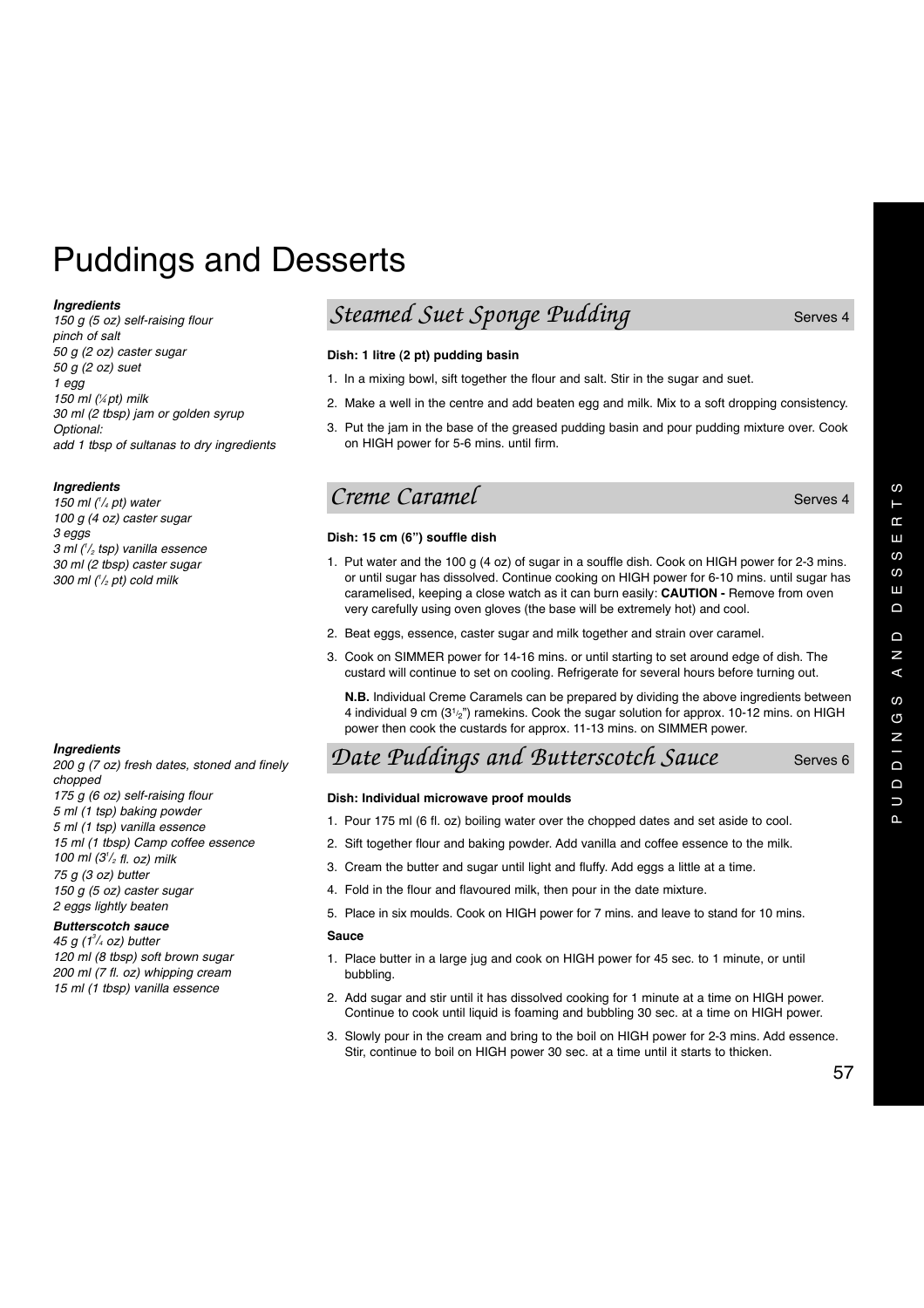*75 g (3 oz) butter 175 g (6 oz) digestive biscuits, crushed 5 ml (1 tsp) cinnamon Filling: 175 g (6 oz) cream cheese 175 g (6 oz) cottage cheese 75 g (3 oz) caster sugar 25 g (1 oz) cornflour 1 lemon, grated rind of 150 ml (1/4 pt) soured cream 2 eggs, separated 50 g (2 oz) sultanas*

#### *Ingredients*

*1 cooking apple, peeled and grated 1 carrot, peeled and grated 1 orange, juice and grated rind of 400 g (14 oz) mixed dried fruit 45 ml (3 tbsp) brandy 15 ml (1 tbsp) black treacle 50 g (2 oz) self-raising flour pinch of salt 15 ml (1 tbsp) cocoa 5 ml (1 tsp) mixed spice 3 ml (1 /2 tsp) nutmeg 100 g (4 oz) shredded suet 150 g (5 oz) fresh breadcrumbs 50 g (2 oz) mixed peel 50 g (2 oz) flaked almonds 2 eggs, beaten*

### *Ingredients*

*2 lemons 500 ml (18 fl oz.) full fat milk 1 cinnamon stick grated nutmeg 4 medium egg yolks 50 g (2 oz) caster sugar 30 ml (2 tbsp) cornflour 100 g (4 oz) demerara sugar*

### *Baked Lemon Cheesecake* Serves 8

### **Dish: 20 cm (8") deep pyrex dish, greased**

- 1. Melt butter on HIGH power for 1-2 mins. or until melted. Stir in biscuits and cinnamon. Press into base of dish.
- 2. Blend cream cheese and cottage cheese together until smooth, add sugar, cornflour, lemon rind, soured cream and egg yolks.
- 3. Whisk egg whites until stiff and carefully fold into the cheese mixture. Sprinkle the sultanas over the biscuit base and pour over the filling mixture.
- 4. Cook on Combination: GRILL 1 and SIMMER power for 6-8 mins. or until the filling has set and is golden brown. Chill before serving.

### *Christmas Pudding* Serves 6-8

#### **Dish: 1.3 litre (21 /2 pt) pudding basin lightly greased**

- 1. Place apple and carrot in a large bowl. Cover and cook on HIGH power for 5 mins. Beat well to make a thick puree.
- 2. Stir in juice, rind and mixed fruit. Cook on HIGH power for 2 mins. Stir in brandy and treacle. Stand for 5 mins. Beat in rest of ingredients.
- 3. Press into the pudding basin. Cover with greaseproof paper and cook on HIGH power for 4 mins. Stand for 5 mins. Cook on HIGH power for another 2 mins. or until just firm.
- **N.B.** One of the advantages of using your microwave to make this traditional pudding is that it can be made the week before Christmas and stored in a cool dry place. **Do not** attempt to make the pudding earlier than this, since the flavour will not improve with keeping, unlike a traditionally steamed pudding.

### *Lemon Brulee* Serves 4

#### **Oven Accessory: glass turntable then grill rack Dish: 4 individual heatproof ramekins**

- 1. Place the grated rind of the lemons with the milk, cinnamon and nutmeg in a large jug and cook on HIGH power for 4 mins. Allow to cool.
- 2. Whisk the egg yolks and caster sugar until pale and foamy, then stir in the cornflour.
- 3. Strain the milk into the egg mixture and then cook on HIGH power for 4-5 mins. or until thickened. Stir frequently.
- 4. Pour into 4 ovenproof dishes and allow to cool for 4 hours or overnight.
- 5. Sprinkle with remaining sugar and place on grill rack and cook on GRILL 1 for 5-6 mins. until caramelised.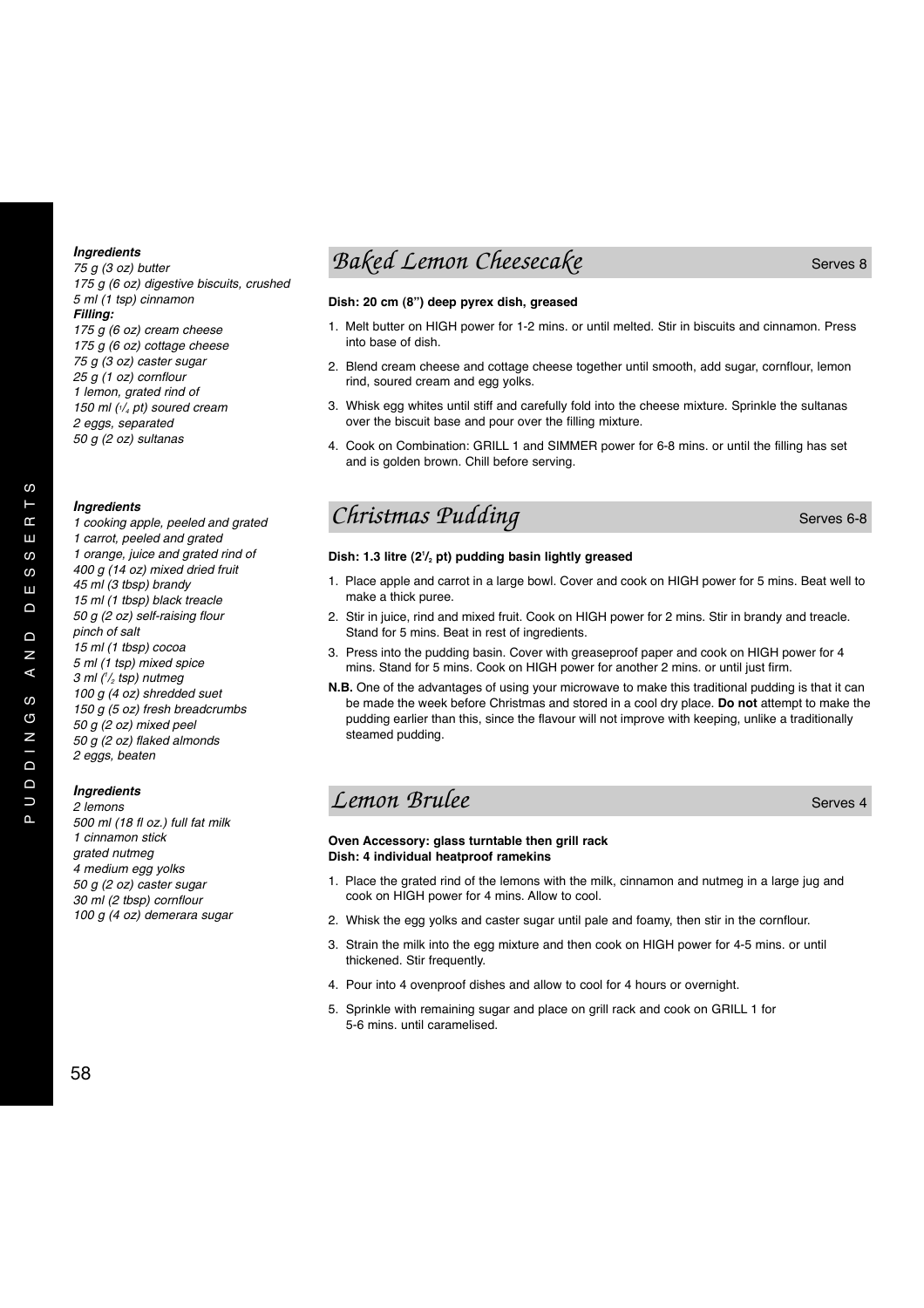# Sauces

### **CONTAINER SIZE**

Always use a container or jug at least twice the capacity of the sauce, to avoid boiling over.

### **COVERING**

DO NOT cover sauces when cooking.

### *Ingredients*

*30 g (1 oz) butter 30 g (1 oz) flour 600 ml (1 pt) milk*

### **Variations of White Sauce Parsley**

**Onion**

### *Ingredients*

*30 ml (2 tbsp) custard powder 15 ml (1 tbsp) sugar 600 ml (1 pt) cold milk*

### *Ingredients*

*3 egg yolks 30 ml (2 tbsp) white wine vinegar 100 g (4 oz) chilled, unsalted butter, cut into cubes pepper*

#### **STIRRING – IMPORTANT**

Sauces/gravy should be thoroughly stirred before, during and after cooking, to avoid any eruptions and to result in a smooth sauce.

### **REHEATING**

Sauces can be made in advance and reheated by microwave. Reheat on HIGH power and stir halfway.

### *White Pouring Sauce*

#### **Dish: 1 litre (2 pt) jug**

- 1. Melt butter in jug on HIGH power for 20-40 secs.
- 2. Stir in the flour to make a roux.
- 3. Add the milk gradually stirring continuously until well combined.
- 4. Cook for 2 mins. on HIGH power. Stir and cook for a further 3 mins. Sauce should be smooth and glossy and coat the back of a spoon.

**POWER LEVEL**

Most sauces require HIGH Power for cooking. Sauces containing eggs should be

Do not leave wooden spoons in the sauce when cooking. The wood may dry out and burn. NEVER LEAVE metal spoons in the

cooked on SIMMER power.

**WOODEN SPOONS**

sauce.

Stir 60 ml (4 tbsp) chopped parsley and 15 ml (1 tbsp) lemon juice into sauce halfway through cooking time.

Cook 1 small onion in the butter for 30 secs. on HIGH power before adding the flour and milk.

### *Custard*

### **Dish: 1 litre (2 pt) jug**

- 1. Mix together the custard powder, sugar and a little milk to form a smooth paste.
- 2. Blend in the remaining milk, whisking well.
- 3. Cook on HIGH power for 4-6 mins. Whisk well halfway through cooking time and again at the end.

### *Hollandaise Sauce*

#### **Dish: 1 litre (2 pt) jug**

- 1. Place egg yolks and vinegar in a jug. Beat well.
- 2. Drop cubes of butter on top. Cook on HIGH power for 15 secs.
- 3. Whisk. Cook on HIGH power for 10 secs.
- 4. Whisk again and cook on HIGH power for 10 secs. Repeat 10 secs. stages until sauce is thick and creamy.
- 5. Season and serve immediately with salmon steaks or asparagus spears.
- **N.B. This sauce must not boil or eggs will curdle.**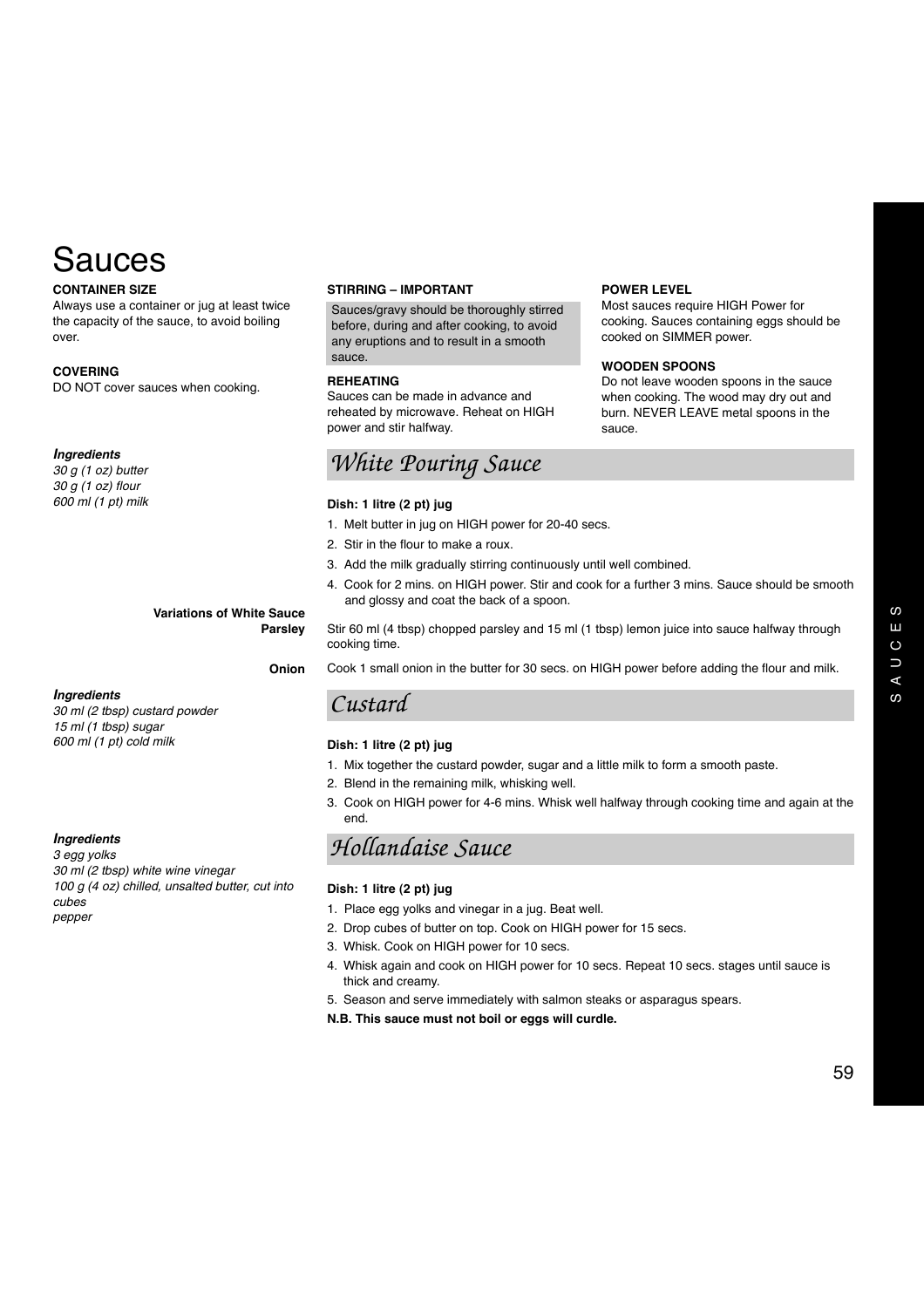# Baking Guidelines

#### **DISH SHAPE**

Ring moulds are ideal for baking cakes in, especially dense cakes. They help prevent the outside edge of the cake overcooking before the dense centre is cooked through.

#### **KEEPING QUALITY**

Light sponge type cakes cook very quickly by microwave and so should be cooked as required, since their keeping quality is not as long as those baked traditionally.

#### **CONSISTENCY**

Generally cakes to be cooked by microwave should have a softer consistency than those baked traditionally. As a general rule add 15-30 ml (1-2 tbsp) of milk or water to the mixture.

### **COVERING**

Just as you wouldn't cover a cake baked in a traditional oven, NEVER cover your cakes cooked by microwave.

### **DISH SIZE**

Always use the exact dish size stated in the following recipes, otherwise cooking times and results will be affected.

#### **MIXING/BEATING**

Cakes cooked by microwave need to be well mixed, but not over beaten. Generally it is unnecessary to cream butter and sugar or beat eggs in an electric mixer or food processor. Do not attempt to cook whisked/fatless sponges, or any cakes containing whisked egg white.

### **EGGS**

The following recipes have been tested using medium eggs. Using a different size of egg may affect cooking times.

### *Ingredients*

*100 g (4 oz) self raising flour 100 g (4 oz) soft margarine 100 g (4 oz) caster sugar 2 eggs 30 ml (2 tbsp) milk*

### *Sponge Cake*

### **Dish: 18 cm (7") souffle dish, based lined with greaseproof paper**

- 1. Combine all ingredients together in a large bowl. Mix well until smooth. Tip into prepared dish and smooth the top.
- 2. Cook on Combination: GRILL 1 and MEDIUM power for 3½-4 mins. Cool for 10 mins. before turning out onto a rack. The cake is cooked when it has just dried on the top. Do not overcook as overcooked cakes stale quickly.

### *Ingredients*

*2 eggs beaten 150 ml (1 ⁄4 pt) vegetable or corn oil 150 g (5 oz) self-raising wholemeal flour 100 g (4 oz) soft light brown sugar 10 ml (2 tsp) cinnamon 75 g (3 oz) raisins 100 g (4 oz) carrots, grated*

### *Icing*

*50 g (2 oz) cream cheese 50 g (2 oz) butter 100 g (4 oz) icing sugar 10 ml (2 tsp) lemon juice 50 g (2 oz) walnuts, chopped*

### *Carrot Cake*

### **Dish: 25 cm (10") ring mould, based lined with greaseproof paper**

- 1. Mix eggs and oil together.
- 2. Combine flour, sugar, cinnamon, raisins and carrots in a mixing bowl. Pour egg mixture into flour and stir well until well combined.
- 3. Pour into ring mould and cook on Combination: GRILL 2 and LOW power for 7-8 mins. or until firm. Stand for 10 mins. before turning out.
- 4. Beat cream cheese and butter until smooth. Gradually beat in icing sugar and lemon juice. Spread over sides and top of cake and sprinkle with walnuts.

 $\sqrt{5}$  $\overline{\mathsf{z}}$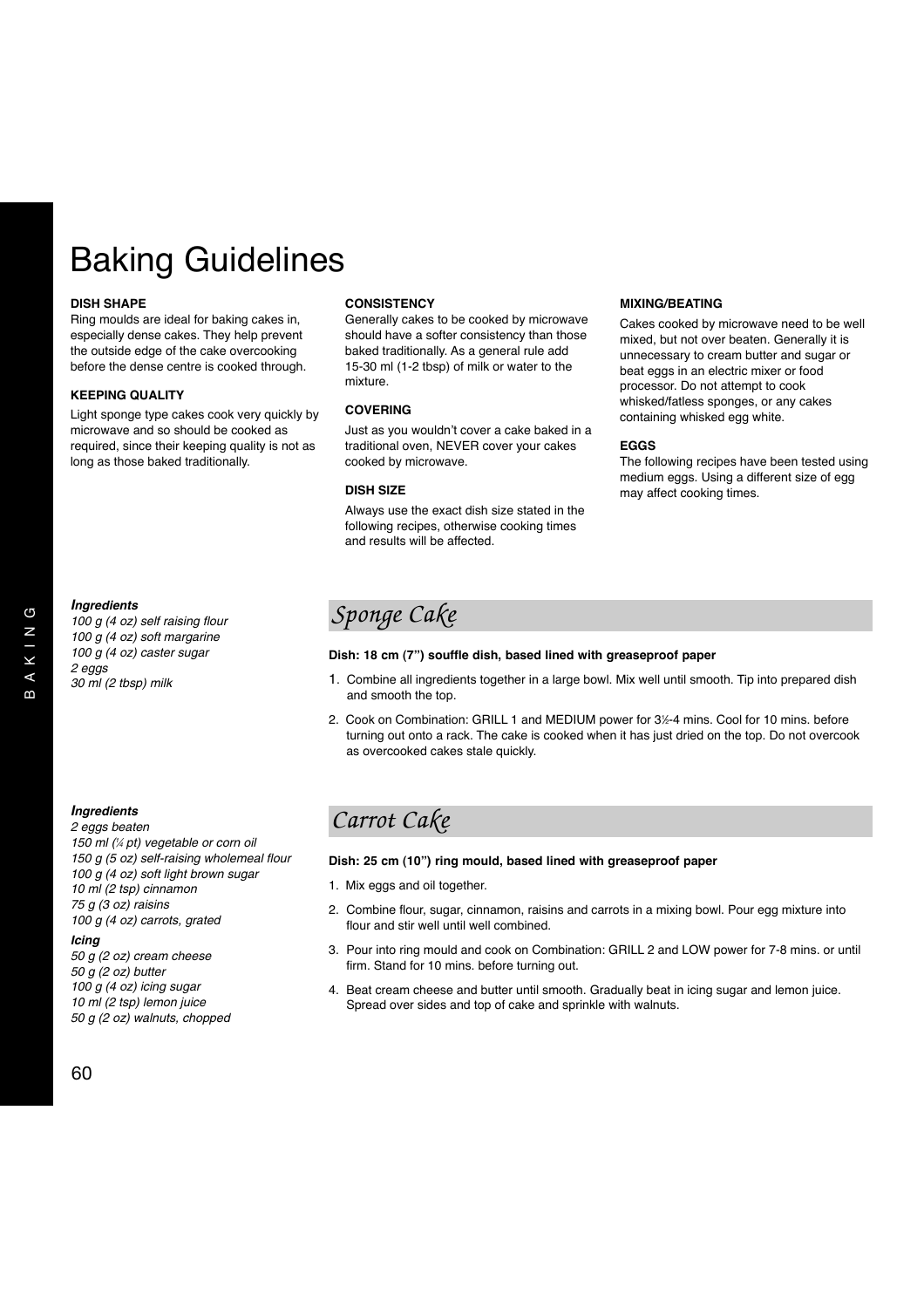*75 g (3 oz) butter or margarine 30 ml (2 tbsp) golden syrup 75 g (3 oz) light brown sugar 150 g (5 oz) porridge oats 50 g (2 oz) raisins*

### *Ingredients*

*100 g (4 oz) butter or margarine 100 g (4 oz) golden syrup 100 g (4 oz) black treacle 75 g (3 oz) soft brown sugar 100 g (4 oz) self-raising flour 100 g (4 oz) plain wholemeal flour 5 ml (1 tsp) mixed spice 10 ml (2 tsp) ground ginger 5 ml (1 tsp) bicarbonate of soda pinch salt 150 ml (1 /4 pt) milk 2 eggs beaten*

### *Ingredients*

*100 g (4 oz) plain chocolate 100 g (4 oz) butter 100 g (4 oz) soft dark brown sugar 100 g (4 oz) self-raising flour 10 ml (2 tsp) cocoa powder pinch salt 2 eggs, beaten 3 ml (1 ⁄2 tsp) vanilla essence 100 g (4 oz) walnuts, chopped*

### *Chewy Flapjacks* Makes: 8 slices

### **Dish: 20 cm (8") round flan dish**

- 1. Place butter, syrup and sugar in a bowl and cook on HIGH power for 1-2 mins. or until melted.
- 2. Stir in the oats and raisins. Press into dish. Cook on Combination: GRILL 1 and SIMMER power for 4-5 mins. or until firm and golden. Allow to cool slightly then cut into pieces.

### *Ginger Cake*

### **Dish: 20 cm (8") Soufflé dish base lined with greaseproof**

- 1. Place butter, syrup, treacle and sugar in a bowl and heat on HIGH power for 1-2 mins. or until fat has melted.
- 2. Place flours, spices, bicarbonate and salt in a large bowl. Stir in treacle mixture and mix well. Stir in milk and eggs and beat until smooth.
- 3. Pour into cake dish and cook on MEDIUM power for 8-9 mins. or until set around edges. The cake will appear slightly wet in centre, but will continue cooking as it cools.

### *Boston Brownies*

### **Dish: 20 cm (8") square dish base lined with greaseproof**

- 1. Place chocolate and butter in a bowl and cook on HIGH power for 1 minute or until chocolate has melted.
- 2. Stir in all other ingredients and beat well.
- 3. Pour into dish and cook on Combination: GRILL 2 and LOW power for 6-8 mins or until just lightly browned. Allow to cool and then cut into squares.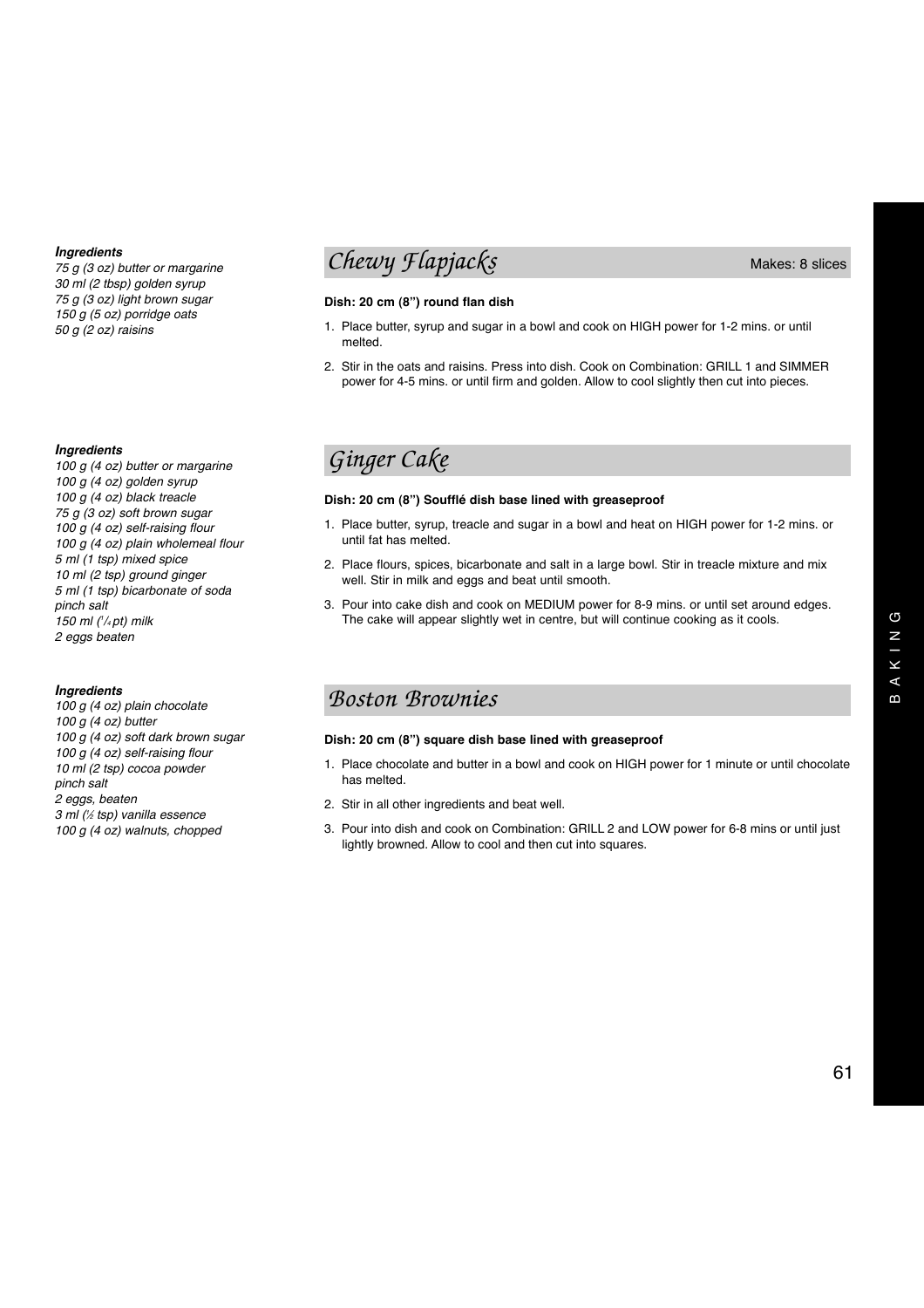# Preserves

### **STERILIZING JARS**

Jam jars can be sterilized by microwave ready for your jams. Half fill with water and heat them on HIGH power until water boils (approx. 3 mins. for 2 jars). Empty and drain upside down on kitchen paper. The jars should be warm when filled with jam.

If you wish to cook larger quantities than given in the recipes below, revert to the traditional hob method, using a traditional recipe.

*4 large red onions halved and thinly sliced*

#### *Ingredients*

*450 g (1 lb) soft fruit, washed 450 g (1 lb) caster sugar 30 ml (2 tbsp) lemon juice 5 ml (1 tsp) butter*

*Ingredients 45 ml (3 tbsp) olive oil* 

*Ingredients 450 g (1 lb) seville oranges 1 lemon 900 ml (11 /2 pts) water 450 g (1 lb) sugar knob of butter*

*50 g (2 oz) demerara sugar 100 g (4 oz) sultanas 300 ml (1/ <sup>2</sup> pint) red wine 125 ml (4 fl.oz) red wine vinegar*

### **DISH SIZE**

Always use a very large pyrex bowl. DO NOT attempt to use jam pans or saucepans in your microwave.

### **DO NOT LEAVE JAMS UNATTENDED DURING COOKING BECAUSE OF THE HIGH SUGAR CONTENT.**

#### **COVERING**

Do not cover preserves whilst cooking, apart from if recommended in the recipe.

### *Soft Fruit Jam*

#### **Dish: large bowl**

- 1. Place all ingredients in a large bowl and stir. Cook on HIGH power for 5 mins. (10-15 mins. if using frozen fruit), stirring frequently. Continue to cook in one minute intervals until sugar has dissolved.
- 2. Wash down any sugar crystals from around the bowl.
- 3. Bring mixture to the boil and continue to cook until setting point is reached approx. 15-25 mins. Test regularly for setting point.

### *Red Onion Chutney* Makes 2 lbs

#### **Dish: large bowl**

- 1. Put oil in bowl with onions. Soften on HIGH power for 10 minutes, stirring halfway.
- 2. Add all other ingredients and mix well.
- 3. Cook on MEDIUM power for 20 mins, or until soft.
- 4. Cool slightly, then pour into a jar.
- 5. Allow to cool thoroughly before chilling.

### *Orange Marmalade*

### **Dish: large bowl**

- 1. Grate oranges and lemon ensuring all the pith is left on the fruit.
- 2. Place the peeled fruit in a food processor and chop until the pips are broken.
- 3. Place the chopped mixture in a large bowl and pour over boiling water. Cover and cook on HIGH power for 10 mins.
- 4. Strain the mixture through a sieve into another large bowl pressing the pulp well until all the juice is extracted. Discard the pulp.
- 5. Stir the shredded rind into the hot juice and cook uncovered on HIGH power for 10 mins. until rind is tender, stirring occasionally. Stir in the sugar until dissolved.
- 7. Cook on HIGH for 8 mins covered. Stir in the butter and cook to setting point 4-6 mins.
- 8. Leave to stand for 10 mins then pour into warmed sterilized jars.

### **DO NOT USE YOUR MICROWAVE TO STERILIZE BABIES' BOTTLES.**

### **DO NOT SEAL PRESERVING JARS IN YOUR MICROWAVE.**

#### **SETTING POINT**

To determine whether setting point is reached, place a couple of drops of jam or marmalade on a cold saucer (put one in the fridge whilst making the jam). Leave to cool. The jam should wrinkle on the surface when your finger pushes across the top.

Makes approx.  $1\frac{1}{2}$  lbs jam

Makes  $1\frac{1}{2}$ -2lbs

62

 $\omega$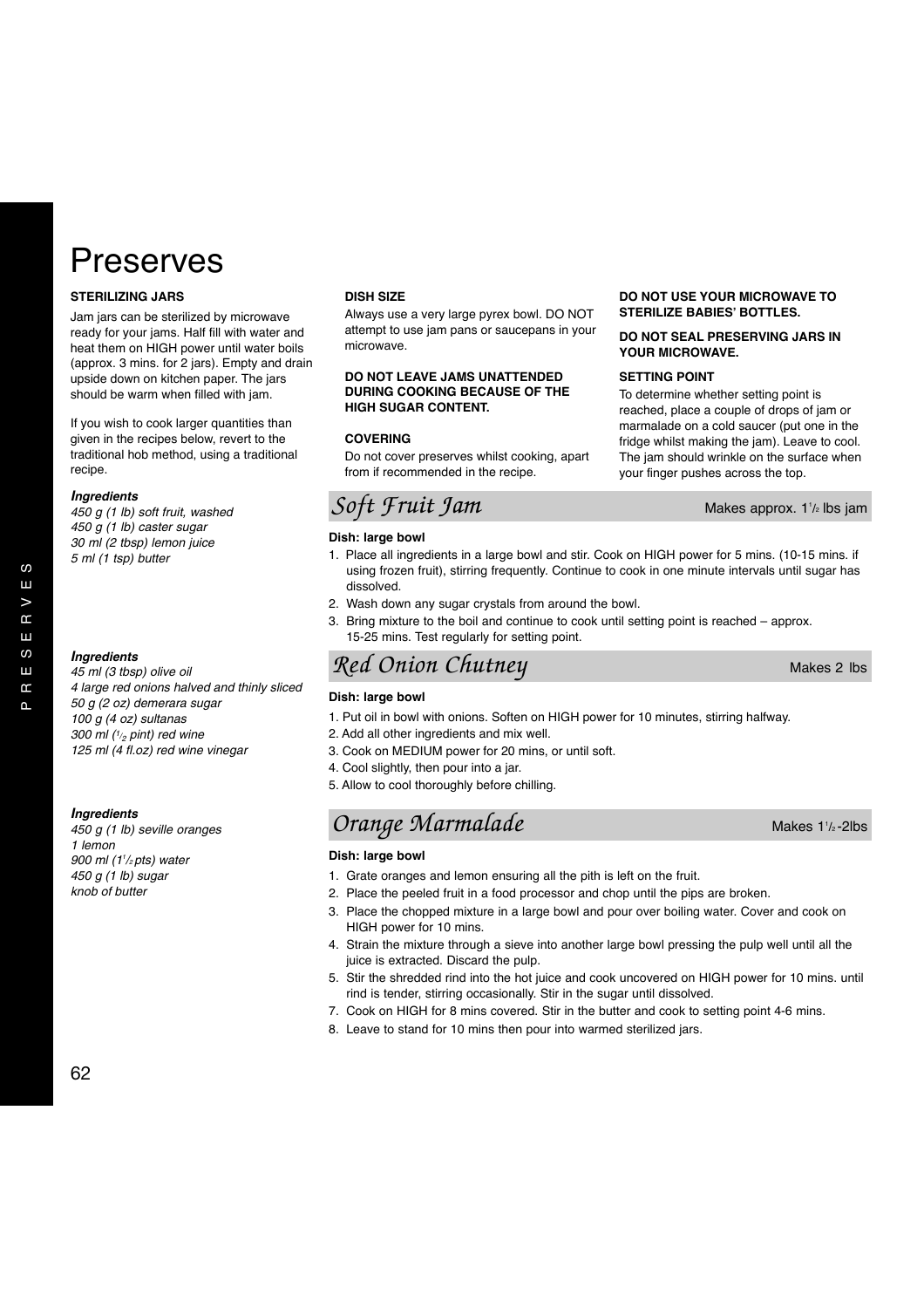# Questions and Answers

- Q My microwave oven causes interference with my TV, is this normal?
- A Some radio and TV interference might occur when you cook with the microwave oven. This interference is similar to the interference caused by small appliances such as mixers, vacuums, hair dryers, etc. It does not indicate a problem with your oven.

Q Sometimes warm air comes from the oven vents. Why?

 $\mathsf A$  The heat given off from the cooking food warms the air in the oven cavity. This warmed air is carried out of the oven by the air flow pattern in the oven. There isn't an airtight seal to the air therefore steam can escape. There are no microwaves in the air, or steam. The oven vents should never be blocked during cooking.

# Building-in Your Oven

1. In case of fitting into an oven housing, please use Panasonic's Trim Kit

NN-TKV63WBBP - white NN-TKV63CBBP - Brown NN-TKV63MBBP - silver (painted metalic look)

- 2. Microwave ovens should **not be built** into a unit **directly above** a top front venting conventional cooker. This will invalidate your one year guarantee.
- 3. A microwave which is built in must be more than 850 mm above floor level. Read Trim-Kit instructions carefully before installation.

It is recommended that the microwave oven is placed below a conventional oven to avoid heat damage to the facia of the microwave.

However if it is necessary to install the microwave above, then a gap of at least 15 cm (6 inches) is required from the top of the conventional oven casing to the bottom of the trim kit.

Max 2170 W Microwave 1160 W Grill 1350 W Grill 1150 W Microwave 900W (IEC-60705) 1000 W Turbo Reheat (IEC-60705) 1000W Turbo Reheat (IEC-60705) 510 (W) x 380 (D) x 304 (H) mm 359 (W) x 352 (D) x 217 (H) mm

# Technical Specifications

### **NN-V653/ NN-V623 NN-V453**<br>220, 240V **FOUT**

| Rated Voltage:                         | 230-240V, 50Hz                                         | 230-240V, 50Hz      |       |
|----------------------------------------|--------------------------------------------------------|---------------------|-------|
| <b>Operating Frequency:</b>            | 2,450 MHz                                              | 2,450 MHz           |       |
| Input Power:                           | Max 2500 W                                             | Max 2170 W          |       |
|                                        | Microwave 1260 W                                       | Microwave 1160 W    |       |
|                                        | Grill 1350 W                                           | Grill 1150 W        |       |
| Output Power:                          | Microwave 900 W (IEC-60705)                            | Microwave 900W      |       |
|                                        | 1000 W Turbo Reheat (IEC-60705)                        |                     | 1000W |
|                                        | Grill<br>1300 W                                        | Grill               | 1100W |
| Outer Dimensions:                      | 510 (W) x 380 (D) x 304 (H) mm                         | 510 (W) x 380 (D) : |       |
|                                        | Oven Cavity Dimensions: 359 (W) x 352 (D) x 217 (H) mm | 359 (W) x 352 (D) : |       |
| Weight:                                | 12.5 kg                                                | 12.5 kg             |       |
| Weight and Dimensions are approximate. |                                                        |                     |       |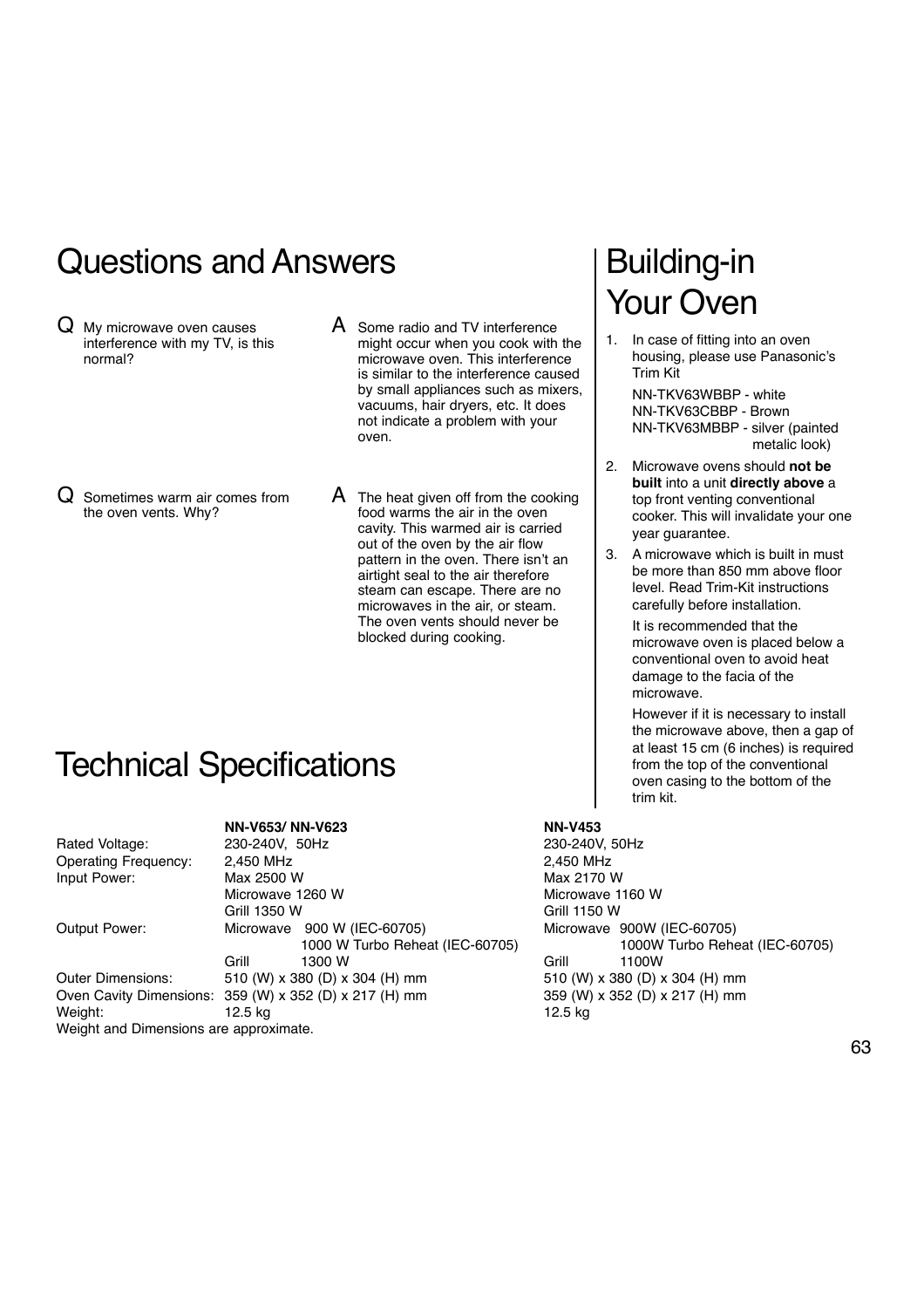# Index

### $\overline{A}$

### $\overline{B}$

| Beef |  |
|------|--|
|      |  |
|      |  |
|      |  |
|      |  |
|      |  |
|      |  |

# $\mathsf{C}$

| Cakes                        |  |
|------------------------------|--|
|                              |  |
|                              |  |
|                              |  |
|                              |  |
|                              |  |
|                              |  |
| <b>Cheese and Egg Dishes</b> |  |
|                              |  |
|                              |  |
|                              |  |
|                              |  |
|                              |  |
|                              |  |
| Chicken                      |  |
|                              |  |
|                              |  |
|                              |  |
|                              |  |
|                              |  |
|                              |  |
|                              |  |
|                              |  |
|                              |  |

| reheating the contract of the contract of the contract of the contract of the contract of the contract of the contract of the contract of the contract of the contract of the contract of the contract of the contract of the | 33 |
|-------------------------------------------------------------------------------------------------------------------------------------------------------------------------------------------------------------------------------|----|

### $\mathsf{D}%$

| <b>Defrosting</b> |  |
|-------------------|--|
|                   |  |
|                   |  |
|                   |  |
|                   |  |

### $\overline{\mathsf{E}}$

### $\overline{\mathsf{F}}$

| Fish |  |
|------|--|
|      |  |
|      |  |
|      |  |
|      |  |
|      |  |
|      |  |
|      |  |
|      |  |
|      |  |
|      |  |

## $\overline{G}$

| H |  |
|---|--|
|   |  |
| J |  |
|   |  |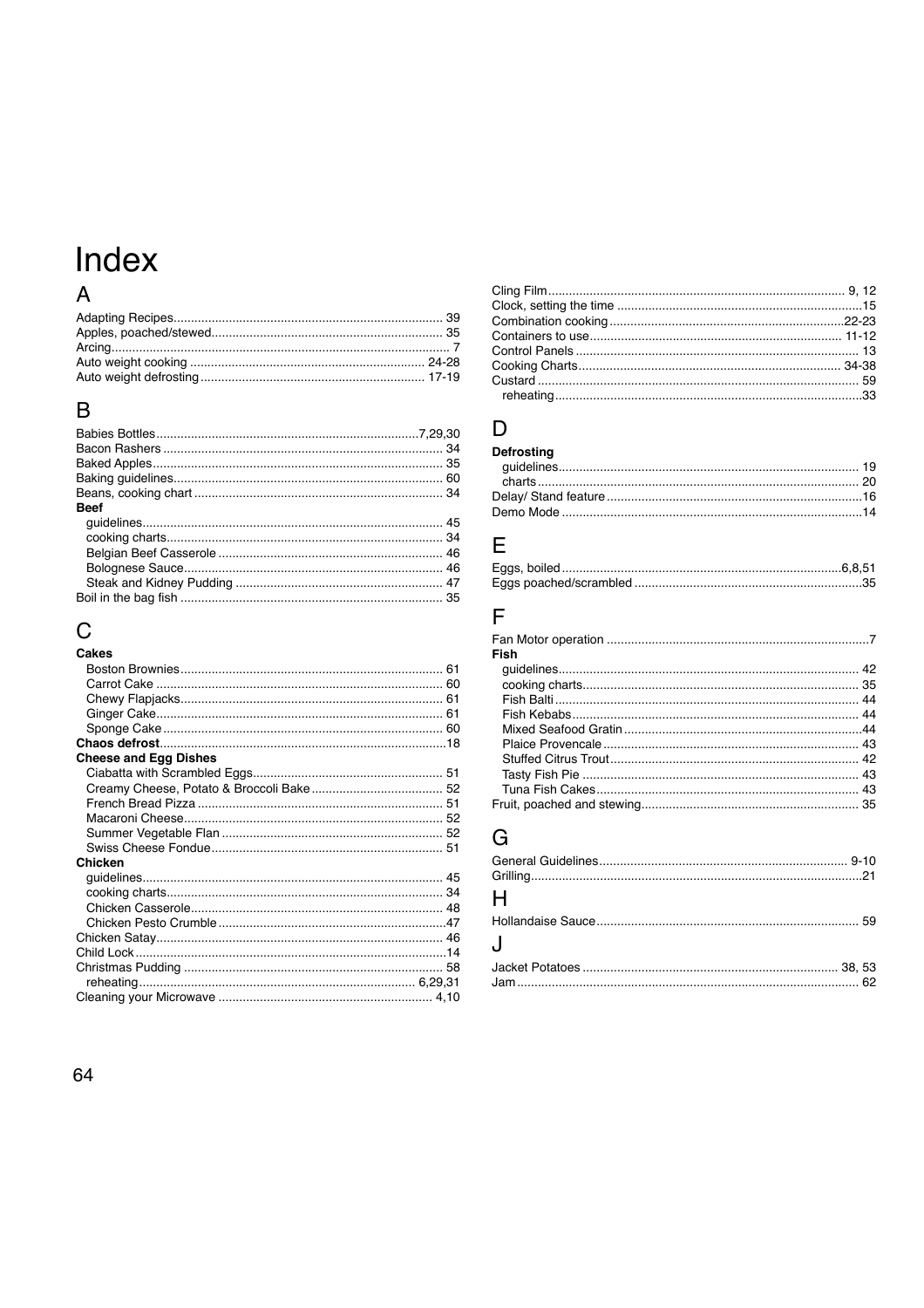# $\overline{\mathsf{K}}$

|--|

# $L$ <br>Lamb

| еанш |  |
|------|--|
|      |  |
|      |  |
|      |  |
|      |  |
|      |  |
|      |  |

### $\overline{\mathsf{M}}$

### $\overline{O}$

### $\overline{P}$

| Pasta and Rice recipes       |  |
|------------------------------|--|
|                              |  |
|                              |  |
|                              |  |
|                              |  |
|                              |  |
|                              |  |
|                              |  |
| Pork                         |  |
|                              |  |
|                              |  |
|                              |  |
|                              |  |
|                              |  |
| <b>Preserves</b>             |  |
|                              |  |
|                              |  |
|                              |  |
|                              |  |
| <b>Puddings and Desserts</b> |  |
|                              |  |
|                              |  |
|                              |  |
|                              |  |
|                              |  |

| R |  |
|---|--|
|   |  |
|   |  |

| <b>Soups and Starters</b> |  |
|---------------------------|--|
|                           |  |
|                           |  |
|                           |  |
|                           |  |
|                           |  |
|                           |  |
|                           |  |

### $\top$

### $\vee$

| <b>Vegetables</b> |    |
|-------------------|----|
|                   |    |
|                   |    |
|                   |    |
|                   |    |
|                   |    |
|                   |    |
|                   |    |
|                   |    |
|                   |    |
|                   |    |
|                   | 54 |
|                   |    |

### W

|--|--|--|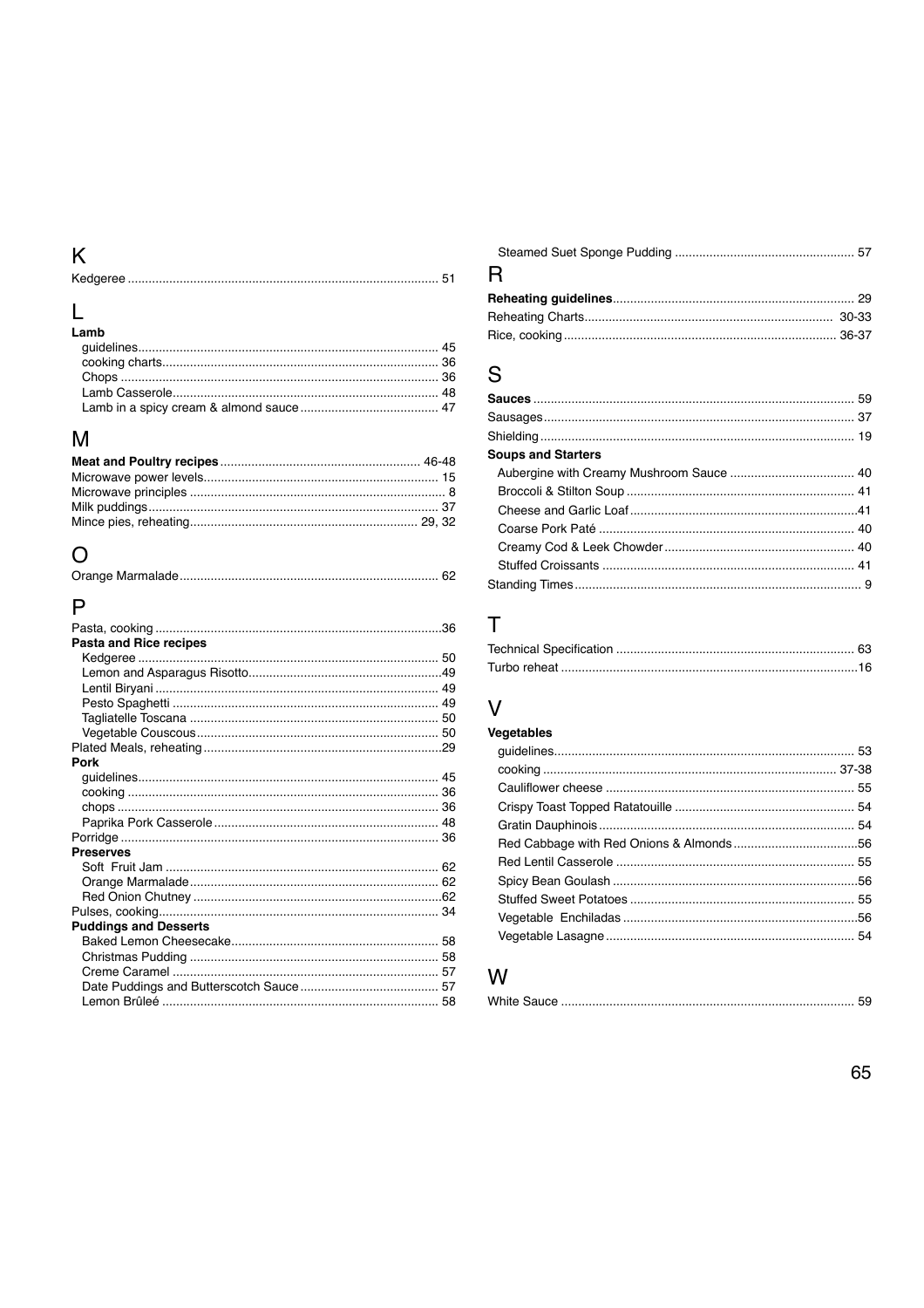# Standard Conversion Chart

### **Weight**

| 1/20Z                             | 15g  |
|-----------------------------------|------|
| 1oz                               | 25g  |
| 2oz                               | 50g  |
| 3oz                               | 75g  |
| 4oz                               | 100g |
| 5oz                               | 150g |
| 6oz                               | 175g |
| 7oz                               | 200g |
| 8oz                               | 225g |
| 9oz                               | 250g |
| 10oz                              | 275g |
| 11oz                              | 300g |
| 12oz                              | 350g |
| 13oz                              | 375g |
| 14 <sub>oz</sub>                  | 400g |
| 15oz                              | 425g |
| 1 <sub>lb</sub> /16 <sub>oz</sub> | 450g |
|                                   |      |

### **Capacity**

| $1/2$ tsp         | Зml   |
|-------------------|-------|
| 1tsp              | 5ml   |
| 1tbsp             | 15ml  |
| $1/4$ pt          | 150ml |
| $1/2$ pt          | 300ml |
| $3/4$ pt          | 450ml |
| 1pt               | 600ml |
| $1\frac{3}{4}$ nt | litre |

When using recipes in this book always follow metric or imperial measurements. Do not combine the two. In some recipes the conversions are not a direct equivalent due to recipe result.

### **Important Notice**



Your oven is rated 900 Watts (IEC)\*. When using other cookbooks remember to adjust cooking times accordingly. The symbol above, which is displayed on your oven door, indicates the heating category for your oven when cooking or reheating convenience foods.

Your oven is rated 'E', which is very efficient. It is therefore very important that you refer carefully to the packet instructions on convenience foods. Some packet instructions only display information for B or D rated ovens. We therefore provide additional guidelines for reheating on pages 30-38 of this book. ALWAYS check the progress of the food as it cooks or reheats by simply opening the door and after checking the progress of the foods press START to continue the cooking time.

\*1000 Watts IEC (60705) is achieved by using the Turbo Reheat pad, see page 16 for details.

**Failure to follow the instructions given in this Cookbook and Operating Instructions, may affect the recipe result and in some instances may be dangerous.**

☎ **COOKERY ADVICE LINE 01344 862108**

Customer Care Centre **08705 357357**

### **Selected Spares and Accessories:** Order direct on line at **www.panasonic.co.uk** or by

telephoning the Customer Care Centre number above.